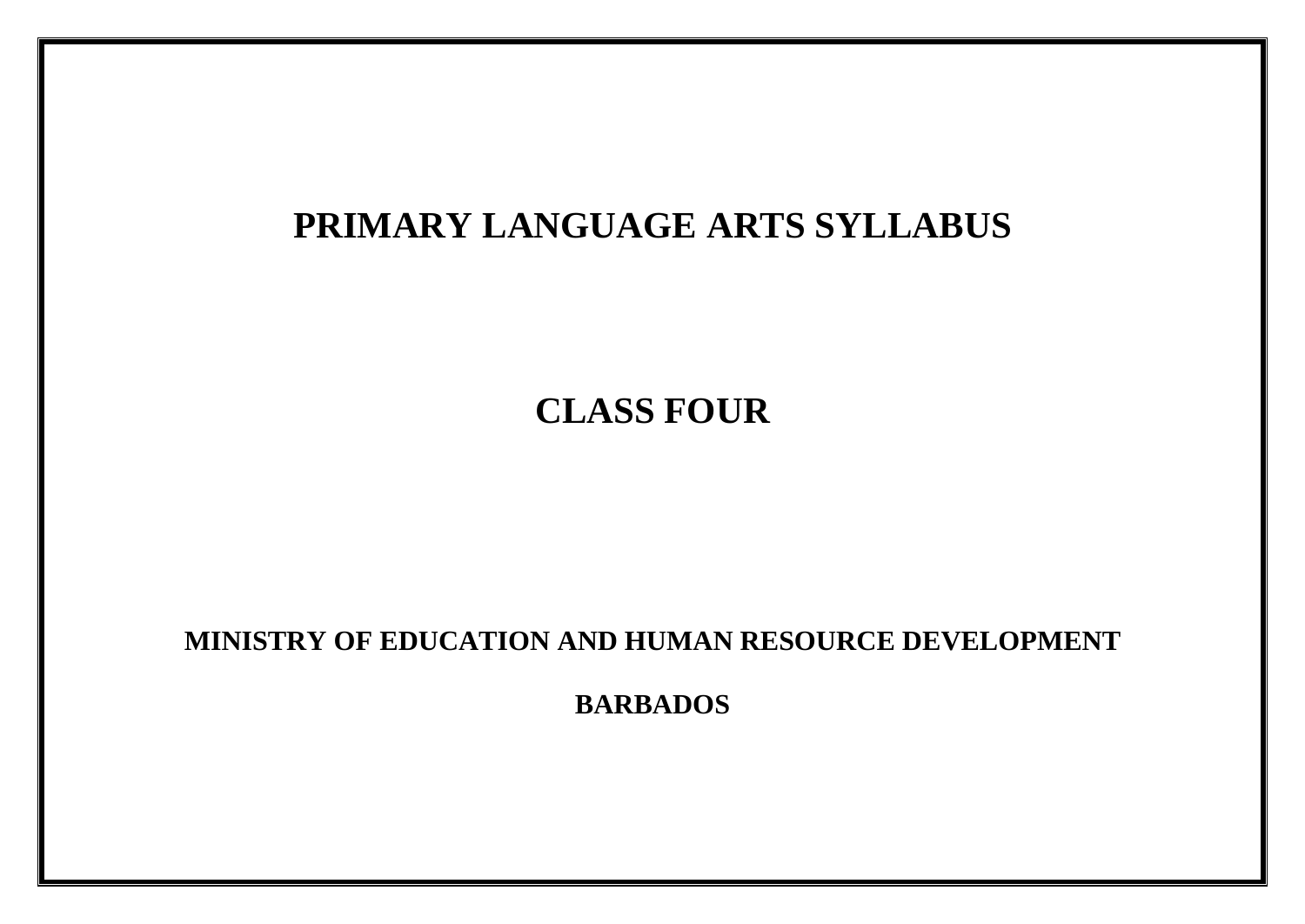### **TABLE OF CONTENTS**

### PAGE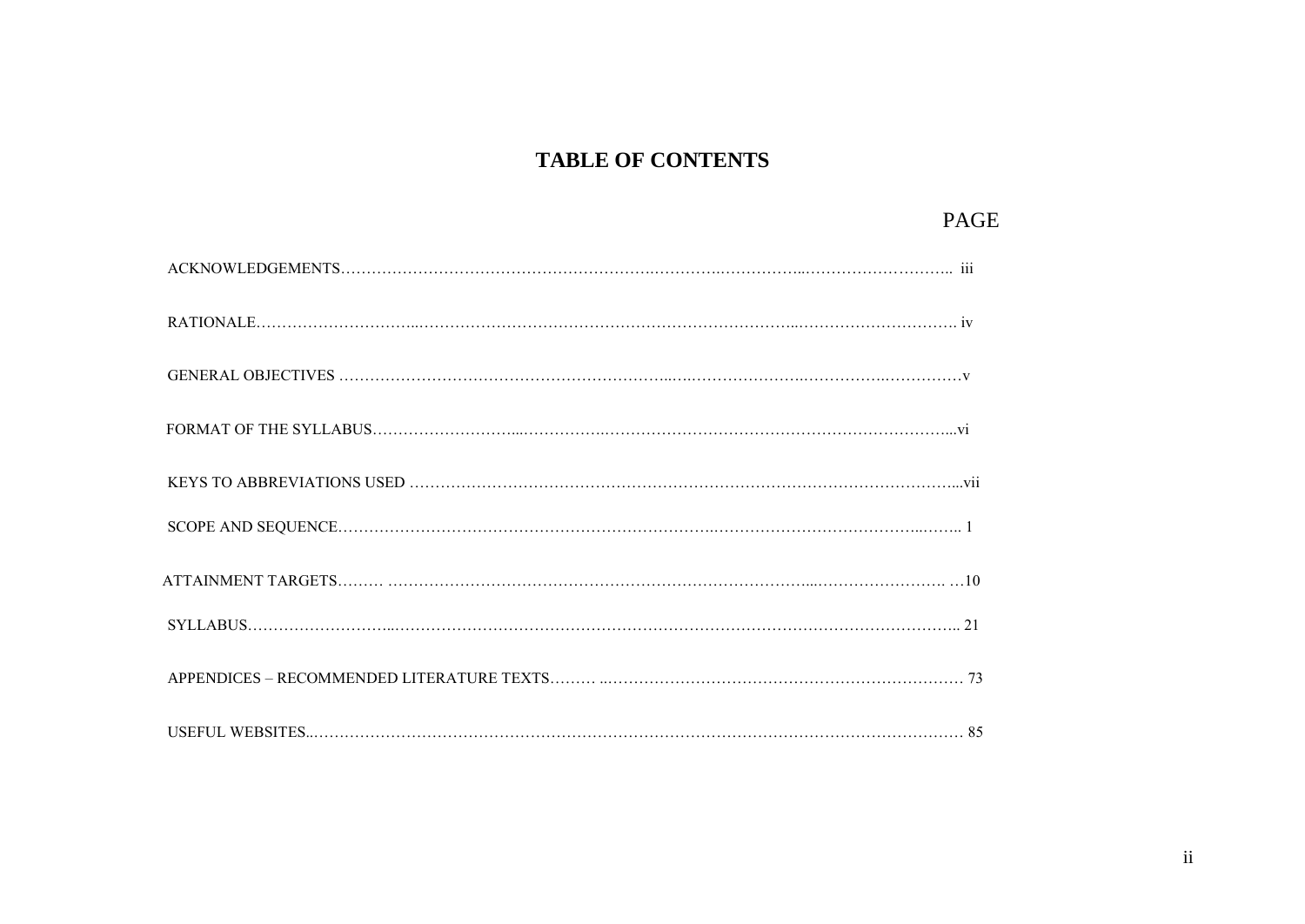# **ACKNOWLEDGEMENTS**

The Ministry of Education expresses thanks and appreciation to the following persons for their contribution to the development of this syllabus.

| Ms. Priscilla Millar | <b>Cuthbert Moore Primary</b>                                   |
|----------------------|-----------------------------------------------------------------|
| Mr. Ivan Clarke      | Peripatetic Teacher – Language Arts – Ministry of Education     |
| Ms. Linda Archer     | <b>Mount Tabor Primary</b>                                      |
| Ms. Beverley Parris  | <b>All Saints Primary</b>                                       |
| Mrs. Pauline Millar  | Education Officer – Language Arts – Ministry of Education       |
| Mr. Laurie O. King   | Senior Education Officer – (Curriculum) - Ministry of Education |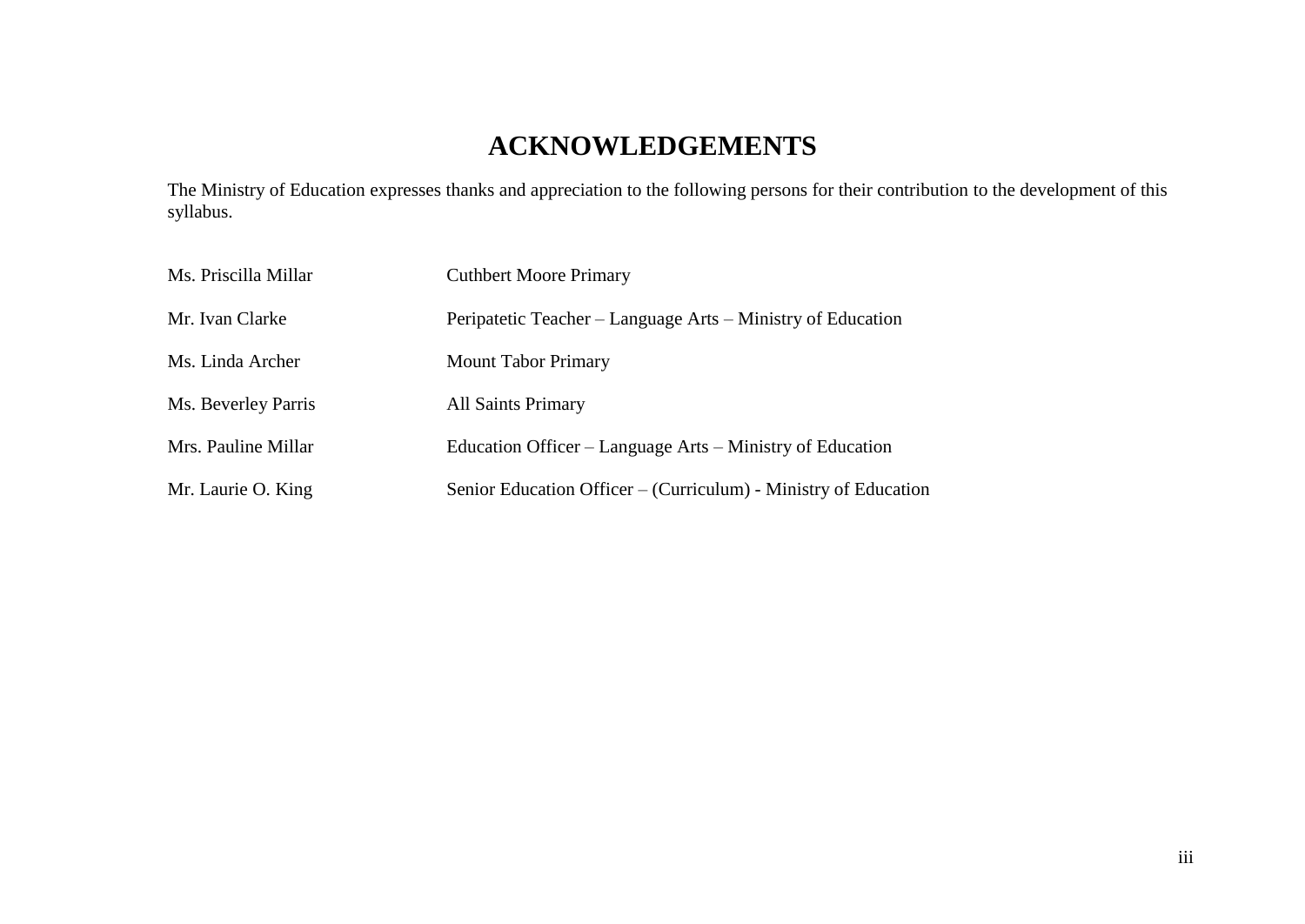### **RATIONALE FOR PRIMARY LANGUAGE ARTS**

Language is pivotal to the development of the individual. Indeed, it is through language that individuals confront, assimilate and communicate experiences. Language also facilitates social and emotional adjustment, contributes to the development of self-esteem and establishes patterns of thinking. The ultimate aim of the Language Arts programme in the primary school is to develop students who are competent in Standard English, and evolving into critical and independent thinkers and learners. These aims should be realised in an atmosphere of student collaboration and interaction.

Thus, the development of language proficiency needs to be approached from a perspective, where, instead of just knowing the elements of language, students are provided with myriad opportunities for experiencing language. Language should be presented in authentic contexts which facilitate meaning and transfer.

A balanced language programme should promote competence in each of the four language arts: listening, speaking, reading and writing, and it should be so structured that the students are able to benefit from the interrelationships that exist among these four processes. In addition, the role of dialect must be clearly defined, as students maintain their sense of national pride and identity in their language while acquiring Standard structures. The role of dialect and the ability to switch codes must be clearly articulated.

Language skills are the foundation, not only of the development of proficiency in reading and writing, but also for personal social and intellectual growth. An effective language arts programme must, therefore, recognise the need for a strong focus on oral language and literacy development. In the oral language programme there must be opportunities for students to use language for building a bridge which allows for a smooth transition from oral proficiency in the native language, to full communicative competence in Standard English. Having constructed that bridge, the students become more proficient in oral communication using Standard English.

Beginning in the early years, much emphasis will be placed on the oral aspect of language learning. This oral base will form the foundation for the development of effective literacy skills in the succeeding years.

The literacy programme will be developed through wide and varied exposure to literature, which will provide opportunities, for seeing the standard language in print and for formal practice in using it. Furthermore, the students will develop a love of language and of reading, while at the same time developing sensitivity for and an appreciation of life. This material may form the stimulus for the enhancement of critical thinking and reasoning as students interact with the text and each other to formulate judgements and opinions on the actions of the characters presented in reading material. In a supportive and tolerant setting, students will also be equipped with a range of strategies with which to approach various reading tasks, thus preparing them to be lifelong learners.

Assessment will comprise both formative and summative approaches designed to indicate student growth in Language Arts. Portfolios, journal writing, publication of newsletters, and peer assessment for example will be emphasised in addition to the traditional paper and pencil tests.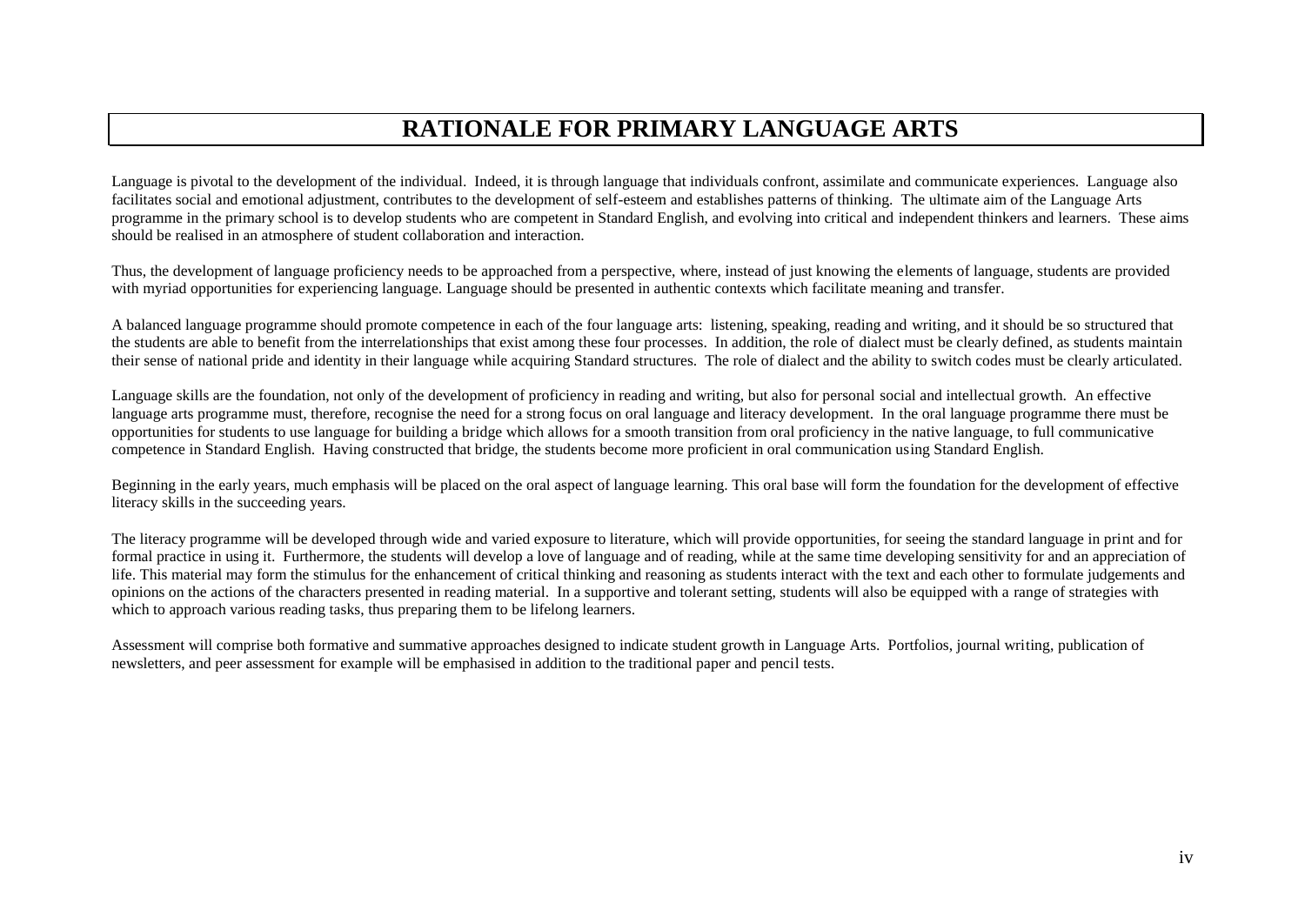### GENERAL OBJECTIVES OF THE PRIMARY LANGUAGE ARTS PROGRAM**ME**

The Primary Language Arts programme aims:

- To enable students to understand the spoken word and to develop the ability to express themselves effectively in a variety of speaking and listening activities;
- To develop in students a sense of audience and purpose for the use of language as a means of communication;
- To develop in students the ability to read, understand and respond to all types of writing;
- To develop information-retrieval strategies as part of students' study skills, including use of the Internet.
- To assist students in constructing and conveying meaning in written language, matching style to audience and purpose;  $\bullet$
- To develop in students the ability to spell correctly, to redraft to improve the effectiveness of a piece of writing, to check final drafts for errors, to write  $\bullet$ fluently and legibly and to present work clearly, appropriately and attractively;
- To help students develop critical thinking skills which can be applied to all areas of learning.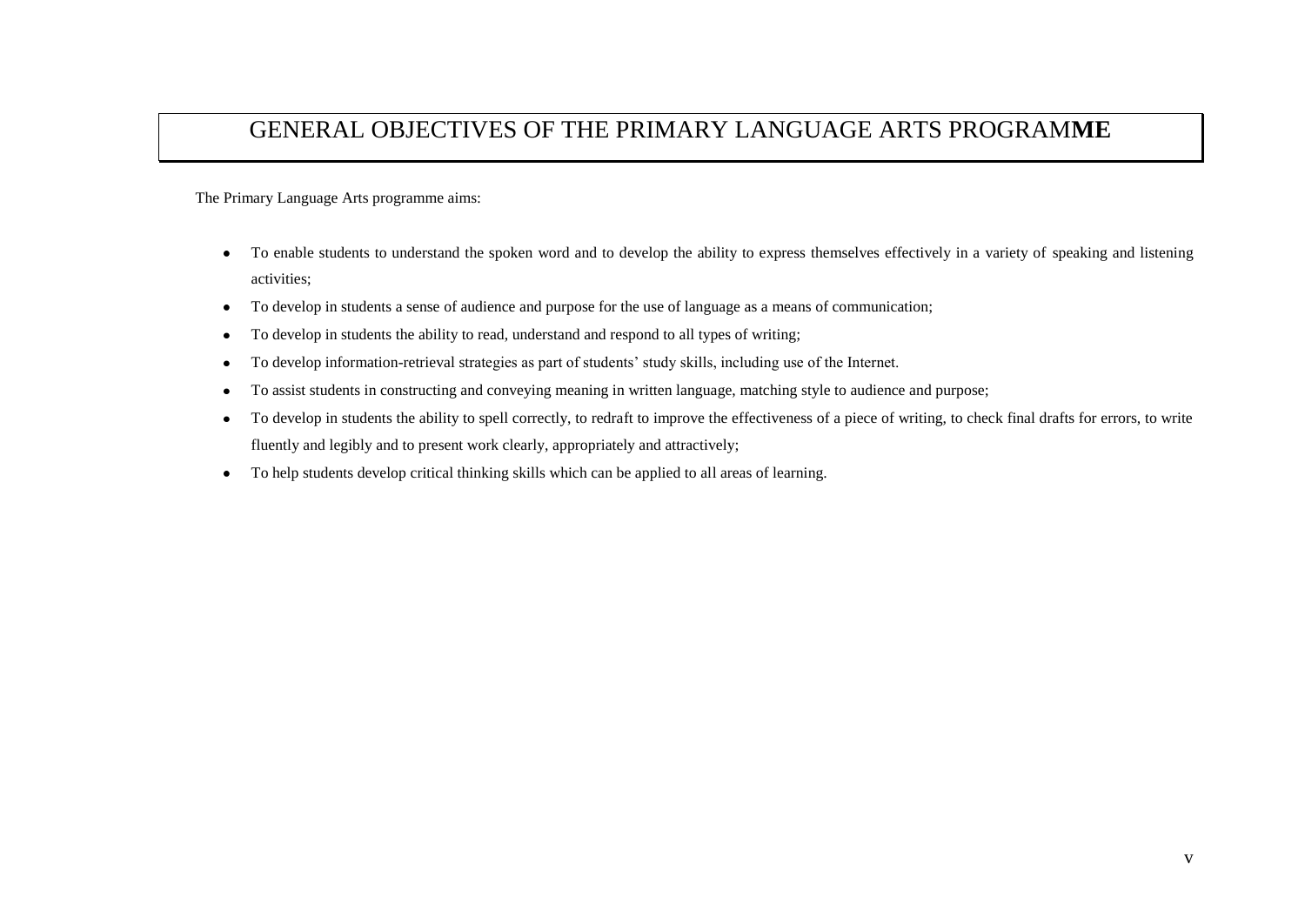### **FORMAT OF THE SYLLABUS**

The Language Arts Curriculum is divided into a Scope and Sequence, Attainment Targets and a detailed syllabus outline. In the Scope and Sequence and Attainment Targets when a concept/skill is first introduced it is indicated by a  $\Box$ . A 3indicates in which future class(es) the concept/skill has to be developed and maintained.

The Scope and Sequence gives a brief outline of the topics that are to be covered at each level. The Attainment Targets indicate the skills and competencies which each student should be able to achieve by the end of each academic year.

Within the syllabus the objectives are clearly stated.

The Suggested Activities are intended only as a guide to teachers. They are by no means prescriptive or restrictive. Teachers are encouraged to use additional activities and to take advantage of any opportunity that may arise to make Language Arts lessons positive encounters for the child.

Since assessment is an essential part of any educational program an *Assessment* section is included for each topic with some examples of methods of assessment. This syllabus recommends a range of assessment methods.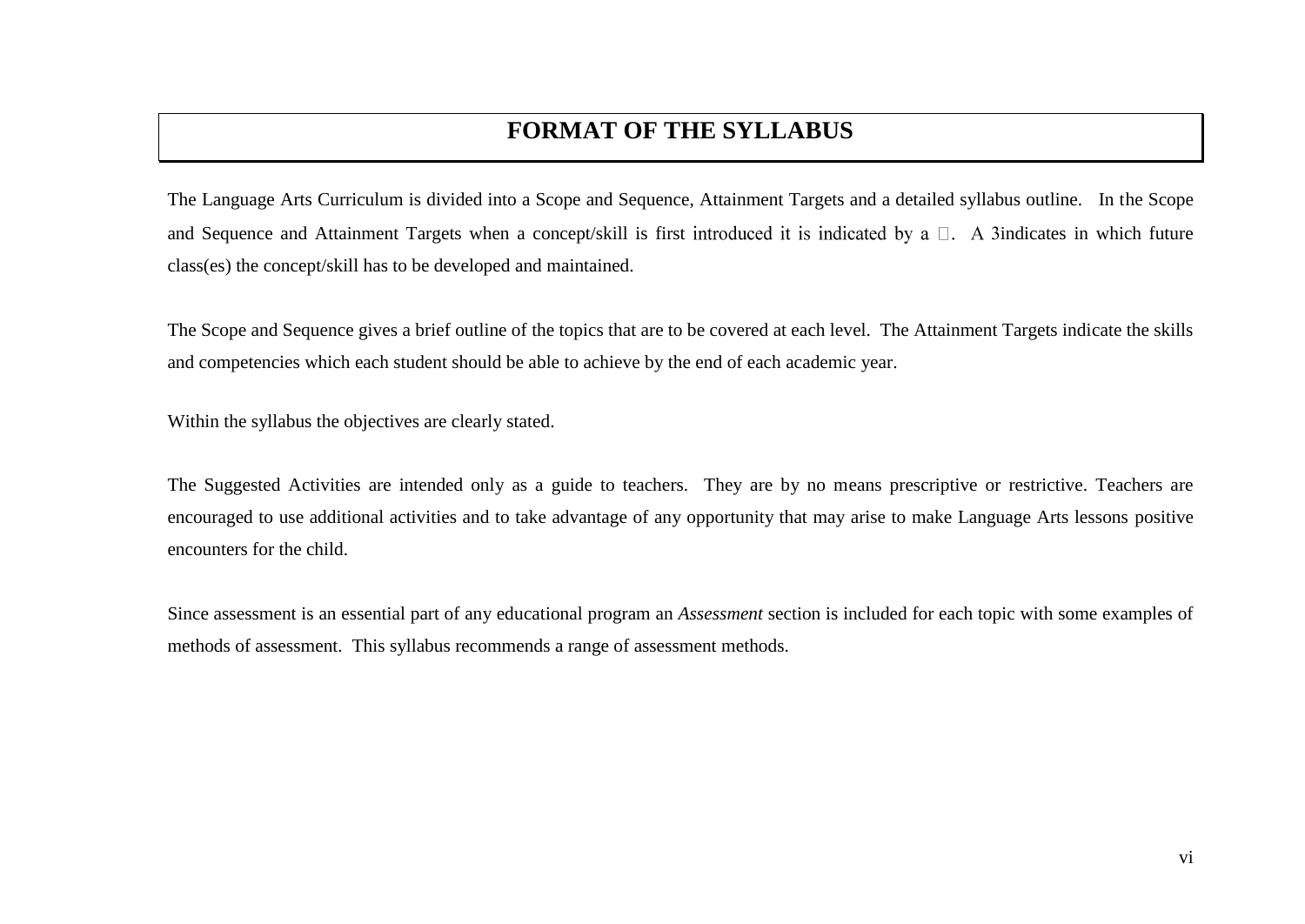### **KEY TO ABBREVIATIONS USED**

### **The following abbreviations are used to indicate the various subject areas where integration is possible**

| <b>SUBJECT</b>                | <b>Abbreviation</b> | <b>SUBJECT</b>                                 | <b>Abbreviation</b> |
|-------------------------------|---------------------|------------------------------------------------|---------------------|
| <b>Business Studies</b>       | <b>BS</b>           | <b>Drama</b>                                   | D                   |
| <b>Foreign Languages</b>      | <b>FL</b>           | Geography                                      | G                   |
| <b>Health and Family Life</b> | <b>HFLE</b>         | <b>History</b>                                 | H1                  |
| <b>Home Economics</b>         | <b>HE</b>           | <b>Industrial Arts</b>                         | IA                  |
| <b>Information Technology</b> | IT                  | <b>Language Arts</b>                           | LA                  |
| <b>Mathematics</b>            | $\mathbf{M}$        | <b>Music</b>                                   | <b>MU</b>           |
| <b>Physical Education</b>     | PE                  | <b>Religious and Moral</b><br><b>Education</b> | <b>RE</b>           |
| <b>Science</b>                | <b>SC</b>           | <b>Social/Emotional</b><br><b>Learning</b>     | <b>SEL</b>          |
| <b>Social Studies</b>         | <b>SS</b>           | <b>Visual Arts</b>                             | <b>VA</b>           |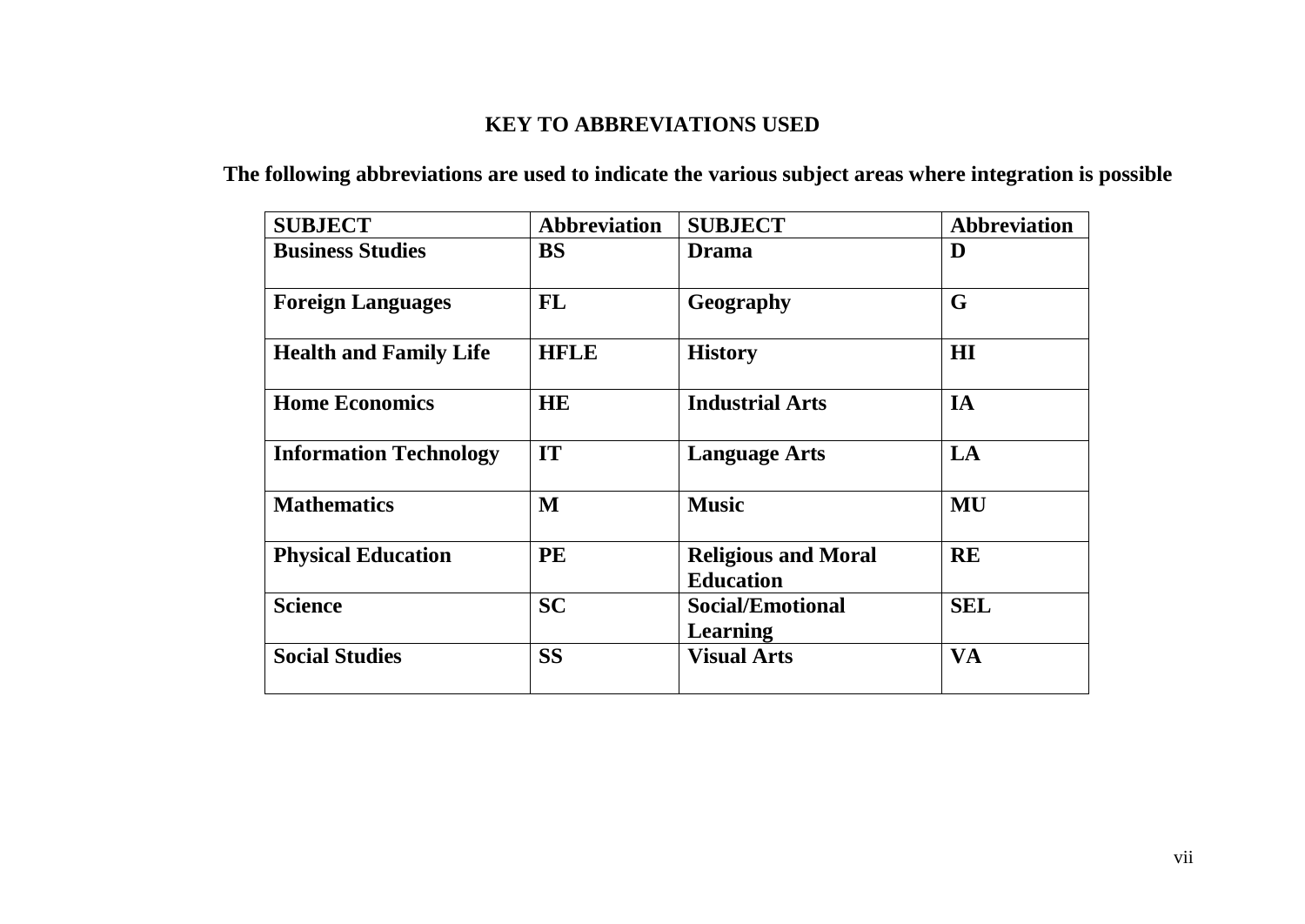## **PRIMARY LANGUAGE ARTS SYLLABUS FOR CLASSES 1, 2, 3 AND 4 SCOPE AND SEQUENCE**

Begin teaching skill/concept

 $\checkmark$  Maintain and develop skill/concept taught

|     | <b>TOPIC</b>                                               |                | <b>CLASSES</b> |              |                         |
|-----|------------------------------------------------------------|----------------|----------------|--------------|-------------------------|
| 1.  | <b>SPEAKING AND LISTENING</b>                              | 1              | $\overline{2}$ | 3            | $\overline{\mathbf{4}}$ |
| 1.1 | Oral communication                                         | $\blacksquare$ | $\checkmark$   | $\checkmark$ |                         |
| 1.2 | Questions – details, sequencing                            | п              | $\checkmark$   | $\checkmark$ |                         |
| 1.3 | Recounting experiences                                     | $\blacksquare$ | $\checkmark$   | $\checkmark$ | ✓                       |
| 1.4 | Reporting                                                  | $\blacksquare$ | $\checkmark$   | $\checkmark$ |                         |
| 1.5 | Role play                                                  | п              | $\checkmark$   | $\checkmark$ |                         |
| 1.6 | Explanations                                               | п              | $\checkmark$   | $\checkmark$ |                         |
| 1.7 | Intonation, rate, vocabulary and expression                | $\blacksquare$ | $\checkmark$   | $\checkmark$ |                         |
| 1.8 | Standard English rules and language appropriate to context | $\blacksquare$ | $\checkmark$   | $\checkmark$ |                         |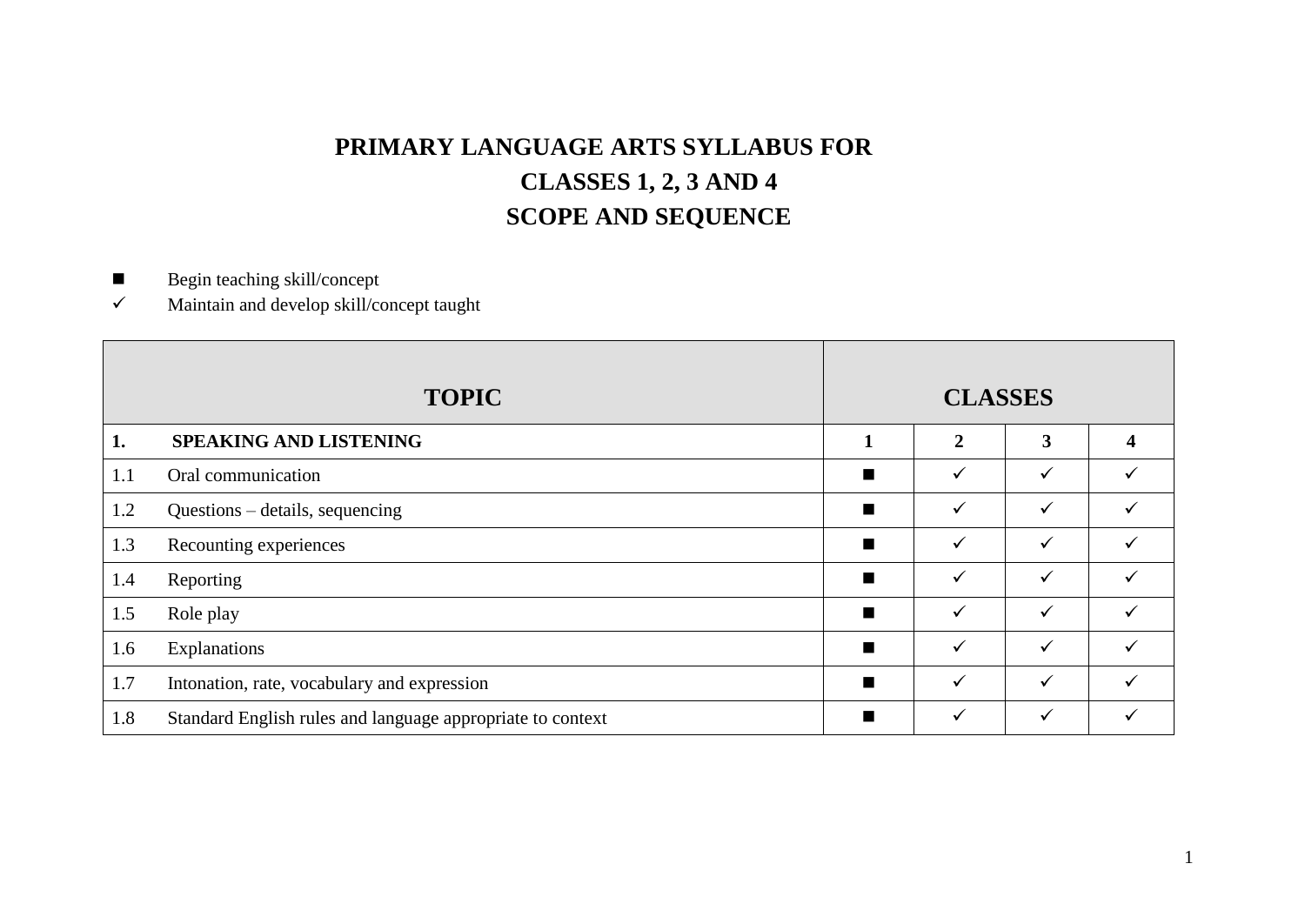|      | <b>TOPIC</b>                                        | <b>CLASSES</b> |                |                         |                         |
|------|-----------------------------------------------------|----------------|----------------|-------------------------|-------------------------|
|      |                                                     | $\mathbf{1}$   | $\overline{2}$ | $\overline{\mathbf{3}}$ | $\overline{\mathbf{4}}$ |
|      | <b>Attentive</b>                                    |                |                |                         |                         |
| 1.9  | Directions and instructions                         | $\blacksquare$ | $\checkmark$   | $\checkmark$            | $\checkmark$            |
| 1.10 | Announcements and introductions                     | $\blacksquare$ | $\checkmark$   | $\checkmark$            | $\checkmark$            |
| 1.11 | Details, sequence and main idea                     | П              | $\checkmark$   | $\checkmark$            | $\checkmark$            |
| 1.12 | Reproductions and summaries                         | $\blacksquare$ | $\checkmark$   | $\checkmark$            | $\checkmark$            |
|      | <b>Responsive/Analytical</b>                        |                |                |                         |                         |
| 1.13 | Interpretation, participation, discussion of issues | $\blacksquare$ | $\checkmark$   | $\checkmark$            | $\checkmark$            |
| 1.14 | Reasoning, responding, inferencing                  | $\blacksquare$ | $\checkmark$   | $\checkmark$            | $\checkmark$            |
|      | Appreciative                                        |                |                |                         |                         |
| 1.15 | Various types of texts                              | $\blacksquare$ | $\checkmark$   | $\checkmark$            | $\checkmark$            |
| 1.16 | Moods and emotions                                  | п              | $\checkmark$   | $\checkmark$            | $\checkmark$            |
| 2.   | <b>READING</b>                                      |                |                |                         |                         |
|      | <b>Word Attack</b>                                  |                |                |                         |                         |
| 2.1  | Word power                                          | п              | $\checkmark$   | $\checkmark$            | $\checkmark$            |
| 2.2  | Basic sight words, context clues, word meaning      | П              | $\checkmark$   | $\checkmark$            | $\checkmark$            |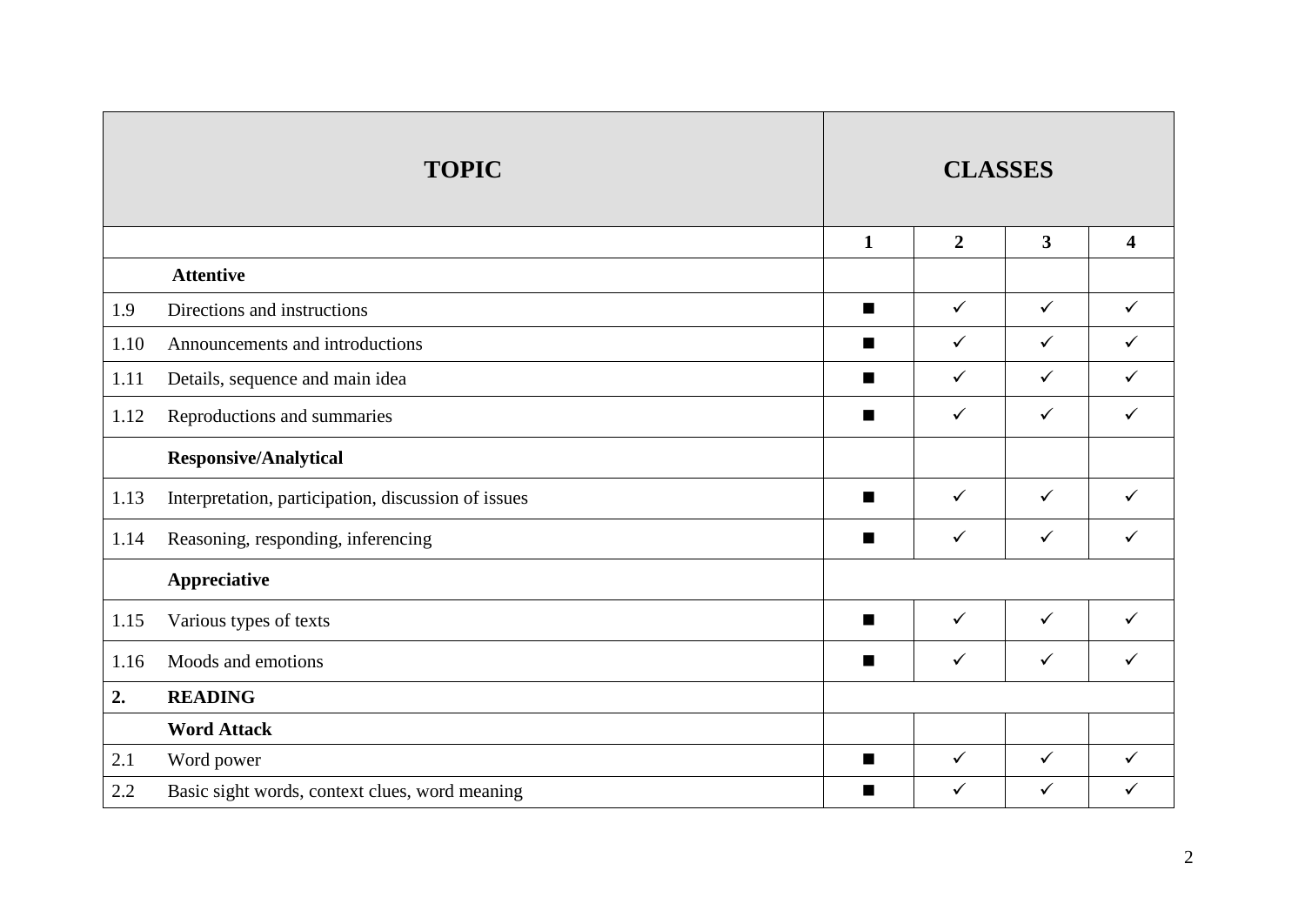|      | <b>TOPIC</b>                                                 | <b>CLASSES</b> |                |                         |                         |
|------|--------------------------------------------------------------|----------------|----------------|-------------------------|-------------------------|
|      |                                                              | $\mathbf{1}$   | $\overline{2}$ | $\overline{\mathbf{3}}$ | $\overline{\mathbf{4}}$ |
| 2.3  | Synonyms, antonyms, homophones, prefixes and suffixes        | п              | $\checkmark$   | $\checkmark$            | $\checkmark$            |
| 2.4  | Contractions, blends (three letters etc.) and silent letters | $\blacksquare$ | $\checkmark$   | $\checkmark$            | $\checkmark$            |
| 2.5  | Possessives, root words and syllabication                    | $\blacksquare$ | $\checkmark$   | $\checkmark$            | $\checkmark$            |
| 2.6  | Dictionary usage                                             | п              | $\checkmark$   | $\checkmark$            | $\checkmark$            |
|      | <b>Oral Reading</b>                                          | $\blacksquare$ | $\checkmark$   | $\checkmark$            | $\checkmark$            |
| 2.7  | Decoding of words                                            | $\blacksquare$ | $\checkmark$   | $\checkmark$            | $\checkmark$            |
| 2.8  | Volume, pitch, enunciation, phrasing                         | п              | $\checkmark$   | $\checkmark$            | $\checkmark$            |
| 2.9  | <b>Standard English pronunciation</b>                        | п              | $\checkmark$   | $\checkmark$            | $\checkmark$            |
| 2.10 | Efficient eye movement                                       | $\blacksquare$ | $\checkmark$   | $\checkmark$            | $\checkmark$            |
| 2.11 | Eye voice span                                               | $\blacksquare$ | $\checkmark$   | $\checkmark$            | $\checkmark$            |
| 2.12 | Breath control, voice control, projection and good rhythm    | $\blacksquare$ | $\checkmark$   | $\checkmark$            | $\checkmark$            |
|      | <b>Silent Reading</b>                                        |                |                |                         |                         |
| 2.13 | Elimination of vocalization                                  |                |                | $\blacksquare$          | $\checkmark$            |
| 2.14 | Decoding of words                                            | п              | $\checkmark$   | $\checkmark$            | $\checkmark$            |
| 2.15 | Effective eye phrasing and fluency                           | $\blacksquare$ | $\checkmark$   | $\checkmark$            | $\checkmark$            |
| 2.16 | Coordination of reading rate with comprehension              |                |                | ■                       | ✓                       |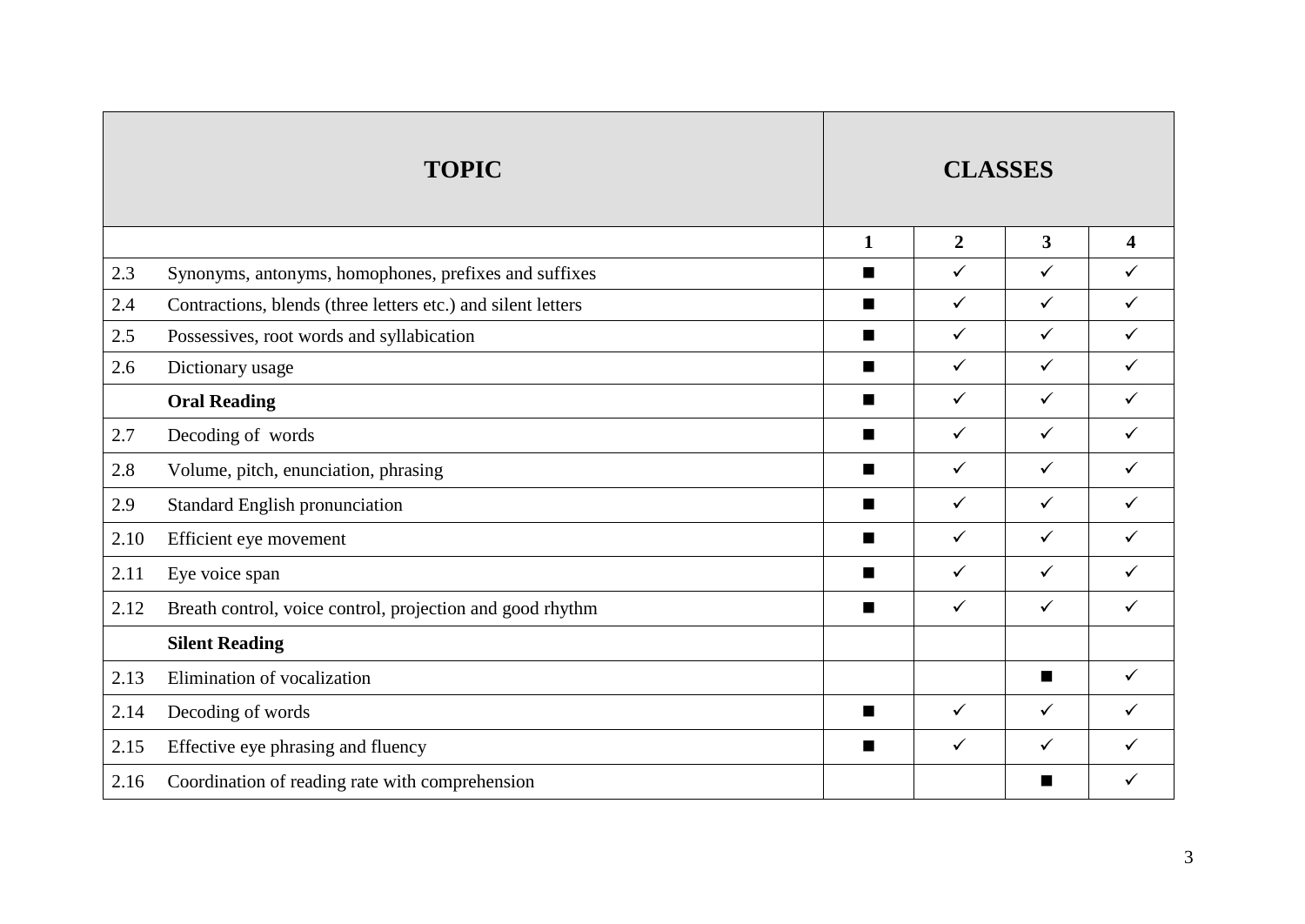|      | <b>TOPIC</b>                                                                      | <b>CLASSES</b> |                |                         |                         |
|------|-----------------------------------------------------------------------------------|----------------|----------------|-------------------------|-------------------------|
|      |                                                                                   | $\mathbf{1}$   | $\overline{2}$ | $\overline{\mathbf{3}}$ | $\overline{\mathbf{4}}$ |
|      | <b>TOPIC</b>                                                                      |                | <b>CLASSES</b> |                         |                         |
|      |                                                                                   | $\mathbf{1}$   | $\overline{2}$ | $\overline{\mathbf{3}}$ | $\overline{\mathbf{4}}$ |
|      | <b>Comprehension/interpretation</b>                                               | п              | $\checkmark$   | $\checkmark$            | $\checkmark$            |
| 2.17 | Activating prior knowledge                                                        | $\blacksquare$ | $\checkmark$   | $\checkmark$            | $\checkmark$            |
| 2.18 | Setting purposes for reading                                                      | $\blacksquare$ | $\checkmark$   | $\checkmark$            | $\checkmark$            |
| 2.19 | Monitoring Understanding                                                          | $\blacksquare$ | $\checkmark$   | $\checkmark$            | $\checkmark$            |
| 2.20 | Oral and written directions                                                       | п              | $\checkmark$   | $\checkmark$            | $\checkmark$            |
| 2.21 | Graphic information (diagrams, statistics, pictograms)                            | п              | $\checkmark$   | $\checkmark$            | $\checkmark$            |
| 2.22 | Sequence of facts and events, main idea and anticipating outcomes                 | п              | $\checkmark$   | $\checkmark$            | $\checkmark$            |
| 2.23 | Categorization                                                                    | $\blacksquare$ | $\checkmark$   | $\checkmark$            | $\checkmark$            |
| 2.24 | Cause and effect relationships, making comparisons, inferences and drawing        | п              | ✓              | $\checkmark$            | ✓                       |
|      | onclusions                                                                        |                |                |                         |                         |
| 2.25 | Different points of view                                                          | п              | $\checkmark$   | $\checkmark$            | $\checkmark$            |
| 2.26 | Evaluations – emotional reactions, likes and dislikes, worth of character, use of | $\blacksquare$ | $\checkmark$   | $\checkmark$            | $\checkmark$            |
|      | language                                                                          |                |                |                         |                         |
| 2.27 | Story setting, plot and character traits                                          | п              | $\checkmark$   | $\checkmark$            | ✓                       |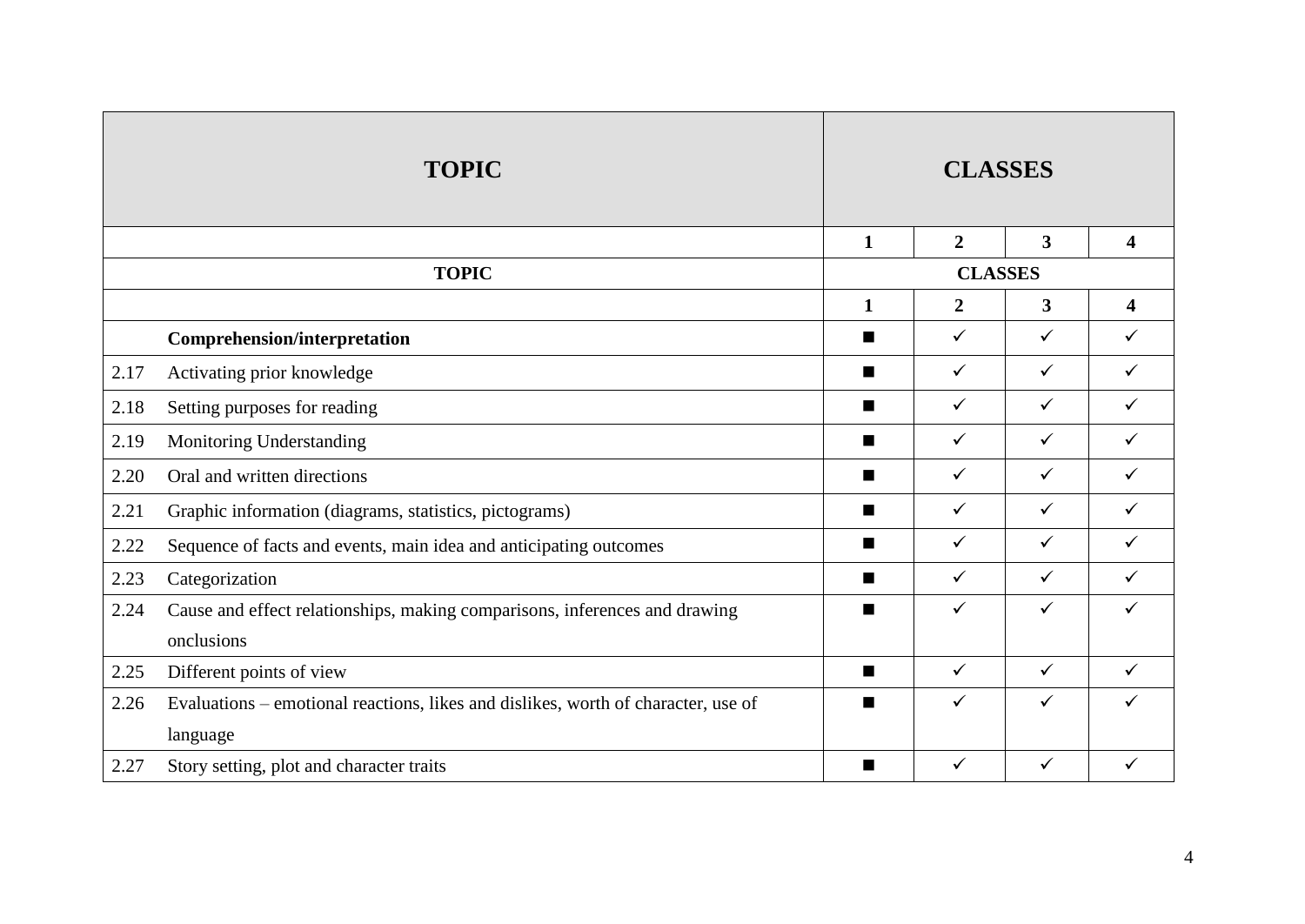|      | <b>TOPIC</b>                                                                                                                                              |                | <b>CLASSES</b> |              |                         |
|------|-----------------------------------------------------------------------------------------------------------------------------------------------------------|----------------|----------------|--------------|-------------------------|
|      |                                                                                                                                                           | $\mathbf{1}$   | $\overline{2}$ | $\mathbf{3}$ | $\overline{\mathbf{4}}$ |
| 2.28 | Summary of a selection, main and supporting details                                                                                                       | п              | $\checkmark$   | $\checkmark$ | $\checkmark$            |
| 2.29 | Moods/feelings, tone of text and author's point of view                                                                                                   |                |                | ■            | $\checkmark$            |
| 2.30 | Vocabulary – context clues, word meaning and technical terms                                                                                              | $\blacksquare$ | $\checkmark$   | $\checkmark$ | $\checkmark$            |
|      | <b>Functional Reading</b>                                                                                                                                 |                |                |              |                         |
| 2.31 | $1st - 2nd letters$<br>Alphabetizing of words                                                                                                             | $\blacksquare$ | $\checkmark$   | $\checkmark$ | $\checkmark$            |
|      | $3rd$ letter                                                                                                                                              | $\blacksquare$ | $\checkmark$   | $\checkmark$ | $\checkmark$            |
|      | $4^{\text{th}}$ letter                                                                                                                                    | ■              | $\checkmark$   | $\checkmark$ | $\checkmark$            |
| 2.32 | Locating information using pictures, diagrams, graphs, tables, charts, maps, table of<br>contents, index, glossary, dictionary, encyclopedia and computer | $\blacksquare$ | $\checkmark$   | $\checkmark$ | $\checkmark$            |
|      | <b>Recreational Reading</b>                                                                                                                               |                |                |              |                         |
| 2.33 | Pleasure, enjoyment                                                                                                                                       | $\blacksquare$ | $\checkmark$   | $\checkmark$ | $\checkmark$            |
| 2.34 | Selection of material                                                                                                                                     | ■              | $\checkmark$   | $\checkmark$ | $\checkmark$            |
|      | <b>ORGANISATIONAL</b>                                                                                                                                     |                |                |              |                         |
| 2.35 | Sequencing of facts                                                                                                                                       | $\blacksquare$ | $\checkmark$   | $\checkmark$ | $\checkmark$            |
| 2.36 | Paragraph with one idea                                                                                                                                   | $\blacksquare$ | ✓              | $\checkmark$ | $\checkmark$            |
| 2.37 | Topic sentences - pictures/paragraphs/stories                                                                                                             |                | п              | $\checkmark$ | $\checkmark$            |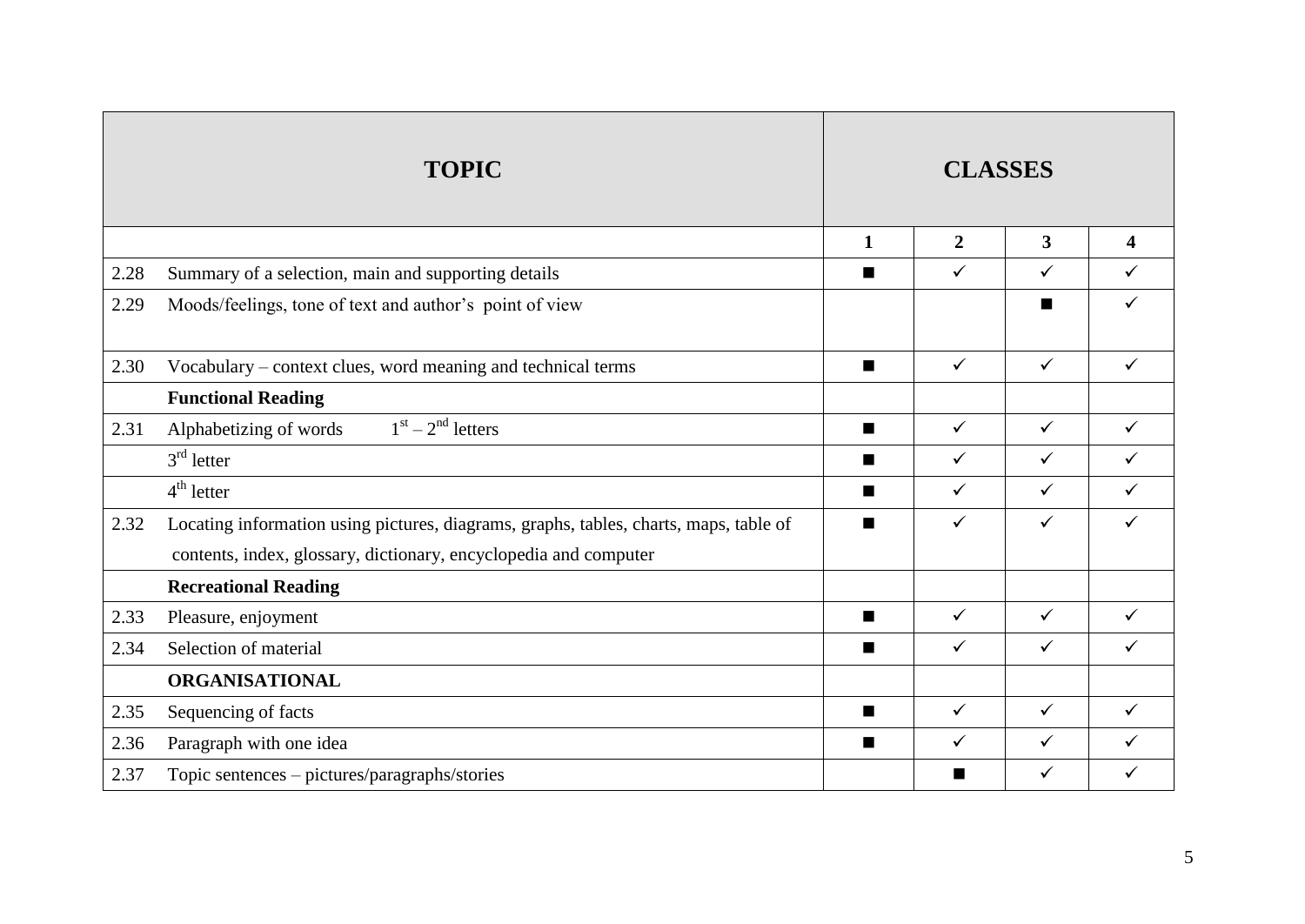|                         | <b>TOPIC</b>                               | <b>CLASSES</b> |                |              |                         |
|-------------------------|--------------------------------------------|----------------|----------------|--------------|-------------------------|
|                         |                                            | $\mathbf{1}$   | $\overline{2}$ | $\mathbf{3}$ | $\overline{\mathbf{4}}$ |
| 2.38                    | Classification of facts/events etc.        |                | ■              | $\checkmark$ | $\checkmark$            |
| 2.39                    | Main and supporting ideas                  |                | ■              | $\checkmark$ | $\checkmark$            |
| 2.40                    | Paragraphs structure                       |                |                | П            | $\checkmark$            |
| 2.41                    | Transitional devices/words                 | $\blacksquare$ | $\checkmark$   | $\checkmark$ | $\checkmark$            |
|                         | 2.42<br>Outlines                           | $\blacksquare$ | $\checkmark$   | $\checkmark$ | $\checkmark$            |
| $\overline{\mathbf{3}}$ | <b>WRITING: PROCESS</b>                    |                |                |              |                         |
| 3.1                     | Brainstorming                              | $\blacksquare$ | $\checkmark$   | $\checkmark$ | $\checkmark$            |
| 3.2                     | <b>Logical Sequence</b>                    | $\blacksquare$ | $\checkmark$   | $\checkmark$ | $\checkmark$            |
| 3.3                     | Appropriate and relevant facts and details | $\blacksquare$ | $\checkmark$   | $\checkmark$ | $\checkmark$            |
| 3.4                     | Self-editing                               | $\blacksquare$ | $\checkmark$   | $\checkmark$ | $\checkmark$            |
| 3.5                     | Peer editing                               | $\blacksquare$ | $\checkmark$   | $\checkmark$ | $\checkmark$            |
| 3.6                     | Proof reading                              | $\blacksquare$ | $\checkmark$   | $\checkmark$ | $\checkmark$            |
| 3.7                     | Revising                                   | п              | $\checkmark$   | $\checkmark$ | $\checkmark$            |
| 3.8                     | Publishing                                 | $\blacksquare$ | $\checkmark$   | $\checkmark$ | $\checkmark$            |
|                         | <b>WRITING: COMMUNICATION</b>              |                |                |              |                         |
| 3.9                     | Literal understanding of topic             | $\blacksquare$ | $\checkmark$   | $\checkmark$ | $\checkmark$            |
| 3.10                    | Appropriate and relevant facts and details | $\blacksquare$ | $\checkmark$   | $\checkmark$ | $\checkmark$            |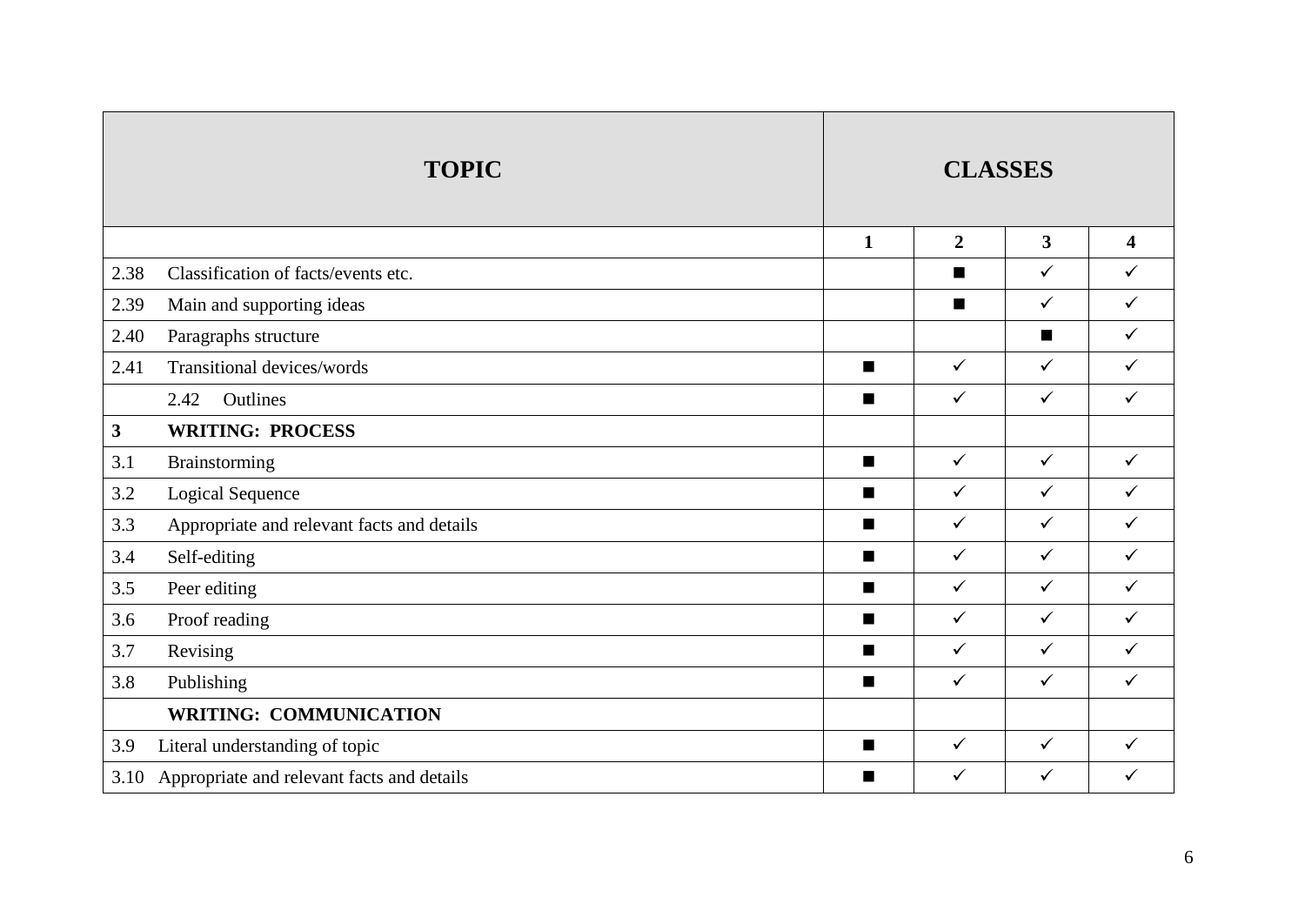|      | <b>TOPIC</b>                                               | <b>CLASSES</b> |              |              |  |
|------|------------------------------------------------------------|----------------|--------------|--------------|--|
|      |                                                            |                | $\mathbf{2}$ | 3            |  |
| 3.11 | Organization                                               | п              | ✓            | $\checkmark$ |  |
| 3.12 | Narrative, descriptive, expository, argumentative          | $\blacksquare$ | ✓            | ✓            |  |
| 3.13 | Skits, plays, in Standard English                          | П              | ✓            | ✓            |  |
| 3.14 | Invitations, praise, requests, sympathy                    | П              | ✓            | ✓            |  |
| 3.15 | Directions in prose, home to school, making various things | $\blacksquare$ | ✓            | $\checkmark$ |  |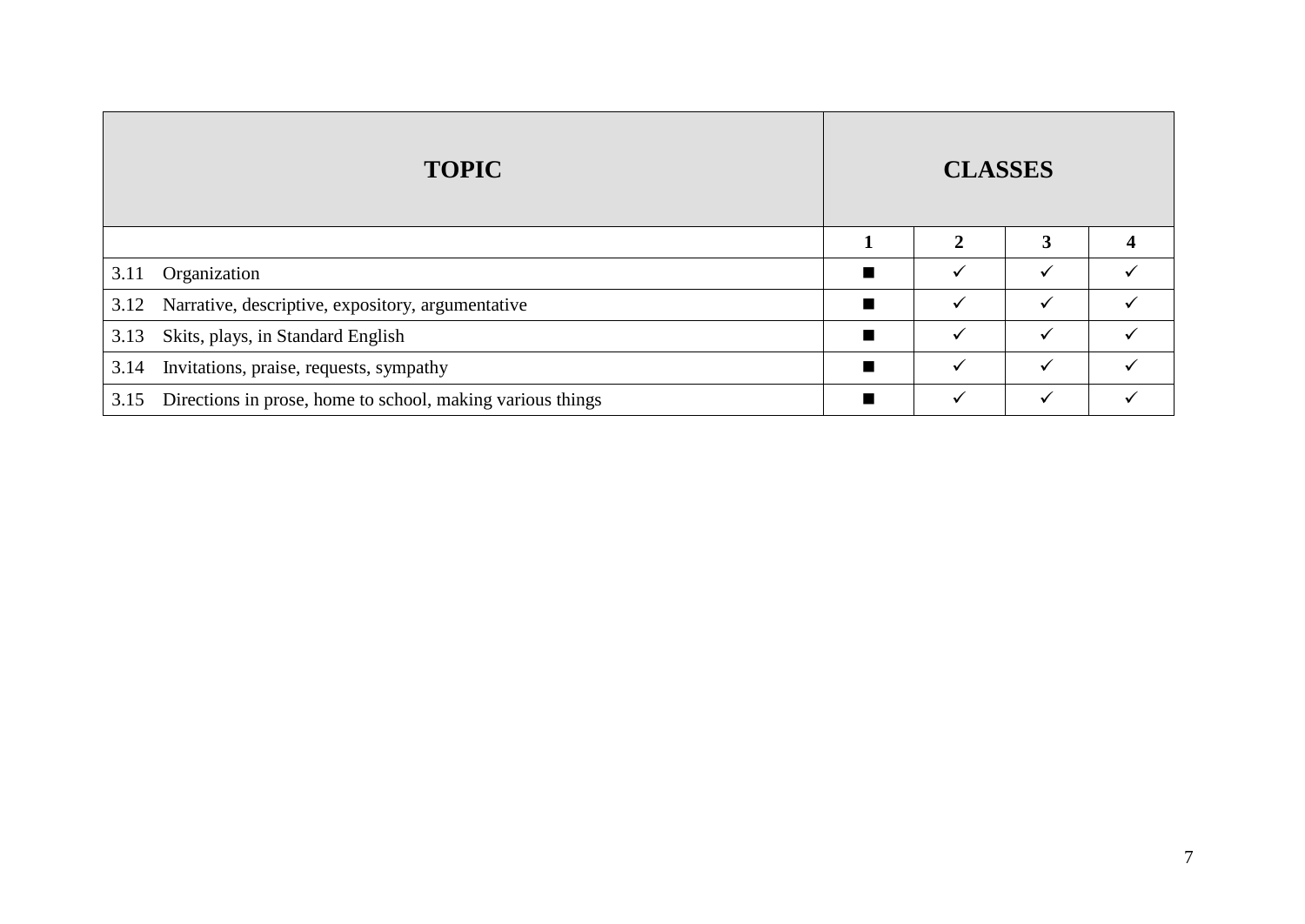|      | <b>TOPIC</b>                                      | <b>CLASSES</b> |                |                         |                         |
|------|---------------------------------------------------|----------------|----------------|-------------------------|-------------------------|
|      |                                                   | $\mathbf{1}$   | $\overline{2}$ | $\overline{\mathbf{3}}$ | $\overline{\mathbf{4}}$ |
|      | <b>WRITING: CONVENTIONS</b>                       |                |                |                         |                         |
| 3.16 | <b>Nouns</b>                                      | $\blacksquare$ | $\checkmark$   | $\checkmark$            | $\checkmark$            |
| 3.17 | Pronouns                                          | п              | $\checkmark$   | $\checkmark$            | $\checkmark$            |
| 3.18 | Capital letters                                   | $\blacksquare$ | $\checkmark$   | $\checkmark$            | $\checkmark$            |
| 3.19 | Punctuation - full stops, commas, quotation marks | $\blacksquare$ | $\checkmark$   | $\checkmark$            | $\checkmark$            |
| 3.20 | Complete sentences                                | $\blacksquare$ | $\checkmark$   | $\checkmark$            | $\checkmark$            |
| 3.21 | Adjectives and adverbs                            | $\blacksquare$ | $\checkmark$   | $\checkmark$            | $\checkmark$            |
| 3.22 | Link words                                        | п              | $\checkmark$   | $\checkmark$            | $\checkmark$            |
| 3.23 | Sentence structures – simple, compound, complex   | $\blacksquare$ | $\checkmark$   | $\checkmark$            | $\checkmark$            |
| 3.24 | Negative forms                                    | ■              | $\checkmark$   | $\checkmark$            | $\checkmark$            |
| 3.25 | Tenses - present, past, future                    | $\blacksquare$ | $\checkmark$   | $\checkmark$            | $\checkmark$            |
|      | <b>WRITING: CONVENTIONS</b>                       |                |                |                         |                         |
| 3.26 | Accurate spelling                                 | $\blacksquare$ | $\checkmark$   | $\checkmark$            | $\checkmark$            |
| 3.27 | Phonics                                           |                | $\checkmark$   | $\checkmark$            | $\checkmark$            |
|      | 3.28 Vocabulary                                   | п              | $\checkmark$   | $\checkmark$            | $\checkmark$            |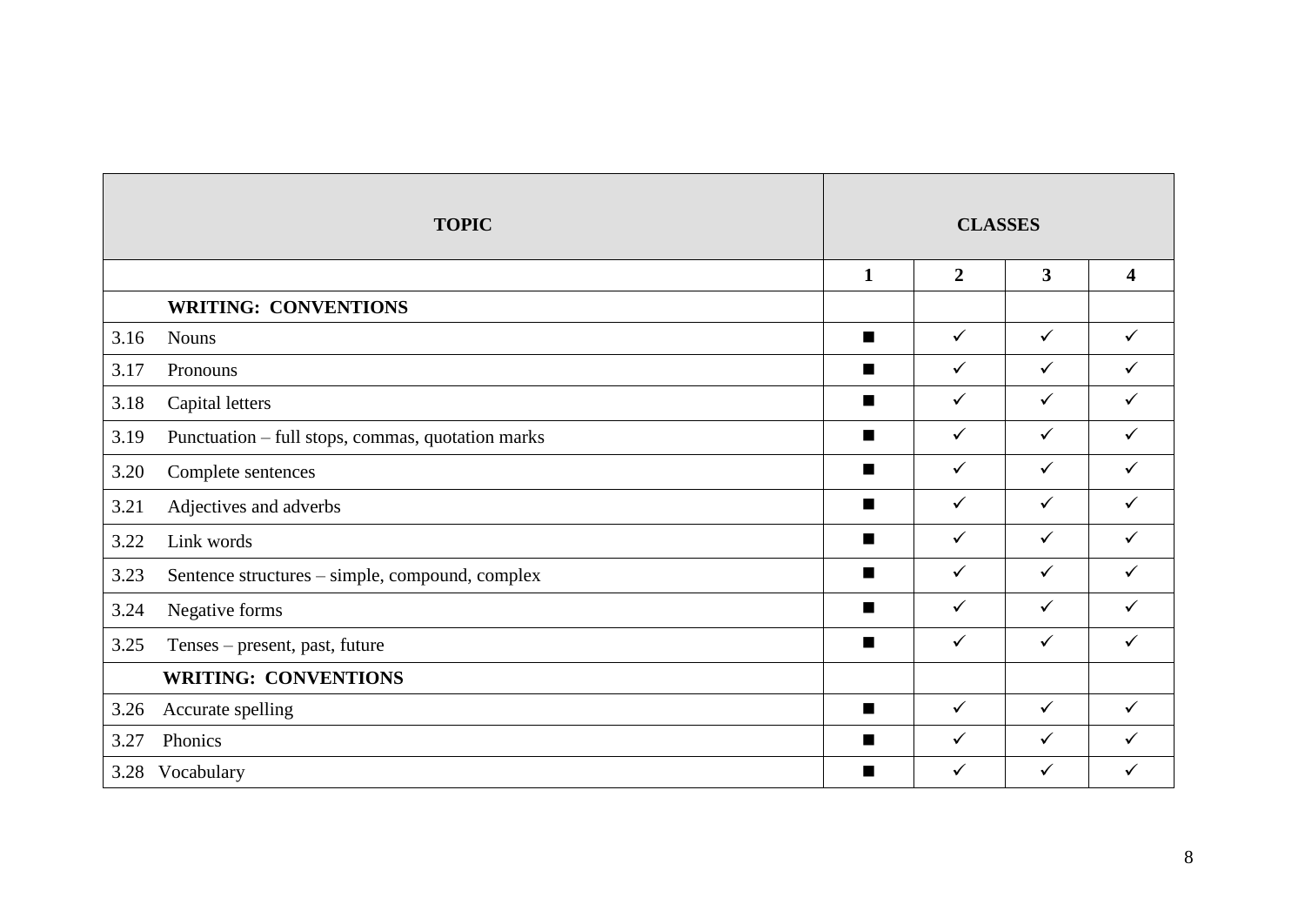|      | <b>TOPIC</b>                                                             | <b>CLASSES</b> |                |                         |              |
|------|--------------------------------------------------------------------------|----------------|----------------|-------------------------|--------------|
|      |                                                                          | $\mathbf{1}$   | $\overline{2}$ | $\overline{\mathbf{3}}$ | 4            |
| 3.29 | Synonyms and antonyms                                                    | $\blacksquare$ | $\checkmark$   | $\checkmark$            | $\checkmark$ |
| 3.30 | Homonyms                                                                 | $\blacksquare$ | $\checkmark$   | $\checkmark$            | $\checkmark$ |
| 3:31 | Plurals "s" and "es"                                                     | ■              | $\checkmark$   | $\checkmark$            | $\checkmark$ |
| 3.32 | Expanding sentences                                                      |                |                |                         |              |
| 3.33 | Conjunctions                                                             |                |                |                         |              |
|      | <b>CREATIVE/COMPOSITION</b>                                              |                |                |                         |              |
| 3.34 | Language experience stories, description of persons, pets, places,       | $\blacksquare$ | ✓              | ✓                       | ✓            |
|      | Animals, hobbies                                                         |                |                |                         |              |
|      | <b>EXPOSITORY WRITING</b>                                                |                |                |                         |              |
| 3.35 | Class rules, news items, announcements, advertisements and reports       | $\blacksquare$ | $\checkmark$   | $\checkmark$            | $\checkmark$ |
| 3.36 | Poetry – Bio poems, colour poems, limericks, post cards, haiku, cinquain |                | ■              | ✓                       | ✓            |
| 3.37 | Writing from different perspectives                                      |                |                | ■                       | ✓            |
| 3.38 | Letters-friendly, thanks and invitations                                 | п              | $\checkmark$   | $\checkmark$            | $\checkmark$ |
| 3.39 | Reply and excuse                                                         |                | $\checkmark$   | ✓                       | ✓            |
| 4.   | <b>SPELLING</b>                                                          |                |                |                         |              |
| 4.1  | Basic sight words and key words in other subject areas                   | п              | $\checkmark$   | $\checkmark$            | ✓            |
| 4.2  | Words commonly misspelt / confused, homophones                           |                | ✓              | ✓                       | ✓            |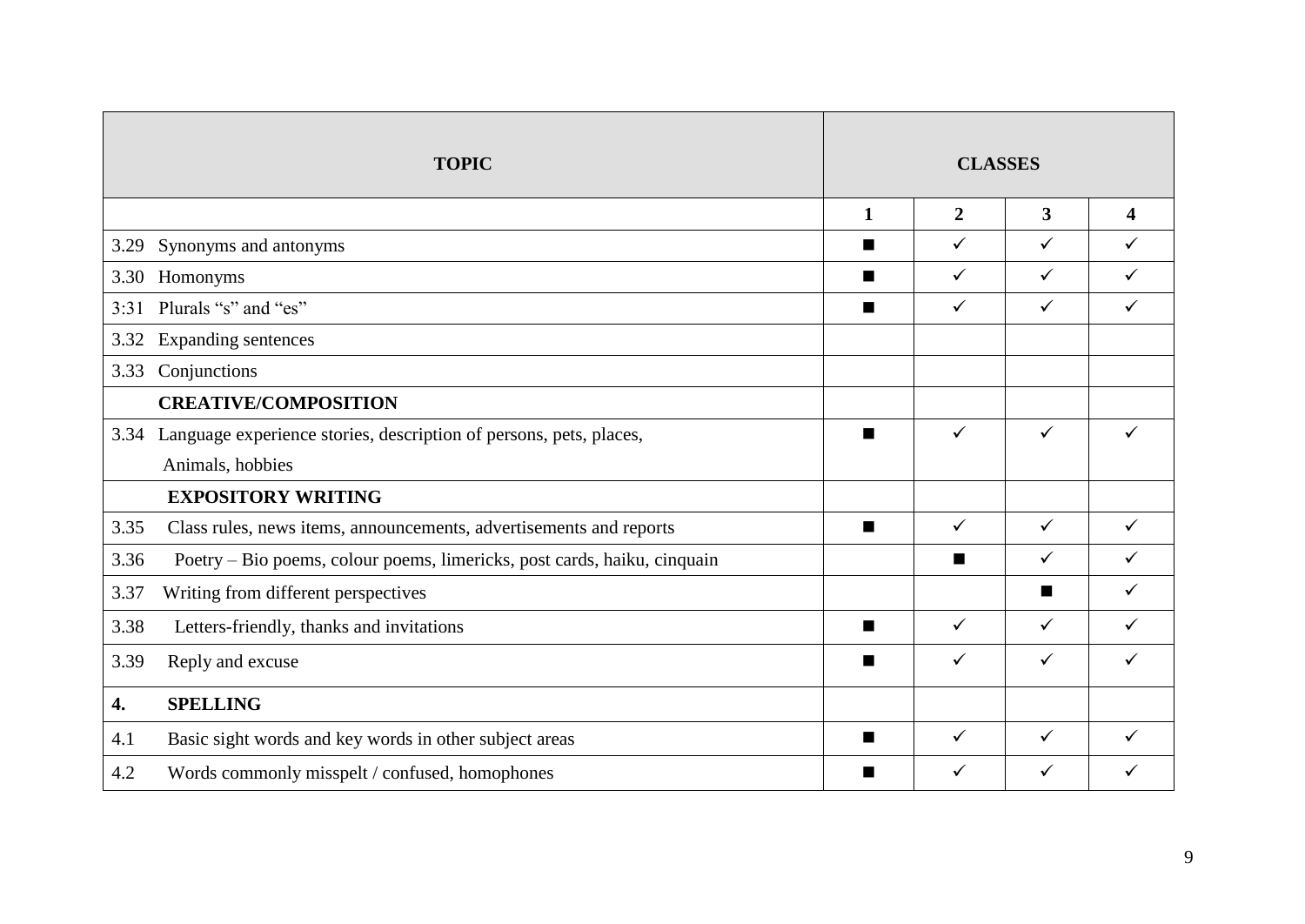#### LANGUAGE ARTS CURRICULUM

#### ATTAINMENT TARGETS - CLASS 4

#### **SPEAKING AND LISTENING**

#### *Uses speaking and listening skills to communicate effectively*

- Speak clearly and audibly
- Use language appropriate to context
- **Present information clearly**
- $\Box$  Speak fluently in recounting experiences
- $\Box$  Initiate discussion using sensory data
- $\Box$  Ask appropriate questions
- Paraphrase and summarize information shared orally by others
- $\Box$  Participate in choral speaking and recite poems, rhymes, songs and stories
- $\Box$  Discuss and orally present plans for solving problems
- $\Box$  Use increasingly complex sentence structures in oral communication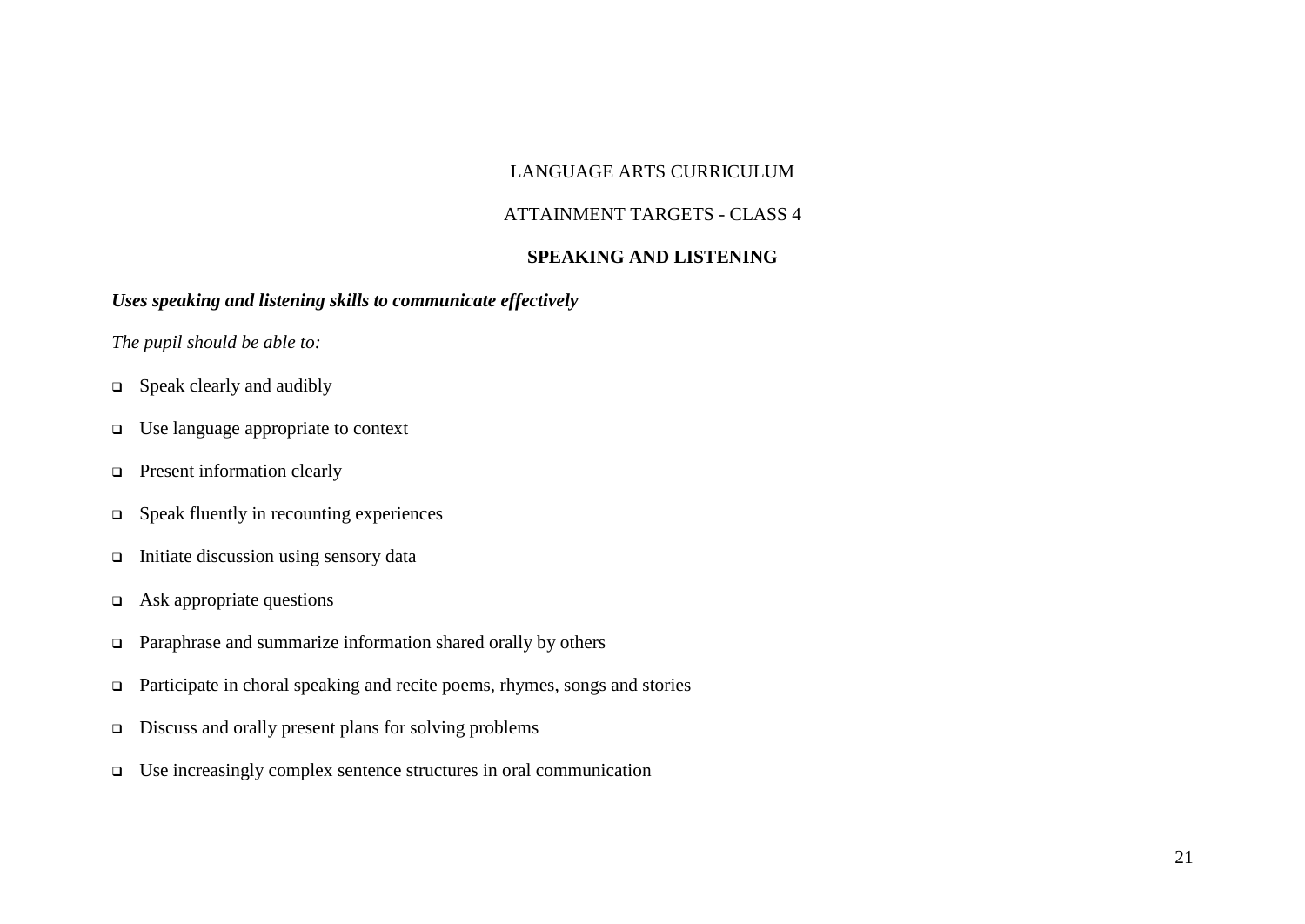- Observe and use common courtesies with appropriate register and tone
- $\Box$  Develop and practise the use of eye contact between speaker and listener
- $\Box$  Use a variety of tones and stresses in expressing ideas orally
- Communicate situations in full sentences
- Simulate conversations/dialogue using standard English
- $\Box$  Contribute to group discussion
- $\Box$  Listen responsively and respectfully
- $\Box$  Respond appropriately to information given
- $\Box$  Follow oral directions with three or four steps
- $\Box$  Respond to the questions of others
- $\Box$  Pay attention to the speaker and respond appropriately
- **Perform actions based on information given**
- $\Box$  Respond using sensory data
- $\Box$  Respond to cues which signal when to begin a response
- $\Box$  Listen to build memory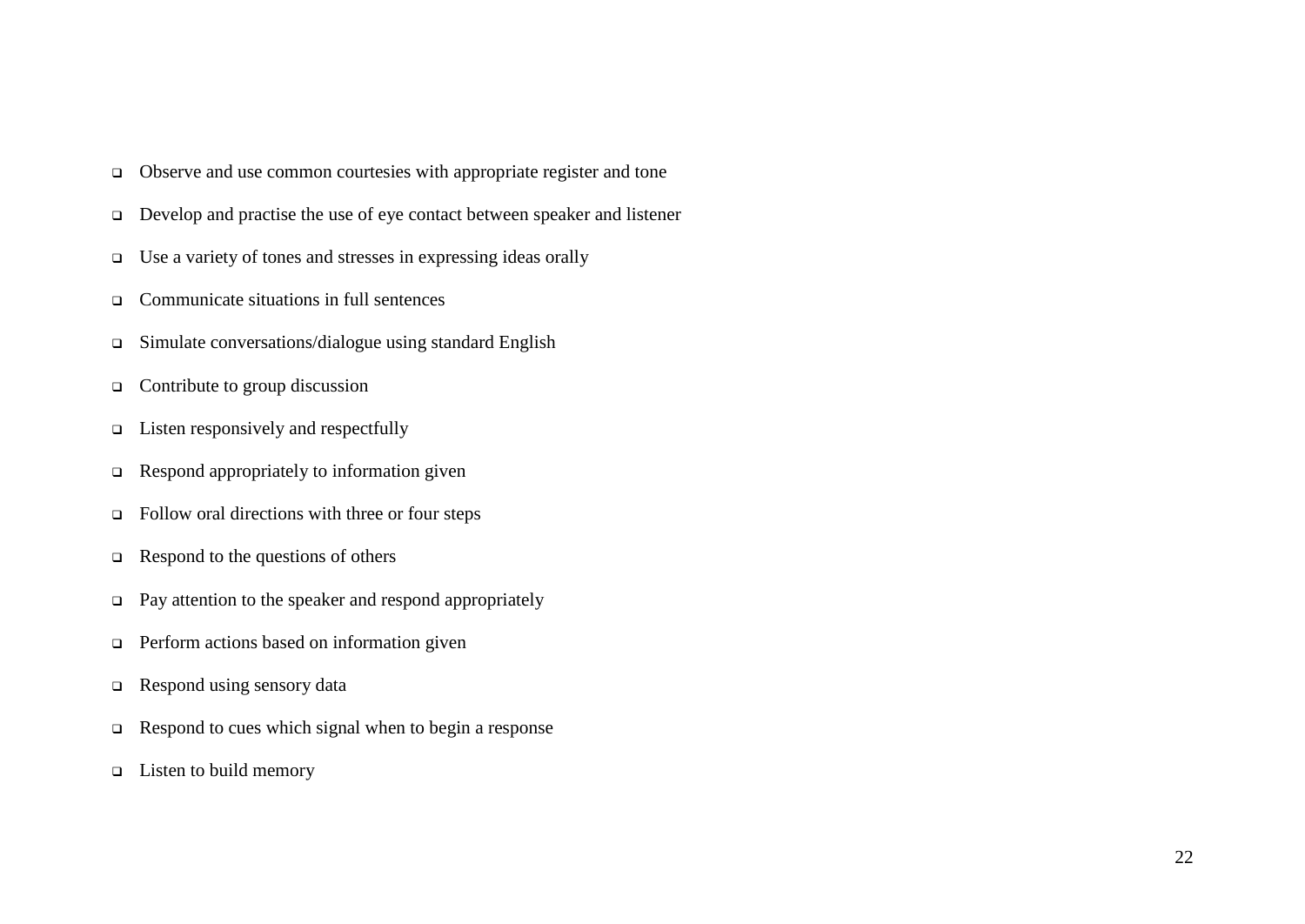#### **READING: SKILLS AND STRATEGIES**

#### *Demonstrates proficiency in basic reading skills and strategies and continues to develop vocabulary and fluency in reading*

- $\Box$  Use appropriate sight vocabulary to recognise words in isolation as well as in context
- Use a range of decoding systems, e.g. phonetic, syntactic and semantic, to determine pronunciation of words
- Determine the meaning of unknown words using context, glossaries, and dictionaries
- Read aloud (at independent level)
- Self-correct when subsequent reading indicates an earlier miscue
- $\Box$  Use rhythm, pace and intonation associated with standard English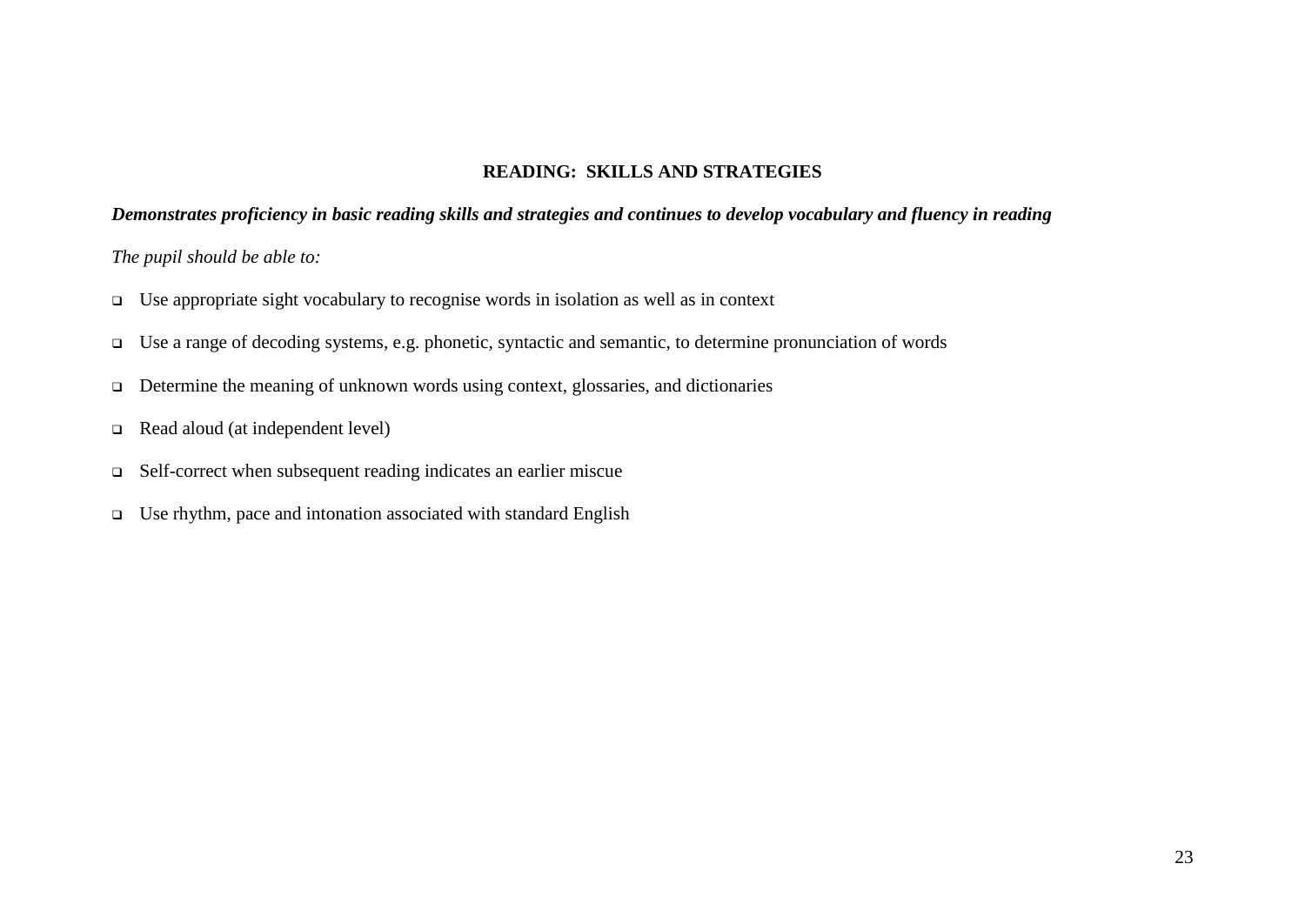#### **READING: LITERATURE**

*Reads extensively and in depth, from a diverse collection of texts and other materials to develop an awareness of the connection between literature and life.*

- Discuss the qualities of characters
- $\Box$  Identify with characters
- Develop simple characterization sketches
- $\Box$  Discuss situations which occur within the literature
- Summarize stories
- Transform stories read to connect to their own experiences
- $\Box$  Identify lessons learnt
- $\Box$  Select favourite authors and genres
- $\Box$  Give simple explanations of differences in genres
- Produce simple pieces of writing based on the literature read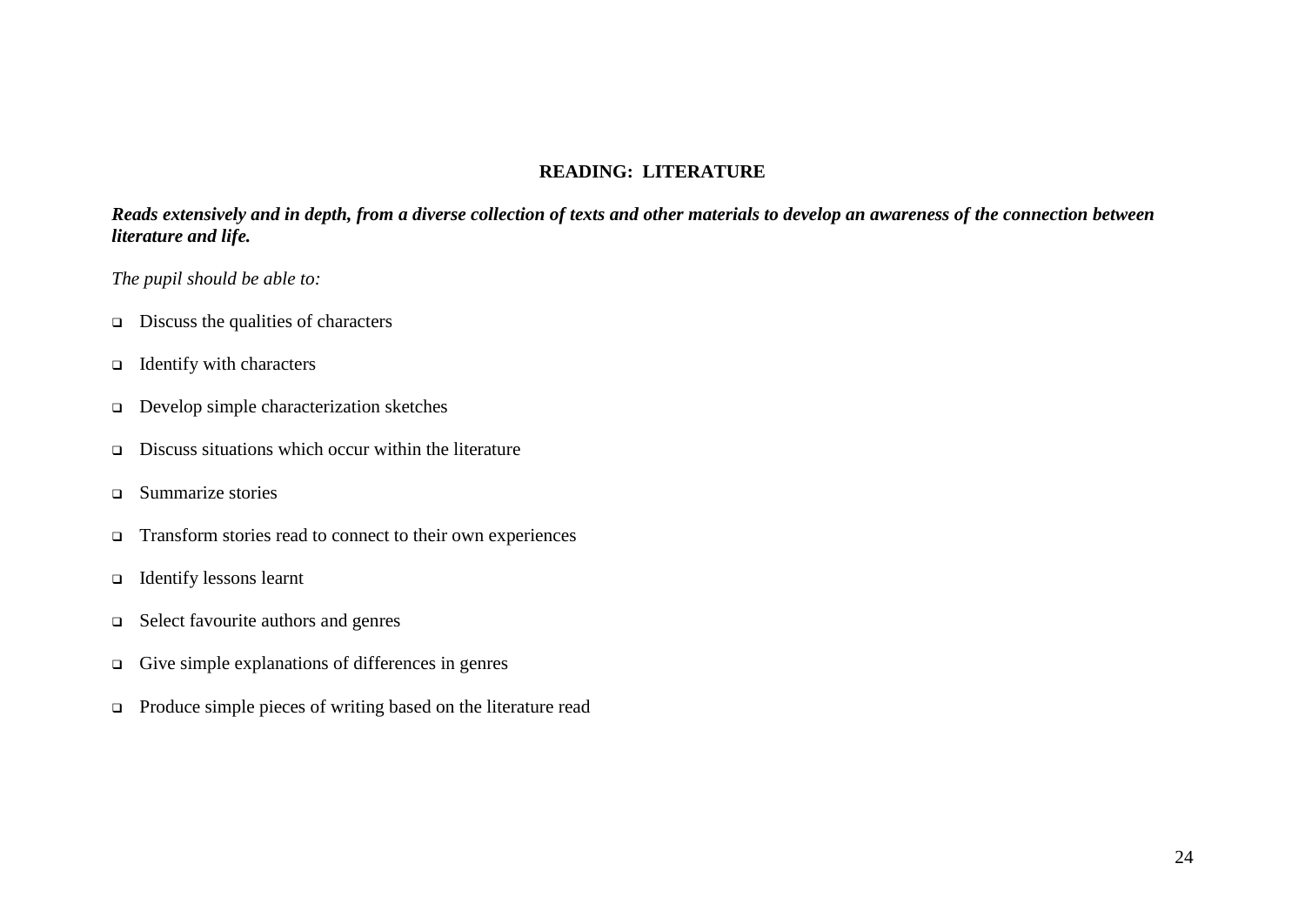#### **READING: COMPREHENSION**

Reads, comprehends, interprets, and evaluates a wide range of materials appropriate to the instructional level of the class.

- Recall details
- Relate what is read to prior knowledge and experience
- $\Box$  Identify salient and specific details
- $\Box$  Restate ideas in his own words
- $\Box$  Identify and state the main idea
- $\Box$  Distinguish between significant and minor details
- $\Box$  Explain how something is done
- $\square$  Say why something happens
- Use cue words and context clues to understand text
- $\Box$  Make, confirm and revise predictions
- $\Box$  Summarize the text adequately and accurately
- $\Box$  Relate what is read to experiences in other media e.g. films, plays etc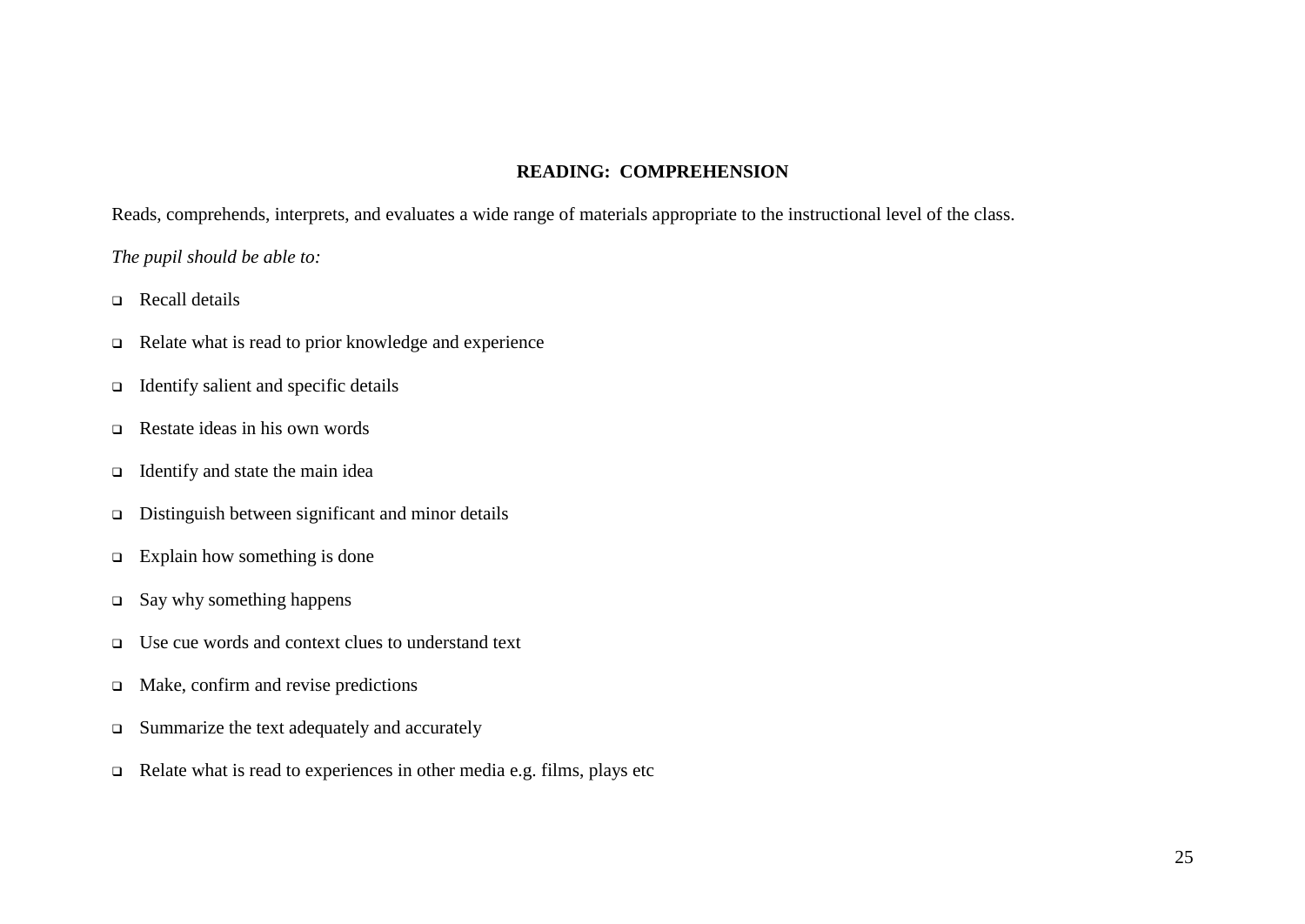- Define and sequence information needed to carry out a procedure
- Use vocabulary to assist in making inferences and drawing conclusions
- Organise information in order to understand the sequence of events
- Draw conclusions from information given
- Apply information read to another context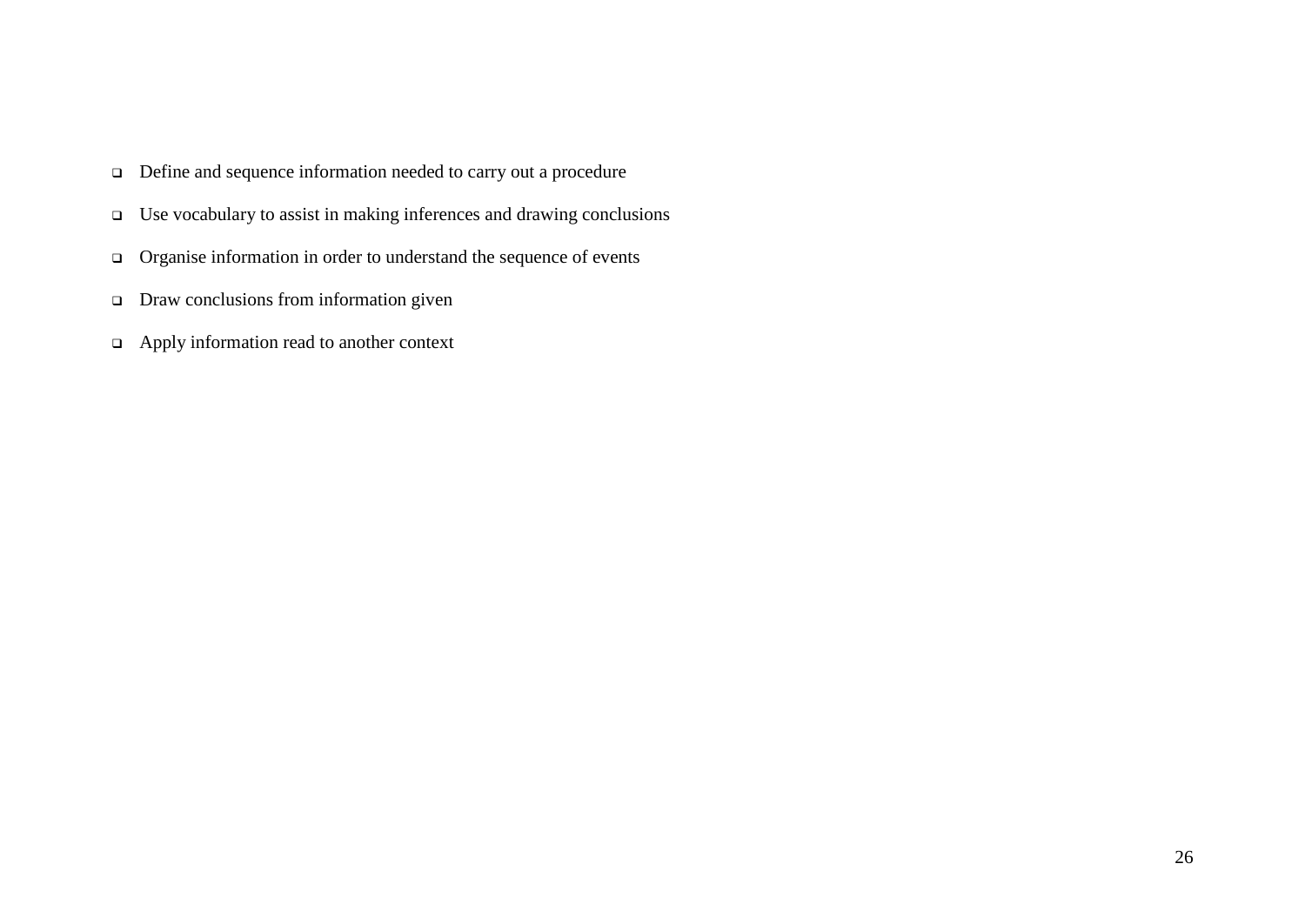#### **WRITING: PROCESS**

Organises thoughts and information for writing; develops drafts, edits, and revises work as appropriate for audience and purpose.

- □ Brainstorm to generate ideas for writing
- $\Box$  Organise ideas for writing in a logical sequence
- □ Select appropriate and relevant facts and details
- □ Remain on topic
- $\Box$  Self edit his own writing
- $\Box$  Peer edit the writing of others
- □ Proof read for appropriate grammar, spelling and structure
- Revise drafts based on feedback to further develop writing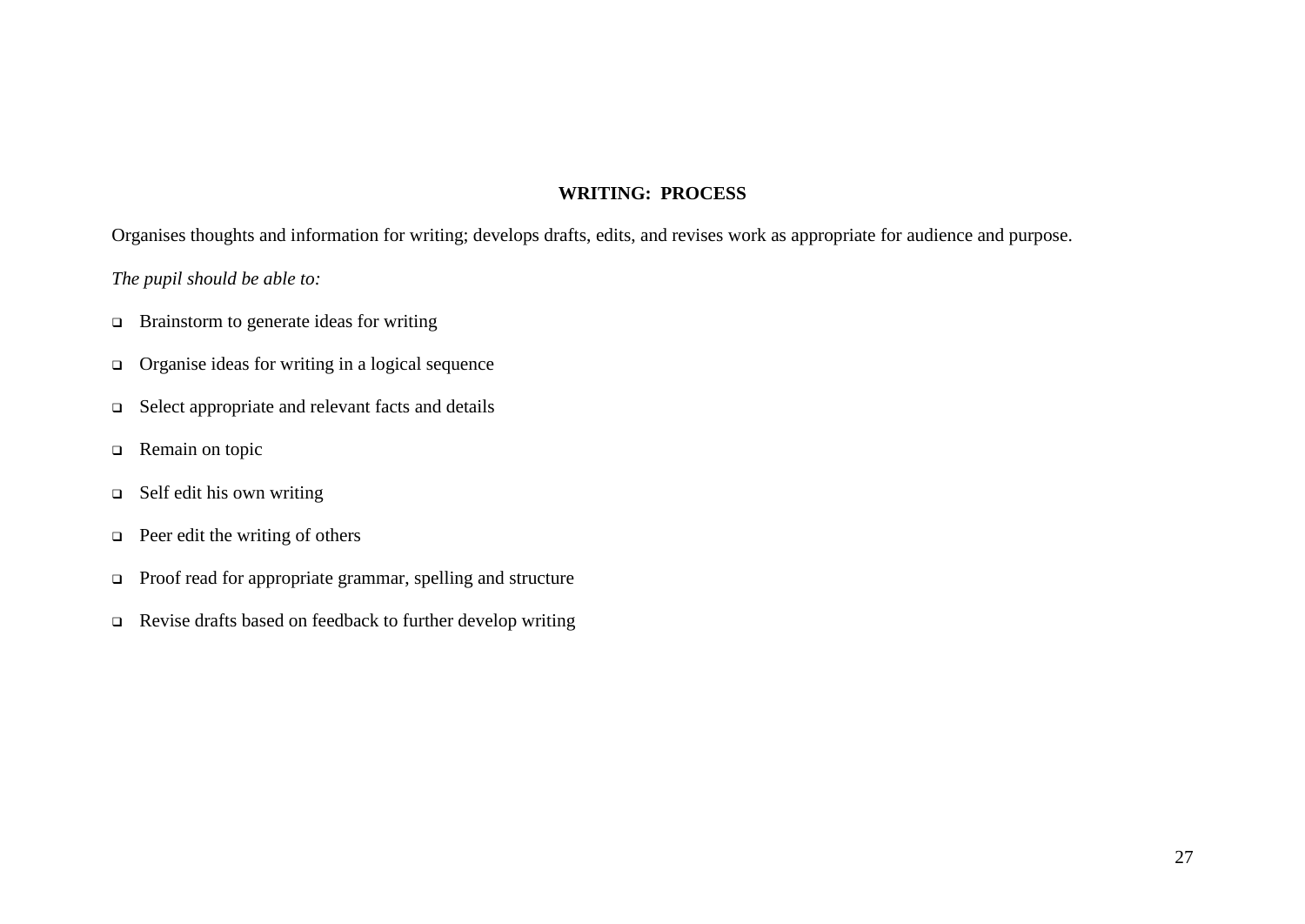#### **WRITING: COMMUNICATION**

#### **Uses writing to communicate for a variety of purposes and audiences**

- □ Demonstrate literal understanding of the topic
- Develop appropriate facts and details based on the topic
- $\Box$  Organise content appropriately
- Maintain a focus
- $\Box$  Produce pieces of writing using the four modes of writing
- Communicate ideas for a specific purpose e.g. to describe, relate, inform etc
- Produce simple skits and plays using Standard English dialogue
- Include a beginning, middle and end
- Write appropriate letters e.g. invitation, praise, request, sympathy
- Produce simple directions in prose form e.g. from home to school, how to make a cake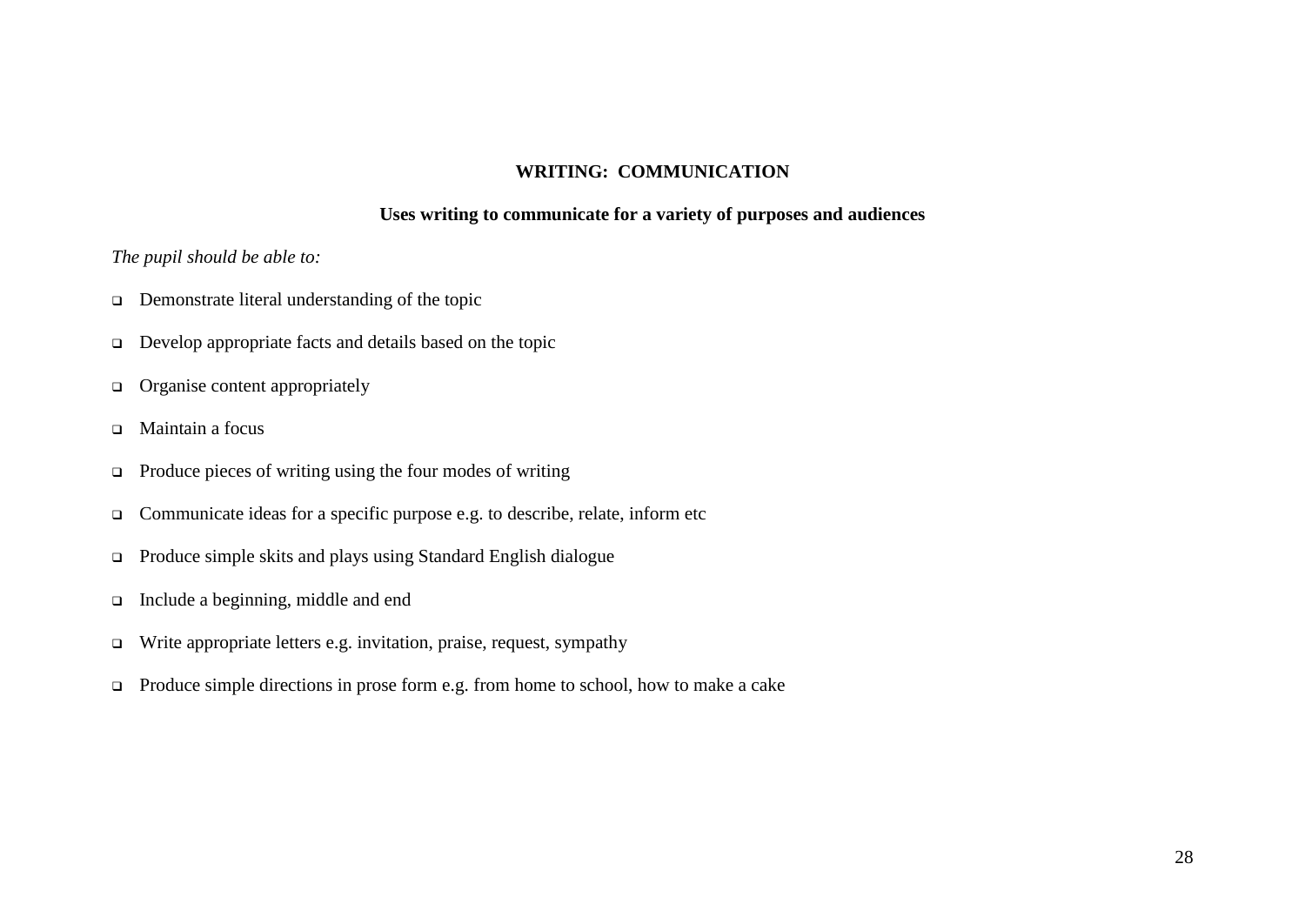#### **WRITING: CONVENTIONS**

Uses the conventions of English grammar appropriate to the purpose of writing and the audience for whom it is intended

- $\Box$  use nouns to name people, places and things
- $\Box$  replace proper nouns with appropriate subject and object pronouns
- capitalize all proper nouns and words at beginning of sentences
- use correct punctuation at the end of sentences
- $\Box$  use commas to separate items in a list
- $\Box$  use commas appropriately in greetings and closures of letters
- $\Box$  use commas appropriately in dates
- $\Box$  use question marks appropriately
- use complete sentences
- $\Box$  use simple adjectives and adverbs appropriately
- $\Box$  extend sentences by using adjectives and adverbs
- $\Box$  use simple link words to join sentences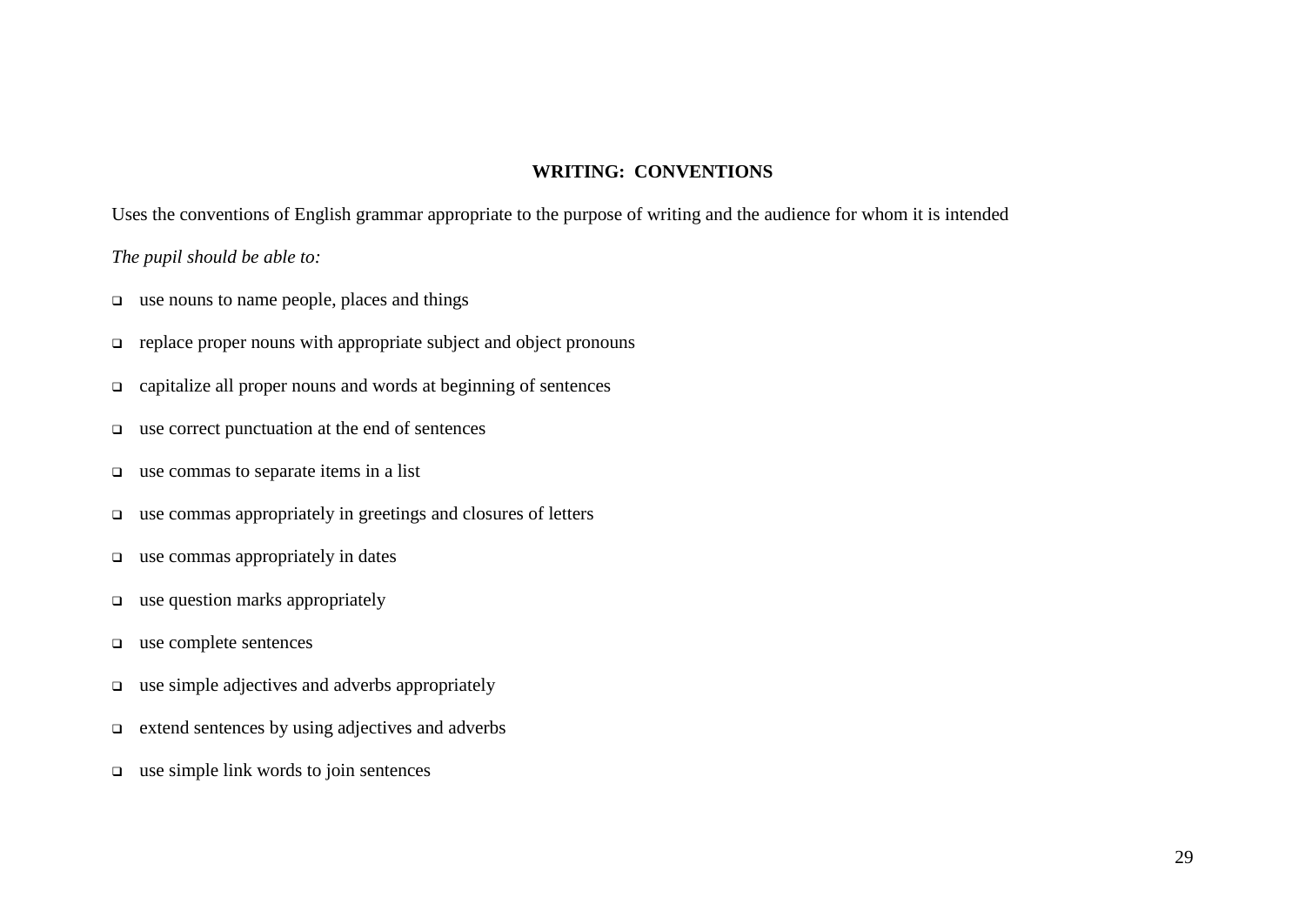- use at least three types of sentence structures
- use the negative form in simple and compound sentence structures
- $\Box$  use the three simple tenses
- $\Box$  use the present continuous tense
- correctly spell basic and other commonly used sight words
- use phonics and word structures to spell more difficult words
- use appropriate vocabulary
- $\Box$  use synonyms to replace words given
- $\Box$  use antonyms to represent opposite of words given
- $\Box$  use simple homonyms in context
- use"s' and "es" to form the plural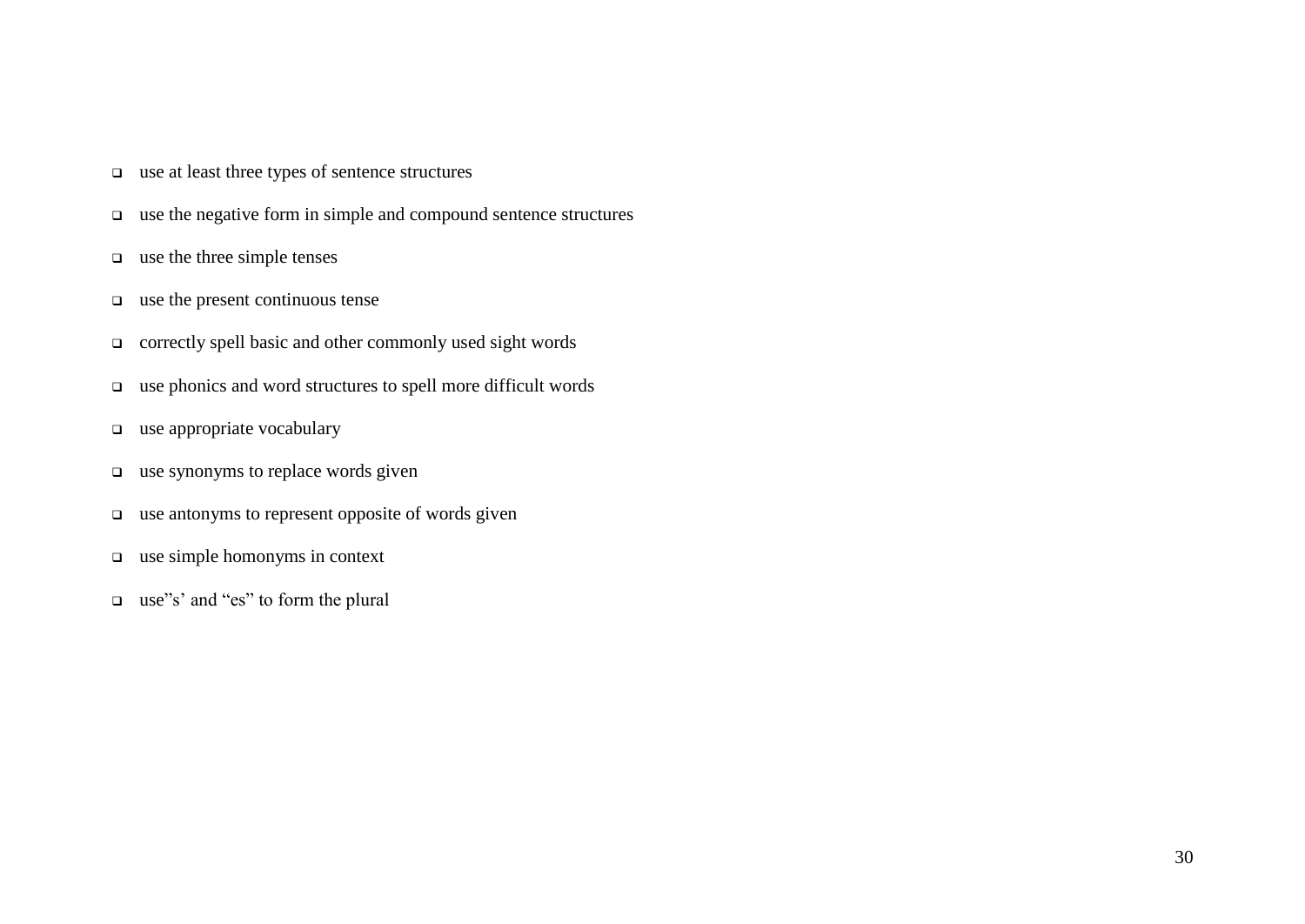#### **WRITING: PENMANSHIP AND PRESENTATION**

Uses legible and acceptable handwriting and presents work neatly and within specified parameters

- accurately form and consistently size letters
- $\Box$  use a style of writing that is fluent and legible
- observe appropriate spacing between words
- head all work in a prescribed manner
- leave margins as required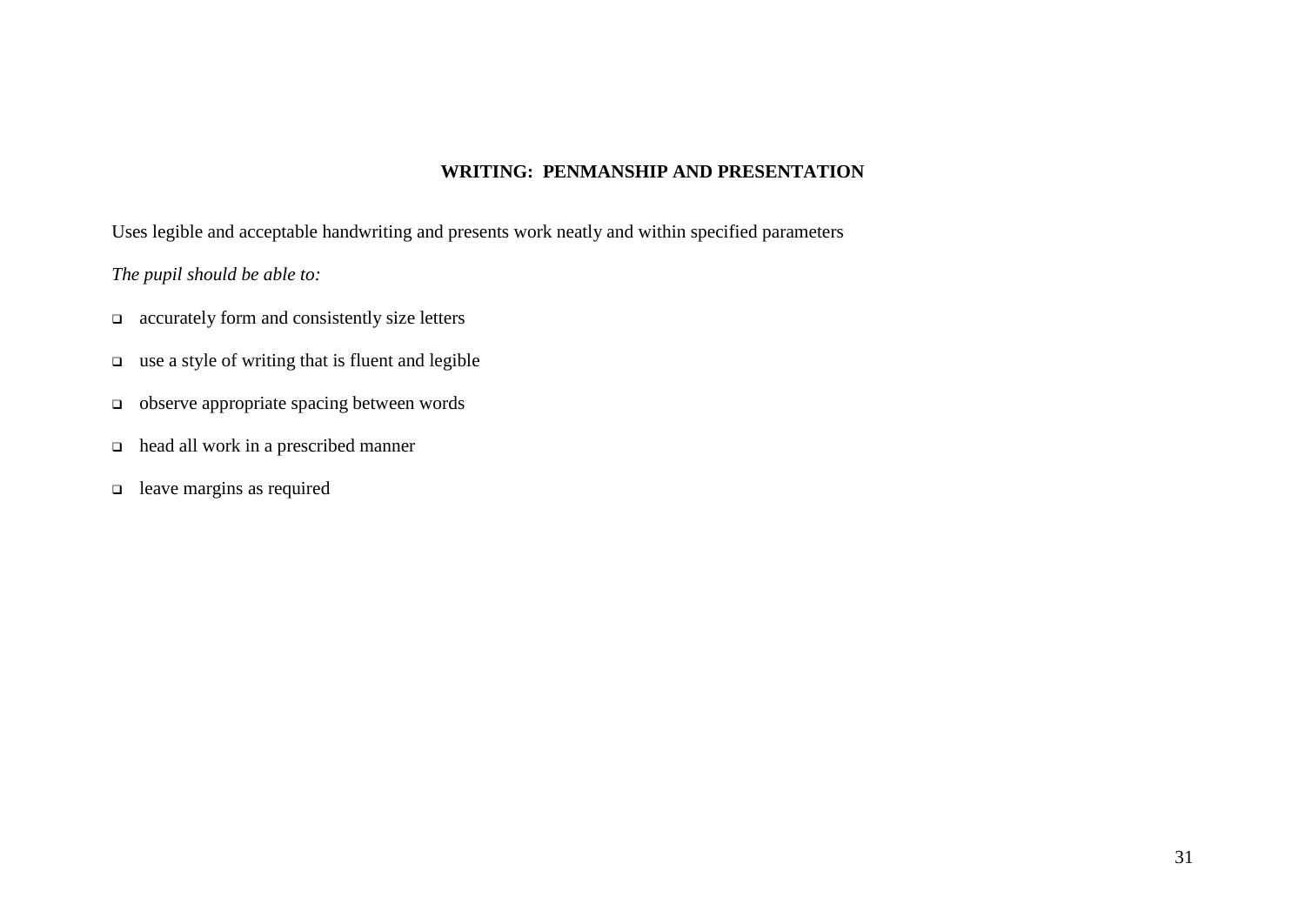| <b>TOPIC</b>                            | <b>OBJECTIVES</b><br>(SKILLS, KNOWLEDGE, ATTITUDE)                       | <b>SUGGESTED</b><br><b>ACTIVITIES</b>                                                                                                                                        | <b>ASSESSMENT</b>                                                                                                                                             | <b>SUGGESTED</b><br><b>RESOURCES</b>                                                                                  |
|-----------------------------------------|--------------------------------------------------------------------------|------------------------------------------------------------------------------------------------------------------------------------------------------------------------------|---------------------------------------------------------------------------------------------------------------------------------------------------------------|-----------------------------------------------------------------------------------------------------------------------|
| <b>LISTENING AND</b><br><b>SPEAKING</b> | 1. Listen for and show evidence of close<br>understanding of main points | Students perform selected tasks<br>which they can only complete if<br>they listen carefully to a series of<br>instructions on tape or read out by<br>the teacher             | Step by step observation and<br>assessment by peer<br>checklists to ask specific<br>questions who, why, where<br>to get specific information                  | Cue cards<br>Dictionaries and reference<br>texts<br>Audio tapes<br>Video tapes                                        |
|                                         |                                                                          | Following directions and<br>instructions in different situations<br>and circumstances e.g.<br>(1) using the cardinal points<br>to located specific areas<br>in the school SS | Self-evaluation inventory<br>(items in checklist)<br>Three or four statements<br>given to determine which<br>statement best describes the<br>passage or story | Magazines, documentaries<br>Tape recorder<br>Maps<br>Recipe books<br>Bus schedules and other<br>appropriate materials |
|                                         |                                                                          | (2) Group leaders reporting<br>to class after performing<br>simple Sciences<br>experients SC                                                                                 | Pupils write stories or<br>reports for their peers and<br>younger children<br>Making treasure maps                                                            | Origami<br>A variety of table games<br>(Snakes and<br>Ladders, Monopoly)                                              |
|                                         |                                                                          | (3) Listening to stories and<br>identifying and presenting<br>supporting details to show<br>understanding of the main<br>characters and events SC SS RE<br><b>SELD</b>       | Composing brochures<br>containing "How To" ideas<br>Checklists                                                                                                | Video recorder<br>Puppets<br>Computers                                                                                |
|                                         |                                                                          |                                                                                                                                                                              | Impromptu speeches and<br>peer debates                                                                                                                        | Newspapers<br>Overhead projector                                                                                      |
|                                         | 2. Listen for and present details effectively.                           | Child relates story that was<br>previously read as though he/she<br>is a character in the story.                                                                             | Telephone conversations<br>Oral presentations                                                                                                                 | Powerpoint presentations<br>Digital Camera                                                                            |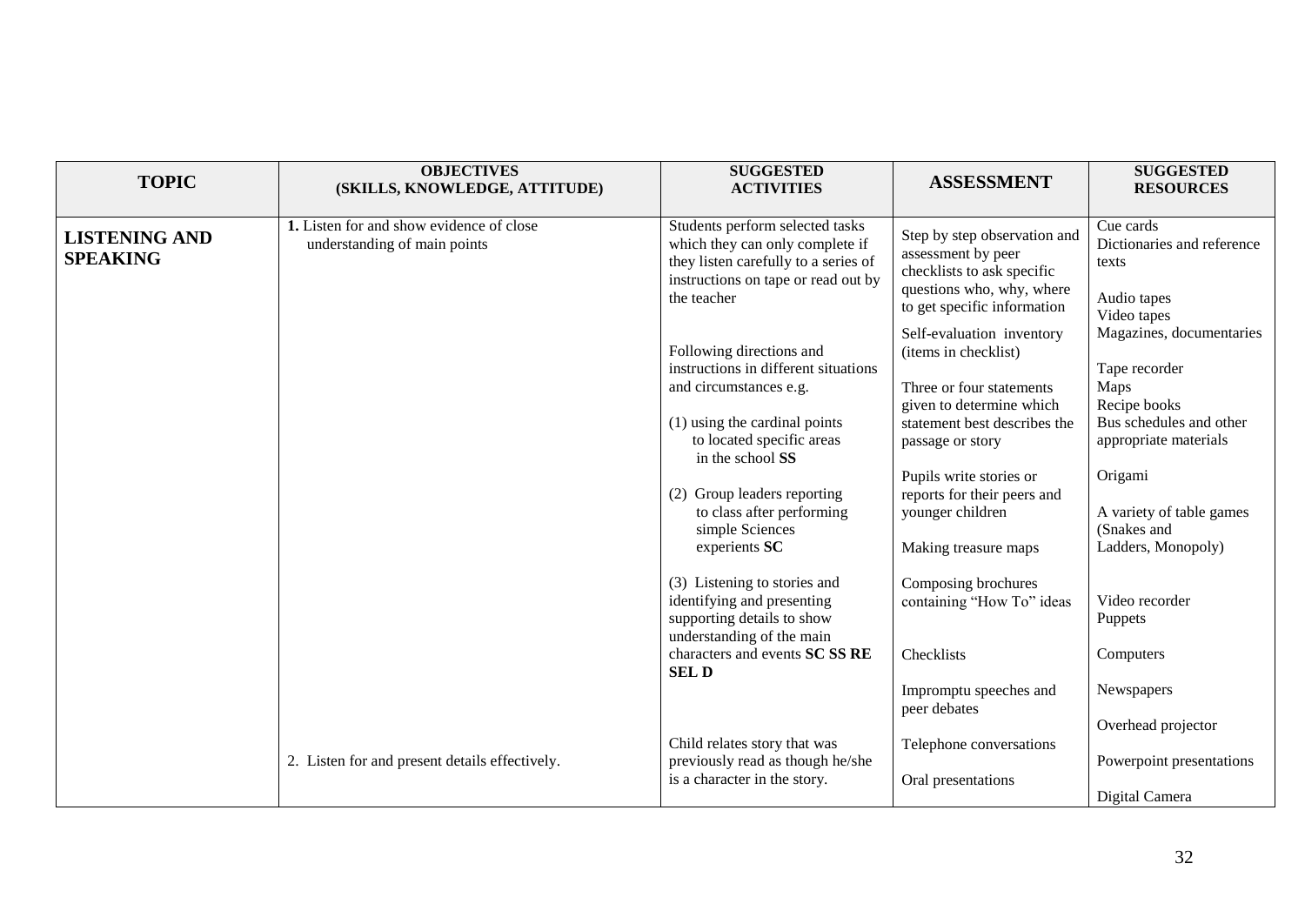| <b>TOPIC</b>                            | <b>OBJECTIVES</b><br>(SKILLS, KNOWLEDGE, ATTITUDE) | <b>SUGGESTED</b><br><b>ACTIVITIES</b>                                                                                                                                                                                                                                                                                                                                               | <b>ASSESSMENT</b>                                                                                                                                                               | <b>SUGGESTED</b><br><b>RESOURCES</b>                           |
|-----------------------------------------|----------------------------------------------------|-------------------------------------------------------------------------------------------------------------------------------------------------------------------------------------------------------------------------------------------------------------------------------------------------------------------------------------------------------------------------------------|---------------------------------------------------------------------------------------------------------------------------------------------------------------------------------|----------------------------------------------------------------|
| <b>LISTENING AND</b><br><b>SPEAKING</b> | 2. Listen for and present details effectively.     | After an oral presentation<br>(teacher, student, tape, television,<br>powerpoint), students make brief<br>notes using category charts (eg.<br>Animals, modes of transport) and<br>graphic organizers (webs, clusters,<br>semantic feature analysis)<br>Students select interesting articles                                                                                         | Creating games with<br>detailed rules<br>Making up games and<br>teaching others o play them<br>Students compare two<br>different versions of the<br>same story/main characters, |                                                                |
|                                         |                                                    | from newspaper, magazines,<br>books, comics and advertisements,<br>and in cooperative groups discuss<br>and make notes in their journals<br>and then give oral presentations to<br>the class.<br>Students listen to news items<br>(local, regional, international) on<br>electronic media and use $5$ Ws +<br>H (Who, What, When, Whee,<br>Why, How) to guide oral<br>presentations | scenes or plot<br>Oral presentations using<br>maps, graphs, photos or<br>objects to aid clarification<br>Peer assessment using<br>speaking checklists                           | Camcorder<br>Audio tapes<br>Checklists<br><b>Bristol Board</b> |
|                                         |                                                    | Students perform role of<br>newscaster using information<br>gathered on camcorder/digital<br>camera from field trips, tours and<br>research<br>Students listen to tour guides and<br>make journal entries after making<br>oral presentations                                                                                                                                        | Written reports using<br>teacher created rubric<br>Students write persuasive<br>commercials utilizing a                                                                         |                                                                |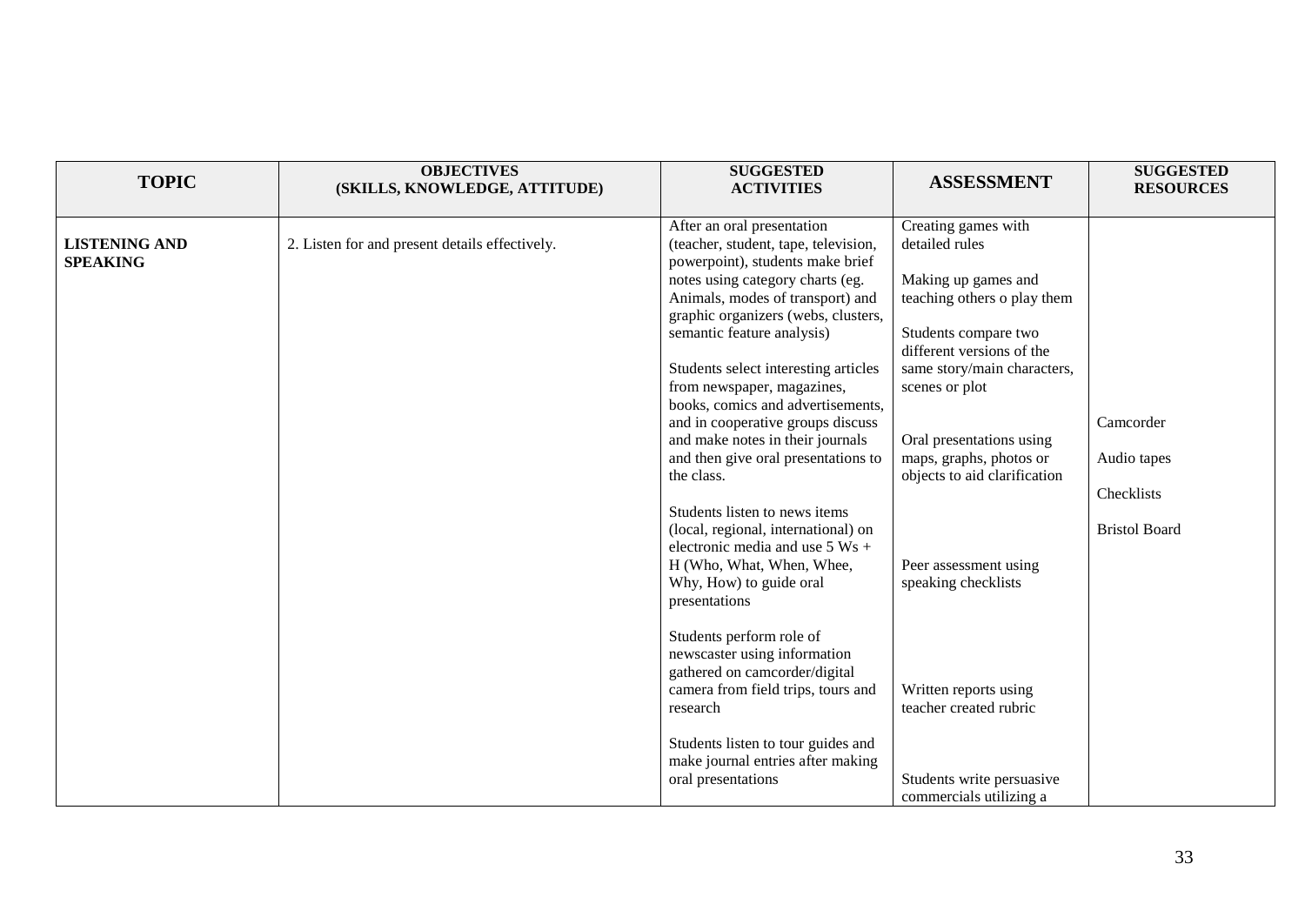| <b>TOPIC</b>                            | <b>OBJECTIVES</b><br>(SKILLS, KNOWLEDGE, ATTITUDE) | <b>SUGGESTED</b><br><b>ACTIVITIES</b>                                                                                                                                                                                                                                                                                                      | <b>ASSESSMENT</b>                                                                                                                                  | <b>SUGGESTED</b><br><b>RESOURCES</b>                                   |
|-----------------------------------------|----------------------------------------------------|--------------------------------------------------------------------------------------------------------------------------------------------------------------------------------------------------------------------------------------------------------------------------------------------------------------------------------------------|----------------------------------------------------------------------------------------------------------------------------------------------------|------------------------------------------------------------------------|
| <b>LISTENING AND</b><br><b>SPEAKING</b> | 2. Listen for and present details effectively.     | Students listen and view video<br>tape of current events and recreate<br>from different perspectives e.g.<br>photographer, spectator, dignitary<br>Students listen to stories and<br>interpret through aspects of Visual<br>Arts<br>Students listen to fairy tales and<br>fables and use story props<br>depicting scenes and characters to | variety or propaganda<br>techniques and discuss them<br>with the rest of the class<br><b>Chain Stories</b><br>Improvisation done during<br>pageant | Tape recorders<br>Audio tapes<br>Camcorders<br>Microphones<br>Notepads |
|                                         |                                                    | portray the story as it progresses<br>(story sack)<br>Students listen to short passages<br>and provide appropriate titles<br>Students listen to short passages<br>read by teacher and identify<br>specific elements in the story<br>words, phrases,<br>synonyms, homophones                                                                | In groups, students discuss<br>the relevance of titles to the<br>passage<br>Teacher-made tests                                                     | Various items of interest                                              |
|                                         |                                                    | In pairs, students listen to clues<br>given in order to participate in a<br>treasure hunt<br>Role play an activity e.g. Cub<br>Scout Investiture or School's<br>Graduation, highlighting the roles<br>of various participants e.g. guest<br>speaker in order to prepare and                                                                | Students create treasure<br>maps<br>Video-taped presentation:<br>Students review and analyze                                                       | Puppets<br>Anthology of poems                                          |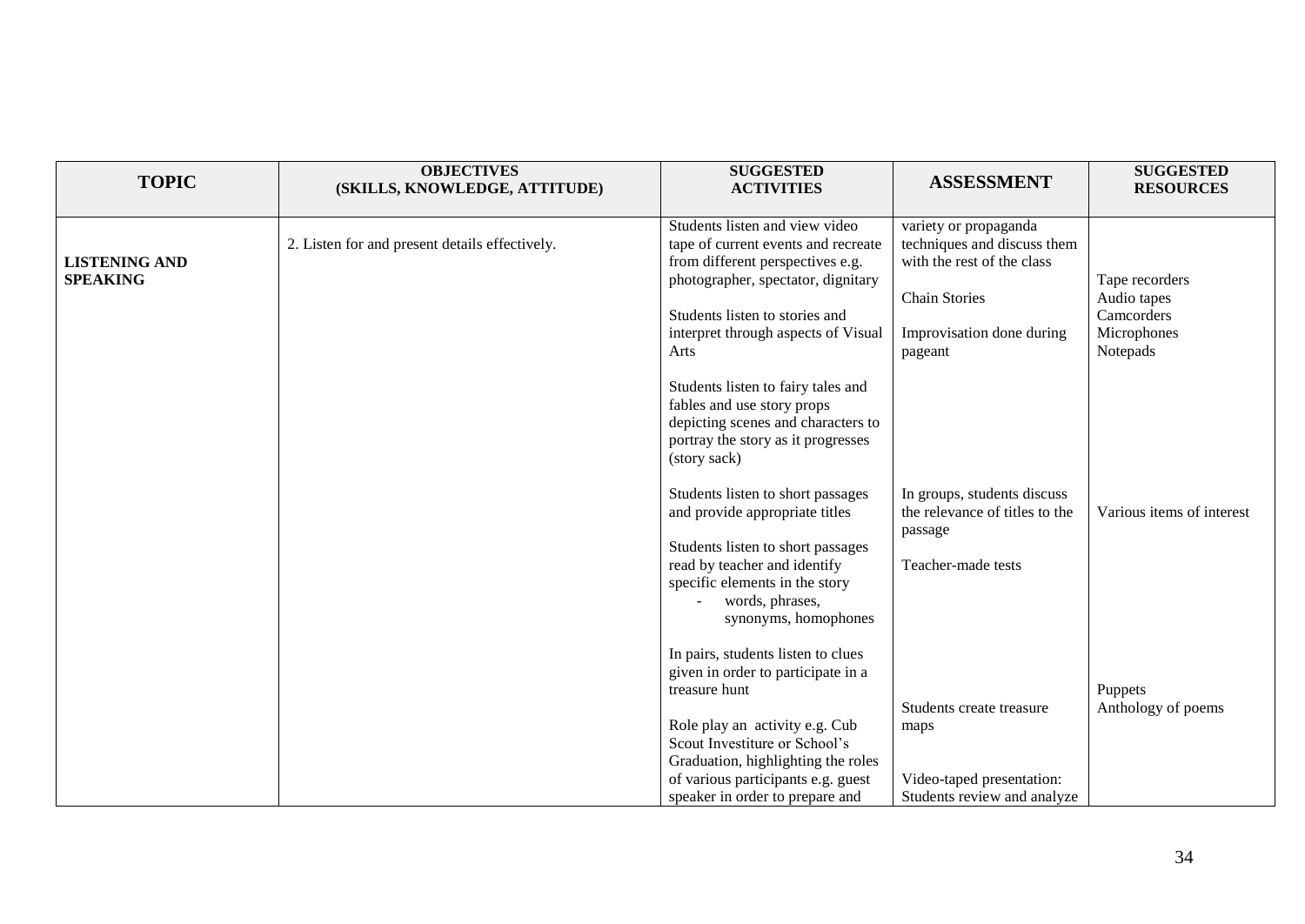| <b>TOPIC</b>                            | <b>OBJECTIVES</b><br>(SKILLS, KNOWLEDGE, ATTITUDE) | <b>SUGGESTED</b><br><b>ACTIVITIES</b>                                                                                                                                                                                                                                                                                                                                                                                                                                                                                                                                                                       | <b>ASSESSMENT</b>                                                                                                                                                                                  | <b>SUGGESTED</b><br><b>RESOURCES</b>                                                                                                                                                  |
|-----------------------------------------|----------------------------------------------------|-------------------------------------------------------------------------------------------------------------------------------------------------------------------------------------------------------------------------------------------------------------------------------------------------------------------------------------------------------------------------------------------------------------------------------------------------------------------------------------------------------------------------------------------------------------------------------------------------------------|----------------------------------------------------------------------------------------------------------------------------------------------------------------------------------------------------|---------------------------------------------------------------------------------------------------------------------------------------------------------------------------------------|
| <b>LISTENING AND</b><br><b>SPEAKING</b> | 2. Listen for and present details effectively.     | present vote of thanks<br>Child relates story that was<br>previously read as though he/she<br>is a character in the story<br>Students give oral book reports<br>and are interviewed by peers                                                                                                                                                                                                                                                                                                                                                                                                                | video tape, using a<br>prescribed checklist<br>Pantomime                                                                                                                                           |                                                                                                                                                                                       |
|                                         |                                                    | Students conduct interviews with<br>peers, teachers, principals or<br>member of the community to<br>identify opinions or views on<br>given subjects e.g. Should<br>children bring to school cellular<br>phones? SS, SEL<br>Students listen to and discuss the<br>opinions of others about films,<br>music, festivals, fashion and food<br>and also express their own<br>opinions.<br>Pupils given current problems to<br>solve e.g. a current local issue like<br>burst water main. Solve problem<br>by calling relevant agencies and<br>report case. Respond to<br>favourable and unfavourable<br>answers. | Questions are asked to bring<br>out characterization, setting,<br>problem, events etc.<br>Peer assessment $-$<br>Pupils are given specific<br>criteria/ guidelines to note<br>during the interview | <b>Cassette Tape Recorder</b><br><b>Television Field Trips</b><br>Old magazines<br><b>Recommended Literature</b><br><b>Texts</b><br><b>Bristol</b> board<br>Old telephones<br>Calypso |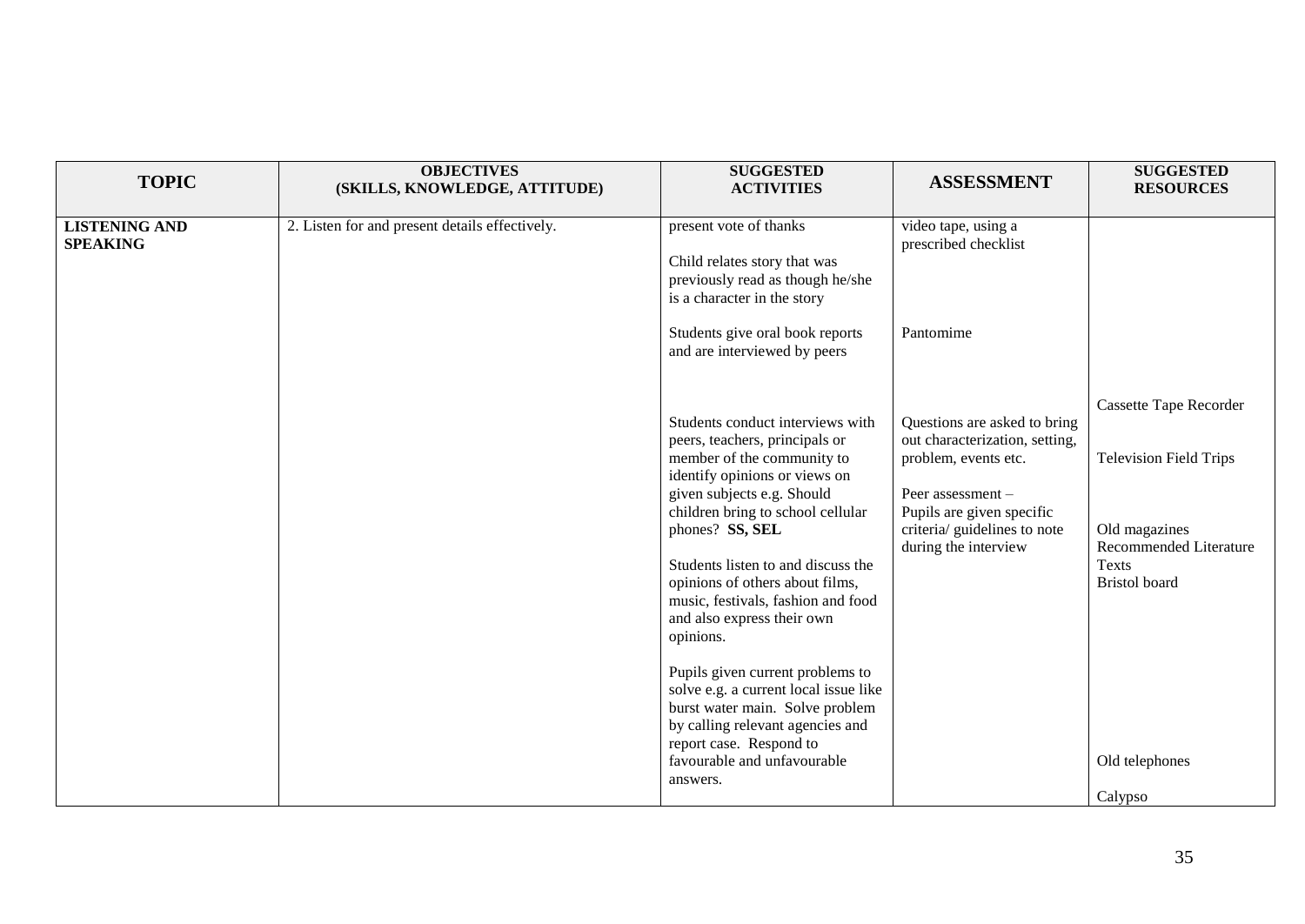| <b>TOPIC</b>                            | <b>OBJECTIVES</b><br>(SKILLS, KNOWLEDGE, ATTITUDE)                              | <b>SUGGESTED</b><br><b>ACTIVITIES</b>                                                                                                                              | <b>ASSESSMENT</b>                                                                                                           | <b>SUGGESTED</b><br><b>RESOURCES</b>                                 |
|-----------------------------------------|---------------------------------------------------------------------------------|--------------------------------------------------------------------------------------------------------------------------------------------------------------------|-----------------------------------------------------------------------------------------------------------------------------|----------------------------------------------------------------------|
| <b>LISTENING AND</b><br><b>SPEAKING</b> | 3. Listen to identify, evaluate and express the<br>opinions of others and self. | Pupils evaluate prepared or<br>impromptu speeches given by<br>using rubrics which identify<br>strengths, weaknesses and ways to                                    |                                                                                                                             | Classical<br>Contemporary                                            |
|                                         |                                                                                 | improve<br>Students listen to taped Call-in<br>programmes and taped debates on<br>a specific topic to evaluate<br>opinions given callers/ speakers.                |                                                                                                                             | Camcorder<br>Cassette Tape<br>Recorder                               |
|                                         |                                                                                 | It Didn't Happen So - Pupils<br>retell well-known story from<br>devious character's perspective -<br>e.g. The wolf in Red Riding Hood<br>and The Three Little Pigs | Students respond/justify<br>support for or opposition to<br>speakers callers/Speakers.                                      |                                                                      |
|                                         |                                                                                 | Students listen to taped telephone<br>conversations and choose the best<br>general description of those<br>provided by the teacher e.g.<br>- 2 friends discussing  | Mini trial: Students act as<br>judge, jurors and lawyers, as<br>devious character<br>questioned to find the lie or<br>truth | Cue cards<br>Literature texts<br>Audio and video<br>Taped interviews |
|                                         |                                                                                 | problem one is having<br>with the Landlord                                                                                                                         |                                                                                                                             |                                                                      |
|                                         |                                                                                 | - someone enquiring about<br>an apartment he/she is<br>interested in renting                                                                                       | Students discuss their<br>choices and their rationale<br>for making them (i.e. words<br>or expressions they heard           |                                                                      |
|                                         | 3. Listen to identify, evaluate and express the opinions of<br>others and self  | -2 friends talking about the<br>new apartment one or them<br>has just rented                                                                                       | that gave them cues to<br>meaning etc.)                                                                                     |                                                                      |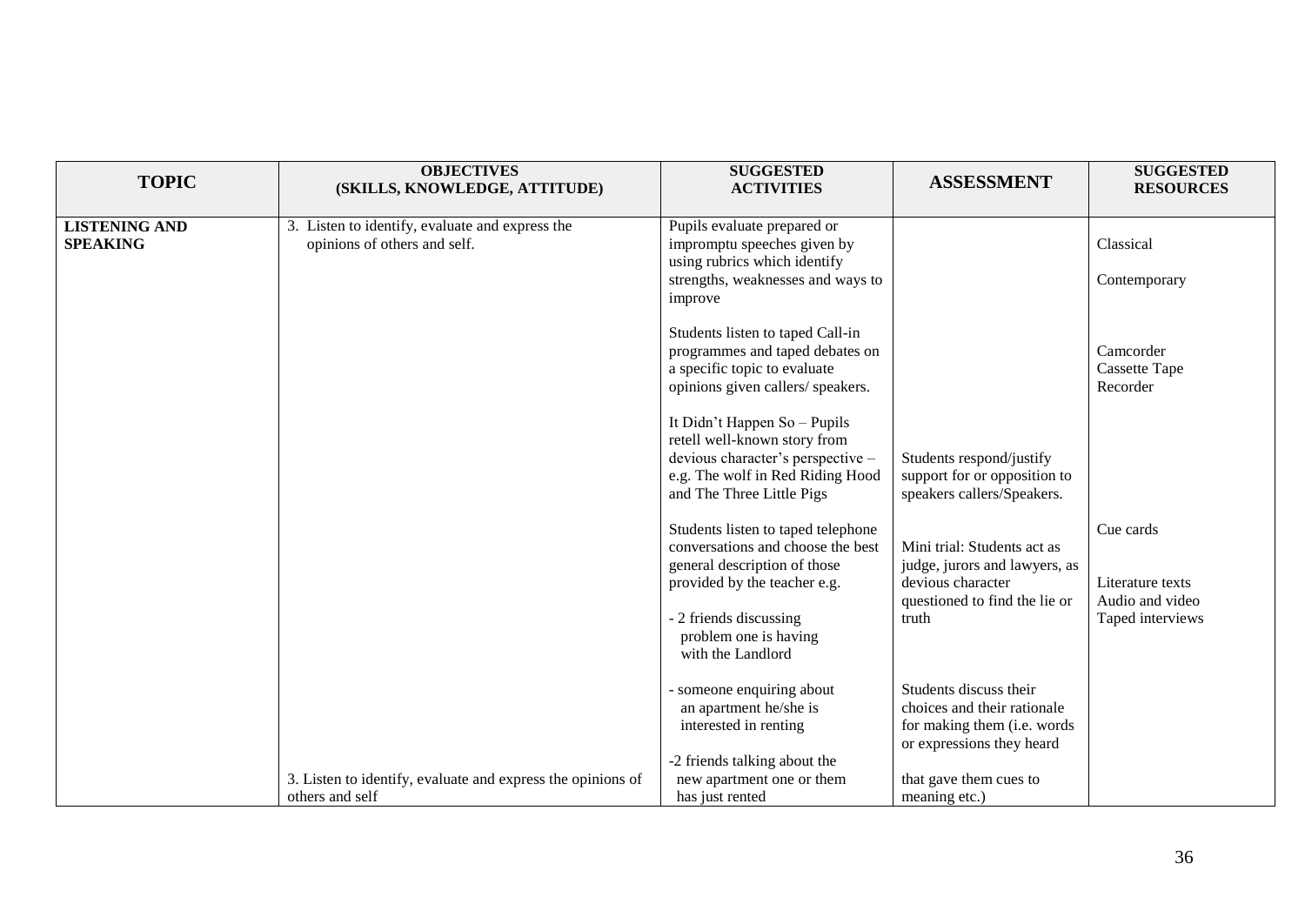| <b>TOPIC</b>                            | <b>OBJECTIVES</b><br>(SKILLS, KNOWLEDGE, ATTITUDE)                             | <b>SUGGESTED</b><br><b>ACTIVITIES</b>                                                                                                                                                                                                                                                           | <b>ASSESSMENT</b>                                                                                                                                                                                                                                             | <b>SUGGESTED</b><br><b>RESOURCES</b> |
|-----------------------------------------|--------------------------------------------------------------------------------|-------------------------------------------------------------------------------------------------------------------------------------------------------------------------------------------------------------------------------------------------------------------------------------------------|---------------------------------------------------------------------------------------------------------------------------------------------------------------------------------------------------------------------------------------------------------------|--------------------------------------|
| <b>LISTENING AND</b><br><b>SPEAKING</b> | 3. Listen to identify, evaluate and express the opinions of<br>others and self | Students listen to different<br>types of music and<br>express preferences                                                                                                                                                                                                                       |                                                                                                                                                                                                                                                               |                                      |
|                                         |                                                                                | Students role play scenarios that<br>portray sad and happy occasions<br>e.g. skit which depicts:                                                                                                                                                                                                |                                                                                                                                                                                                                                                               |                                      |
|                                         |                                                                                | - Empathy<br>- Meeting and greeting<br>others<br>expressing concern of<br>sympathy<br>- listening and responding<br>to eulogies, tributes, speeches,<br>toasts etc.<br>Students listen to songs and<br>poems and express their feelings<br>e.g. did the song/poem make you<br>feel happy or sad | Pupils select and play their<br>favourite tunes and note<br>their responses in journals<br>Students listen to different<br>types of short speeches and<br>identify such speeches,<br>based on certain elements<br>Guidelines given to write<br>short speeches | <b>Audio Cassette Records</b>        |
|                                         |                                                                                | Use puppetry in skits to<br>demonstrate themes e.g. honesty.<br>Students discuss the moral of the<br>skit.<br>Students watch selected films and<br>express emotions through<br>discussion of music, pace,<br>character responses etc.                                                           | Students illustrate/paint<br>poems and songs as they are<br>read/sung as well as after<br>they have been read/sung<br>Dramatization                                                                                                                           | Paper Art supplies                   |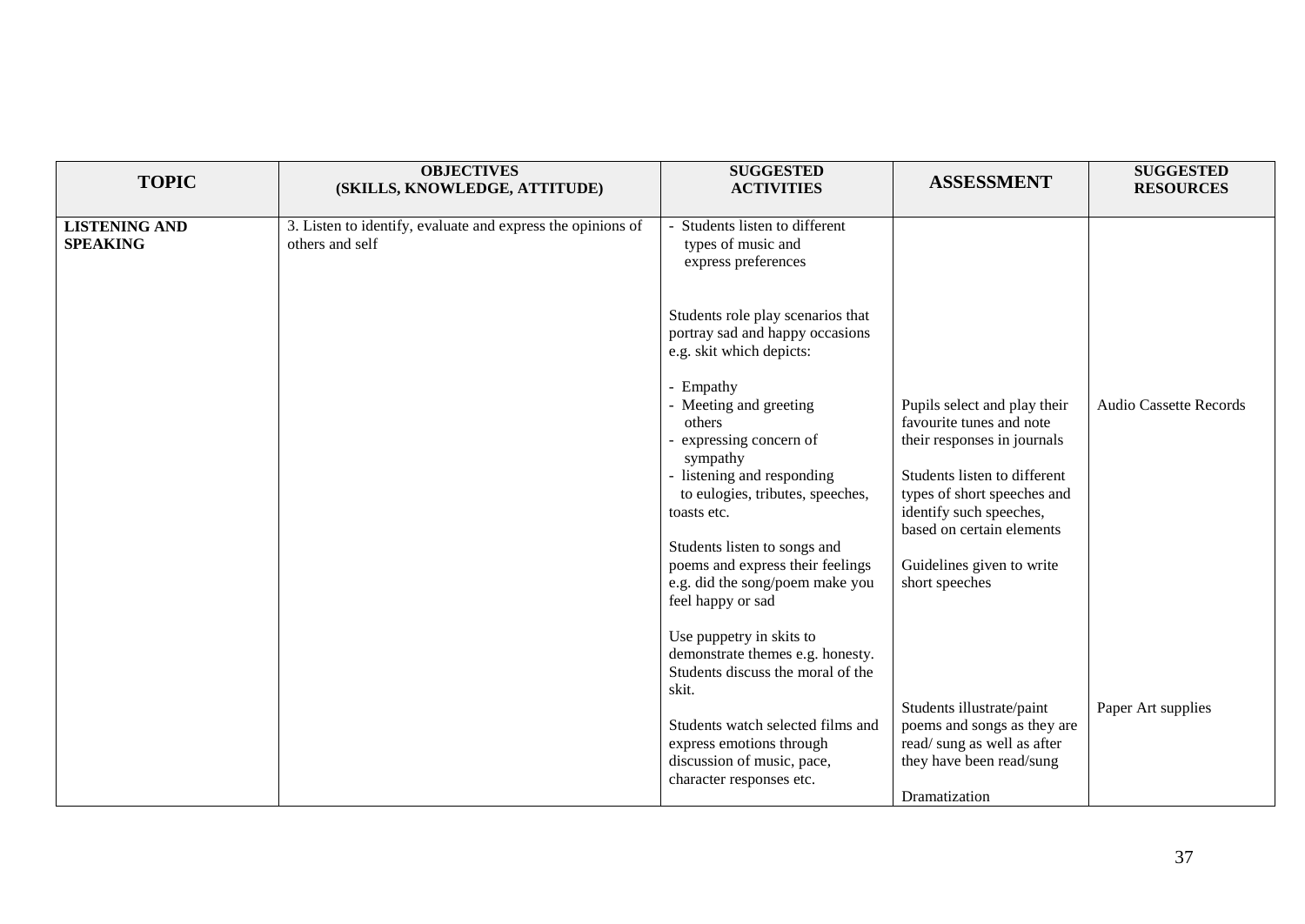| <b>TOPIC</b>                            | <b>OBJECTIVES</b><br>(SKILLS, KNOWLEDGE, ATTITUDE)                                                                    | <b>SUGGESTED</b><br><b>ACTIVITIES</b>                                                                                                                                                                                                                                                                                                                                                                                                                                                                                                                                                                                                                                                                                                                                                                                                     | <b>ASSESSMENT</b>                                                                                                                                                                                                                                                                                                                                                                                                                                                                                | <b>SUGGESTED</b><br><b>RESOURCES</b> |
|-----------------------------------------|-----------------------------------------------------------------------------------------------------------------------|-------------------------------------------------------------------------------------------------------------------------------------------------------------------------------------------------------------------------------------------------------------------------------------------------------------------------------------------------------------------------------------------------------------------------------------------------------------------------------------------------------------------------------------------------------------------------------------------------------------------------------------------------------------------------------------------------------------------------------------------------------------------------------------------------------------------------------------------|--------------------------------------------------------------------------------------------------------------------------------------------------------------------------------------------------------------------------------------------------------------------------------------------------------------------------------------------------------------------------------------------------------------------------------------------------------------------------------------------------|--------------------------------------|
| <b>LISTENING AND</b><br><b>SPEAKING</b> | 4. Listen to identify and express emotional attitudes of<br>people.<br>5. Use structural elements to enhance meaning. | Students critique opinion columns<br>as read by the teacher, student or<br>other resource personnel<br>Students select and discuss themes<br>that express emotions in poems,<br>literature texts, films, festivals,<br>fashion, food and other content<br>areas<br>Students listen to speeches (e.g.<br>Martin Luther King) and identify<br>the effect the rhetorical devices<br>have on the audience - pauses,<br>repetition etc.<br>Students prepare one to two<br>minute speeches and in peer<br>groups, whole class, practice<br>phrasing and pausing to maintain<br>interest and attention<br>In a game setting, a student is<br>given two simple impromptu<br>topics e.g. My Favourite Hobby/<br>My Favourite Food. Students<br>selects from given introductions,<br>transitional words/phrases and<br>conclusions to deliver topic | Critique using setting,<br>characterization, theme etc.<br>Write different view points<br>and discuss with class<br>Identifying emotions and<br>discussing why they were<br>shown, and how else they<br>could have reacted.<br>Teacher questions to bring<br>out cause and effect e.g.<br>pause tape and ask pupils<br>why was there repetition at<br>a particular point or what<br>they expect to hear next<br>Discussion of video or audio<br>tape presentation with<br>accompanying checklist | Audio Cassette Recorder              |
|                                         |                                                                                                                       |                                                                                                                                                                                                                                                                                                                                                                                                                                                                                                                                                                                                                                                                                                                                                                                                                                           |                                                                                                                                                                                                                                                                                                                                                                                                                                                                                                  |                                      |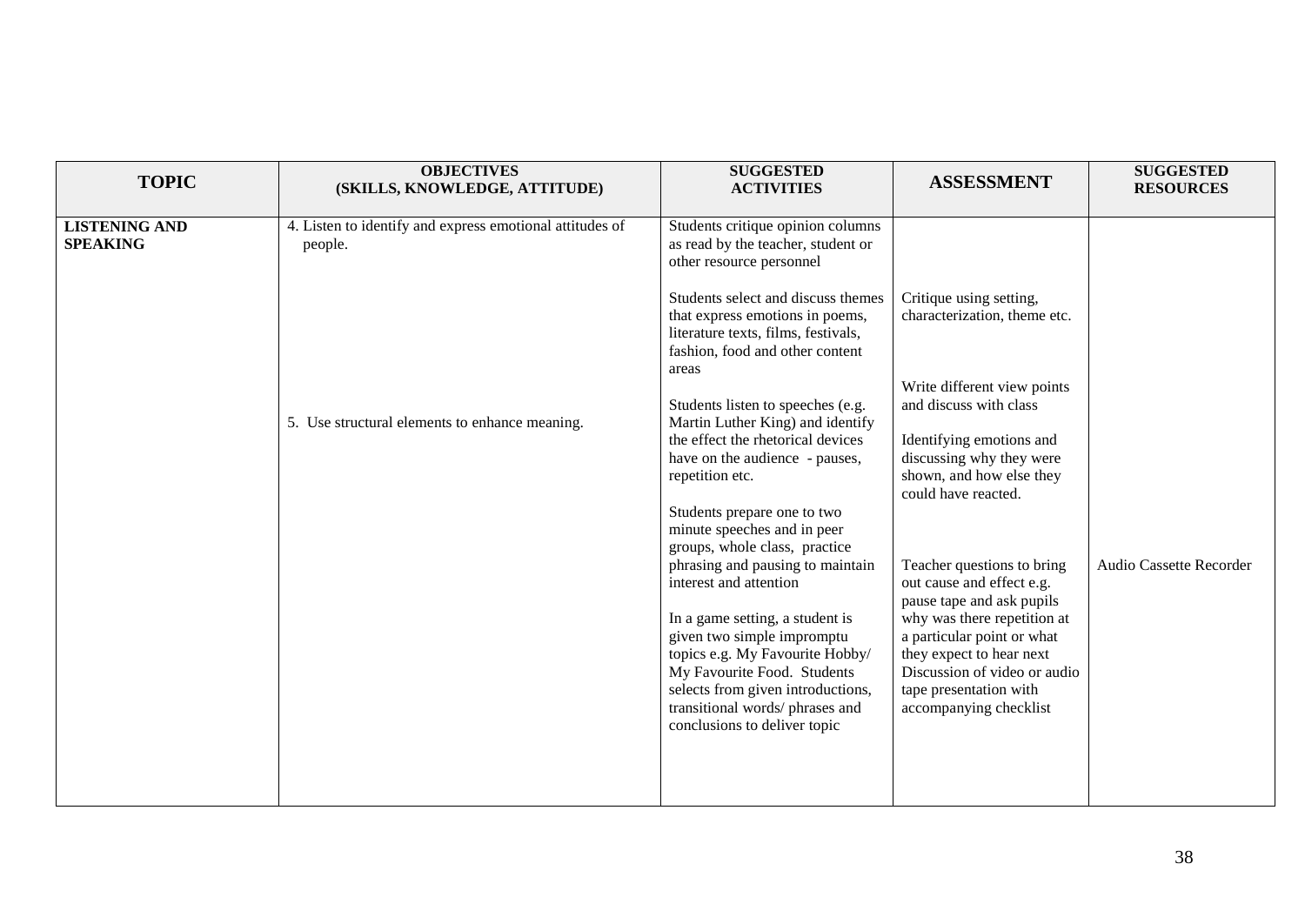| <b>TOPIC</b>                            | <b>OBJECTIVES</b><br>(SKILLS, KNOWLEDGE, ATTITUDE)                                                         | <b>SUGGESTED</b><br><b>ACTIVITIES</b>                                                                                                                                                                                                                                                                                                                                                                                                                                                                                                                                                                                                                                                                                                           | <b>ASSESSMENT</b>                                                                                                                                                                                                                                                                                                                                                                  | <b>SUGGESTED</b><br><b>RESOURCES</b>               |
|-----------------------------------------|------------------------------------------------------------------------------------------------------------|-------------------------------------------------------------------------------------------------------------------------------------------------------------------------------------------------------------------------------------------------------------------------------------------------------------------------------------------------------------------------------------------------------------------------------------------------------------------------------------------------------------------------------------------------------------------------------------------------------------------------------------------------------------------------------------------------------------------------------------------------|------------------------------------------------------------------------------------------------------------------------------------------------------------------------------------------------------------------------------------------------------------------------------------------------------------------------------------------------------------------------------------|----------------------------------------------------|
| <b>LISTENING AND</b><br><b>SPEAKING</b> | 5. Use structural elements to enhance meaning.<br>6. Respond to sensory content of all types of<br>poetry. | Teacher with assistance of<br>students, demonstrate:<br>- how to movre smoothly on<br>to a new topic during a<br>conversation<br>- respond appropriately in a<br>conversation or dialogue<br>- stay on the topic during a<br>conversation<br>Students listen to a telephone call,<br>ask for the relevant information to<br>complete a message slip<br>From selected poems e.g. The<br>Hurricane or the Rain, students<br>identify onomatopoeia,<br>alliteration, rhyme, rhythm<br>Students beat and dance out<br>rhythms in poems<br>Students select and memorize a<br>poem and presents it in dramatic<br>form using rhythm and<br>characterization<br>Students engage in choral<br>speaking exercise in both standard<br>English and dialect | Video and/or audio tape and<br>have students do self-<br>evaluation<br>Teacher conferencing where<br>teacher indicates strengths<br>and weaknesses and suggest<br>ways to improve<br>Teacher modeling<br>Dramatization of skit<br>Role playing<br>Completion of message slip<br>after taking message<br>Delivering messages<br>Written assignment<br>identifying figures of speech | Video Cassette Recorder<br>Audio Cassette Recorder |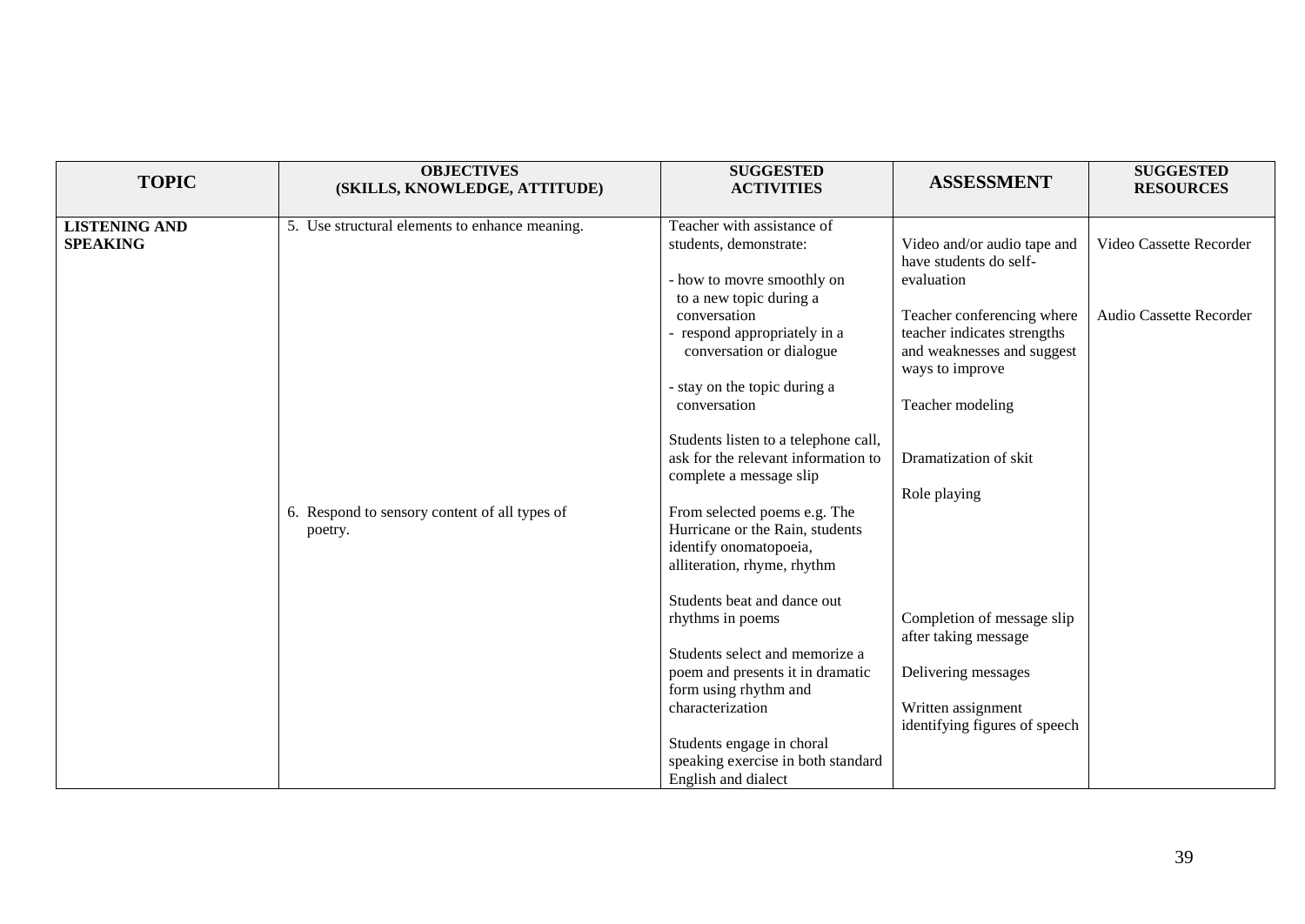| <b>TOPIC</b>      |    | <b>OBJECTIVES</b>                               | <b>SUGGESTED</b><br><b>ACTIVITIES</b> | <b>ASSESSMENT</b>   | <b>SUGGESTED</b><br><b>RESOURCES</b> |
|-------------------|----|-------------------------------------------------|---------------------------------------|---------------------|--------------------------------------|
|                   |    | (SKILLS, KNOWLEDGE, ATTITUDE)                   |                                       |                     |                                      |
| <b>READING:</b>   | 1. | Use context clues to find meaning (pictures,    | Sample oral reading                   | Cloze tests         | <b>Textbooks</b>                     |
| <b>SKILLS AND</b> |    | descriptions, definitions, antonyms,            | by proficient readers                 | Checklists          |                                      |
| <b>STRATEGIES</b> |    | synonyms, surrounding sentences)                |                                       |                     | Computers                            |
|                   | 2. | Employ re-reading strategies to consolidate     | Taped audio and or                    | Informal reading    |                                      |
|                   |    | meaning                                         | video readings                        | inventory           | <b>Dictionaries</b>                  |
|                   | 3. | Employ strategies that assist with self-        |                                       |                     |                                      |
|                   |    | correcting                                      |                                       | Miscue analysis     |                                      |
|                   | 4. | Apply previous knowledge to extract             | <b>Brainstorming</b>                  |                     | <b>Newspapers</b>                    |
|                   |    | meaning from text                               | Discussion                            |                     |                                      |
|                   | 5. | Determine word meaning using structural         | Examining headlines                   |                     | Magazines                            |
|                   |    | analysis, compound words, prefixes, suffixes,   | from the newspaper                    |                     |                                      |
|                   |    | roots, inflectional endings, blends and         | and magazine titles                   |                     |                                      |
|                   |    |                                                 |                                       |                     |                                      |
|                   |    | digraphs                                        |                                       |                     |                                      |
|                   |    |                                                 |                                       |                     |                                      |
|                   |    |                                                 |                                       |                     |                                      |
|                   | 6. | Locate relevant and pertinent information       | Locating information                  | Retelling stories   |                                      |
|                   | 7. | Use appropriate reading rate based on the       | in or on the SS, SC,                  |                     |                                      |
|                   |    | content                                         | <b>SEL</b>                            | Giving instructions | Tourist maps                         |
|                   |    |                                                 | Classified section                    | in posters          |                                      |
|                   |    |                                                 | of the newspaper                      |                     |                                      |
|                   |    |                                                 | Maps<br>$\bullet$                     |                     |                                      |
|                   | 8. | Vary and adjust rate of reading to match the    | Product<br>$\bullet$                  | Following           |                                      |
|                   |    | difficulty of the text and purposes for reading | packaging                             | instructions on     |                                      |
|                   |    |                                                 | <b>Yellow Pages</b><br>$\bullet$      | simple maps         |                                      |
|                   |    |                                                 |                                       |                     |                                      |
|                   |    |                                                 |                                       |                     |                                      |
|                   |    |                                                 |                                       |                     |                                      |
|                   |    |                                                 |                                       |                     |                                      |
|                   |    |                                                 | SEL. SS, SC                           |                     |                                      |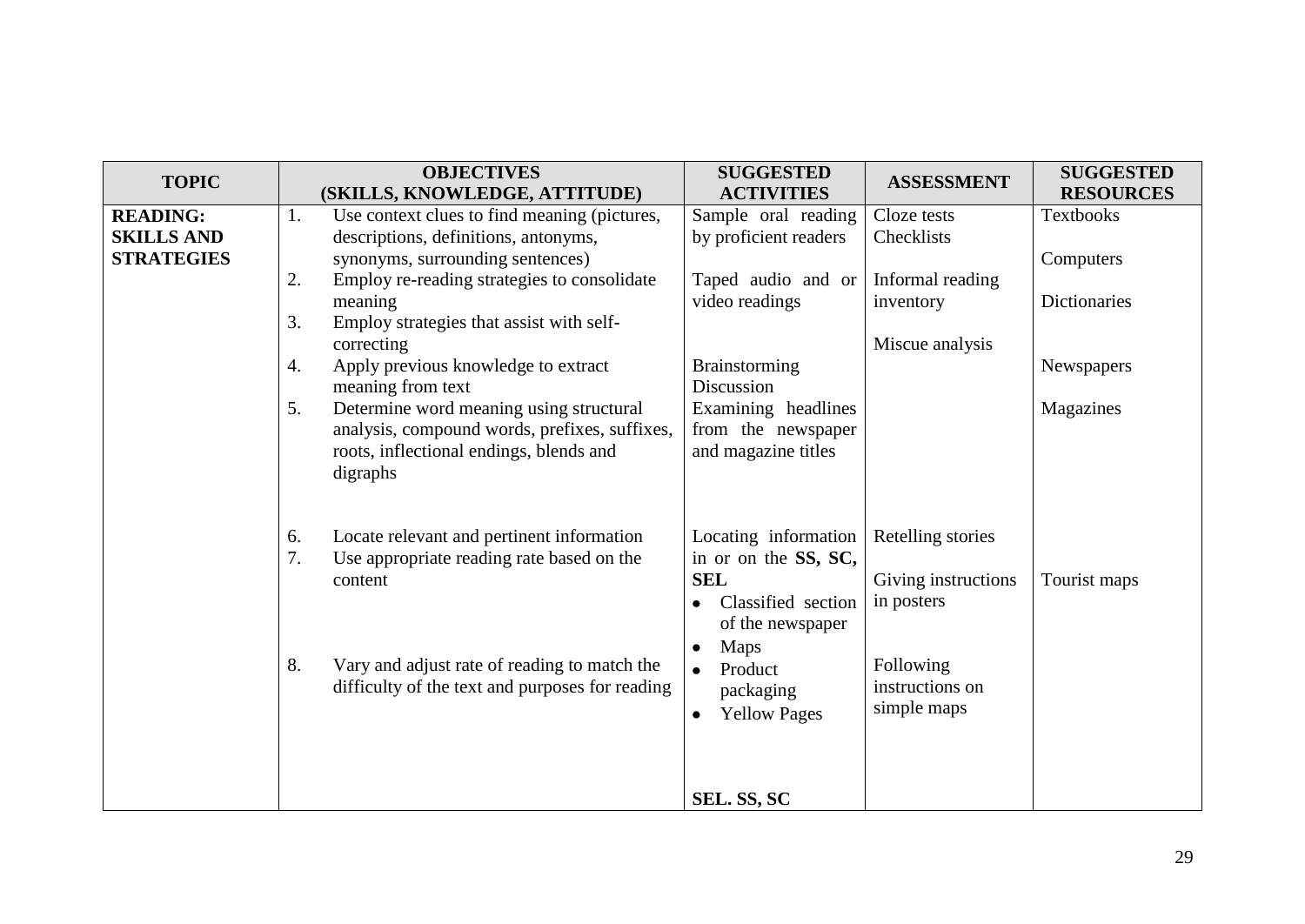| <b>TOPIC</b>      | <b>OBJECTIVES</b>                                                             | <b>SUGGESTED</b>              | <b>ASSESSMENT</b> | <b>SUGGESTED</b>               |
|-------------------|-------------------------------------------------------------------------------|-------------------------------|-------------------|--------------------------------|
|                   | (SKILLS, KNOWLEDGE, ATTITUDE)<br>9. Demonstrate mastery of reading skills and | <b>ACTIVITIES</b>             | Observation       | <b>RESOURCES</b><br>Textbooks, |
| <b>READING:</b>   | strategies across the curriculum and continue                                 | Skimming                      |                   | newspapers,                    |
| <b>SKILLS AND</b> | to develop vocabulary and fluency                                             | Scanning                      |                   | magazines,                     |
| <b>STRATEGIES</b> |                                                                               |                               |                   | student selected               |
|                   |                                                                               |                               |                   | reading material               |
|                   |                                                                               |                               |                   |                                |
|                   |                                                                               |                               |                   |                                |
|                   |                                                                               |                               |                   | Trade books                    |
|                   |                                                                               |                               | Shape books       | Newspapers,                    |
|                   |                                                                               |                               | Research          | magazines,<br>charts,          |
|                   |                                                                               | Reader's theatre              |                   | maps                           |
|                   | 10. Read independently and spontaneously, for                                 | Dramatic story telling        |                   |                                |
|                   | pleasure                                                                      | Role play as<br>newscaster or |                   | Fiction<br>and<br>non-         |
|                   |                                                                               | reporter                      |                   | fiction<br>texts,              |
|                   |                                                                               |                               |                   | magazines, comics,             |
|                   |                                                                               | of<br>Use<br>graphic          |                   | newspapers,                    |
|                   |                                                                               | organizers such as            |                   | brochures, flyers              |
|                   |                                                                               | $K-W-L$                       |                   |                                |
|                   |                                                                               | <b>Concept Mapping</b>        |                   |                                |
|                   |                                                                               | Webbing SS, SEL,              |                   |                                |
|                   |                                                                               | <b>SC</b>                     |                   |                                |
|                   |                                                                               |                               |                   |                                |
|                   |                                                                               | Drop Everything and           |                   |                                |
|                   |                                                                               | Read (DEAR) SS,               |                   |                                |
|                   |                                                                               | SC, RE, SEL                   |                   |                                |
|                   |                                                                               | Journal writing, book         |                   |                                |
|                   |                                                                               | logs                          |                   |                                |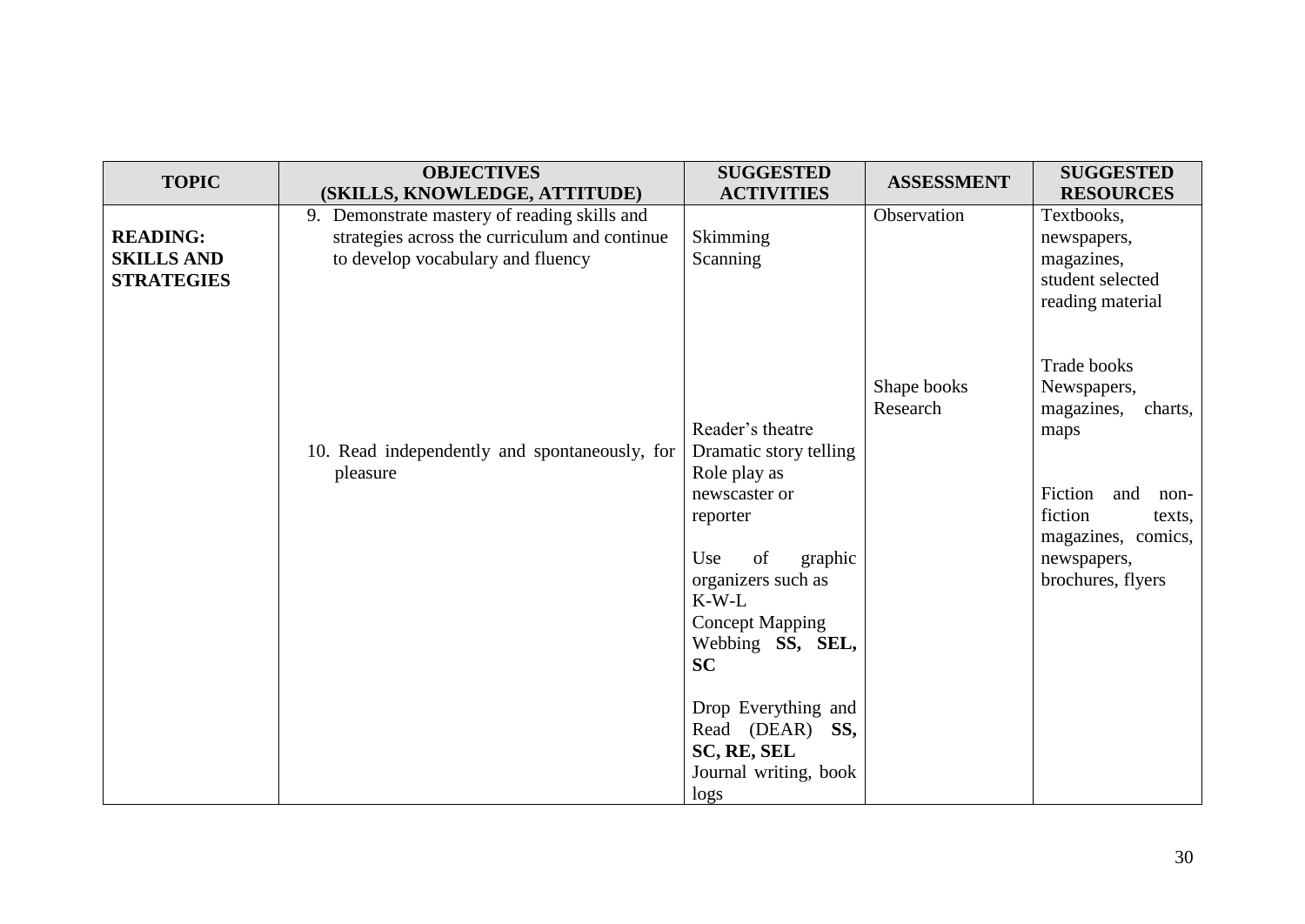| <b>TOPIC</b>      |    | <b>OBJECTIVES</b>                             | <b>SUGGESTED</b>           | <b>ASSESSMENT</b>    | <b>SUGGESTED</b>   |
|-------------------|----|-----------------------------------------------|----------------------------|----------------------|--------------------|
|                   |    | (SKILLS, KNOWLEDGE, ATTITUDE)                 | <b>ACTIVITIES</b>          |                      | <b>RESOURCES</b>   |
| <b>READING:</b>   | 1. | Recognise and read different kinds of         | Draw Venn Diagram          | <b>Book</b> talk     | Tape recorder      |
| <b>LITERATURE</b> |    | literature including picture and illustrated  | to compare book            | presentations        | Audio tapes        |
|                   |    | books, folk tales, fairy tales, fantasy,      | characters                 |                      |                    |
|                   |    | sequence fiction, poetry, realistic fiction,  |                            | Checklists           | Language Master    |
|                   |    | historical fiction, biographies, information  | Checklist                  |                      |                    |
|                   |    | books                                         |                            | <b>Observations</b>  |                    |
|                   | 2. | Learn about human problems, solutions,        | Add a chapter that         |                      | Puppets            |
|                   |    | models and values through reading literature  | involves the main          | Peer reviews         |                    |
|                   | 3. | Develop criteria to evaluate and judge books  | character in a new         |                      |                    |
|                   |    | read                                          | episode SEL                | Retelling of stories | Textbooks          |
|                   | 4. | Learn how different cultures have contributed |                            | in proper sequence   |                    |
|                   |    | to our society                                | Oral discussion            |                      |                    |
|                   |    |                                               |                            |                      |                    |
|                   |    |                                               |                            |                      | <b>Trade books</b> |
|                   |    |                                               | Dance, drama,              | Oral written         |                    |
|                   | 5. | Identify and use images, rhymes, metaphor,    | Literature circles         | exercises after      |                    |
|                   |    | simile, alliteration, onomatopoeia and other  | <b>Discussion Director</b> | reading              | Resource persons   |
|                   |    | literary devices employed in prose and poetry |                            | Peer assessment      |                    |
|                   | 6. | Explore the world of the unknown and          | Choral speaking            | Projects             | Magazines          |
|                   |    | exercise imagination through poetry, prose,   | Rhymes                     | Posters              |                    |
|                   |    | drama and music                               | Poetry Reading             | Charts               | <b>Story Logs</b>  |
|                   |    |                                               |                            |                      |                    |
|                   |    |                                               |                            | Writing              |                    |
|                   |    |                                               | Discussion of big          | Journals, logs       | Magazines, music   |
|                   |    |                                               | books                      |                      | CDs, audio tapes   |
|                   |    |                                               |                            |                      |                    |
|                   | 7. | Learn about and appreciate rhyme and          | Choral reading,            |                      |                    |
|                   |    | rhythm of language                            | poetry readings,           |                      |                    |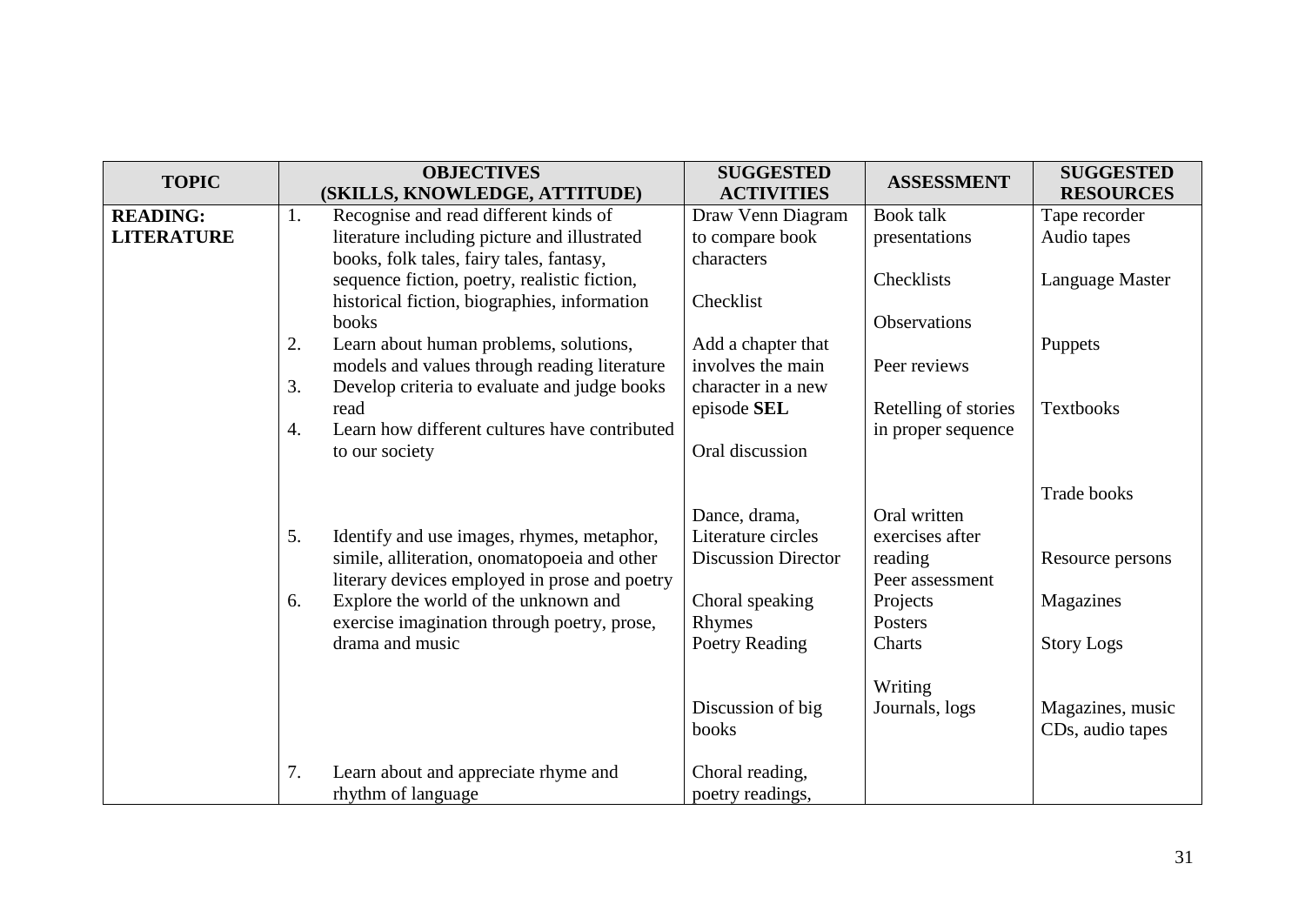| <b>TOPIC</b>                         | <b>OBJECTIVES</b><br>(SKILLS, KNOWLEDGE, ATTITUDE)                            | <b>SUGGESTED</b><br><b>ACTIVITIES</b>                                                            | <b>ASSESSMENT</b> | <b>SUGGESTED</b><br><b>RESOURCES</b>                    |
|--------------------------------------|-------------------------------------------------------------------------------|--------------------------------------------------------------------------------------------------|-------------------|---------------------------------------------------------|
| <b>READING:</b><br><b>LITERATURE</b> | Gain insight into their problems through<br>8.<br>realistic fictional stories | limericks<br><b>Book talks</b><br>Mime and role play                                             |                   |                                                         |
|                                      | Identify with and learn from role models in<br>9.<br>literature               | SEL, SS, SC, RE<br>Dramatic activity<br>(class plays, concerts)                                  |                   | <b>Biographies</b>                                      |
|                                      | 10.<br>Derive enjoyment and pleasure from the<br>study of literature          | Preparation of<br>posters, book jackets,<br>skits, taped readings,<br>story sacks, book<br>talks |                   | Autobiographies<br>Short novels and<br>children's texts |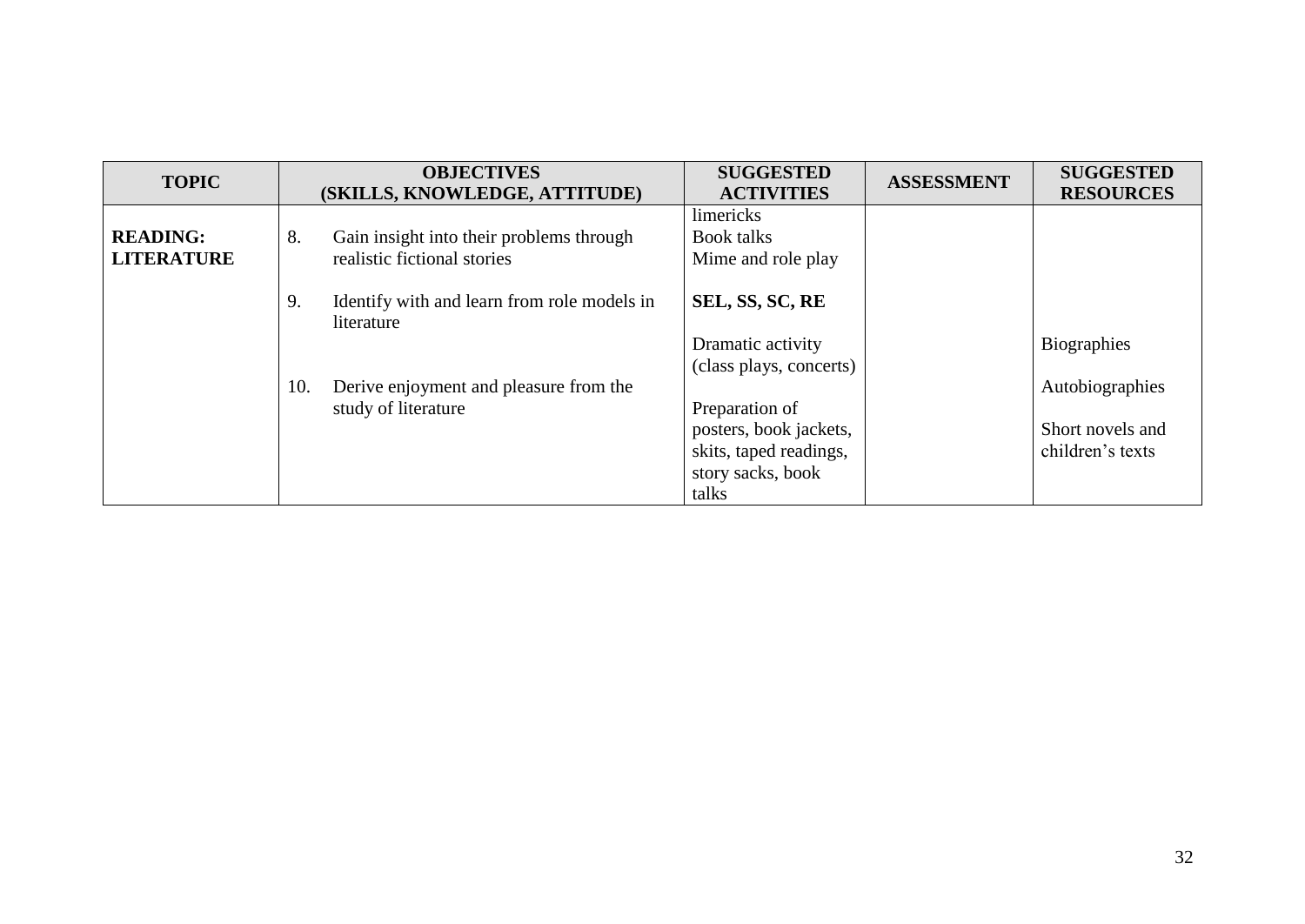| <b>TOPIC</b>         | <b>OBJECTIVES</b><br>(SKILLS, KNOWLEDGE, ATTITUDE) | <b>SUGGESTED</b><br><b>ACTIVITIES</b> | <b>ASSESSMENT</b>   | <b>SUGGESTED</b><br><b>RESOURCES</b> |
|----------------------|----------------------------------------------------|---------------------------------------|---------------------|--------------------------------------|
|                      |                                                    |                                       |                     |                                      |
| <b>READING:</b>      | 1. Identify and state factual information from     | Find and remember                     | Summary writing     | Tape recorder                        |
| <b>COMPREHENSION</b> | the text                                           | details of a passage                  | Picture dictation   |                                      |
|                      | 2. Assess accuracy of detail                       | Observe and recall                    |                     |                                      |
|                      |                                                    | information                           |                     |                                      |
|                      |                                                    |                                       |                     | Video recorder                       |
|                      |                                                    | Display knowledge                     | Oral presentations  |                                      |
|                      |                                                    | of events, dates and                  | based on newspaper  | Newspaper                            |
|                      |                                                    | places                                | articles and or     |                                      |
|                      |                                                    |                                       | documentaries       |                                      |
|                      |                                                    | Compilation of                        |                     |                                      |
|                      |                                                    | information on                        | <b>Family Trees</b> |                                      |
|                      |                                                    | persons                               | Biographies         |                                      |
|                      |                                                    | M, SS, SC                             | Photograph albums   |                                      |
|                      |                                                    |                                       | Posters             |                                      |
|                      |                                                    | Labelling                             | Charts              |                                      |
|                      |                                                    |                                       | <b>Brochures</b>    |                                      |
|                      |                                                    | Quoting information                   |                     |                                      |
|                      |                                                    |                                       | Filling in the      |                                      |
|                      |                                                    | Respond to question                   | bubbles in cartoon  |                                      |
|                      |                                                    | cues: list, define, tell,             | strips              |                                      |
|                      |                                                    | describe, identify,                   |                     |                                      |
|                      |                                                    | show, label, collect,                 | Projects            |                                      |
|                      |                                                    | examine, tabulate,                    |                     |                                      |
|                      |                                                    | quote, name, who,                     |                     |                                      |
|                      |                                                    | when, where, what                     |                     |                                      |
|                      |                                                    | SC, SS                                |                     |                                      |
|                      |                                                    |                                       |                     |                                      |
|                      |                                                    |                                       |                     |                                      |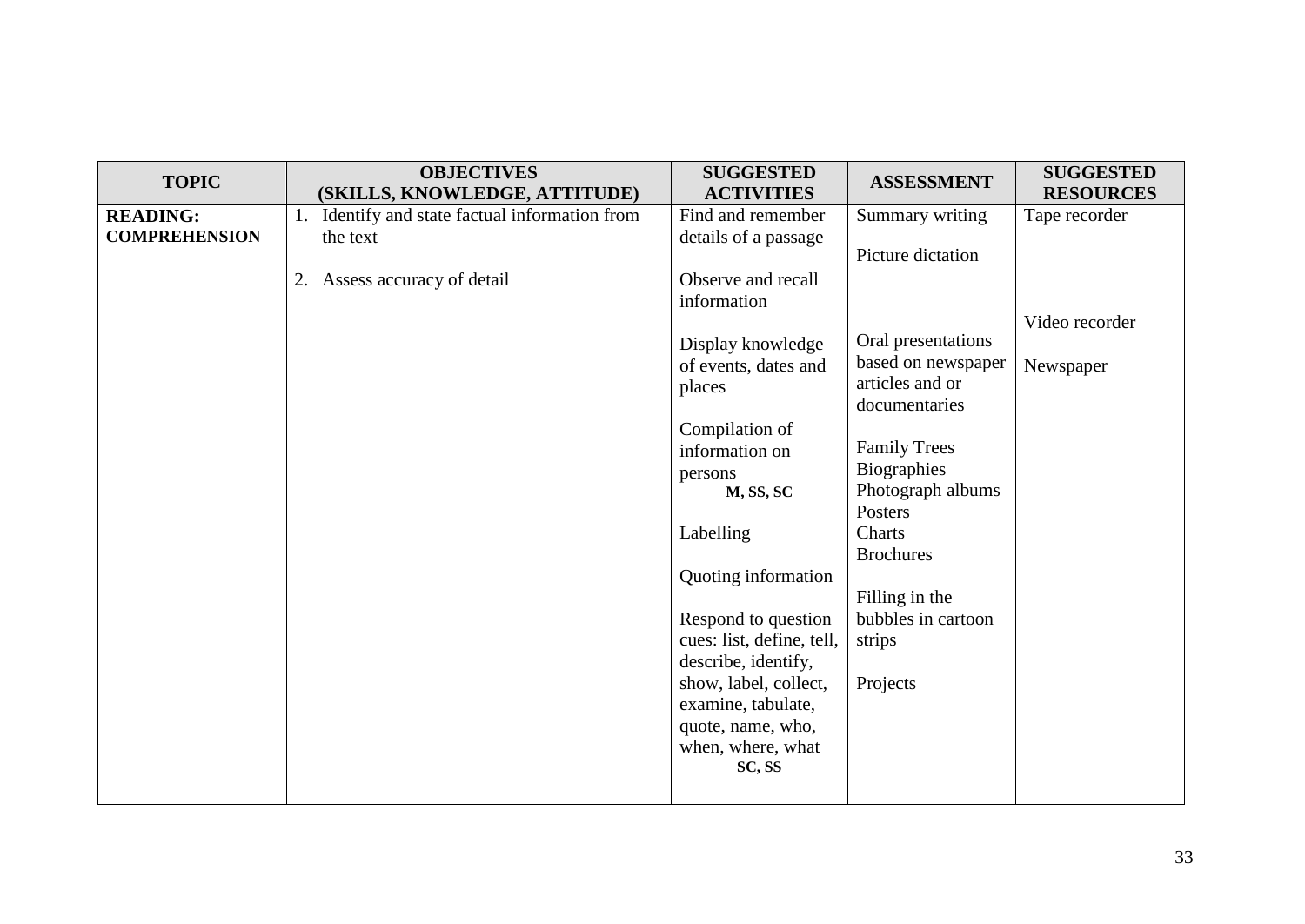| <b>TOPIC</b>                            | <b>OBJECTIVES</b><br>(SKILLS, KNOWLEDGE, ATTITUDE)                                   | <b>SUGGESTED</b><br><b>ACTIVITIES</b>                      | <b>ASSESSMENT</b>                                    | <b>SUGGESTED</b><br><b>RESOURCES</b> |
|-----------------------------------------|--------------------------------------------------------------------------------------|------------------------------------------------------------|------------------------------------------------------|--------------------------------------|
| <b>READING:</b><br><b>COMPREHENSION</b> | 3. Understand information, and interpret facts,<br>charts, indexes, or illustrations | <b>Semantic Feature</b><br>Analysis, mapping               |                                                      |                                      |
|                                         |                                                                                      | Oral, written and<br>dramatic reaction to<br>what is read  | Simple skits                                         | Coloured paper                       |
|                                         |                                                                                      | Understand and<br>follow directions                        | Following recipes<br>Setting up an e-mail<br>account |                                      |
|                                         |                                                                                      | Compare and<br>contrast information                        | Locating an<br>important landmark<br>on a map of     |                                      |
|                                         |                                                                                      | <b>Extend information</b><br>to prior activities           | <b>Barbados</b>                                      |                                      |
|                                         |                                                                                      | Putting information<br>in sequence<br>Read to find answers |                                                      |                                      |
|                                         |                                                                                      | Find main idea in a<br>paragraph or story                  | <b>Treasure Hunt</b>                                 | Small gifts<br>(erasers, pencils,    |
|                                         |                                                                                      | Differentiate<br>between ideas                             | Comparison/<br>Contrast                              | rulers, sharpeners<br>etc)           |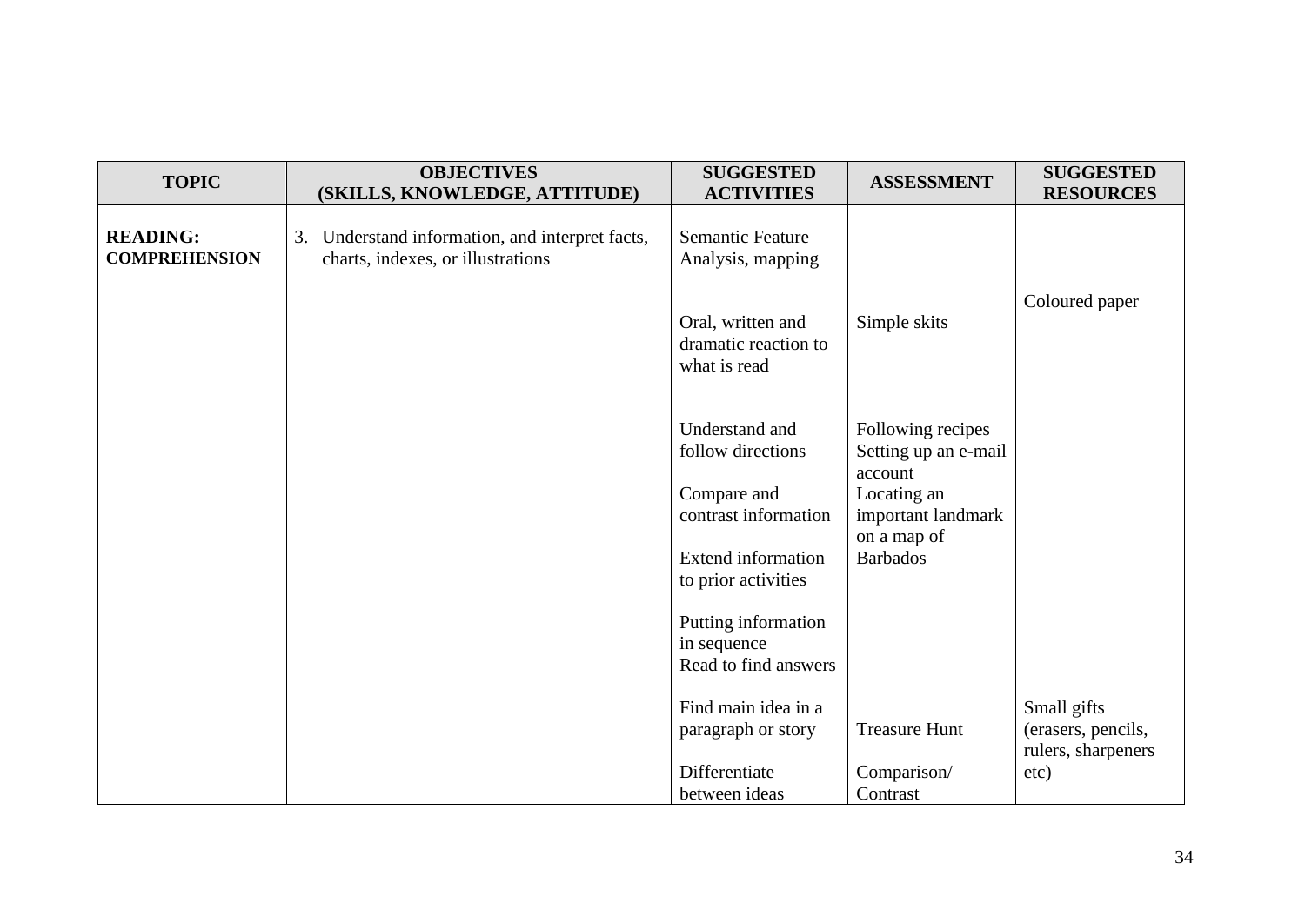| <b>TOPIC</b>                            | <b>OBJECTIVES</b><br>(SKILLS, KNOWLEDGE, ATTITUDE)  | <b>SUGGESTED</b><br><b>ACTIVITIES</b>                                                                              | <b>ASSESSMENT</b>                                                       | <b>SUGGESTED</b><br><b>RESOURCES</b> |
|-----------------------------------------|-----------------------------------------------------|--------------------------------------------------------------------------------------------------------------------|-------------------------------------------------------------------------|--------------------------------------|
| <b>READING:</b><br><b>COMPREHENSION</b> | 3. Make inferences based on the information<br>read | Respond to question<br>cues: summarize,<br>describe, interpret,<br>contrast, distinguish,<br>estimate, discuss etc | Rearranging<br>jumbled sentences                                        |                                      |
|                                         |                                                     | Discuss themes and<br>issues arising from<br>reading SS                                                            | <b>KWL</b>                                                              | <b>KWL Chart</b>                     |
|                                         |                                                     | Recognize hidden<br>meaning, double<br>entendre                                                                    | Identifying<br>instances of double<br>entendre in<br>Calypso, prose and | Calypsos<br>Poems                    |
|                                         |                                                     | Identify component<br>ideas and make<br>linkages between<br>them                                                   | poetry<br>Comprehension in<br>content areas                             | <b>Content Area Texts</b>            |
|                                         |                                                     | Recognize patterns<br>at the paragraph<br>level                                                                    | Paragraph writing                                                       | <b>Literature Texts</b>              |
|                                         | 4. Make predictions                                 | Put ideas in a proper<br>sequence                                                                                  | Debate, discussions                                                     | Calypso                              |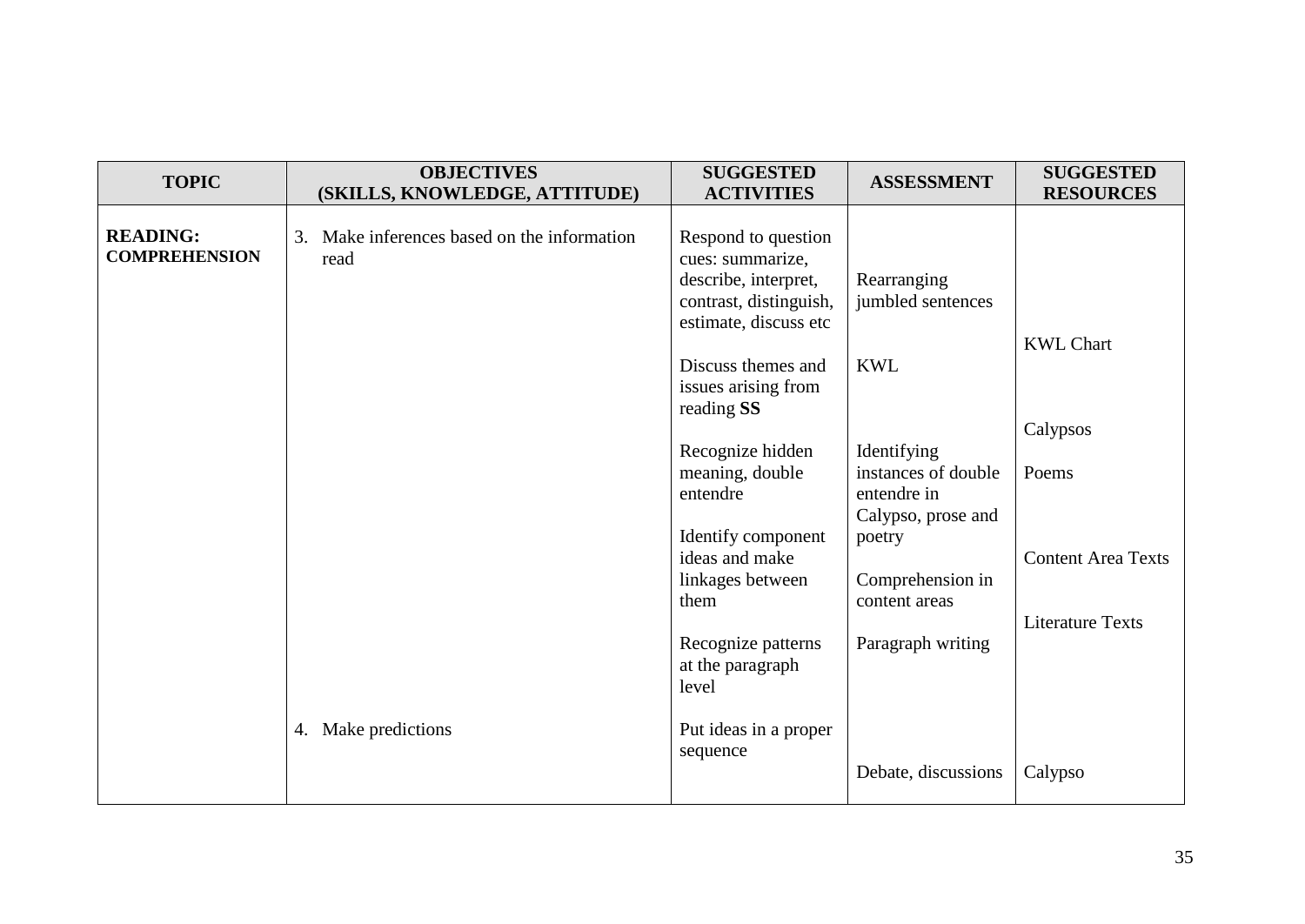| <b>TOPIC</b>                            | <b>OBJECTIVES</b><br>(SKILLS, KNOWLEDGE, ATTITUDE) | <b>SUGGESTED</b><br><b>ACTIVITIES</b>                                                                                                                          | <b>ASSESSMENT</b>                                                                                                                                                         | <b>SUGGESTED</b><br><b>RESOURCES</b>                                                 |
|-----------------------------------------|----------------------------------------------------|----------------------------------------------------------------------------------------------------------------------------------------------------------------|---------------------------------------------------------------------------------------------------------------------------------------------------------------------------|--------------------------------------------------------------------------------------|
| <b>READING:</b><br><b>COMPREHENSION</b> | 4. Make predictions                                | Reading and<br>responding to Letters<br>to the Editor,<br>newspaper headlines<br><b>SS</b>                                                                     | Expressing personal<br>opinions                                                                                                                                           | Newspapers                                                                           |
|                                         |                                                    | Scenarios and role<br>play                                                                                                                                     |                                                                                                                                                                           |                                                                                      |
|                                         | 5. Make generalizations                            | Reading and<br>discussion of fables,<br>fairy tales and<br>factual pieces of<br>writing<br>Select material<br>pertinent to a given<br>topic<br>Write summaries | Simple skits<br>Posters<br>Art<br>Rewrite fables, folk<br>tales and fairy tales<br>with new<br>beginnings and<br>endings, different<br>characters, settings<br>and events | <b>Literature Texts</b><br>Newspapers<br><b>Fairy Tales</b><br>Fables<br>Tell Me Why |
|                                         |                                                    | Develop categories<br><b>SC</b>                                                                                                                                | Venn Diagrams<br>Semantic Feature<br>Analysis                                                                                                                             | Fairy tales, fables,                                                                 |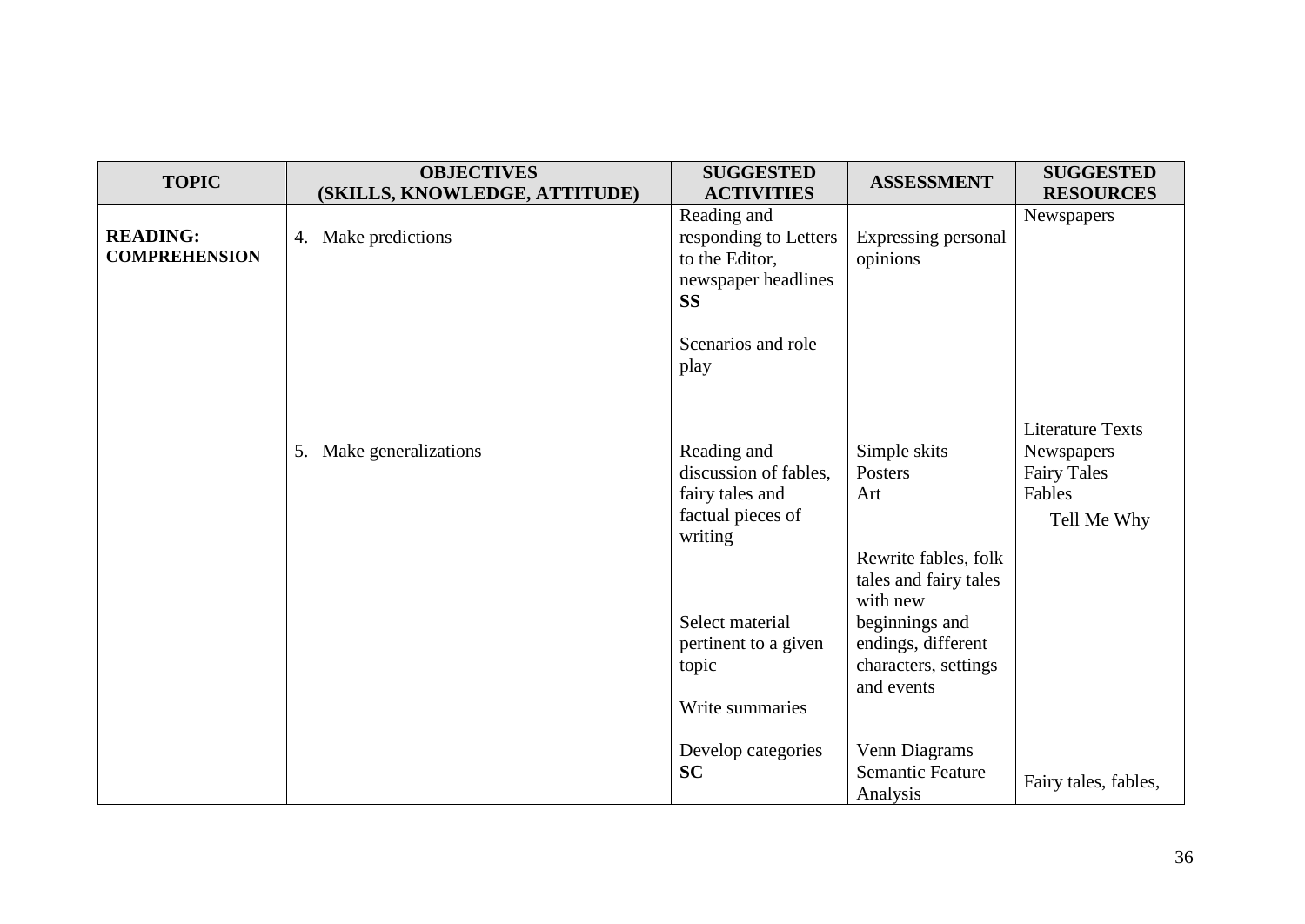| <b>TOPIC</b>                            | <b>OBJECTIVES</b><br>(SKILLS, KNOWLEDGE, ATTITUDE) | <b>SUGGESTED</b><br><b>ACTIVITIES</b>                                                                                       | <b>ASSESSMENT</b>                                                                                              | <b>SUGGESTED</b><br><b>RESOURCES</b>                                                                          |
|-----------------------------------------|----------------------------------------------------|-----------------------------------------------------------------------------------------------------------------------------|----------------------------------------------------------------------------------------------------------------|---------------------------------------------------------------------------------------------------------------|
| <b>READING:</b><br><b>COMPREHENSION</b> | 6. Distinguish fact from opinion and fantasy       | Debates<br>Create slogans<br>Create charts and<br>other graphic aids<br>SS, SC                                              | Checklists                                                                                                     | Tell Me Why,<br>Encyclopedias,<br>Magazines,<br>Newspapers                                                    |
|                                         | 7. Evaluate authenticity of the material read      | Associate details<br>Read and evaluate<br>information taken<br>from the newspaper<br>Identify<br>substantiating<br>evidence | Five $Ws + H$<br>Interpretation of                                                                             | Lyrics to<br>appropriate<br>calypsos<br>Recorded news<br>bulletins from local<br>and international<br>sources |
|                                         |                                                    | Recognize loaded<br>words and phrases<br>(innuendo)                                                                         | Calypso, literature<br>texts<br><b>Word Banks</b><br>Assess, grade and<br>rank information<br>using checklists | Newspapers<br>Thesaurus                                                                                       |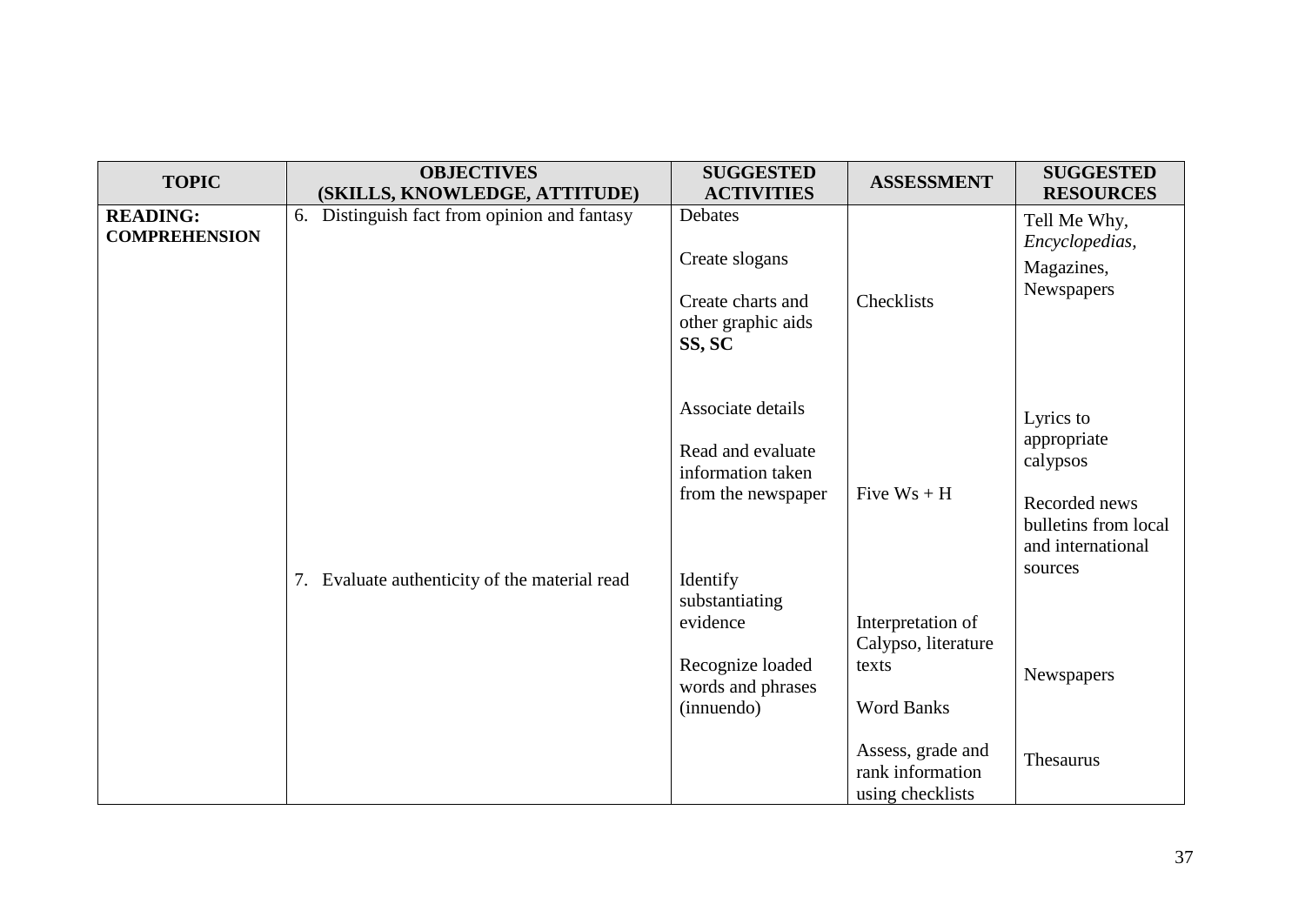| <b>TOPIC</b>                            | <b>OBJECTIVES</b><br>(SKILLS, KNOWLEDGE, ATTITUDE) | <b>SUGGESTED</b><br><b>ACTIVITIES</b> | <b>ASSESSMENT</b> | <b>SUGGESTED</b><br><b>RESOURCES</b>                                                   |
|-----------------------------------------|----------------------------------------------------|---------------------------------------|-------------------|----------------------------------------------------------------------------------------|
| <b>READING:</b><br><b>COMPREHENSION</b> | Evaluate authenticity of the material read         | Check sources                         | SC                | Checklists                                                                             |
|                                         |                                                    |                                       |                   | Thesaurus,<br>encyclopedias,<br>dictionaries, bible<br>and other content<br>area texts |
|                                         |                                                    |                                       |                   |                                                                                        |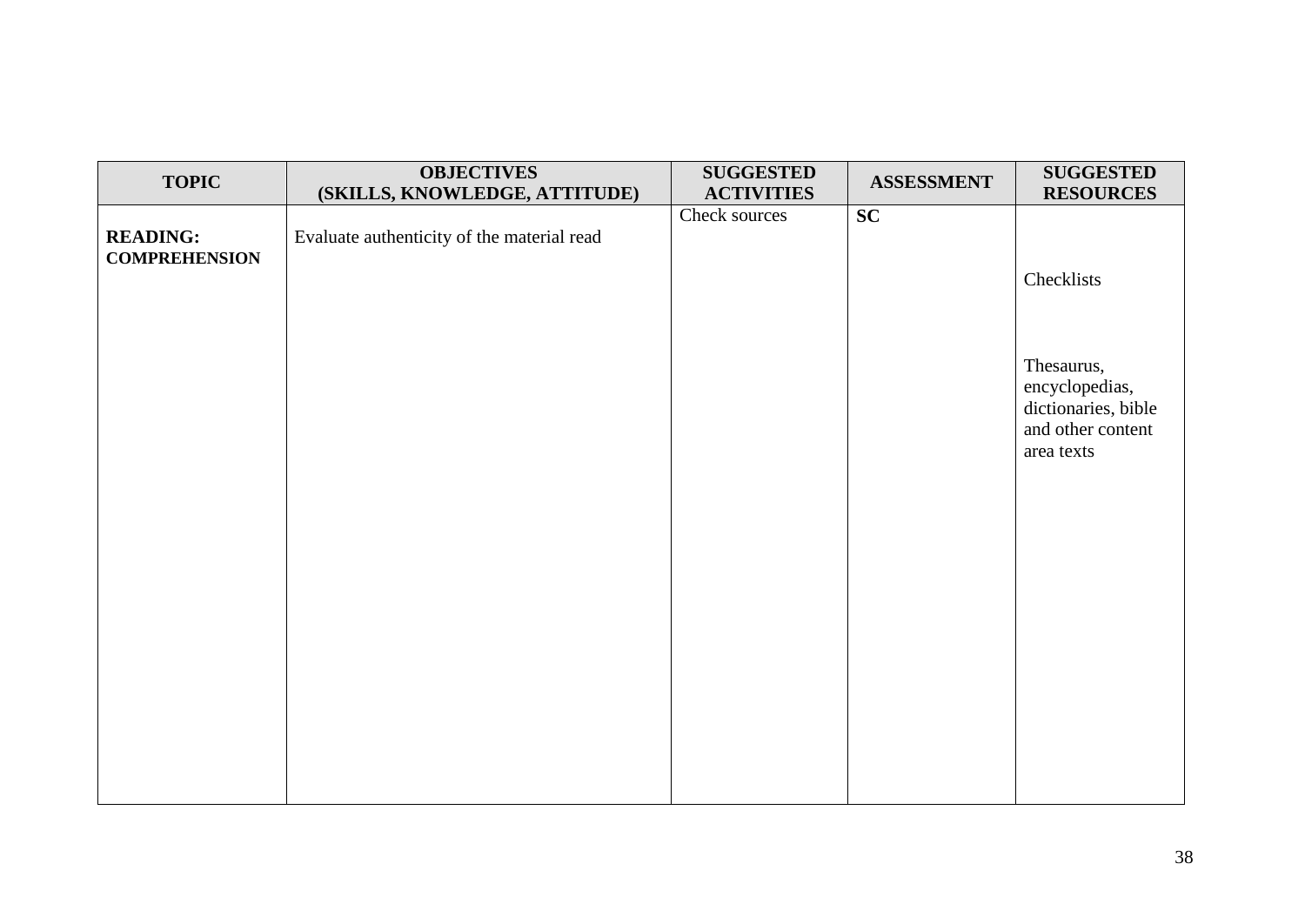| <b>TOPIC</b>                      | <b>OBJECTIVES</b><br>(SKILLS, KNOWLEDGE, ATTITUDE)                                    | <b>SUGGESTED</b><br><b>ACTIVITIES</b>                                                                                               | <b>ASSESSMENT</b>                                                                                                               | <b>SUGGESTED</b><br><b>RESOURCES</b> |
|-----------------------------------|---------------------------------------------------------------------------------------|-------------------------------------------------------------------------------------------------------------------------------------|---------------------------------------------------------------------------------------------------------------------------------|--------------------------------------|
| <b>WRITING:</b><br><b>PROCESS</b> | 1. Prewriting<br>Generate ideas                                                       | <b>Brainstorming</b>                                                                                                                | Self assessment                                                                                                                 | Tape recorder                        |
|                                   |                                                                                       | Write think aloud                                                                                                                   | Peer assessment                                                                                                                 | Journals                             |
|                                   |                                                                                       | journals to convey<br>feelings                                                                                                      | Presentations                                                                                                                   |                                      |
|                                   |                                                                                       | Write free response<br>journals to convey                                                                                           | Checklists                                                                                                                      |                                      |
|                                   |                                                                                       | feelings                                                                                                                            | Assessment of<br>finished work                                                                                                  |                                      |
|                                   |                                                                                       | Compose poems to<br>express various<br>emotions                                                                                     |                                                                                                                                 |                                      |
|                                   | 2. Drafting<br>Record ideas and preliminary organization                              | Write letter of<br>sympathy,<br>congratulations and<br>praise to express<br>feelings<br>Create a new version<br>to a story heard or | Writing letters to<br>pen-pals<br>$\bullet$<br><b>Agony Aunt</b><br>$\bullet$<br>Friends<br>$\bullet$<br>Relatives<br>$\bullet$ | Magazines<br>Newspapers              |
|                                   | 3. Revising<br>Organize for sequence, cohesion,<br>conciseness, clarity and relevance | read<br>Comic strips<br><b>Expand sentences</b>                                                                                     |                                                                                                                                 |                                      |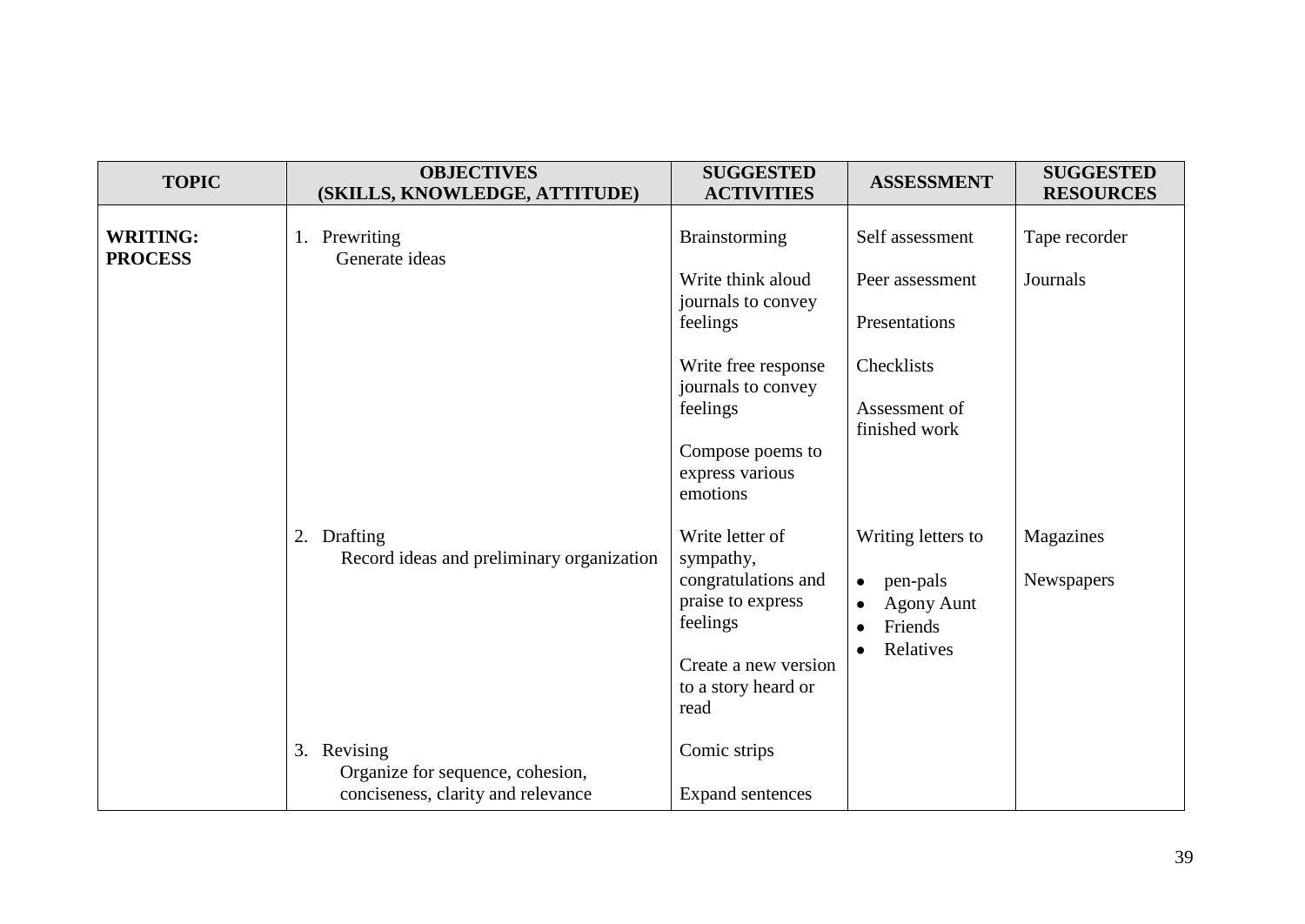| <b>TOPIC</b>    | <b>OBJECTIVES</b>                          | <b>SUGGESTED</b>               | <b>ASSESSMENT</b>    | <b>SUGGESTED</b>     |
|-----------------|--------------------------------------------|--------------------------------|----------------------|----------------------|
|                 | (SKILLS, KNOWLEDGE, ATTITUDE)              | <b>ACTIVITIES</b>              |                      | <b>RESOURCES</b>     |
| <b>WRITING:</b> |                                            | using figurative               | <b>Story Mapping</b> | Story maps           |
| <b>PROCESS</b>  |                                            | language                       |                      | Story grammar        |
|                 |                                            |                                |                      | Story pyramid        |
|                 |                                            | Insert synonyms,               |                      |                      |
|                 |                                            | adjective, adverbs             |                      |                      |
|                 |                                            | Efficient use of               |                      |                      |
|                 |                                            | context clues                  |                      |                      |
|                 |                                            | Direct definition<br>$\bullet$ | Reports              |                      |
|                 |                                            | Comparison<br>$\bullet$        | Displays of work     | Sequential maps      |
|                 |                                            | Contrast<br>$\bullet$          |                      |                      |
|                 |                                            |                                |                      |                      |
|                 |                                            |                                | Dramatic             |                      |
|                 |                                            | Produce a sequel to a          | productions          |                      |
|                 |                                            | story heard or read            |                      |                      |
|                 |                                            |                                |                      |                      |
|                 | 4. Use the elements of a story – setting,  | Story maps                     | Video and audio      | <b>Rubrics</b>       |
|                 | characters, problems, steps to solving the | Story pyramid                  | recordings           |                      |
|                 | problem and the solution – to create short |                                |                      | Checklists           |
|                 | stories                                    | Picture frames for             |                      |                      |
|                 |                                            | character sketches             |                      | Resource persons     |
|                 |                                            |                                |                      |                      |
|                 |                                            | Concrete poems for             | Posters and charts   | <b>Bristol Board</b> |
|                 |                                            | description and                |                      |                      |
|                 |                                            | setting                        |                      |                      |
|                 |                                            |                                |                      |                      |
|                 |                                            | Dialogue for                   | Flowcharts           | Computers            |
|                 |                                            | establishing                   |                      |                      |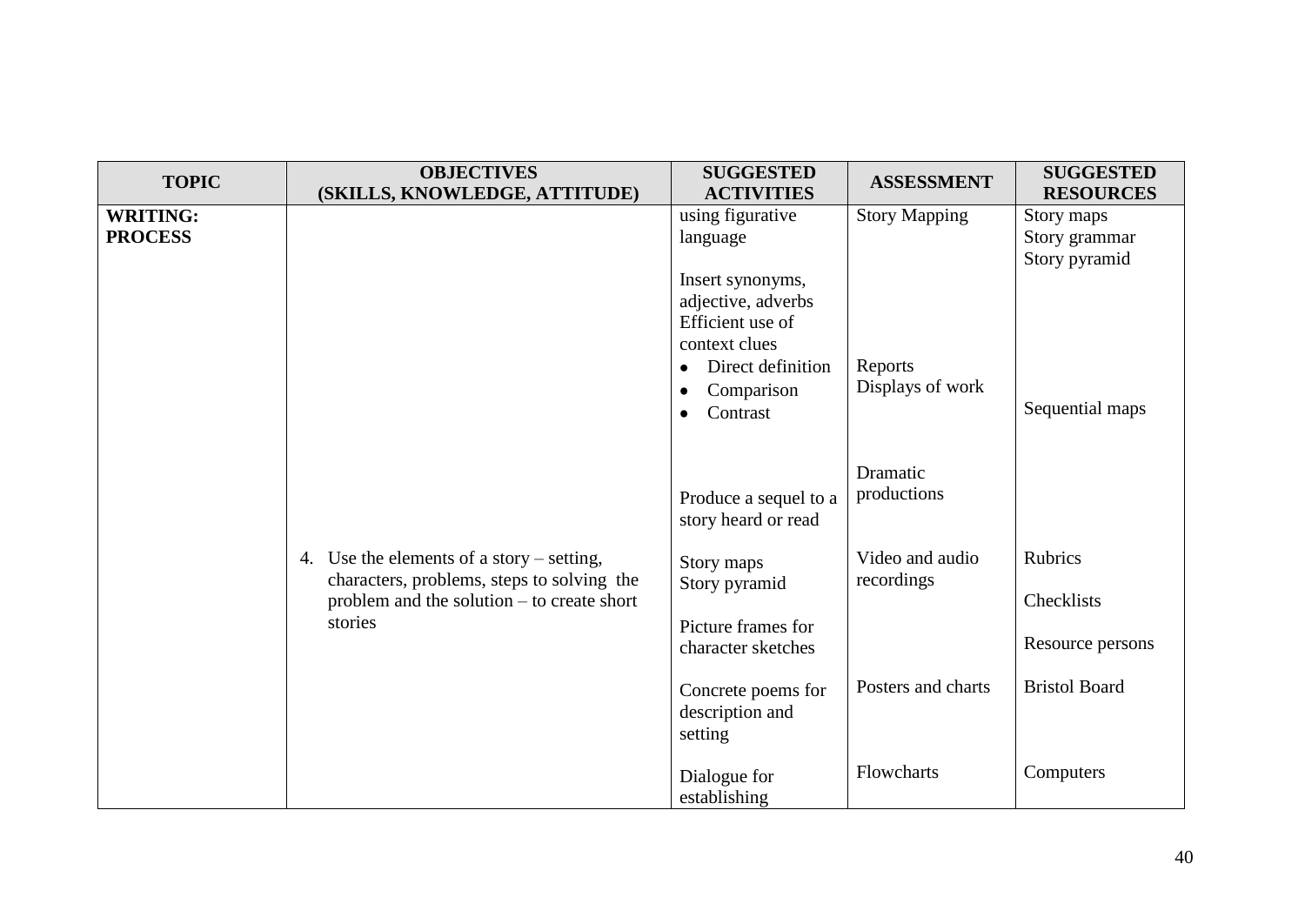| <b>TOPIC</b>                      | <b>OBJECTIVES</b><br>(SKILLS, KNOWLEDGE, ATTITUDE)                                                                                                 | <b>SUGGESTED</b><br><b>ACTIVITIES</b>                                                                                                                                                    | <b>ASSESSMENT</b>                                                             | <b>SUGGESTED</b><br><b>RESOURCES</b>                                                             |
|-----------------------------------|----------------------------------------------------------------------------------------------------------------------------------------------------|------------------------------------------------------------------------------------------------------------------------------------------------------------------------------------------|-------------------------------------------------------------------------------|--------------------------------------------------------------------------------------------------|
| <b>WRITING:</b><br><b>PROCESS</b> | 4. Use the elements of a story $-$ setting,<br>characters, problems, steps to solving the<br>problem and the solution – to create short<br>stories | problems and<br>solutions<br>Comic strips<br>Action frames /<br>shoebox movies<br>Write biographies of<br>real persons or<br>fictional characters<br>arising out of reading<br><b>SS</b> | Production of a<br>simple movie<br>Scriptwriting                              | Od shoeboxes,<br>toilet rolls,<br>cellophane paper,<br>card, bristol board,<br>markers, pictures |
|                                   |                                                                                                                                                    | Produce skits and<br>dialogue using<br><b>Standard English</b><br>Write reports of<br>interviews conducted<br>with personnel<br>related to school<br>activity SS                         | Videotaping of<br>skits<br>Audiotaped mock<br>radio reports                   | Camcorder<br><b>Rubrics</b><br>Checklists<br><b>Cassette Tape</b><br>Recorder                    |
|                                   |                                                                                                                                                    | Select the main<br>points from a text<br>book<br>Field trips to                                                                                                                          | Compose an outline<br>explaining the main<br>point<br>Structured<br>overviews | <b>Overhead Projector</b>                                                                        |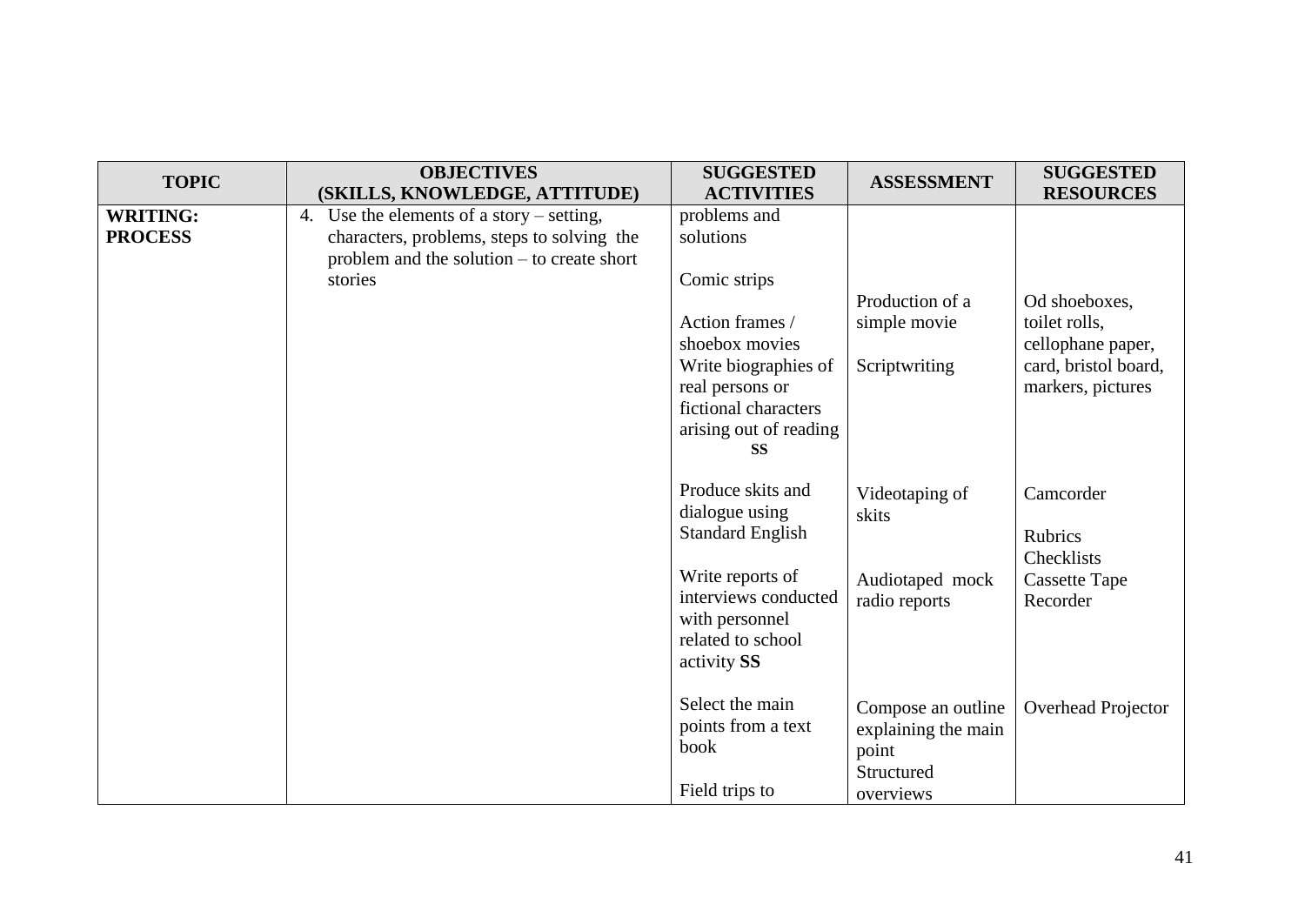| <b>TOPIC</b>                      | <b>OBJECTIVES</b><br>(SKILLS, KNOWLEDGE, ATTITUDE)                       | <b>SUGGESTED</b><br><b>ACTIVITIES</b>                                                   | <b>ASSESSMENT</b>                                                            | <b>SUGGESTED</b><br><b>RESOURCES</b>      |
|-----------------------------------|--------------------------------------------------------------------------|-----------------------------------------------------------------------------------------|------------------------------------------------------------------------------|-------------------------------------------|
| <b>WRITING:</b><br><b>PROCESS</b> |                                                                          | stimulate thoughts<br>and ideas                                                         |                                                                              |                                           |
|                                   | 5. Editing                                                               | Pupils use checklists<br>and language guides<br>to proofread work                       | Student generated<br>checklists                                              |                                           |
|                                   | Correction of punctuation, spelling,<br>grammatical structures and tone. | Spelling games                                                                          | Spelling tests based<br>on themes taught                                     |                                           |
|                                   |                                                                          | Games testing<br>synonyms, adjectives<br>etc                                            |                                                                              |                                           |
|                                   |                                                                          | Word banks                                                                              |                                                                              | Journals, Bristol<br>Board                |
|                                   | Publishing<br>6.                                                         | Writing and display<br>of final drafts using<br>suggestions given<br>during conferences | Developmental<br>Portfolios<br>Individual, group<br>and class<br>Anthologies | Display Boards<br>Portfolios<br>Computers |
|                                   |                                                                          | <b>Open Days</b><br>Shared readings                                                     | Audiotaped<br>readings by<br>students                                        | <b>Cassette Tape</b><br>Recorder          |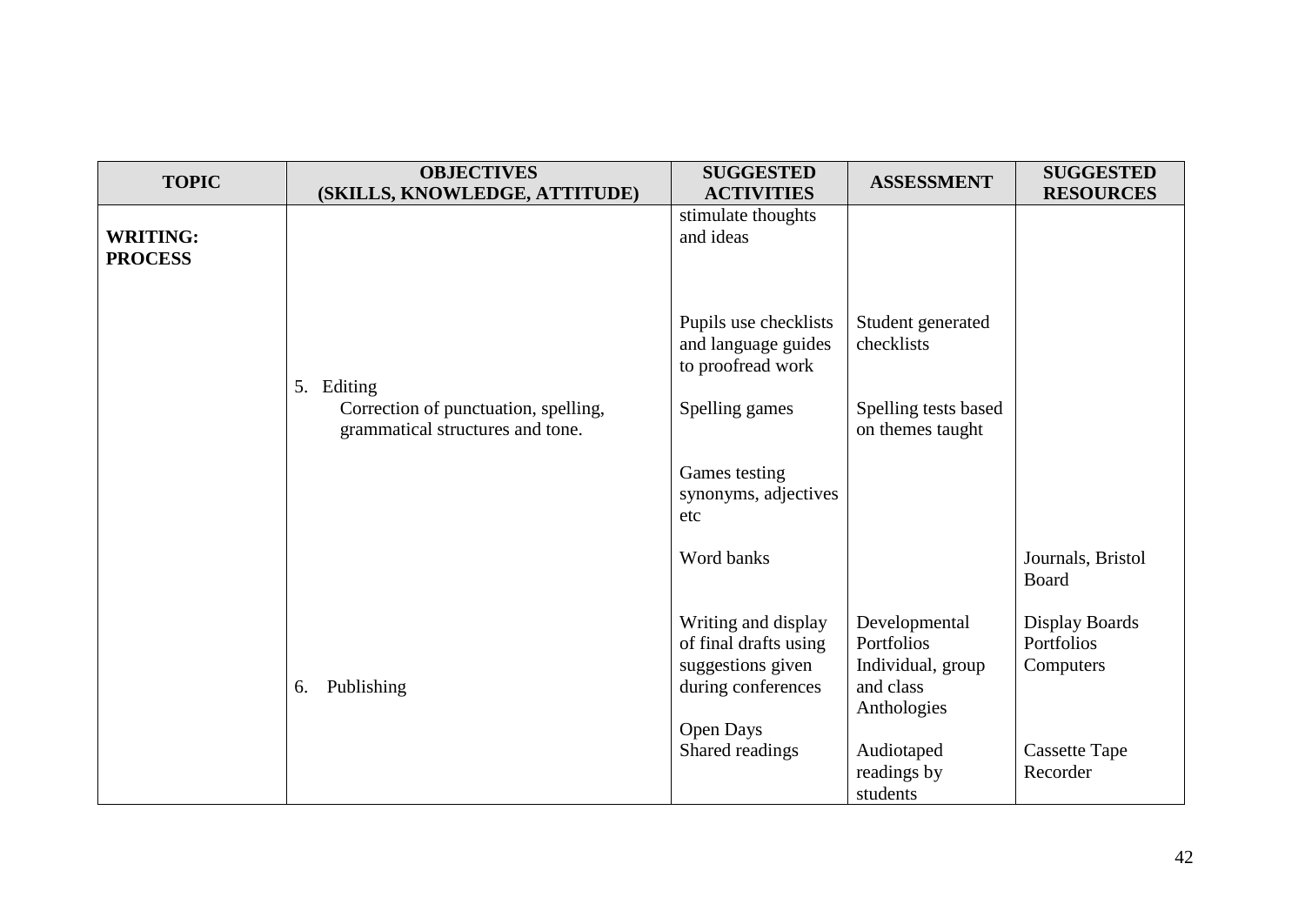| <b>TOPIC</b>                            | <b>OBJECTIVES</b><br>(SKILLS, KNOWLEDGE, ATTITUDE)                                          | <b>SUGGESTED</b><br><b>ACTIVITIES</b>                       | <b>ASSESSMENT</b>                             | <b>SUGGESTED</b><br><b>RESOURCES</b> |
|-----------------------------------------|---------------------------------------------------------------------------------------------|-------------------------------------------------------------|-----------------------------------------------|--------------------------------------|
| <b>WRITING:</b><br><b>COMMUNICATION</b> | 1. Write to create mood and atmosphere<br>2. Identify the form the piece of writing will    | Determine how the<br>reader should feel                     | Oral and written<br>reports on<br>tours/trips | Computer with e-<br>mail access      |
|                                         | take                                                                                        | Use of phrases and<br>other stimulus                        | Skits and dialogues                           | <b>Textbooks</b><br>Picture books    |
|                                         | Consider the purpose for the piece of writing<br>3.                                         | material related to<br>children's                           | composed by<br>children                       | <b>Resource Persons</b>              |
|                                         | 4. Write stories that are tightly organized with<br>identifiable beginning, middle and end. | background<br>experiences for oral<br>and written responses | Journals                                      | <b>Educational</b> tours             |
|                                         | 5. Compose poems to express emotions                                                        |                                                             | Discussions and<br>debates                    | Sample stories                       |
|                                         | 6. Write letters expressing thanks and regret to<br>communicate feelings                    | Write buddy journals<br>to convey feelings                  | Checklists                                    | Newspapers                           |
|                                         |                                                                                             | Haiku                                                       | Portfolios                                    | Magazines<br>Periodicals             |
|                                         | 7. Retell and write in own words a story that is<br>heard                                   | Writing of e-mail<br>material to electronic<br>pen pals     | Peer critique<br>Assessment of                | Internet access                      |
|                                         |                                                                                             | Items to newspapers<br>etc.                                 | students' written<br>work                     |                                      |
|                                         |                                                                                             | Brainstorming, then<br>categorizing ideas                   |                                               |                                      |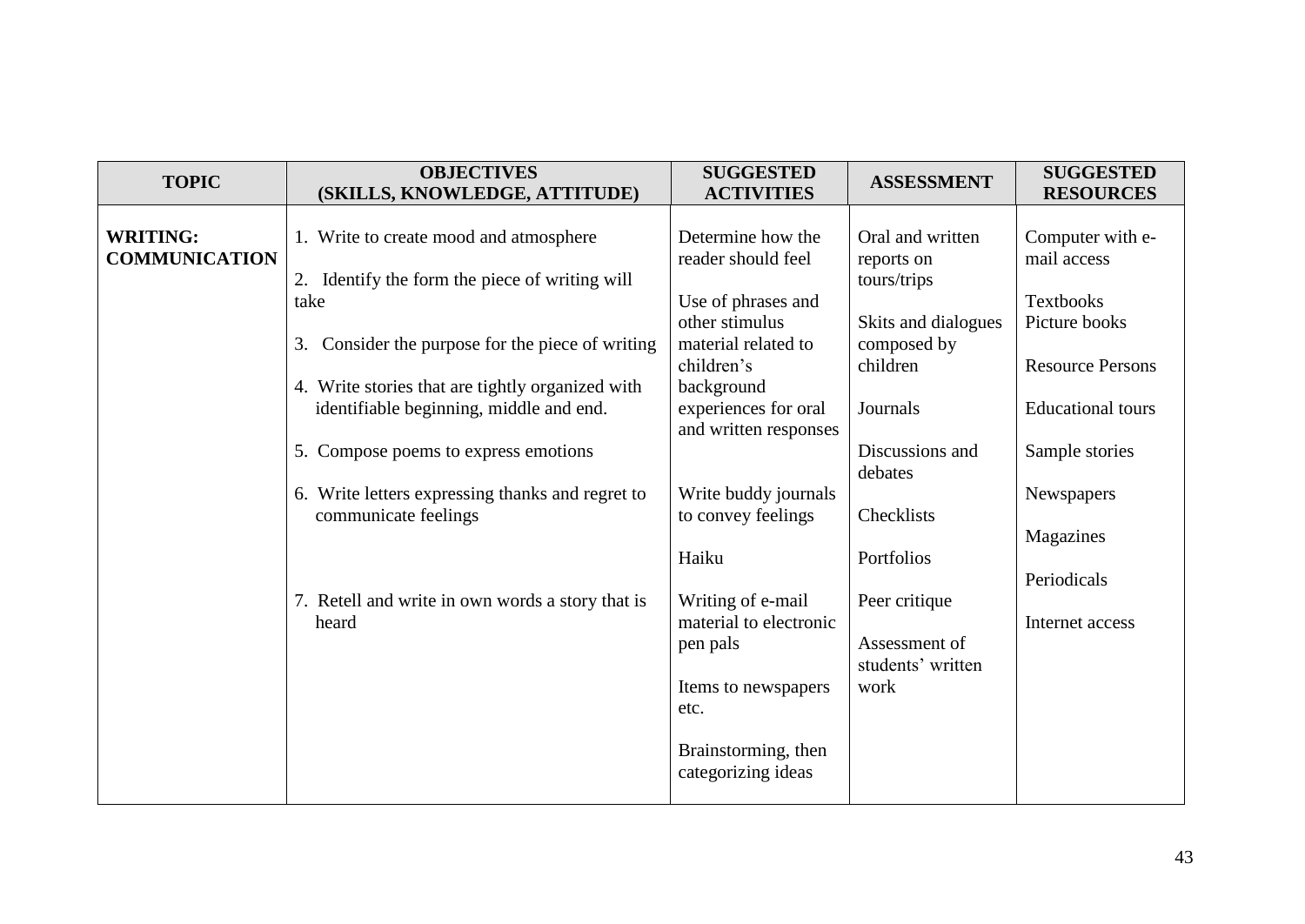| <b>TOPIC</b>                            | <b>OBJECTIVES</b>                                | <b>SUGGESTED</b>                           | <b>ASSESSMENT</b>   | <b>SUGGESTED</b> |
|-----------------------------------------|--------------------------------------------------|--------------------------------------------|---------------------|------------------|
|                                         | (SKILLS, KNOWLEDGE, ATTITUDE)                    | <b>ACTIVITIES</b><br>Story telling         |                     | <b>RESOURCES</b> |
| <b>WRITING:</b><br><b>COMMUNICATION</b> | 7. Retell and write in own words a story that is |                                            |                     |                  |
|                                         | heard                                            | Produce in a                               | Written reports     | Camcorder        |
|                                         |                                                  | newscast a                                 |                     |                  |
|                                         |                                                  | description of an                          |                     |                  |
|                                         |                                                  | incident witnessed                         |                     |                  |
|                                         |                                                  | Create a new version                       | Production of class |                  |
|                                         |                                                  | to a story that is<br>heard                | serials             |                  |
|                                         |                                                  | Creation of serials,                       |                     |                  |
|                                         |                                                  | episodes, sagas etc                        |                     |                  |
|                                         |                                                  |                                            |                     |                  |
|                                         |                                                  | Produce skits and                          | Performances at     |                  |
|                                         |                                                  | dialogues using<br><b>Standard English</b> | school events       |                  |
|                                         |                                                  |                                            |                     |                  |
|                                         |                                                  |                                            |                     |                  |
|                                         |                                                  |                                            |                     |                  |
|                                         |                                                  |                                            |                     |                  |
|                                         |                                                  |                                            |                     |                  |
|                                         |                                                  |                                            |                     |                  |
|                                         |                                                  |                                            |                     |                  |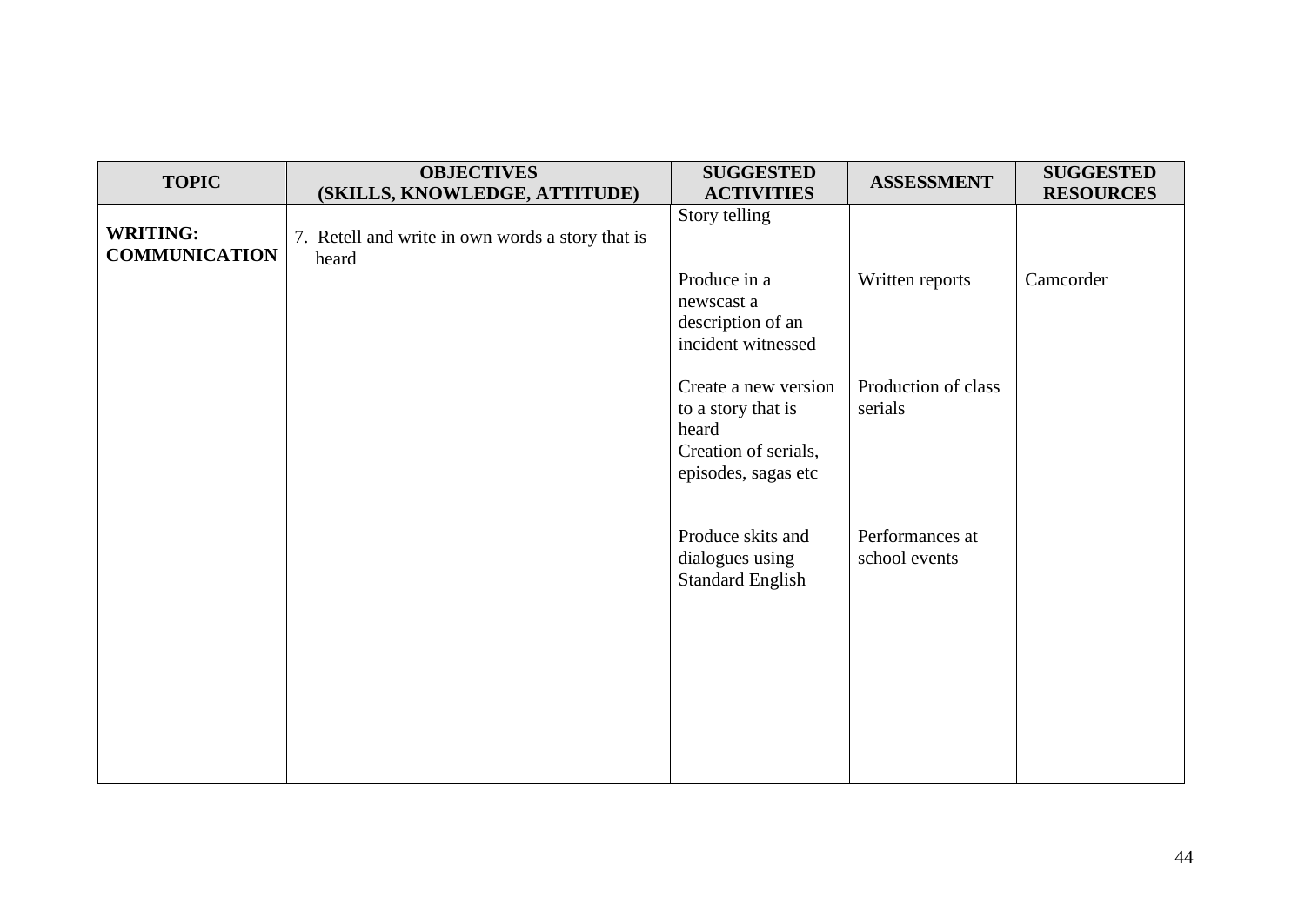| <b>TOPIC</b>                            | <b>OBJECTIVES</b><br>(SKILLS, KNOWLEDGE, ATTITUDE)                        | <b>SUGGESTED</b><br><b>ACTIVITIES</b>                    | <b>ASSESSMENT</b>                | <b>SUGGESTED</b><br><b>RESOURCES</b> |
|-----------------------------------------|---------------------------------------------------------------------------|----------------------------------------------------------|----------------------------------|--------------------------------------|
| <b>WRITING:</b><br><b>COMMUNICATION</b> | 8.<br>Write invitation letters to relatives, friends<br>and acquaintances | Create posters to<br>communicate specific<br>information | Observation<br>Checklists        | <b>Textbooks</b>                     |
|                                         | 9. Write reports on school trips and other school<br>activities           | Writing of e-mail<br>material to electronic              | Portfolios                       | Newspapers<br>Computer with e-       |
|                                         | 10. Write letters of complaint or requesting all<br>relevant information  | pals, items to<br>newspapers etc.                        | <b>Diaries</b><br>Peer critiques | mail access                          |
|                                         | 11. Use the five w's plus one cluster to write news<br>articles           | Daily journals<br>Reporting news to<br>various audiences | Class newspapers                 |                                      |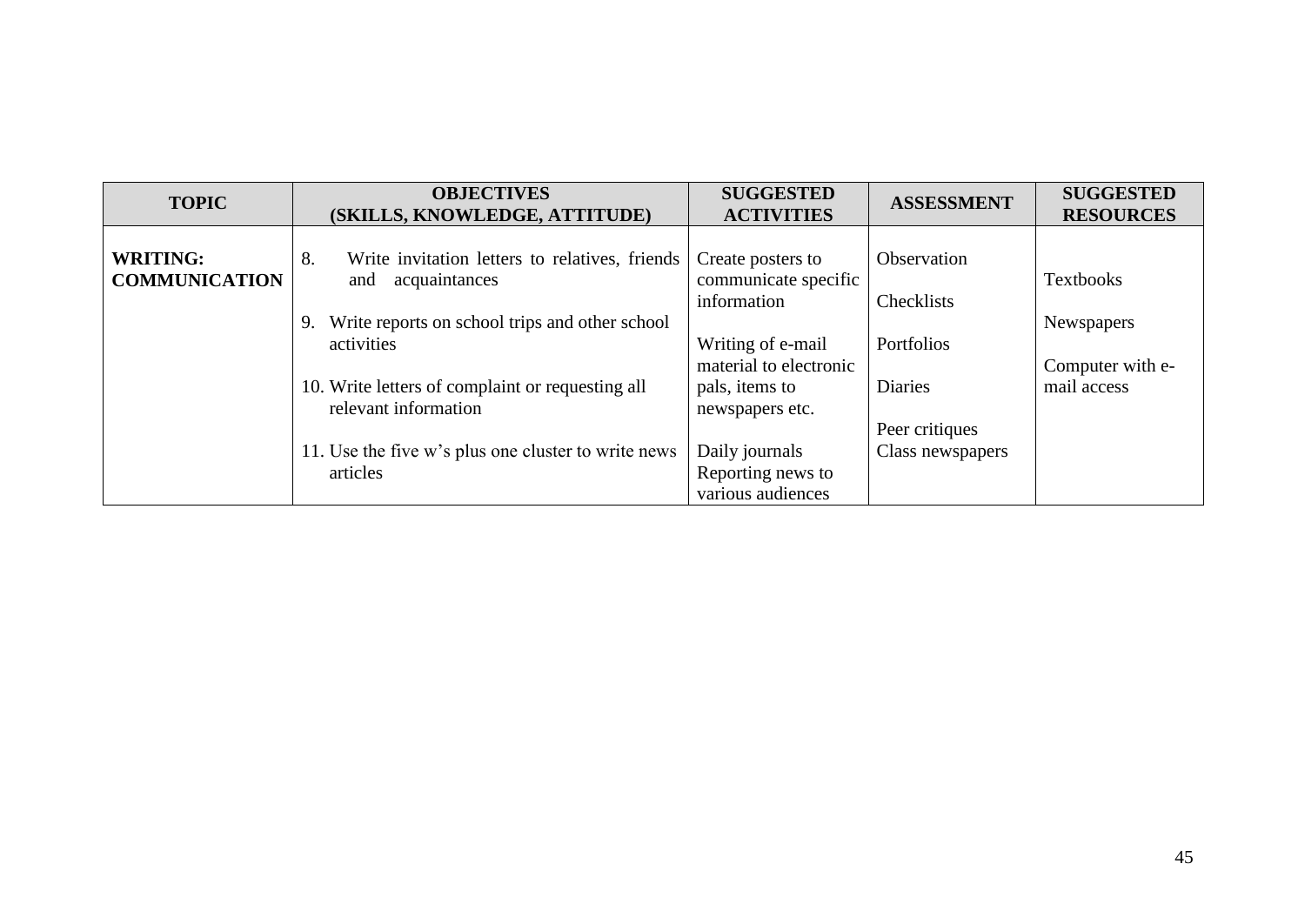| <b>TOPIC</b>                          | <b>OBJECTIVES</b><br>(SKILLS, KNOWLEDGE, ATTITUDE) | <b>SUGGESTED</b><br><b>ACTIVITIES</b>                                                                                                                                                                                                                                 | <b>ASSESSMENT</b>                                                                                          | <b>SUGGESTED</b><br><b>RESOURCES</b>                                                                                                              |
|---------------------------------------|----------------------------------------------------|-----------------------------------------------------------------------------------------------------------------------------------------------------------------------------------------------------------------------------------------------------------------------|------------------------------------------------------------------------------------------------------------|---------------------------------------------------------------------------------------------------------------------------------------------------|
| <b>WRITING:</b><br><b>CONVENTIONS</b> | Spell key words in other subject areas;<br>1.      | <b>Word Bank Deposits</b><br>of new words are<br>placed in bank with<br>name. Write<br>sentence using word<br>(has to be able to<br>spell and know its<br>meaning)<br>Withdrawal: Check<br>word bank for word<br>for your purpose and<br>write sentence using<br>word | Oral and written<br>exercise<br>Dictation exercises<br>made up of some<br>words from the<br>spelling lists | Flip chart with<br>words<br>Chart with proof<br>reading checklist<br>for spelling<br>Flip chart for listing<br>words according to<br>subject area |
|                                       |                                                    | Word of the Week:<br>Student selects new<br>words, give<br>meanings, part of<br>speech, word<br>derivatives, sentence<br>using word. Class<br>uses word whenever<br>appropriate in other<br>subject areas<br>Scrambled words are<br>put together by                   | Use of cloze<br>passages with<br>words previously<br>done<br>Spelling test where                           | Selected passages<br>from other subject<br>areas<br>Dictionaries<br>Thesaurus<br><b>Writing Journals</b>                                          |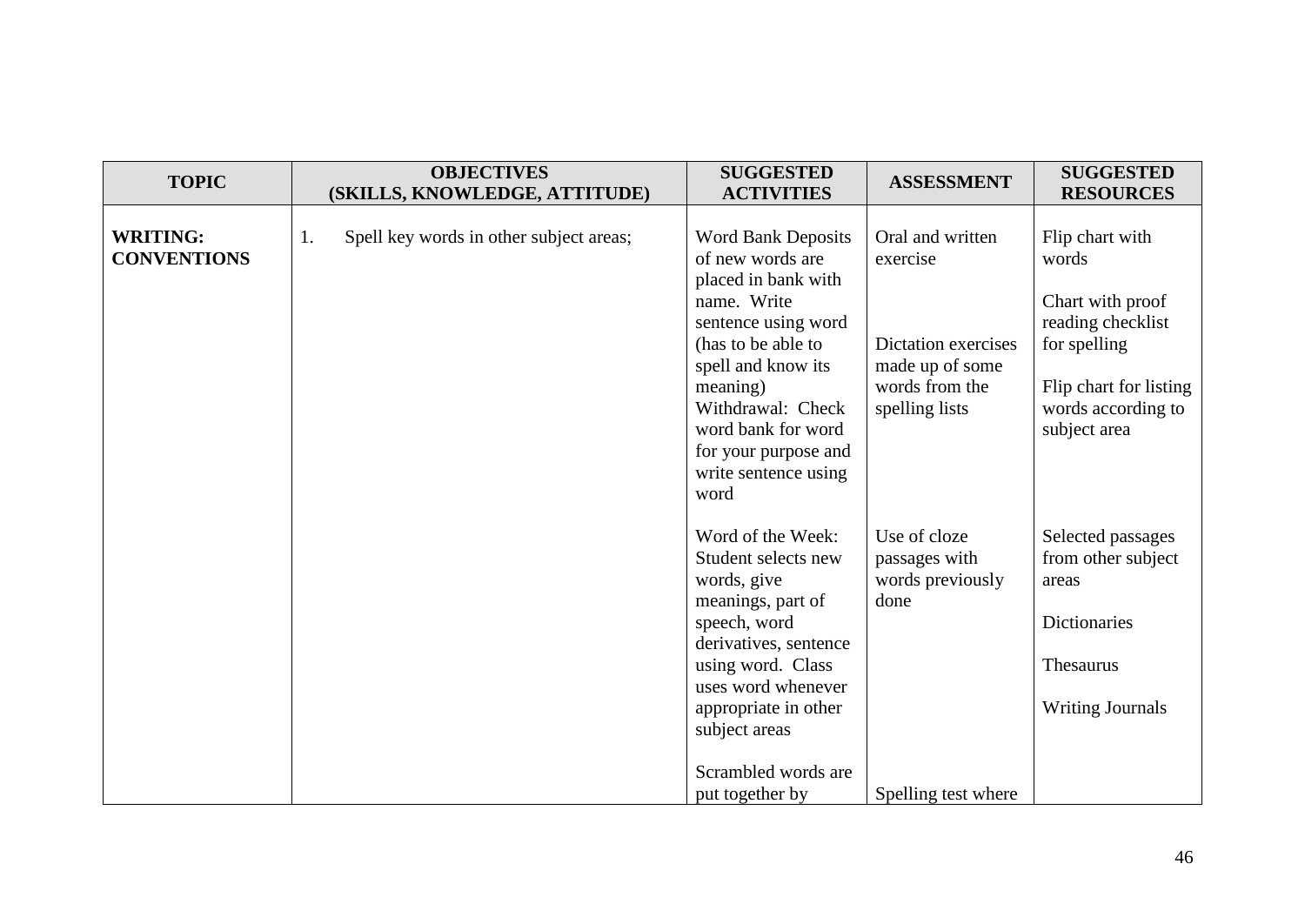| <b>TOPIC</b>                          | <b>OBJECTIVES</b><br>(SKILLS, KNOWLEDGE, ATTITUDE) | <b>SUGGESTED</b><br><b>ACTIVITIES</b>                                                                                 | <b>ASSESSMENT</b>                                                                                     | <b>SUGGESTED</b><br><b>RESOURCES</b>                                 |
|---------------------------------------|----------------------------------------------------|-----------------------------------------------------------------------------------------------------------------------|-------------------------------------------------------------------------------------------------------|----------------------------------------------------------------------|
| <b>WRITING:</b><br><b>CONVENTIONS</b> | Spell key words in other subject areas;            | students                                                                                                              | in small groups,<br>students test each<br>other                                                       |                                                                      |
|                                       |                                                    | Passages from other<br>subject areas are<br>selected and attention<br>drawn to spelling<br>patterns                   | Oral<br>comprehension                                                                                 | Selected passages<br>from various<br>subject areas<br>Games: Boggle, |
|                                       |                                                    | Teachers use an array<br>of spelling games to<br>make spelling fun e.g<br>Boggle, Scrabble etc<br>Students make lists | Oral and written<br>Test: Students are<br>given tests based on<br>their individual<br>spelling sheets | Scrabble<br>Writing journals                                         |
|                                       |                                                    | of words they have<br>created in their<br>journals                                                                    |                                                                                                       | Dictionary                                                           |
|                                       |                                                    | Using dictionaries<br>and/or thesaurus,<br>students find word<br>meanings                                             |                                                                                                       | Thesaurus                                                            |
|                                       |                                                    | Students locate these<br>words in their<br>reading texts and use                                                      |                                                                                                       | Reading texts                                                        |
|                                       |                                                    | them in their                                                                                                         |                                                                                                       |                                                                      |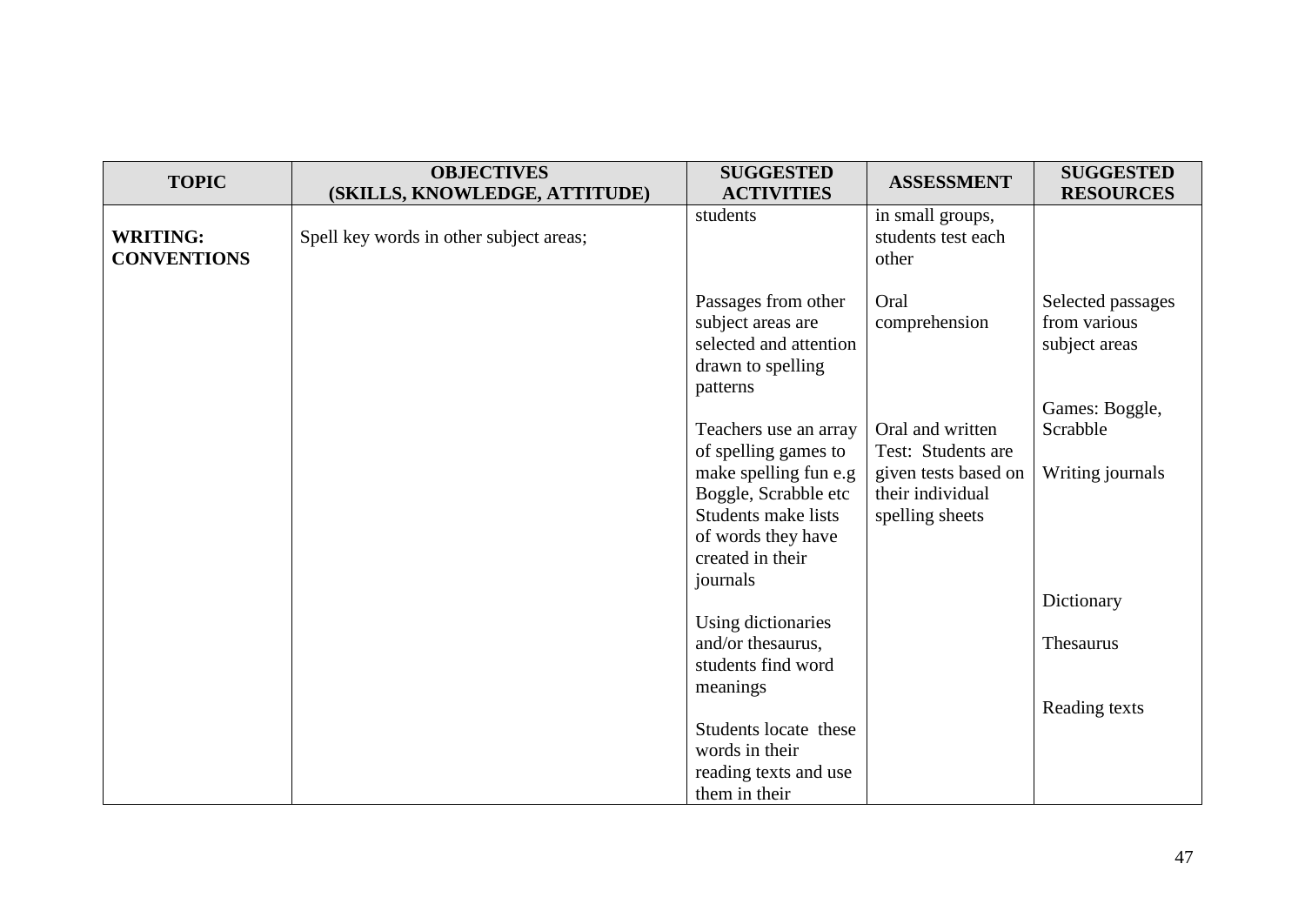| <b>TOPIC</b>       | <b>OBJECTIVES</b><br>(SKILLS, KNOWLEDGE, ATTITUDE) | <b>SUGGESTED</b><br><b>ACTIVITIES</b>            | <b>ASSESSMENT</b>   | <b>SUGGESTED</b><br><b>RESOURCES</b> |
|--------------------|----------------------------------------------------|--------------------------------------------------|---------------------|--------------------------------------|
|                    |                                                    | writings                                         |                     |                                      |
| <b>WRITING:</b>    |                                                    |                                                  |                     |                                      |
| <b>CONVENTIONS</b> | 2. Spell homophones and use them accurately.       |                                                  |                     |                                      |
|                    |                                                    | Homophone Treasure                               | Written exercises   | Word cards                           |
|                    |                                                    | Hunt - Treasure                                  | where homophones    | Game Board                           |
|                    |                                                    | map game board; 30                               | are used            | Die                                  |
|                    |                                                    | cards with definition                            |                     | Place markers                        |
|                    |                                                    | of homophone on                                  |                     |                                      |
|                    |                                                    | each card and word                               |                     |                                      |
|                    |                                                    | at back; a die; place                            |                     |                                      |
|                    |                                                    | markers. Place cards                             |                     |                                      |
|                    |                                                    | in a pile with the                               |                     |                                      |
|                    |                                                    | words face down.                                 |                     |                                      |
|                    |                                                    | The first player picks<br>up the top card, reads |                     |                                      |
|                    |                                                    | definition aloud, and                            |                     |                                      |
|                    |                                                    | tries to spell word                              |                     |                                      |
|                    |                                                    | that fits definition. If                         |                     |                                      |
|                    |                                                    | correct, player throws                           |                     |                                      |
|                    |                                                    | die and moves the                                |                     |                                      |
|                    |                                                    | number of spaces                                 |                     |                                      |
|                    |                                                    | shown. If incorrect,                             |                     |                                      |
|                    |                                                    | player does not                                  |                     |                                      |
|                    |                                                    | move. Players take                               |                     |                                      |
|                    |                                                    | turns until one person                           |                     |                                      |
|                    |                                                    | finds the treasure.                              |                     |                                      |
|                    |                                                    |                                                  |                     |                                      |
|                    |                                                    | Students write                                   | Sentences presented | Dictionaries                         |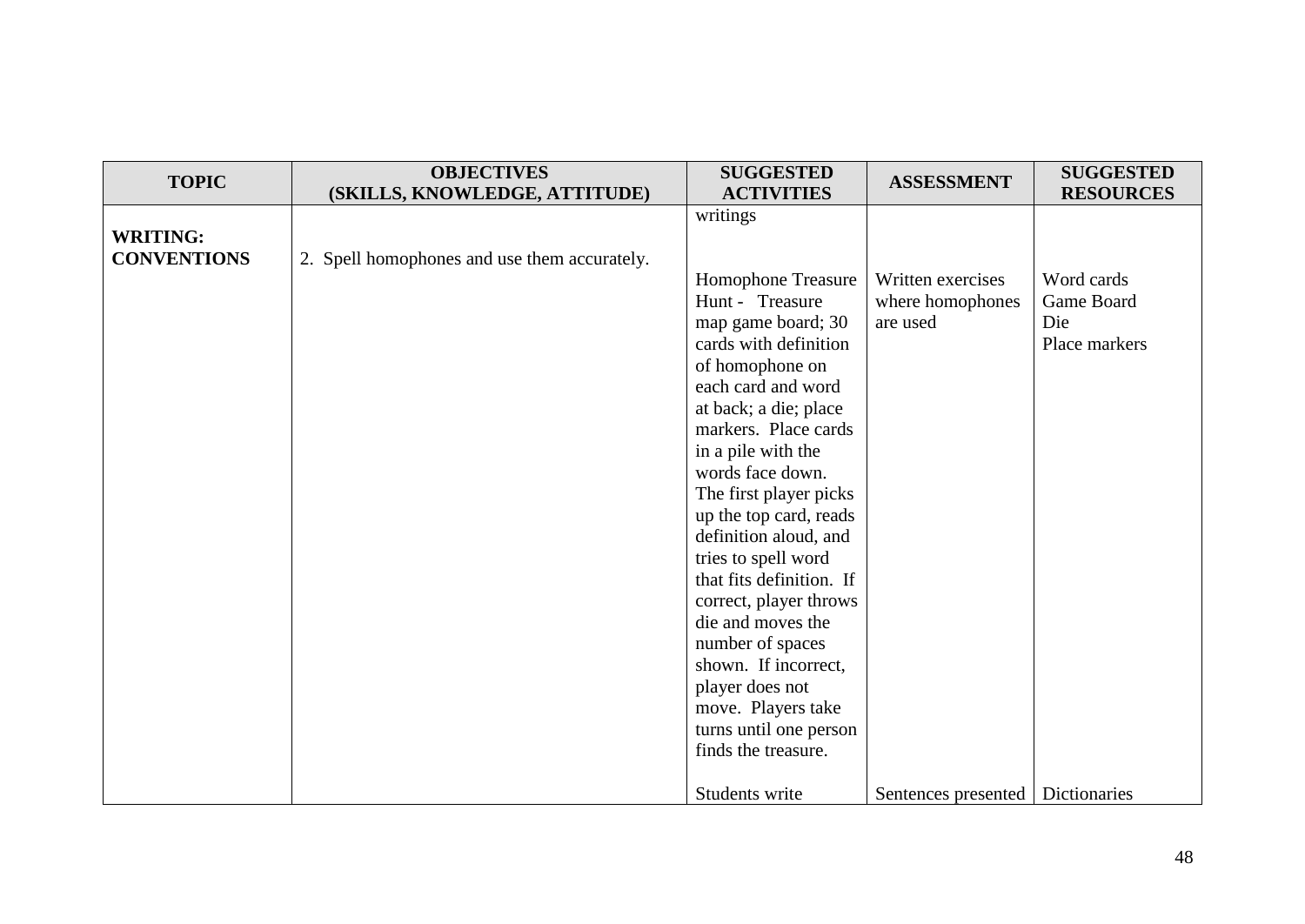| <b>TOPIC</b>                          | <b>OBJECTIVES</b><br>(SKILLS, KNOWLEDGE, ATTITUDE) | <b>SUGGESTED</b><br><b>ACTIVITIES</b>                                                                                                                                                                                                                                                                                                                       | <b>ASSESSMENT</b>                                                                                                                                                                            | <b>SUGGESTED</b><br><b>RESOURCES</b>           |
|---------------------------------------|----------------------------------------------------|-------------------------------------------------------------------------------------------------------------------------------------------------------------------------------------------------------------------------------------------------------------------------------------------------------------------------------------------------------------|----------------------------------------------------------------------------------------------------------------------------------------------------------------------------------------------|------------------------------------------------|
| <b>WRITING:</b><br><b>CONVENTIONS</b> | 2. Spell homophones and use them accurately.       | sentences with<br>homophones in their<br>journals which are<br>then presented orally<br>in their small groups                                                                                                                                                                                                                                               | orally are critiqued<br>by peers for correct<br>usage<br>Students' journals<br>are checked by the<br>teacher for<br>accuracy                                                                 | Thesaurus<br>Journals                          |
|                                       |                                                    | Homophone cards<br>are prepared in sets<br>of four. e.g. "pear"<br>on 1 <sup>st</sup> card; "pare" on<br>$2nd$ card; "a fruit" on<br>$3rd$ card; "to cut" on<br>$4th$ card<br>Cards are distributed.<br>Person with card 1<br>stands and<br>homophone partner<br>stands to match.<br>Person with card 1<br>stands and synonym<br>partner stands to<br>match | Written exercise<br>where children are<br>asked to complete<br>sentences using the<br>correct form of the<br>homophone<br>Peer evaluation<br>where students<br>critique each<br>other's work | Word cards<br><b>Dictionaries</b><br>Thesaurus |
|                                       |                                                    | In small groups,                                                                                                                                                                                                                                                                                                                                            |                                                                                                                                                                                              |                                                |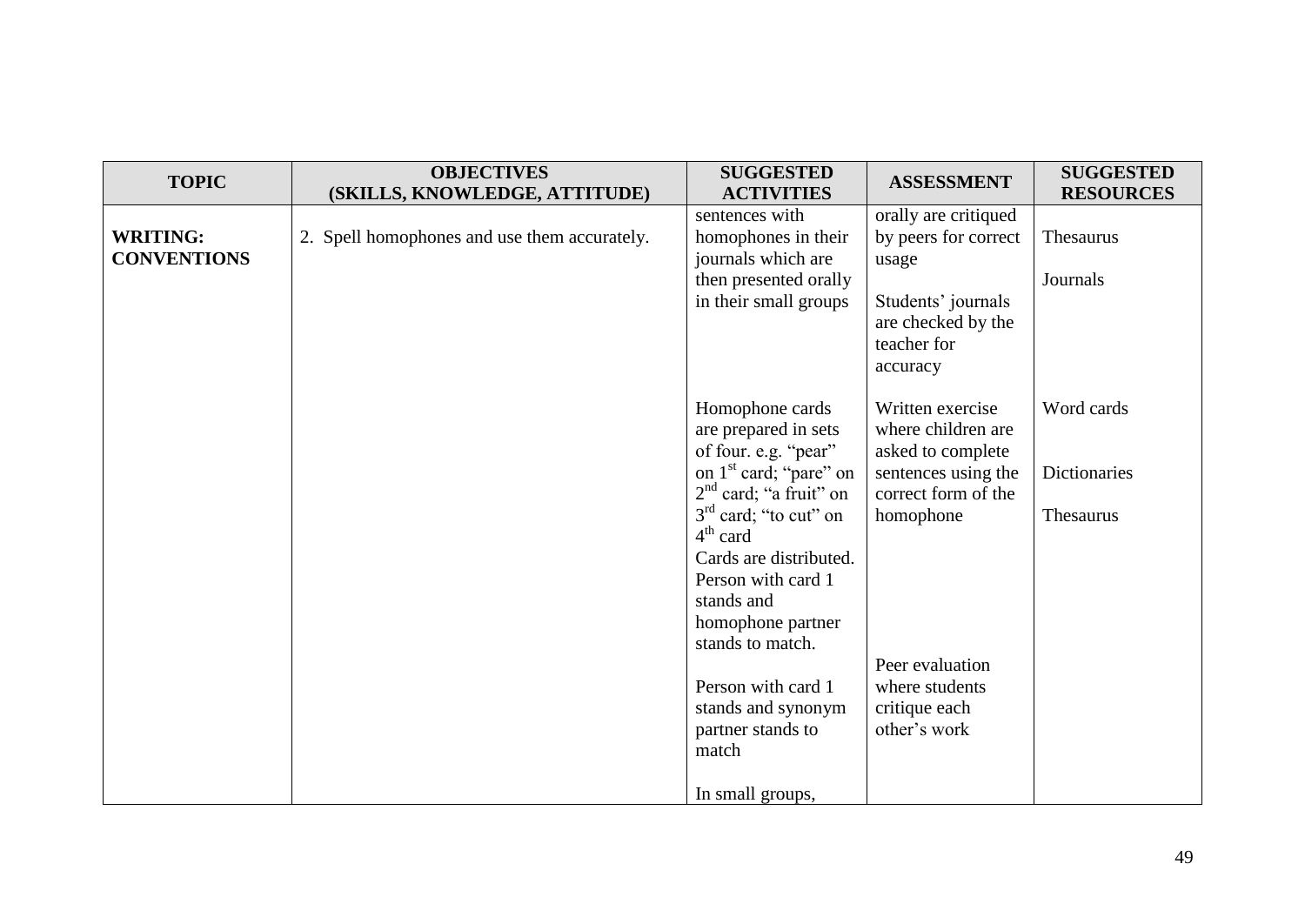| <b>TOPIC</b>                          | <b>OBJECTIVES</b><br>(SKILLS, KNOWLEDGE, ATTITUDE) | <b>SUGGESTED</b><br><b>ACTIVITIES</b>                                                                                                      | <b>ASSESSMENT</b>                                                                                             | <b>SUGGESTED</b><br><b>RESOURCES</b>                                |
|---------------------------------------|----------------------------------------------------|--------------------------------------------------------------------------------------------------------------------------------------------|---------------------------------------------------------------------------------------------------------------|---------------------------------------------------------------------|
| <b>WRITING:</b><br><b>CONVENTIONS</b> | 2. Spell homophones and use them accurately.       | students generate<br>sentences and present<br>to class                                                                                     |                                                                                                               |                                                                     |
|                                       | 3. Spell words commonly misspelt and confused      | Password: cards with<br>definition of<br>commonly<br>misspelt/confused<br>words are distributed.<br>Students read<br>definition and supply | Peer editing of<br>compositions<br>Teacher<br>conferencing where<br>teacher works with<br>individual students | Word cards<br>Teacher as resource<br>to model various<br>activities |
|                                       |                                                    | and spell the correct<br>word.<br>Teach students to<br>look for patterns<br>in words                                                       | <b>Spelling Quizzes</b>                                                                                       | Teacher resource                                                    |
|                                       |                                                    | Create a word<br>wall as a point of<br>reference so that<br>students can<br>compare new<br>words with words<br>previously<br>encountered   |                                                                                                               | Word lists for<br>display                                           |
|                                       |                                                    | Encourage<br>$\overline{\phantom{a}}$<br>students to use<br>new words in                                                                   |                                                                                                               |                                                                     |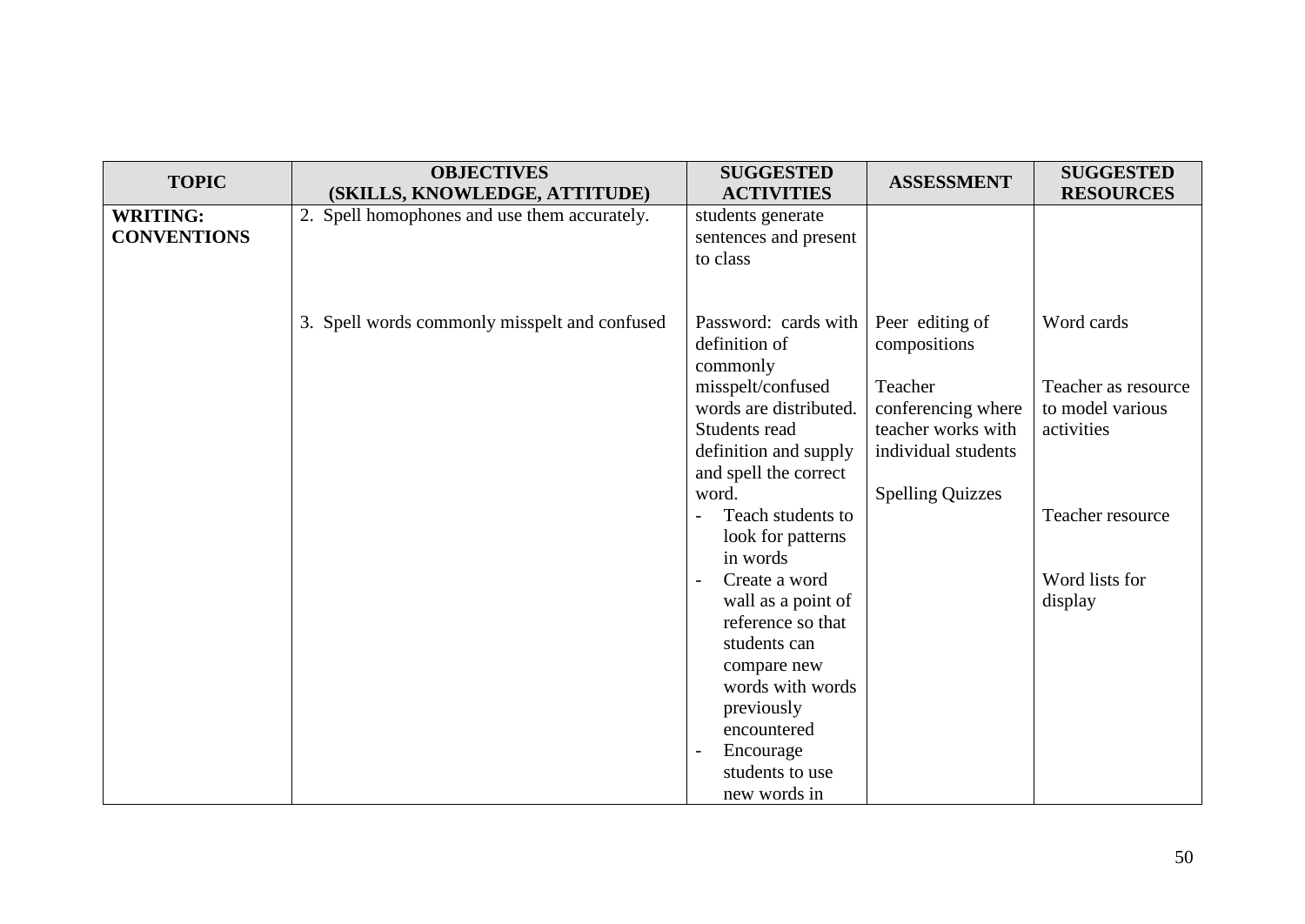| <b>TOPIC</b>                          | <b>OBJECTIVES</b><br>(SKILLS, KNOWLEDGE, ATTITUDE) | <b>SUGGESTED</b><br><b>ACTIVITIES</b>                                                                                                                                                                                                                                                                 | <b>ASSESSMENT</b>                                                                                                                                             | <b>SUGGESTED</b><br><b>RESOURCES</b>   |
|---------------------------------------|----------------------------------------------------|-------------------------------------------------------------------------------------------------------------------------------------------------------------------------------------------------------------------------------------------------------------------------------------------------------|---------------------------------------------------------------------------------------------------------------------------------------------------------------|----------------------------------------|
| <b>WRITING:</b><br><b>CONVENTIONS</b> | 3. Spell words commonly misspelt and confused      | their journal<br>writings                                                                                                                                                                                                                                                                             |                                                                                                                                                               |                                        |
|                                       |                                                    | Word Art: Create<br>word, using words<br>commonly<br>misspelt/confused.<br>Show something<br>about the word's<br>meaning in the way<br>you write or draw the<br>word. E.g. make the<br>word part of a<br>drawing, add special<br>touches, or write the<br>word in a meaningful<br>shape. Be creative! | Have students<br>explain their work<br>of art to an<br>audience                                                                                               | Display boards                         |
|                                       | 4. Spell words commonly misspelt and confused      | Cards with root<br>words; a list of<br>endings and suffixes.<br>Player one draws a<br>card, reads the word<br>and identifies base<br>word. Then all<br>players have 30<br>seconds to write any                                                                                                        | Have students read<br>passages containing<br>these words. They<br>are asked to<br>underline the root<br>word and circle the<br>suffix.<br>Have students write | Word cards<br>Word lists on<br>display |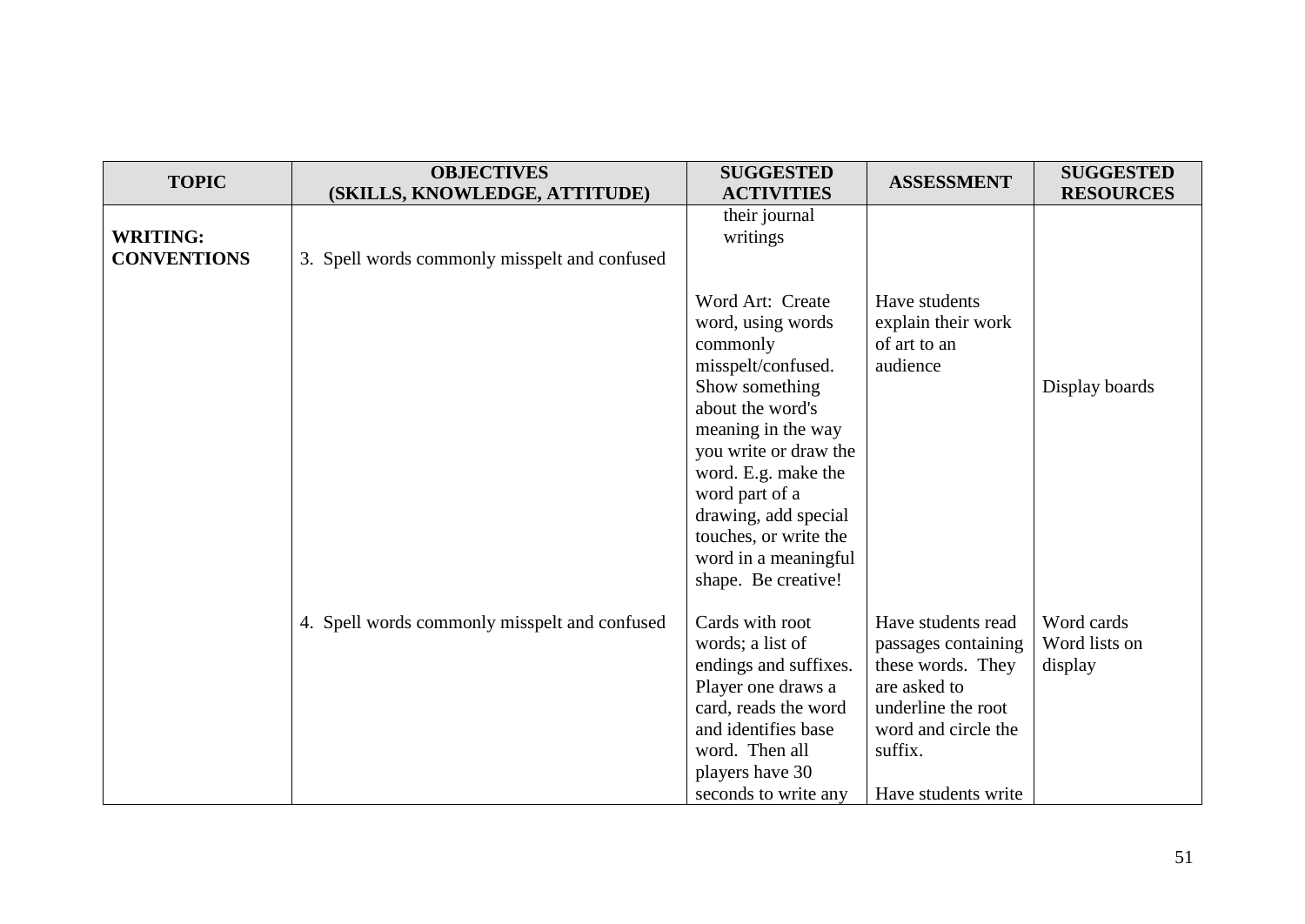| <b>TOPIC</b>                          | <b>OBJECTIVES</b><br>(SKILLS, KNOWLEDGE, ATTITUDE)                  | <b>SUGGESTED</b><br><b>ACTIVITIES</b>                                                                                                             | <b>ASSESSMENT</b>                                                       | <b>SUGGESTED</b><br><b>RESOURCES</b> |
|---------------------------------------|---------------------------------------------------------------------|---------------------------------------------------------------------------------------------------------------------------------------------------|-------------------------------------------------------------------------|--------------------------------------|
| <b>WRITING:</b><br><b>CONVENTIONS</b> | 4. Spell words commonly misspelt and confused                       | words that can be<br>made by combining<br>the base word with<br>the endings and<br>suffixes                                                       | sentences in their<br>journals using these<br>formations                |                                      |
|                                       |                                                                     | Have class discussion<br>on the meanings of<br>the new words and<br>subsequent changes<br>in meaning                                              |                                                                         |                                      |
|                                       | 5. Review words that double the final consonant<br>before an ending | Encourage use in<br>their writing                                                                                                                 |                                                                         |                                      |
|                                       |                                                                     | Root words and<br>endings: Students<br>read passage and<br>underline words with<br>double consonant<br>endings and then<br>identify the root word | Students match<br>their completed list<br>to teacher's<br>prepared list | Overhead Projector                   |
|                                       | 6. Spell words with double consonants.                              | Students are given a<br>list of familiar words<br>with double                                                                                     | Lists of words are<br>dictated and<br>students write                    | Cassette Tape                        |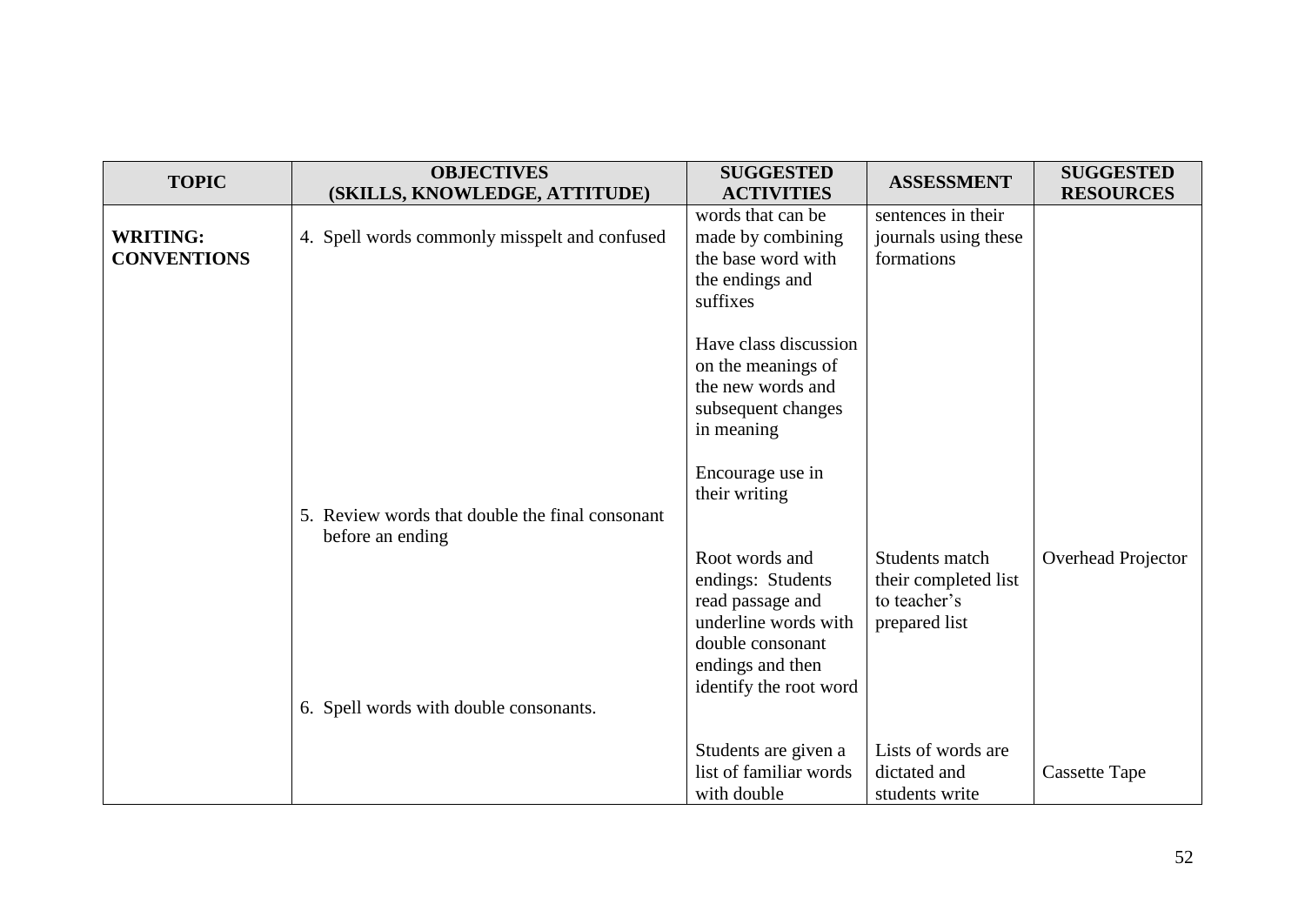| <b>TOPIC</b>                          | <b>OBJECTIVES</b><br>(SKILLS, KNOWLEDGE, ATTITUDE) | <b>SUGGESTED</b><br><b>ACTIVITIES</b>                                                                                                                                                                                                                                                                        | <b>ASSESSMENT</b>                                                                                                                                  | <b>SUGGESTED</b><br><b>RESOURCES</b> |
|---------------------------------------|----------------------------------------------------|--------------------------------------------------------------------------------------------------------------------------------------------------------------------------------------------------------------------------------------------------------------------------------------------------------------|----------------------------------------------------------------------------------------------------------------------------------------------------|--------------------------------------|
| <b>WRITING:</b><br><b>CONVENTIONS</b> | 6. Spell words with double consonants.             | consonants. As<br>pupils spell words in<br>syllables, they show<br>where word is<br>broken. Pupils<br>generate rule                                                                                                                                                                                          | Students participate<br>in a team activity<br>for points in a<br>spelling quiz                                                                     | Audio tapes                          |
|                                       |                                                    | As a pre-reading<br>activity, students are<br>given lists of words<br>from reading where<br>they use appropriate<br>syllabication rule e.g.<br>din/ner                                                                                                                                                       |                                                                                                                                                    |                                      |
|                                       |                                                    | Have students recall<br>that a syllable is that<br>part of the word in<br>which one vowel<br>sound is heard. Say<br>the sentences paying<br>special attention to<br>the underlined word.<br>Show me the button.<br>Pupils identify two<br>syllables and two<br>vowel sounds. Spell<br>the word in syllables. | Have students write<br>the rule and present<br>to the class<br>From passages,<br>have students<br>identify words<br>based on the rule<br>generated |                                      |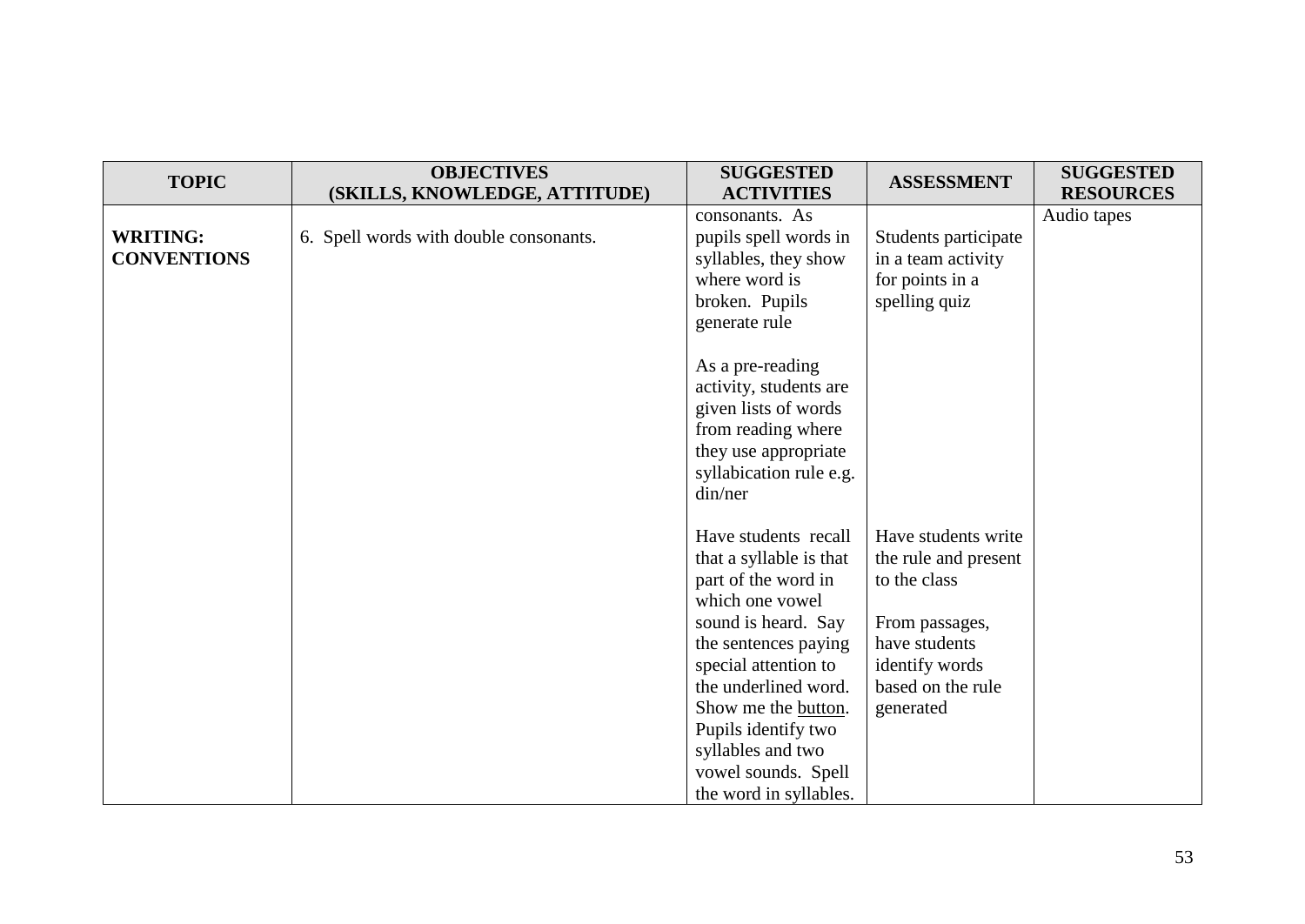| <b>TOPIC</b>       | <b>OBJECTIVES</b><br>(SKILLS, KNOWLEDGE, ATTITUDE)                 | <b>SUGGESTED</b><br><b>ACTIVITIES</b>                             | <b>ASSESSMENT</b>                                        | <b>SUGGESTED</b><br><b>RESOURCES</b> |
|--------------------|--------------------------------------------------------------------|-------------------------------------------------------------------|----------------------------------------------------------|--------------------------------------|
| <b>WRITING:</b>    | 7. Spell words with schwa sound: e.g. Saturn,                      | Generate the rule.                                                |                                                          |                                      |
| <b>CONVENTIONS</b> | surgeon                                                            |                                                                   |                                                          |                                      |
|                    |                                                                    |                                                                   |                                                          |                                      |
|                    | 8. Identify and spell words with vowel digraphs:<br>or, oy, on, ow | Teacher models the<br>sound for the vowel<br>digraphs or, oy, on, | Vowel digraphs<br>sounds are placed<br>on tape. Children | Tape recorder                        |
|                    |                                                                    | <b>OW</b>                                                         | listen to the sounds<br>and reproduce the                | Audio tapes                          |
|                    |                                                                    | Drawing from the<br>Deck - Words                                  | sounds as indicated<br>by the teacher.                   | Over head Projector                  |
|                    |                                                                    | students need to<br>practise (annoy,                              | Variety of words                                         | Language Master                      |
|                    |                                                                    | decorator, frown,                                                 | are on tape                                              |                                      |
|                    |                                                                    | bond) are placed on<br>cards, one word to a                       | including the words<br>with the required                 |                                      |
|                    |                                                                    | card. Shuffle the                                                 | digraph sound.                                           |                                      |
|                    |                                                                    | cards and place them                                              | Students are asked                                       |                                      |
|                    |                                                                    | face down on table.<br>Each student in turn                       | to write the<br>required word.                           |                                      |
|                    |                                                                    | draws a card and                                                  |                                                          |                                      |
|                    |                                                                    | reads the word on it.                                             | Teacher calls lists                                      |                                      |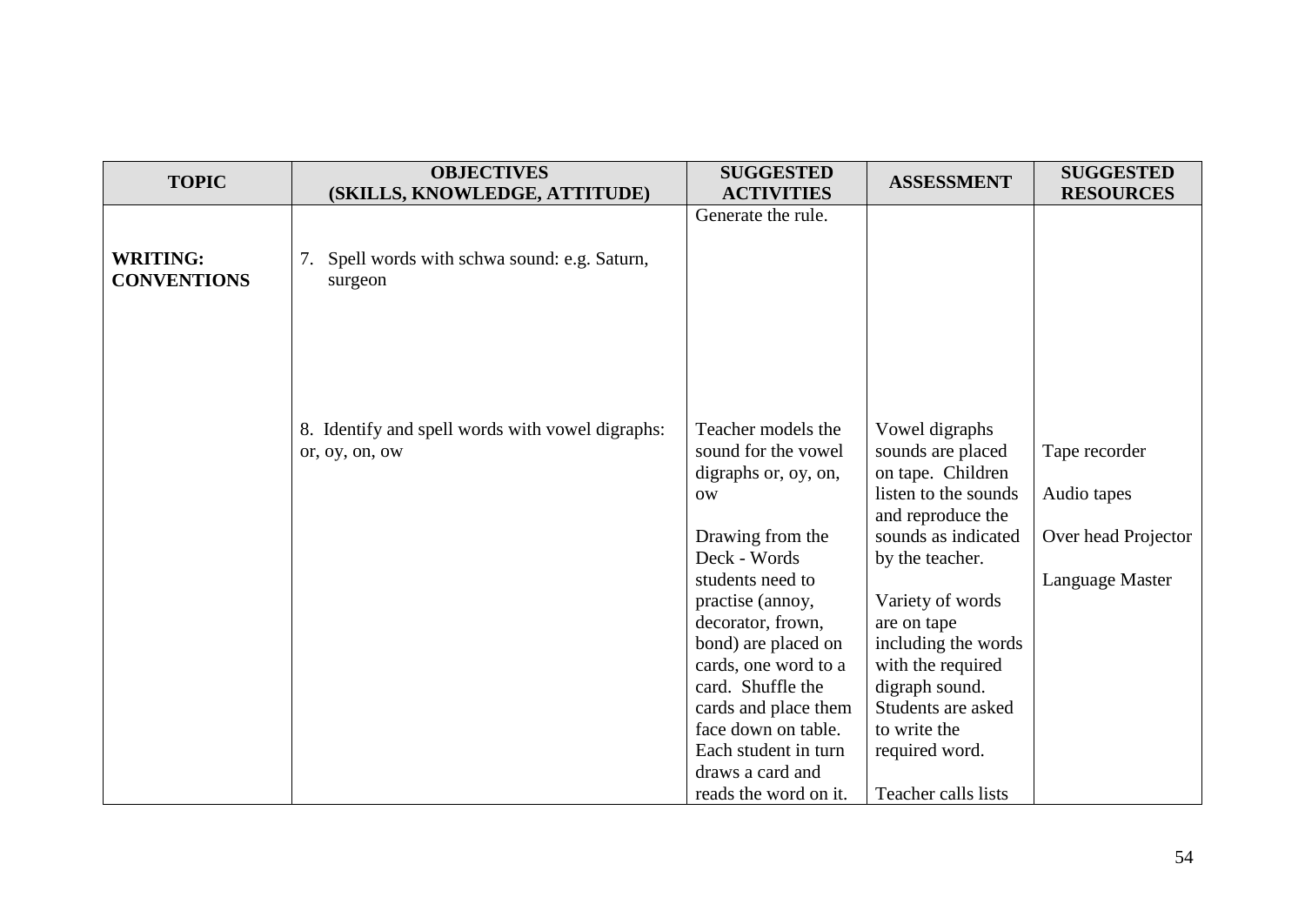| <b>TOPIC</b>                          | <b>OBJECTIVES</b><br>(SKILLS, KNOWLEDGE, ATTITUDE)                    | <b>SUGGESTED</b><br><b>ACTIVITIES</b>                                                                                                                                                                                                                            | <b>ASSESSMENT</b>                                | <b>SUGGESTED</b><br><b>RESOURCES</b> |
|---------------------------------------|-----------------------------------------------------------------------|------------------------------------------------------------------------------------------------------------------------------------------------------------------------------------------------------------------------------------------------------------------|--------------------------------------------------|--------------------------------------|
| <b>WRITING:</b><br><b>CONVENTIONS</b> | 8. Identify and spell words with vowel digraphs:<br>or, oy, on, ow    | If the word is read<br>and spelled correctly,<br>the card is kept. If a<br>mistake is made, the<br>card is placed face<br>down at the bottom<br>of the pile. When all<br>the cards in the pile<br>are gone, the student<br>with the most cards is<br>the winner. | of words and<br>students identify<br>the digraph |                                      |
|                                       |                                                                       | Pupils are<br>encouraged to store<br>words found during<br>reading in word<br>banks or word lists                                                                                                                                                                |                                                  | Word banks                           |
|                                       | 9. Generate rule and spell words with a vowel in<br>a closed syllable | Students are given<br>lots of one-syllable<br>words e.g. cat, rug,<br>lid. Pupils identify<br>word pattern is CVC.<br>Pupils generate the<br>rule and create their<br>own lists                                                                                  | Teacher and peers<br>correct word lists          | Computers<br>Word Walls              |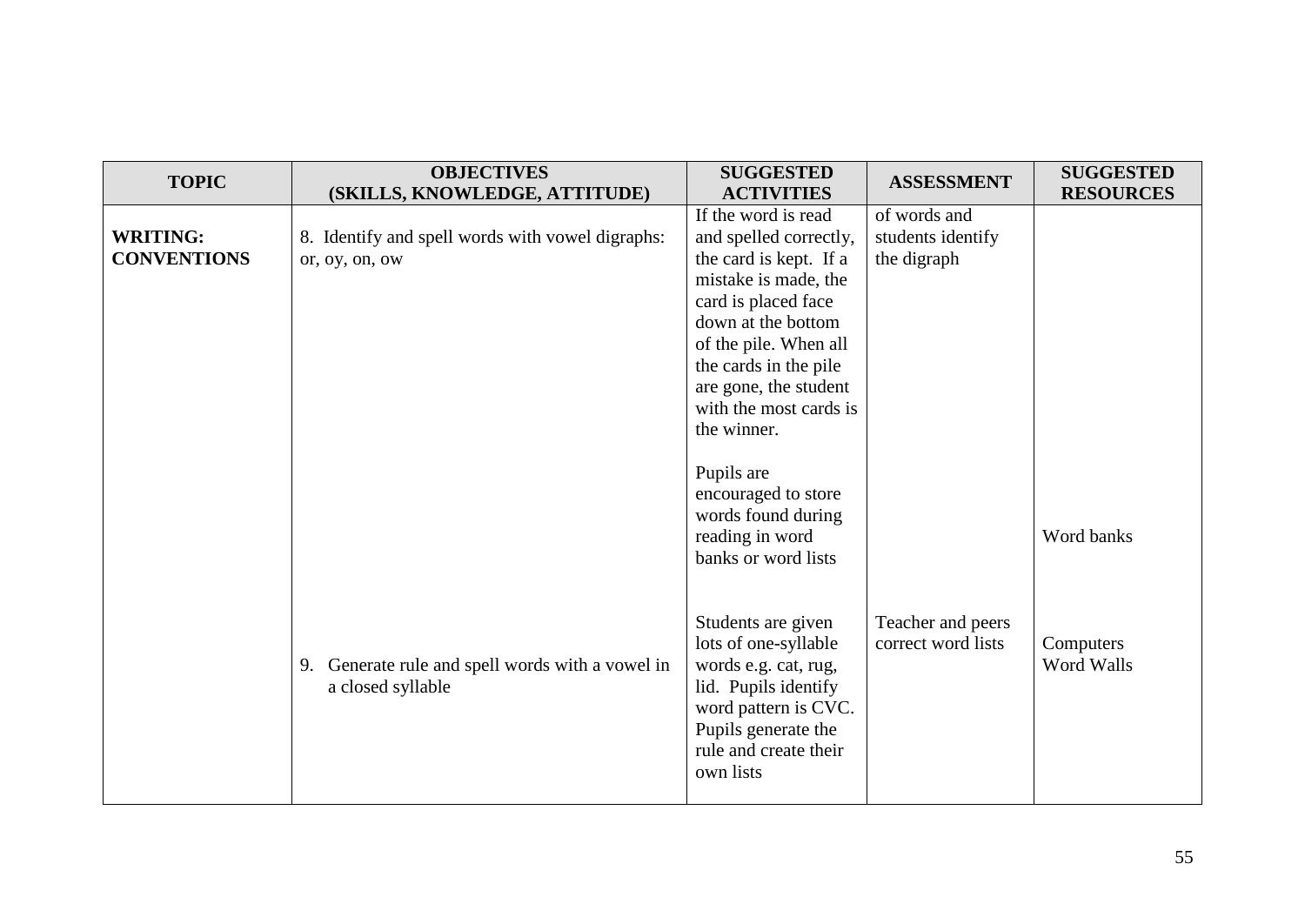| <b>TOPIC</b>       | <b>OBJECTIVES</b><br>(SKILLS, KNOWLEDGE, ATTITUDE) | <b>SUGGESTED</b><br><b>ACTIVITIES</b>  | <b>ASSESSMENT</b>          | <b>SUGGESTED</b><br><b>RESOURCES</b> |
|--------------------|----------------------------------------------------|----------------------------------------|----------------------------|--------------------------------------|
|                    |                                                    |                                        |                            |                                      |
| <b>WRITING:</b>    | 10. Use full stops appropriately                   | <b>Student Survey:</b>                 | Simple research            |                                      |
| <b>CONVENTIONS</b> |                                                    | Students work in                       | projects                   | Computers                            |
|                    |                                                    | small groups with                      |                            |                                      |
|                    |                                                    | each group creating<br>one survey e.g. |                            |                                      |
|                    |                                                    | entertainment, music,                  |                            |                                      |
|                    |                                                    | food. Students                         |                            |                                      |
|                    |                                                    | construct 10                           | Construction of            |                                      |
|                    |                                                    | statements around                      | basic research             |                                      |
|                    |                                                    | topic e.g. Please                      | instruments                |                                      |
|                    |                                                    | circle the response                    |                            |                                      |
|                    |                                                    | that best describes                    |                            |                                      |
|                    |                                                    | you.                                   | <b>Written Pieces</b>      |                                      |
|                    |                                                    |                                        | "What I do on              |                                      |
|                    |                                                    | I eat breakfast:                       | Saturday."                 |                                      |
|                    |                                                    | <b>Always Sometimes</b><br>Rarely      |                            |                                      |
|                    |                                                    | I drink milo in the                    | <b>Substitution Drills</b> |                                      |
|                    |                                                    | morning: Always                        |                            |                                      |
|                    |                                                    | Sometimes Rarely                       |                            |                                      |
|                    |                                                    |                                        | <b>Grammar Games</b>       |                                      |
|                    |                                                    | I eat meat with my                     | Conversational             |                                      |
|                    |                                                    | dinner: Always                         | Practice                   |                                      |
|                    |                                                    | Sometimes Rarely                       |                            |                                      |
|                    |                                                    |                                        | Scenarios                  |                                      |
|                    |                                                    | Teacher checks                         |                            |                                      |
|                    |                                                    | declarative sentences                  | Dialogues                  |                                      |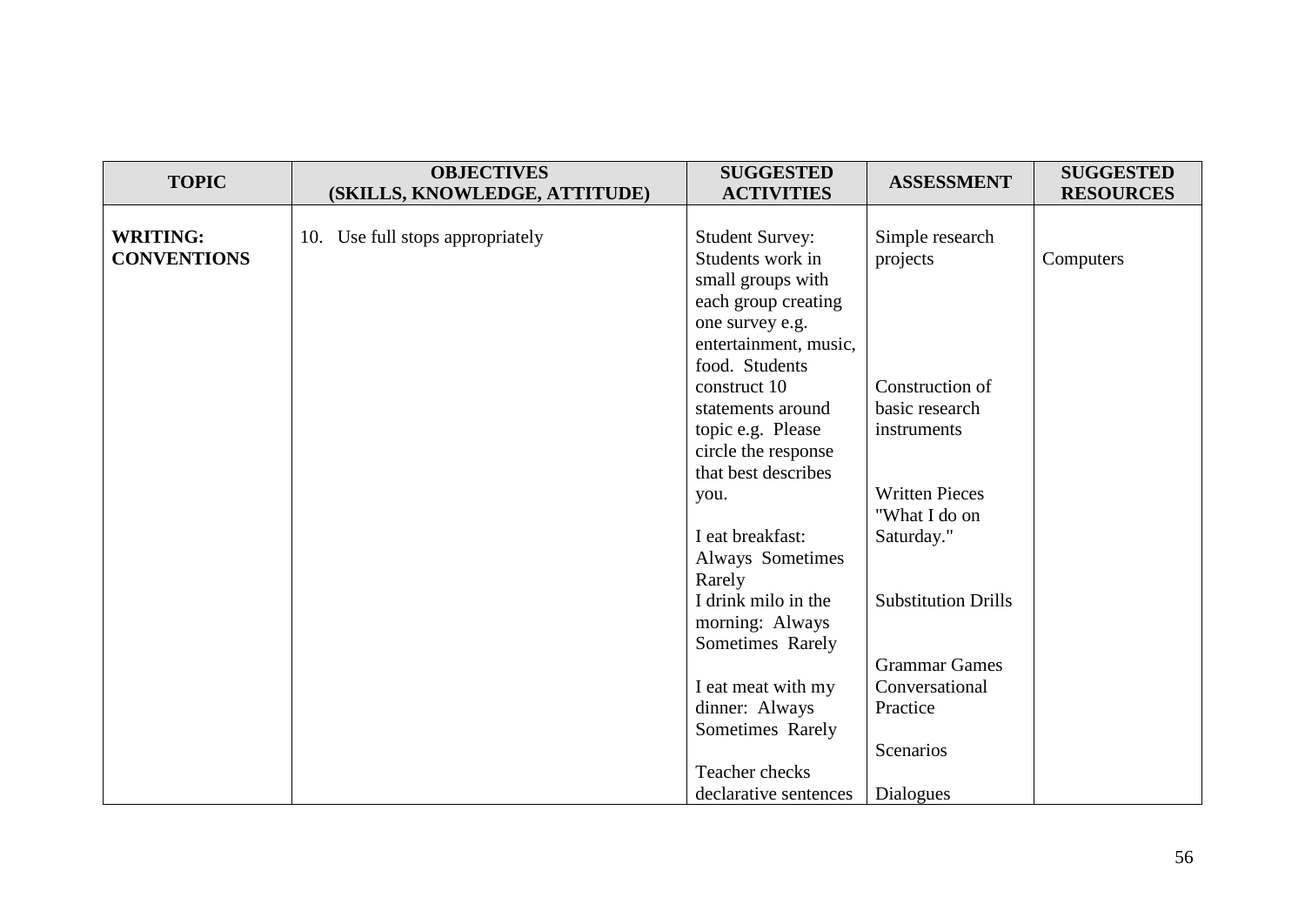| <b>TOPIC</b>                          | <b>OBJECTIVES</b><br>(SKILLS, KNOWLEDGE, ATTITUDE) | <b>SUGGESTED</b><br><b>ACTIVITIES</b>                                                                                                                                                                                                                                                                                                                         | <b>ASSESSMENT</b>                         | <b>SUGGESTED</b><br><b>RESOURCES</b> |
|---------------------------------------|----------------------------------------------------|---------------------------------------------------------------------------------------------------------------------------------------------------------------------------------------------------------------------------------------------------------------------------------------------------------------------------------------------------------------|-------------------------------------------|--------------------------------------|
| <b>WRITING:</b><br><b>CONVENTIONS</b> | 10. Use full stops appropriately                   | and distributes them.<br>Each group gives<br>short presentation.<br>E.g. Jack always eats<br>breakfast. He never<br>drinks Milo in the<br>morning. He always<br>eats meat with his<br>dinner.                                                                                                                                                                 |                                           |                                      |
|                                       |                                                    | Pupils are given<br>sentences and<br>passages and asked to<br>rewrite them, putting<br>in the full stops and<br>capital letters<br>correctly.<br>e.g. i was seven<br>years old when i<br>witnessed a fire it<br>was an experience<br>that will always<br>linger in my memory<br>it was a typical<br>saturday night my<br>brother and i were<br>looking at our | Teacher and student<br>generated passages | Photocopied<br>passages              |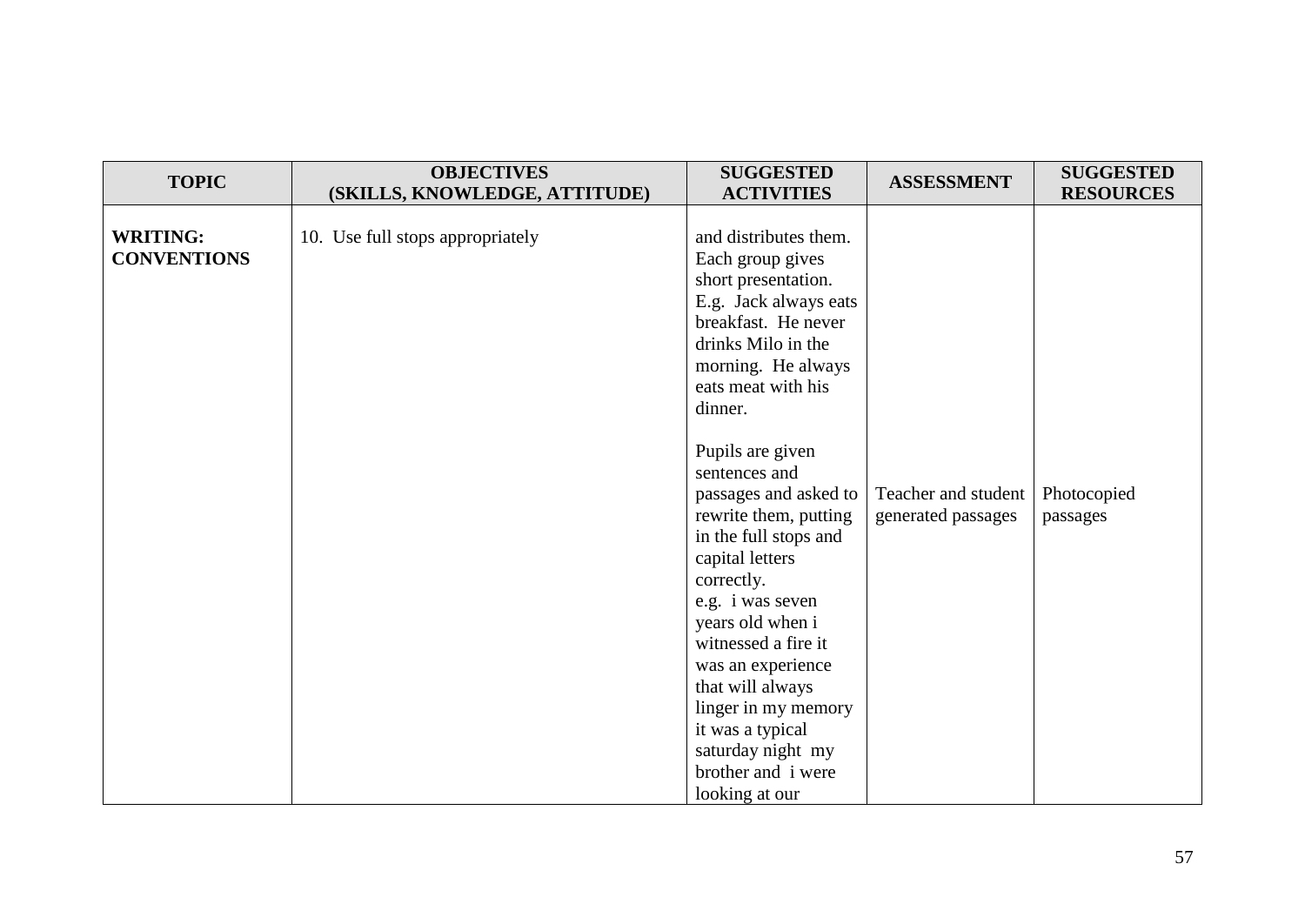| <b>TOPIC</b>                          | <b>OBJECTIVES</b><br>(SKILLS, KNOWLEDGE, ATTITUDE) | <b>SUGGESTED</b><br><b>ACTIVITIES</b>                                                                                                                                                                         | <b>ASSESSMENT</b>                                                                                                                                                                                       | <b>SUGGESTED</b><br><b>RESOURCES</b> |
|---------------------------------------|----------------------------------------------------|---------------------------------------------------------------------------------------------------------------------------------------------------------------------------------------------------------------|---------------------------------------------------------------------------------------------------------------------------------------------------------------------------------------------------------|--------------------------------------|
| <b>WRITING:</b><br><b>CONVENTIONS</b> |                                                    | favourite television<br>show when suddenly<br>there was a deafening<br>explosion                                                                                                                              |                                                                                                                                                                                                         |                                      |
|                                       | 11. Use commas appropriately                       | Teacher will dictate<br>short passages.<br>Dictation where<br>pupils put in<br>punctuation marks<br>correctly.                                                                                                | Dictation                                                                                                                                                                                               | <b>Cassette Tape</b><br>Recorder     |
|                                       |                                                    | Formatting letters<br>using the computers                                                                                                                                                                     |                                                                                                                                                                                                         | Computers                            |
|                                       |                                                    | Focus pupils'<br>attention to draft<br>letter provided by<br>asking questions such<br>as:<br>Why is it<br>important to put<br>your address on a<br>letter?<br>What information<br>is needed in an<br>address? | Letter Writing for<br>authentic purposes<br>In response to<br>current events<br>$\bullet$<br>$\bullet$<br>newspaper<br>articles<br>sutiable issues<br>$\bullet$<br>identified in the<br>problem page of | Newspapers<br>Magazines              |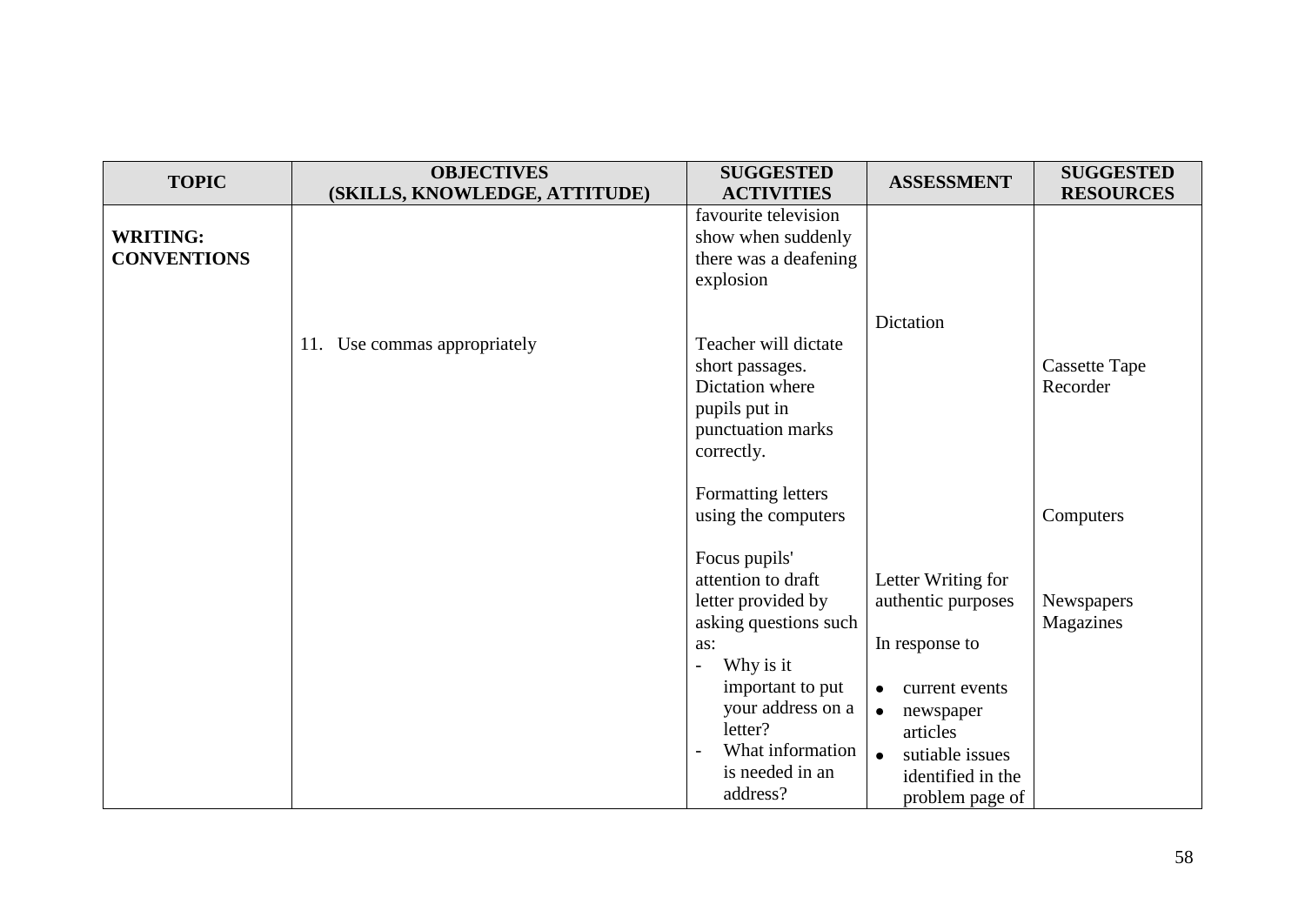| <b>TOPIC</b>                          | <b>OBJECTIVES</b>             | <b>SUGGESTED</b>                                                                                                                                                                                                                                                                                                                                                          | <b>ASSESSMENT</b> | <b>SUGGESTED</b> |
|---------------------------------------|-------------------------------|---------------------------------------------------------------------------------------------------------------------------------------------------------------------------------------------------------------------------------------------------------------------------------------------------------------------------------------------------------------------------|-------------------|------------------|
|                                       | (SKILLS, KNOWLEDGE, ATTITUDE) | <b>ACTIVITIES</b>                                                                                                                                                                                                                                                                                                                                                         |                   | <b>RESOURCES</b> |
| <b>WRITING:</b><br><b>CONVENTIONS</b> | 11. Use commas approriately   | Why is the date<br>$\overline{a}$<br>needed on a leter?<br>How do we write<br>$\overline{\phantom{a}}$<br>the date?<br>How do you start<br>$\overline{\phantom{a}}$<br>the main part of a<br>letter?<br>What are some<br>words that you<br>can use to say<br>goodbye to<br>another person?<br>What words were<br>$\overline{\phantom{a}}$<br>used to close the<br>letter? | the newspaper     |                  |
|                                       |                               | Students edit work of<br>peers and then<br>discuss the function<br>of the comma                                                                                                                                                                                                                                                                                           | Checklists        |                  |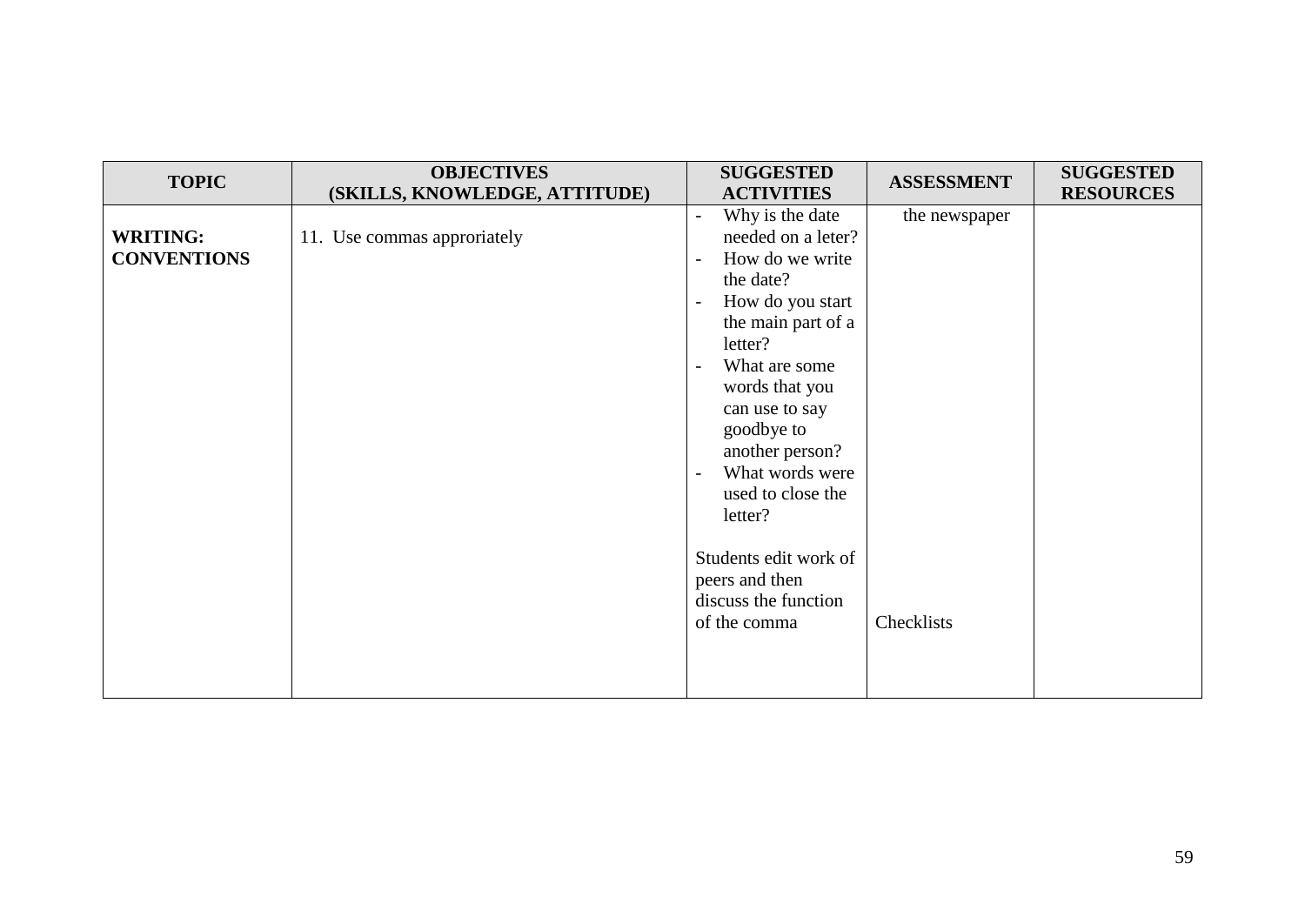| <b>TOPIC</b>                          | <b>OBJECTIVES</b><br>(SKILLS, KNOWLEDGE, ATTITUDE) | <b>SUGGESTED</b><br><b>ACTIVITIES</b>                                                 | <b>ASSESSMENT</b>               | <b>SUGGESTED</b><br><b>RESOURCES</b> |
|---------------------------------------|----------------------------------------------------|---------------------------------------------------------------------------------------|---------------------------------|--------------------------------------|
| <b>WRITING:</b><br><b>CONVENTIONS</b> | 12. Use quotation marks in direct speech;          | Students listen to                                                                    | Oral and written<br>exercises   | Textbooks<br>Reference books         |
|                                       |                                                    | taped phone<br>conversation and<br>indicate with finger                               | Grading of<br>students' written | Board games                          |
|                                       |                                                    | gestures the<br>beginning and ending<br>of spoken words<br>while repeating what       | work                            | Newspapers<br>Magazines              |
|                                       |                                                    | is said<br>Have riddles and<br>answers on pairs of                                    |                                 | Coverstock                           |
|                                       |                                                    | cards. Give one<br>pupil the card with<br>the question and                            |                                 |                                      |
|                                       |                                                    | another card with the<br>answer. As questions<br>and answers are read,<br>recorded on |                                 |                                      |
|                                       |                                                    | chalkboard as a<br>conversation for<br>example. Pupils                                |                                 |                                      |
|                                       |                                                    | direct you in<br>supplying the<br>punctuation. Tim                                    |                                 |                                      |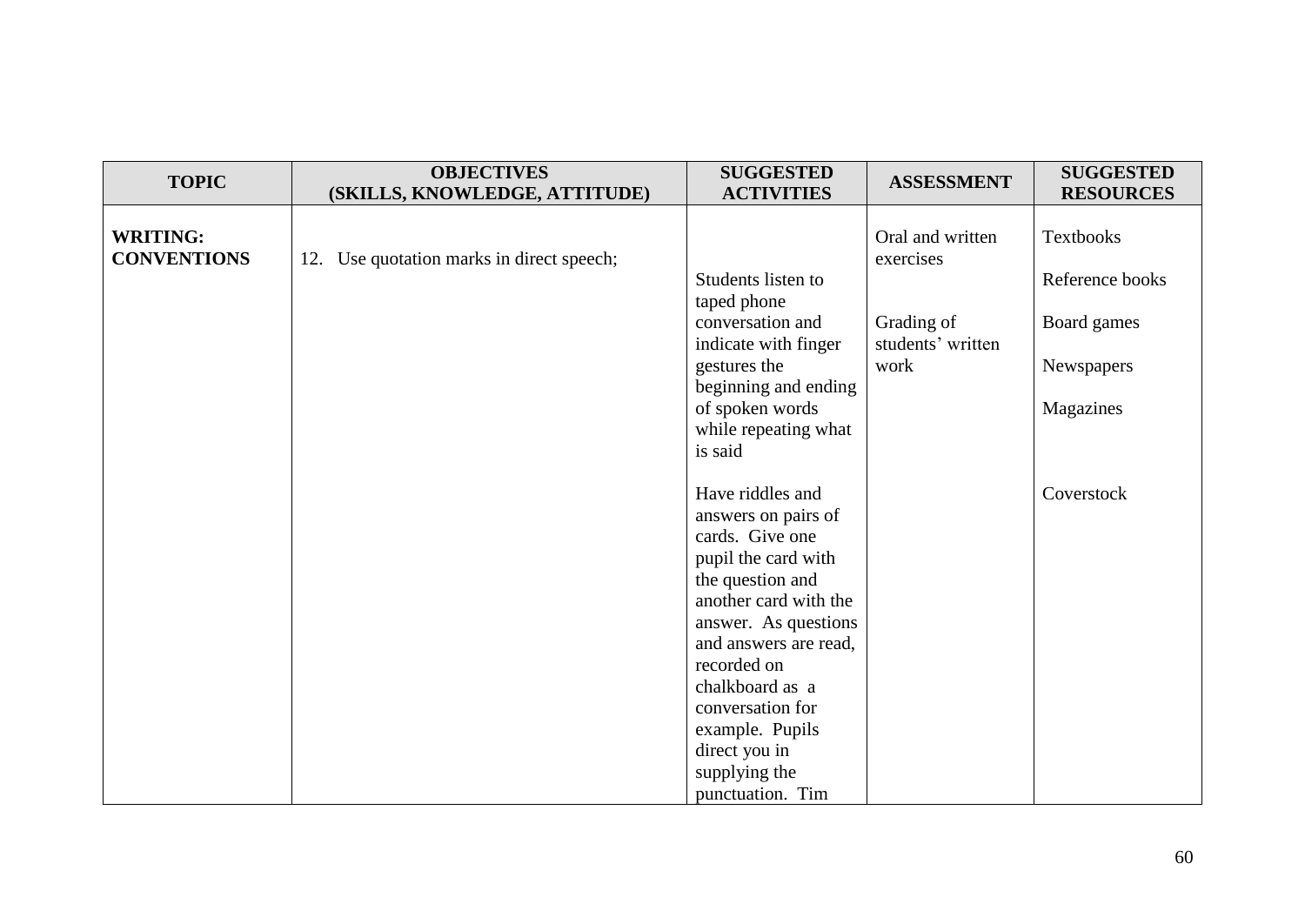| <b>TOPIC</b>                          | <b>OBJECTIVES</b><br>(SKILLS, KNOWLEDGE, ATTITUDE) | <b>SUGGESTED</b><br><b>ACTIVITIES</b>                                                                                                                                            | <b>ASSESSMENT</b>           | <b>SUGGESTED</b><br><b>RESOURCES</b> |
|---------------------------------------|----------------------------------------------------|----------------------------------------------------------------------------------------------------------------------------------------------------------------------------------|-----------------------------|--------------------------------------|
| <b>WRITING:</b><br><b>CONVENTIONS</b> | 12. Use quotation marks in direct speech;          | asked, "What has<br>four legs and flies?"<br>Jim said, "Two<br>birds."                                                                                                           |                             |                                      |
|                                       |                                                    | Talking Heads: Use<br>computer call<br>out(speak-out) to<br>have pupils create<br>cartoons and let<br>characters have a<br>dialogue.                                             | Creation of comic<br>strips | Legal Size Paper<br>(11x 14)         |
|                                       |                                                    | Students are given a<br>comic strip which the<br>text has been blotted<br>out. Students are<br>asked to supply the<br>appropriate text.                                          |                             | Comics, cartoon<br>strips            |
|                                       |                                                    | Students interview<br>each other and record<br>exact statements<br>made using quotation<br>marks. Pupils edit<br>prepared scripts<br>using all appropriate<br>punctuation marks. | Role play                   |                                      |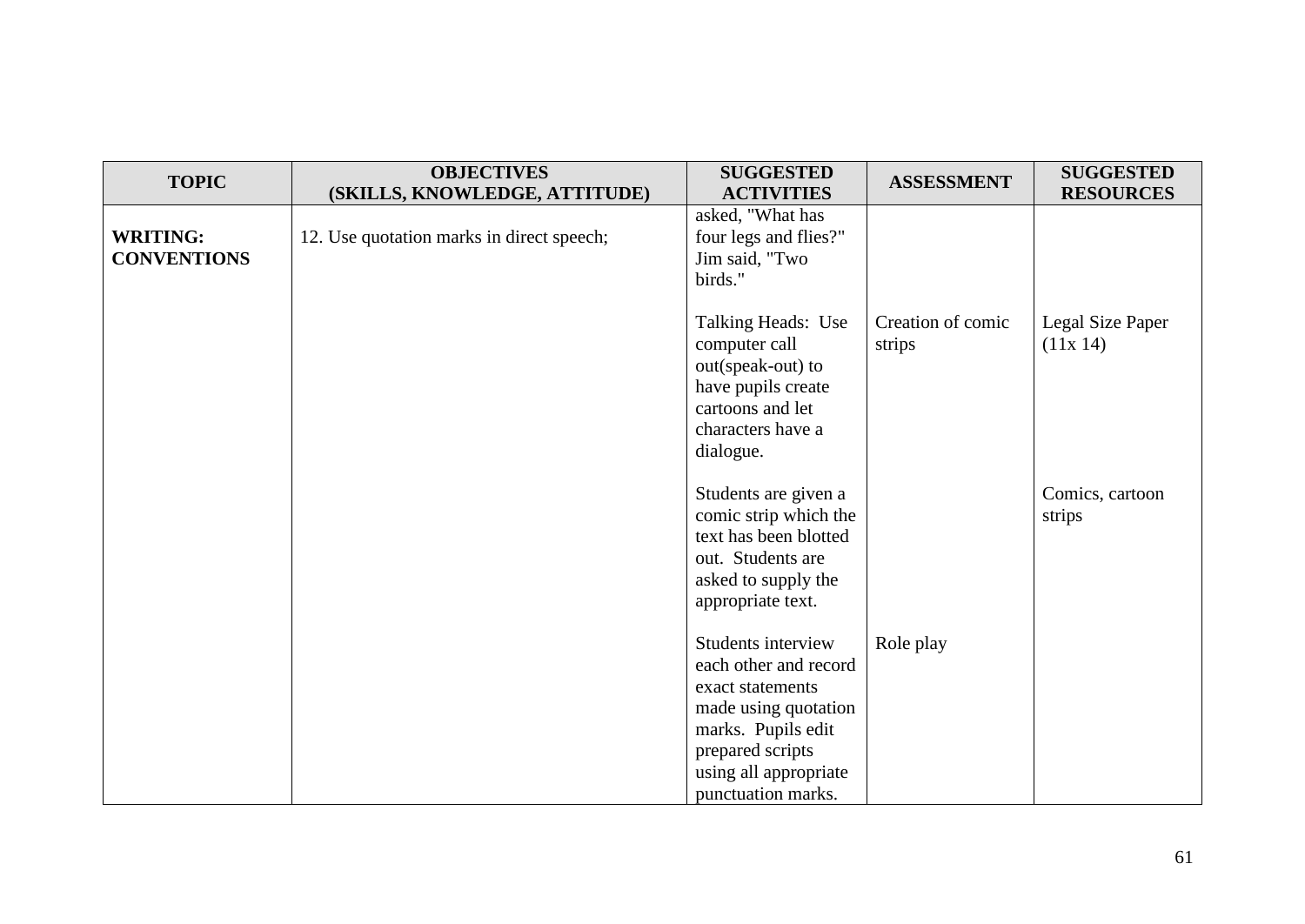| <b>TOPIC</b>                          | <b>OBJECTIVES</b><br>(SKILLS, KNOWLEDGE, ATTITUDE)                                      | <b>SUGGESTED</b><br><b>ACTIVITIES</b>                                                                                                                                                                                                                                                  | <b>ASSESSMENT</b>                                                                   | <b>SUGGESTED</b><br><b>RESOURCES</b> |
|---------------------------------------|-----------------------------------------------------------------------------------------|----------------------------------------------------------------------------------------------------------------------------------------------------------------------------------------------------------------------------------------------------------------------------------------|-------------------------------------------------------------------------------------|--------------------------------------|
| <b>WRITING:</b><br><b>CONVENTIONS</b> | 13. Use quotation marks for titles of books and<br>poems;                               | Students organize a<br>bibliography of<br>books and poems in<br>their reading<br>portfolios/logs                                                                                                                                                                                       | Projects which<br>include references<br>or bibliographies                           |                                      |
|                                       | 14. Use exclamation marks for emotions of<br>surprise, excitement, horror, anger, etc.; | Students listen to<br>tapes and put in<br>exclamation marks<br>correctly on<br>accompanying<br>worksheets<br>Teacher/Student<br>reads a short<br>scenario. Pupils<br>supply appropriate<br>expletive that<br>matches statement.<br>e.g. Mother dropped<br>the iron on her toe.<br>Ahh! | Underlining<br>Correction of peer<br>errors<br>Rewriting sentences<br>or paragraphs | Worksheets                           |
|                                       | 15. Use a colon after "as follows" and "the                                             | Let's Pretend Game<br>and give commands                                                                                                                                                                                                                                                |                                                                                     |                                      |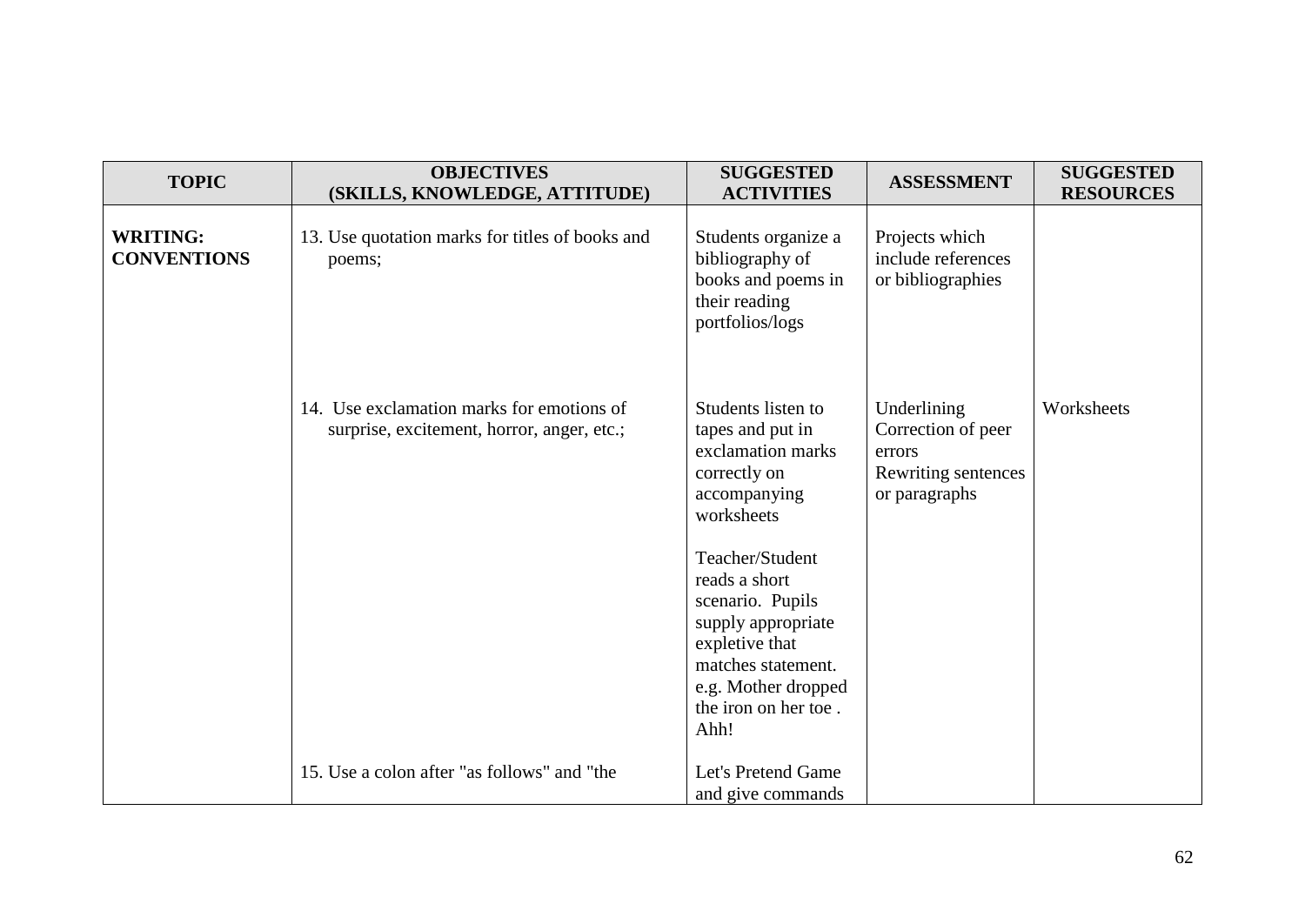| <b>TOPIC</b>       | <b>OBJECTIVES</b>                            | <b>SUGGESTED</b>                         | <b>ASSESSMENT</b> | <b>SUGGESTED</b> |
|--------------------|----------------------------------------------|------------------------------------------|-------------------|------------------|
|                    | (SKILLS, KNOWLEDGE, ATTITUDE)                | <b>ACTIVITIES</b><br>that would be given |                   | <b>RESOURCES</b> |
| <b>WRITING:</b>    | 15. Use a colon after "as follows" and "the" | e.g Drill Sergeant:                      |                   |                  |
| <b>CONVENTIONS</b> |                                              | Eyes right                               |                   |                  |
|                    |                                              | Teacher to noisy                         |                   |                  |
|                    |                                              | class                                    |                   |                  |
|                    |                                              | Mother to                                |                   |                  |
|                    |                                              | disobedient child                        |                   |                  |
|                    |                                              |                                          |                   |                  |
|                    |                                              |                                          |                   |                  |
|                    |                                              |                                          |                   |                  |
|                    |                                              |                                          |                   |                  |
|                    |                                              |                                          |                   |                  |
|                    |                                              |                                          |                   |                  |
|                    |                                              |                                          |                   |                  |
|                    |                                              |                                          |                   |                  |
|                    |                                              |                                          |                   |                  |
|                    |                                              |                                          |                   |                  |
|                    |                                              |                                          |                   |                  |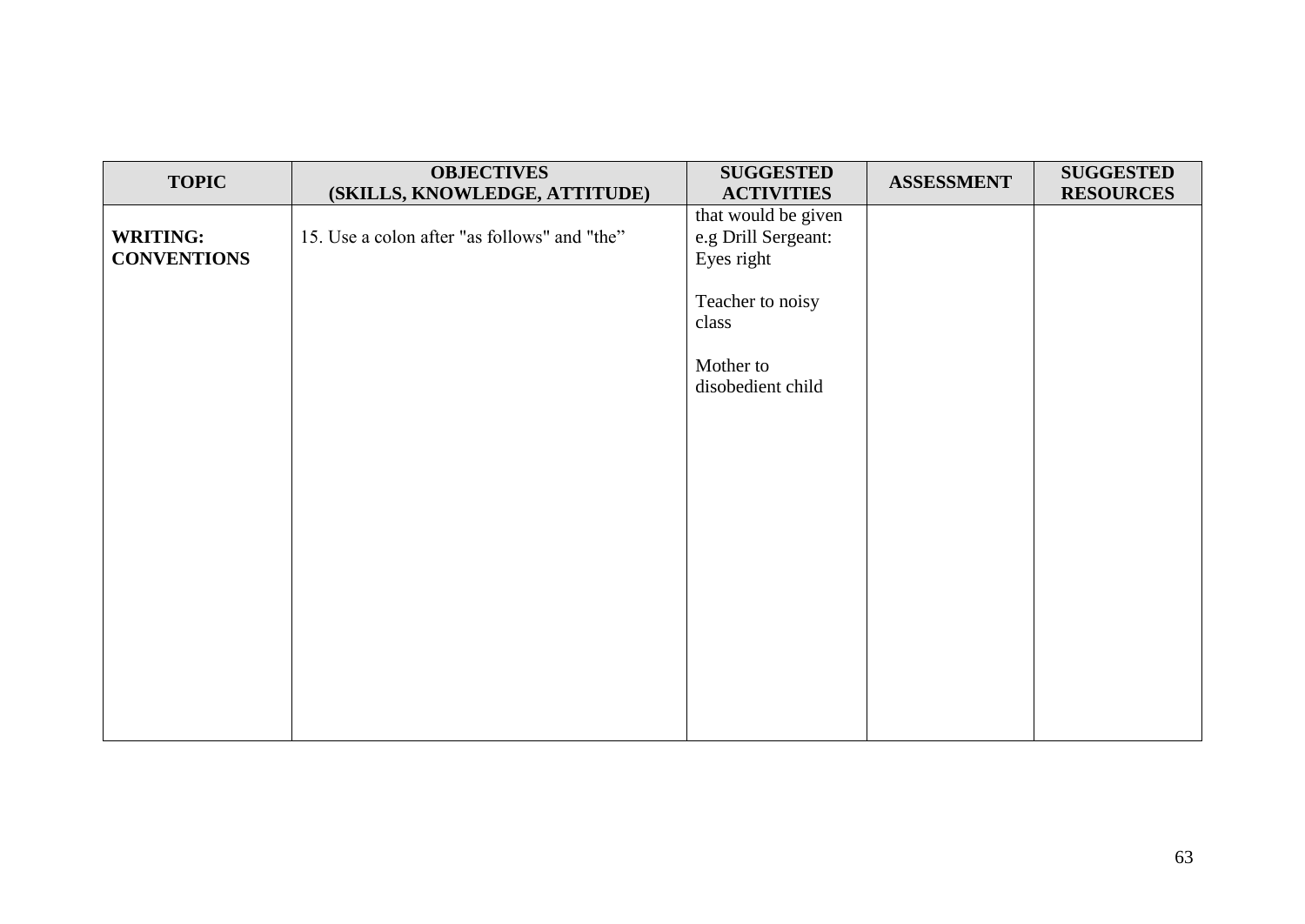| <b>TOPIC</b>                          | <b>OBJECTIVES</b><br>(SKILLS, KNOWLEDGE, ATTITUDE) | <b>SUGGESTED</b><br><b>ACTIVITIES</b>                                                                                                                                                                                                                                                                                                                           | <b>ASSESSMENT</b>                                                       | <b>SUGGESTED</b><br><b>RESOURCES</b>                                    |
|---------------------------------------|----------------------------------------------------|-----------------------------------------------------------------------------------------------------------------------------------------------------------------------------------------------------------------------------------------------------------------------------------------------------------------------------------------------------------------|-------------------------------------------------------------------------|-------------------------------------------------------------------------|
| <b>WRITING:</b><br><b>CONVENTIONS</b> | 16. Use capital letters appropriately              | Students write<br>exercises involving<br>capitalization for:<br>the first word in a<br>$\overline{a}$<br>sentence<br>lines of poetry<br>$\overline{\phantom{a}}$<br>titles of books,<br>$\sim$<br>stories and poems<br>titles of persons<br>$\overline{\phantom{a}}$<br>important words<br>$\overline{\phantom{a}}$<br>in headlines,<br>subject headings<br>etc | Assessment of<br>students written<br>work by teacher<br>Peer assessment | <b>Textbooks</b><br>Newspapers<br>Commercial posters<br>Internet access |
|                                       |                                                    |                                                                                                                                                                                                                                                                                                                                                                 |                                                                         |                                                                         |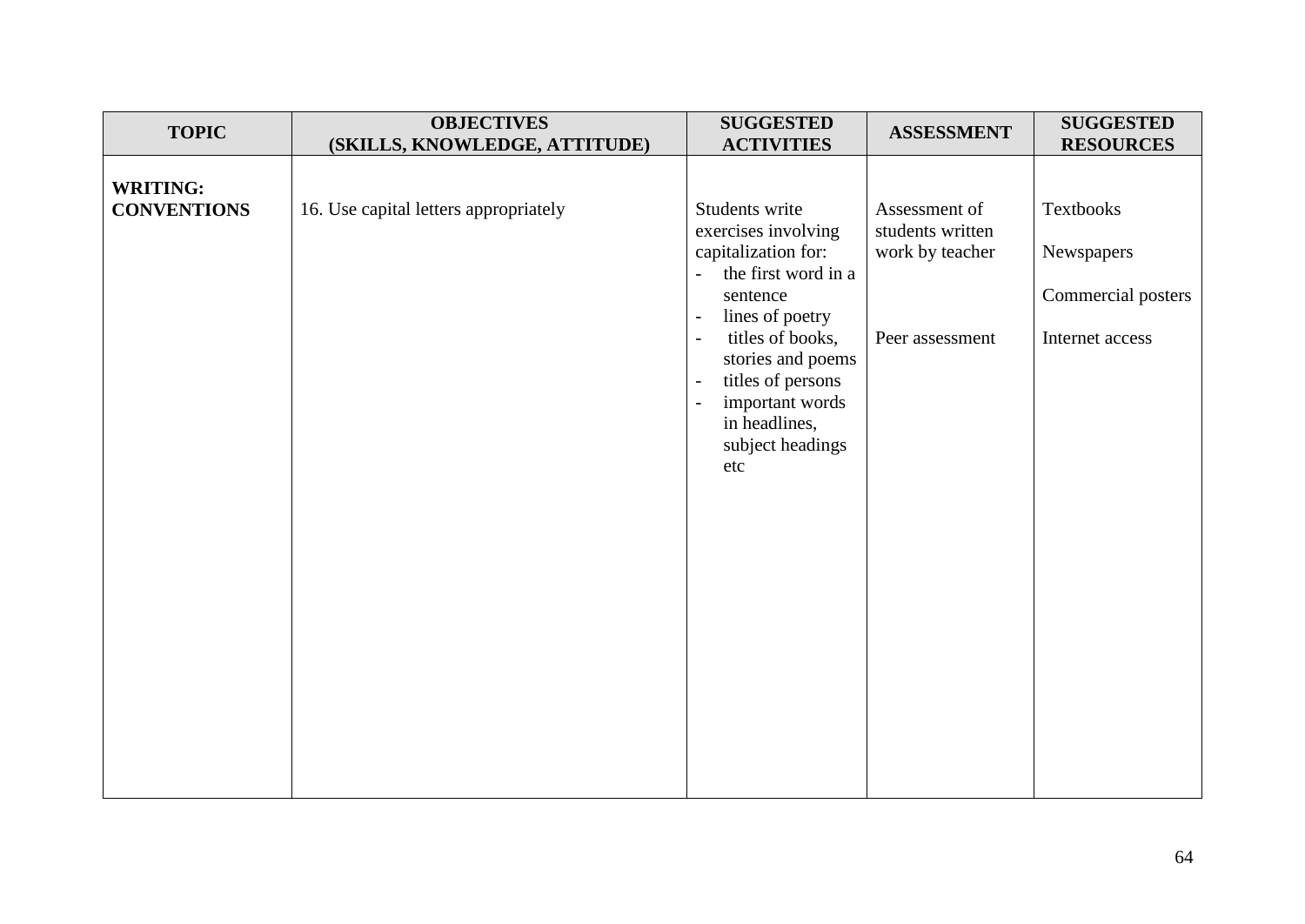| <b>TOPIC</b>       | <b>OBJECTIVES</b>                                      | <b>SUGGESTED</b>      | <b>ASSESSMENT</b> | <b>SUGGESTED</b> |
|--------------------|--------------------------------------------------------|-----------------------|-------------------|------------------|
|                    | (SKILLS, KNOWLEDGE, ATTITUDE)                          | <b>ACTIVITIES</b>     |                   | <b>RESOURCES</b> |
|                    |                                                        | Students listen to a  |                   |                  |
| <b>WRITING:</b>    | 16. Use capital letters appropriately                  | brief news report and |                   |                  |
| <b>CONVENTIONS</b> |                                                        | identify the words    |                   |                  |
|                    |                                                        | that are capitalized  |                   |                  |
|                    |                                                        |                       |                   |                  |
|                    |                                                        | Students organize a   |                   |                  |
|                    |                                                        | bibliography of       |                   |                  |
|                    |                                                        | books and poems in    |                   |                  |
|                    |                                                        | reading               |                   |                  |
|                    |                                                        | portfolios/logs       |                   |                  |
|                    |                                                        |                       |                   |                  |
|                    | Use the following basic sentence types<br>17.          | Pupils model teacher  |                   |                  |
|                    | correctly:                                             | who give sentence     |                   |                  |
|                    |                                                        | types                 |                   |                  |
|                    |                                                        | e.g. Teacher: The     |                   |                  |
|                    | The bird flies; Bees sting; The bird<br>a)             | bird flies.           |                   |                  |
|                    | sings $(s/vb.)$                                        | Pupil: The bird       |                   |                  |
|                    | b) The dog eats bones; We love cakes (s/               | Each student          |                   |                  |
|                    | $vb./$ ob.)                                            | provides a different  |                   |                  |
|                    |                                                        | part of the sentence  |                   |                  |
|                    | The house is big; He became a doctor;<br>$\mathbf{c})$ | e.g. One child gives  |                   |                  |
|                    | The grass is green $(s / vb./$ complement)             | the noun, second      |                   |                  |
|                    |                                                        | child gives the verb  |                   |                  |
|                    | d) She gave him a book; His mother gave                | and third child gives |                   |                  |
|                    | him a dollar (s/ vb./ indirect ob./ direct             | the object            |                   |                  |
|                    | ob.)                                                   |                       |                   |                  |
|                    |                                                        | Sentences from the    |                   |                  |
|                    |                                                        | above are written on  |                   |                  |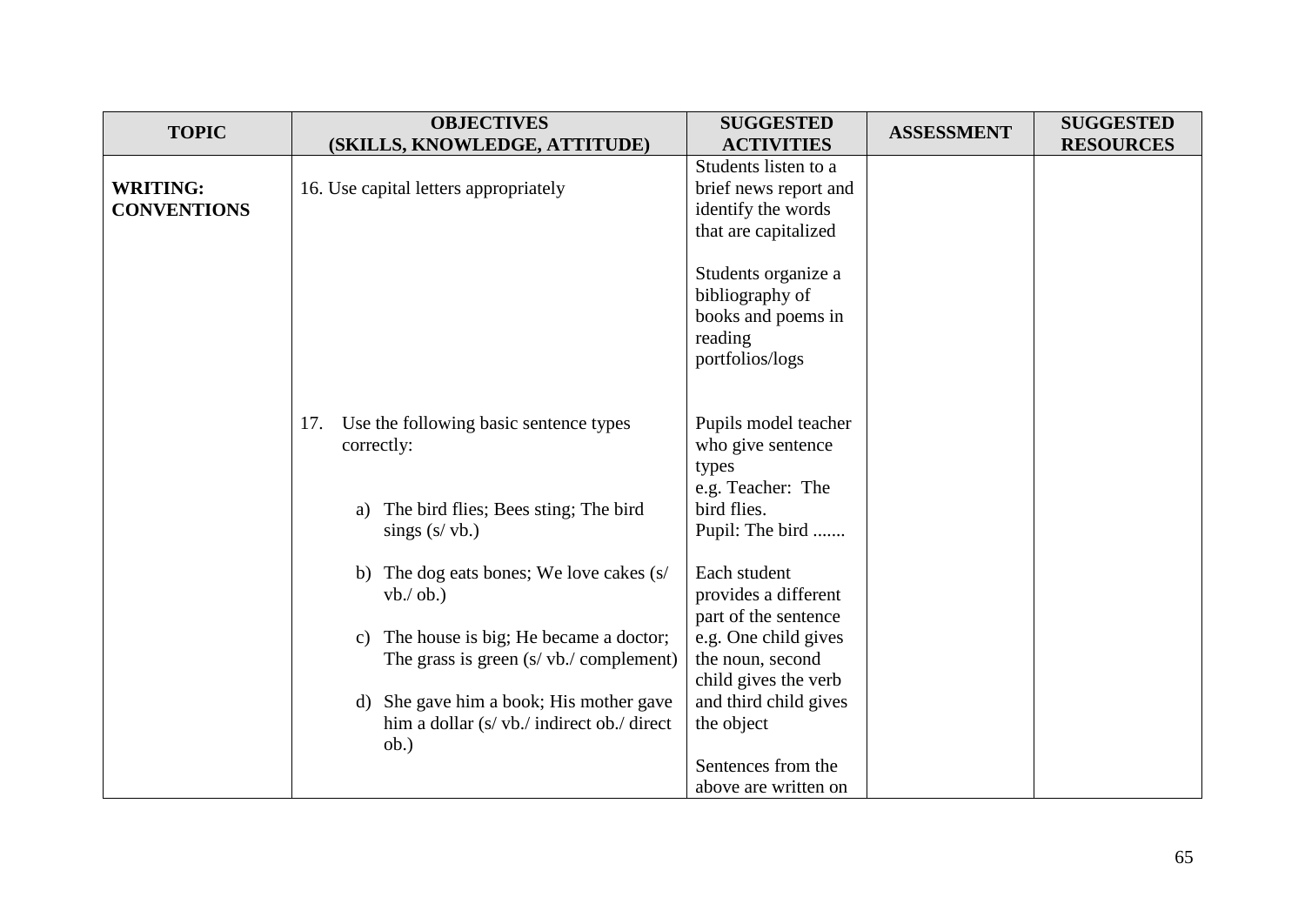| <b>TOPIC</b>                          | <b>OBJECTIVES</b><br>(SKILLS, KNOWLEDGE, ATTITUDE)          | <b>SUGGESTED</b><br><b>ACTIVITIES</b>                                                                                                                                                                                                      | <b>ASSESSMENT</b> | <b>SUGGESTED</b><br><b>RESOURCES</b> |
|---------------------------------------|-------------------------------------------------------------|--------------------------------------------------------------------------------------------------------------------------------------------------------------------------------------------------------------------------------------------|-------------------|--------------------------------------|
| <b>WRITING:</b><br><b>CONVENTIONS</b> | Use the following basic sentence types<br>17.<br>correctly: | the chalkboard.<br>Students are then<br>asked to identify<br>parts of the sentence.<br>Pupils are given<br>newspaper articles to<br>identify sentence<br>types and state the<br>functions of<br>individual elements<br>within the sentence |                   |                                      |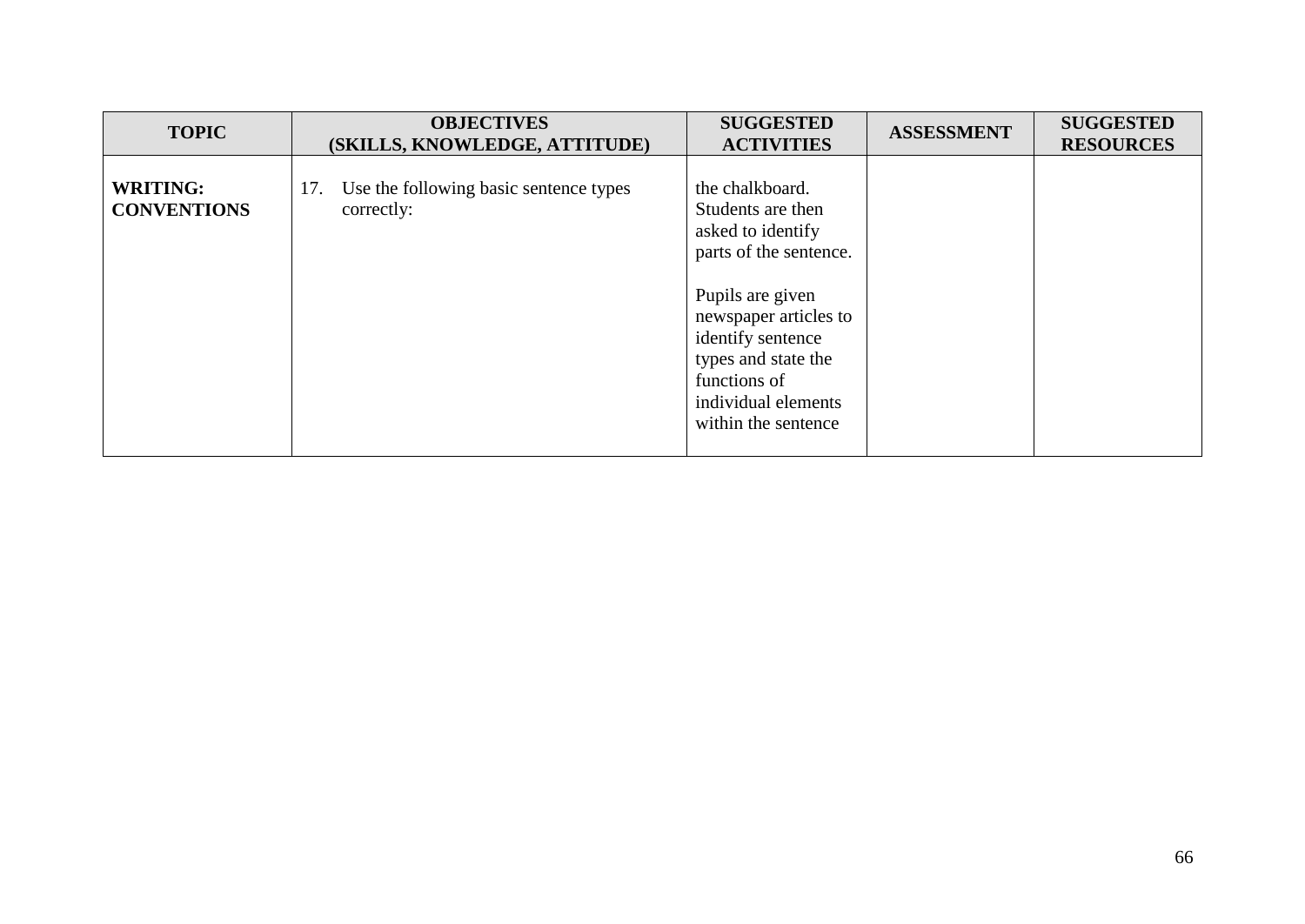| <b>TOPIC</b>                          | <b>OBJECTIVES</b>                                                                                                                                                                                                                    | <b>SUGGESTED</b>                                                                                                                                                                                                                                                 | <b>ASSESSMENT</b>                                                               | <b>SUGGESTED</b>                                        |
|---------------------------------------|--------------------------------------------------------------------------------------------------------------------------------------------------------------------------------------------------------------------------------------|------------------------------------------------------------------------------------------------------------------------------------------------------------------------------------------------------------------------------------------------------------------|---------------------------------------------------------------------------------|---------------------------------------------------------|
| <b>WRITING:</b><br><b>CONVENTIONS</b> | (SKILLS, KNOWLEDGE, ATTITUDE)<br>e) The mason built the wall high $(s/vb)$ .<br>direct ob./ modifier)<br>18. Expands the basic sentence types at a, b, c, d,<br>e, using single word modifiers, word phrases<br>and clause modifiers | <b>ACTIVITIES</b><br>Teacher places<br>sentence on board<br>e.g. The children<br>laughed.<br>Ask students to:<br>add words that<br>$\overline{a}$<br>describe the<br>children<br>add words that<br>$\overline{\phantom{a}}$<br>tell when the<br>children laughed | Peer/Teacher<br>conferences to<br>discuss the<br>accuracy of<br>structures used | <b>RESOURCES</b><br><b>Textbooks</b><br>Reference books |
|                                       |                                                                                                                                                                                                                                      | add words that<br>$\overline{\phantom{a}}$<br>describe how the<br>children laughed<br>add words that<br>$\overline{\phantom{a}}$<br>tell what the<br>children laughed<br>at<br>The above activity                                                                |                                                                                 |                                                         |
|                                       |                                                                                                                                                                                                                                      | may also be adopted,<br>using phrases and<br>clause modifiers<br>Students choose<br>sentences from their                                                                                                                                                         |                                                                                 |                                                         |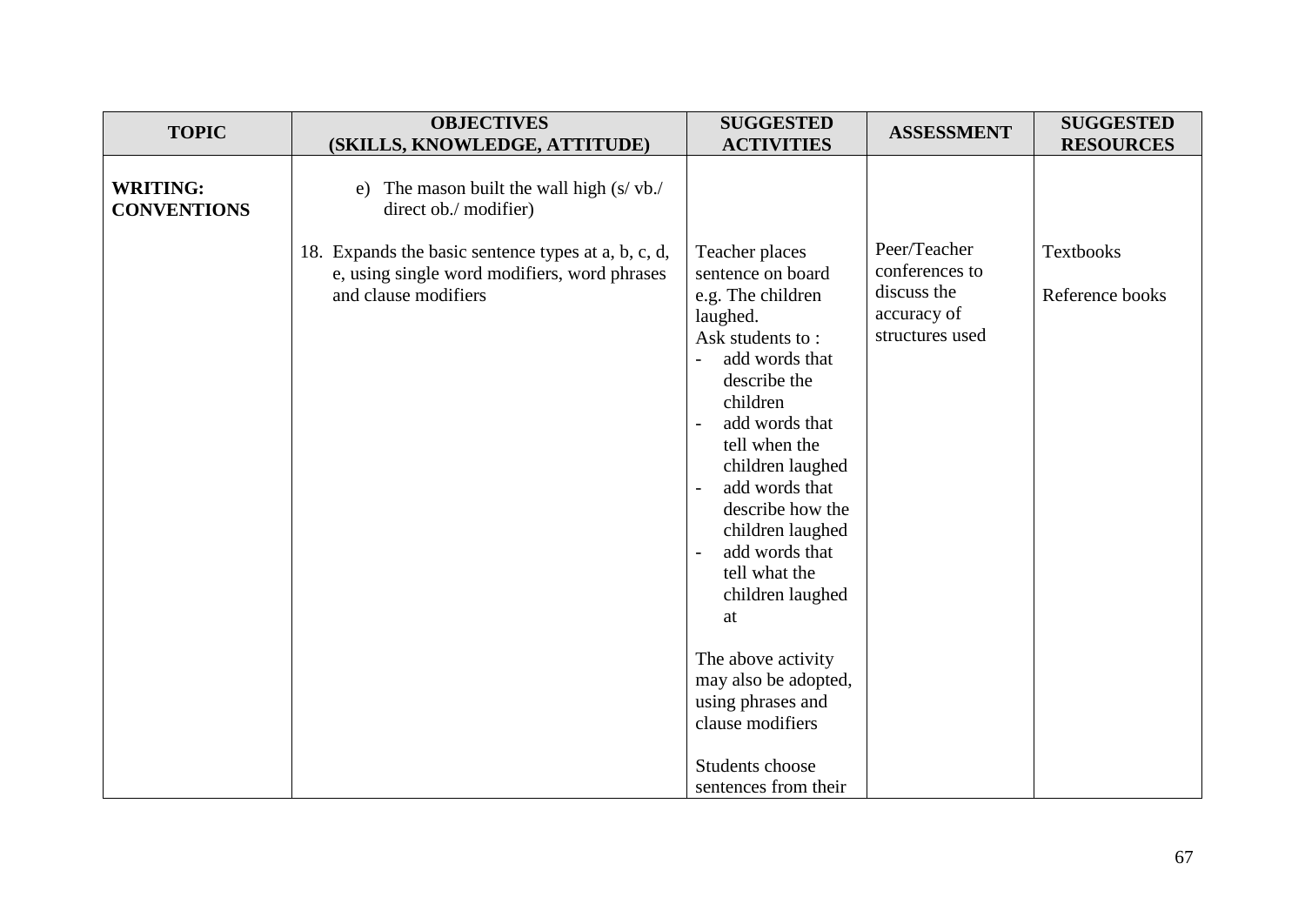| <b>TOPIC</b>                          | <b>OBJECTIVES</b>                                                                                                           | <b>SUGGESTED</b>                                                                                                                                                                                             | <b>ASSESSMENT</b> | <b>SUGGESTED</b>                               |
|---------------------------------------|-----------------------------------------------------------------------------------------------------------------------------|--------------------------------------------------------------------------------------------------------------------------------------------------------------------------------------------------------------|-------------------|------------------------------------------------|
|                                       | (SKILLS, KNOWLEDGE, ATTITUDE)                                                                                               | <b>ACTIVITIES</b><br>own compositions                                                                                                                                                                        |                   | <b>RESOURCES</b>                               |
| <b>WRITING:</b><br><b>CONVENTIONS</b> | 18. Expands the basic sentence types at a, b, c, d,<br>e, using single word modifiers, word phrases<br>and clause modifiers | and rewrite them in<br>expanded form, as in<br>the above activity                                                                                                                                            |                   |                                                |
|                                       |                                                                                                                             | Students and teacher<br>make an A to Z of<br>adjectives/adverbs<br>for something or<br>someone<br>e.g. agile, beautiful,<br>cunning, dangerous<br>etc cat runs swiftly,<br>timidly, ungainly,<br>vainly, etc |                   | Coverstock<br><b>Colored Paper</b><br>Pictures |
|                                       |                                                                                                                             | An expansion of this<br>activity may also<br>incorporate phrases<br>and clauses                                                                                                                              |                   |                                                |
|                                       | 19. Use negative, interrogative and imperative<br>forms of sentence types in a, b, c, d, e;                                 | Detective Game:<br>One student<br>questions to identify<br>who has stolen a<br>missing object.<br>Student A: Do you<br>have the missing<br>ring?                                                             |                   |                                                |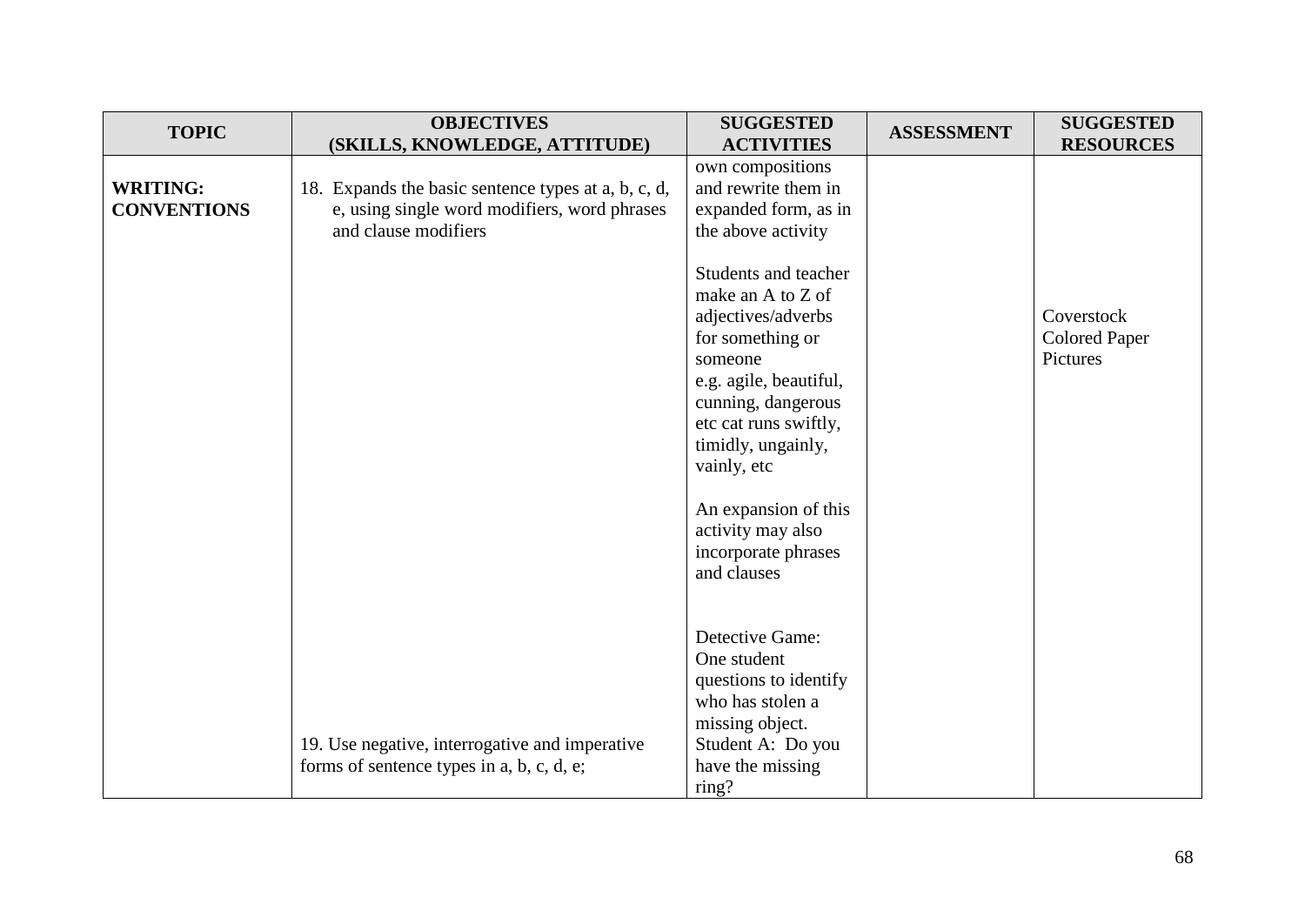| <b>TOPIC</b>                          | <b>OBJECTIVES</b>                                                                                                                                                                              | <b>SUGGESTED</b>                                                                                                                                                                                                                  | <b>ASSESSMENT</b> | <b>SUGGESTED</b>                         |
|---------------------------------------|------------------------------------------------------------------------------------------------------------------------------------------------------------------------------------------------|-----------------------------------------------------------------------------------------------------------------------------------------------------------------------------------------------------------------------------------|-------------------|------------------------------------------|
|                                       | (SKILLS, KNOWLEDGE, ATTITUDE)                                                                                                                                                                  | <b>ACTIVITIES</b>                                                                                                                                                                                                                 |                   | <b>RESOURCES</b>                         |
| <b>WRITING:</b><br><b>CONVENTIONS</b> |                                                                                                                                                                                                | Student B: No, I do<br>not have it. Mary has<br>it.                                                                                                                                                                               |                   |                                          |
|                                       | 20. Use and, but, eitheror, neithernor,<br>both?, not onlybut also, however,<br>moreover, therefore, on the other hand,<br>eventually and other bridge words and phrases<br>to join sentences; | Using their own<br>previous<br>Composition drafts,<br>students use<br>conjunctions and<br>other bridging words<br>to join sentences<br>Students read various<br>passages where<br>conjunctions are<br>utilized and discuss<br>the |                   | Posters<br><b>Teacher Made</b><br>Charts |
|                                       | 21. Use all forms of personal and possessive<br>pronouns correctly;                                                                                                                            | effect/appropriatenes<br>s of these connectives<br>on these sentences<br>Students complete<br>cloze passages using<br>the appropriate<br>pronouns. Through<br>discussion, students<br>justify why specific<br>pronouns were used  |                   | Prepared Cloze<br>Passages               |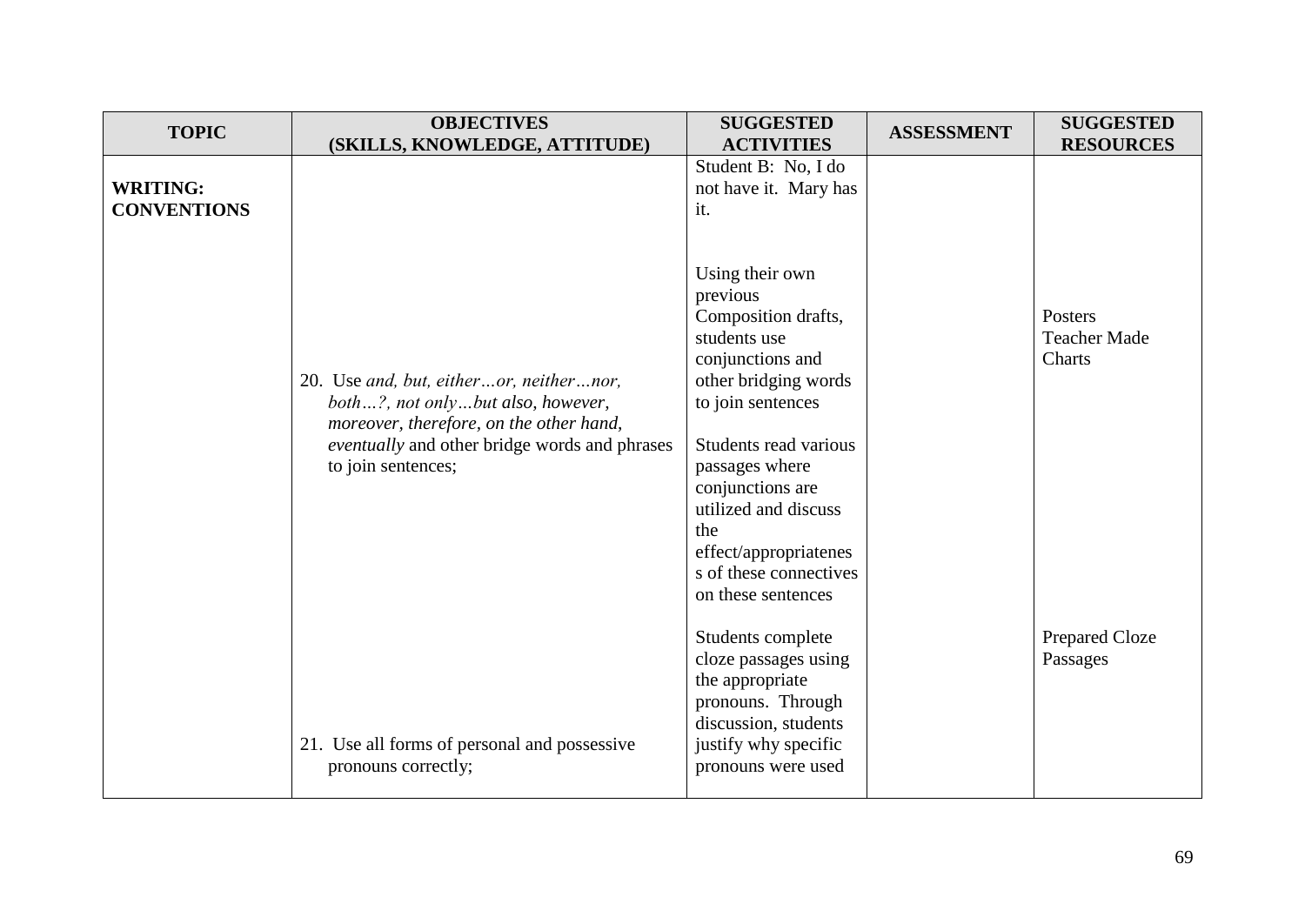| <b>TOPIC</b>       | <b>OBJECTIVES</b>                                | <b>SUGGESTED</b>                          | <b>ASSESSMENT</b> | <b>SUGGESTED</b> |
|--------------------|--------------------------------------------------|-------------------------------------------|-------------------|------------------|
|                    | (SKILLS, KNOWLEDGE, ATTITUDE)                    | <b>ACTIVITIES</b>                         |                   | <b>RESOURCES</b> |
|                    |                                                  | Students read the                         |                   |                  |
| <b>WRITING:</b>    |                                                  | given sentences and                       |                   |                  |
| <b>CONVENTIONS</b> |                                                  | replace the                               |                   |                  |
|                    |                                                  | underlined words                          |                   |                  |
|                    |                                                  | with suitable                             |                   |                  |
|                    |                                                  | possessive pronouns                       |                   |                  |
|                    |                                                  | e.g. The girl wants                       |                   |                  |
|                    |                                                  | my own instead of                         |                   |                  |
|                    |                                                  | her own.                                  |                   |                  |
|                    |                                                  |                                           |                   |                  |
|                    |                                                  | The girl wants mine                       |                   |                  |
|                    |                                                  | instead of hers.                          |                   |                  |
|                    |                                                  |                                           |                   |                  |
|                    |                                                  | Simple Past Tense: A                      |                   | Flashcards       |
|                    |                                                  | noun is given and                         |                   |                  |
|                    |                                                  | pupils are asked to                       |                   |                  |
|                    |                                                  | supply a verb in the                      |                   |                  |
|                    |                                                  | past tense according                      |                   |                  |
|                    | 22. Use the correct form of the verb in: simple  | to the alphabet                           |                   |                  |
|                    | present, simple future, simple past, present and | e.g apple pie is the                      |                   |                  |
|                    | past continuous;                                 | noun                                      |                   |                  |
|                    |                                                  | A ate apple pie, B bit                    |                   |                  |
|                    |                                                  | it; C cut it; D divided                   |                   |                  |
|                    |                                                  | it; E enjoyed it etc                      |                   |                  |
|                    |                                                  | Teacher models                            |                   |                  |
|                    |                                                  | structures, then                          |                   |                  |
|                    |                                                  | students make                             |                   |                  |
|                    |                                                  |                                           |                   |                  |
|                    |                                                  | sentences using the<br>same format orally |                   |                  |
|                    |                                                  |                                           |                   |                  |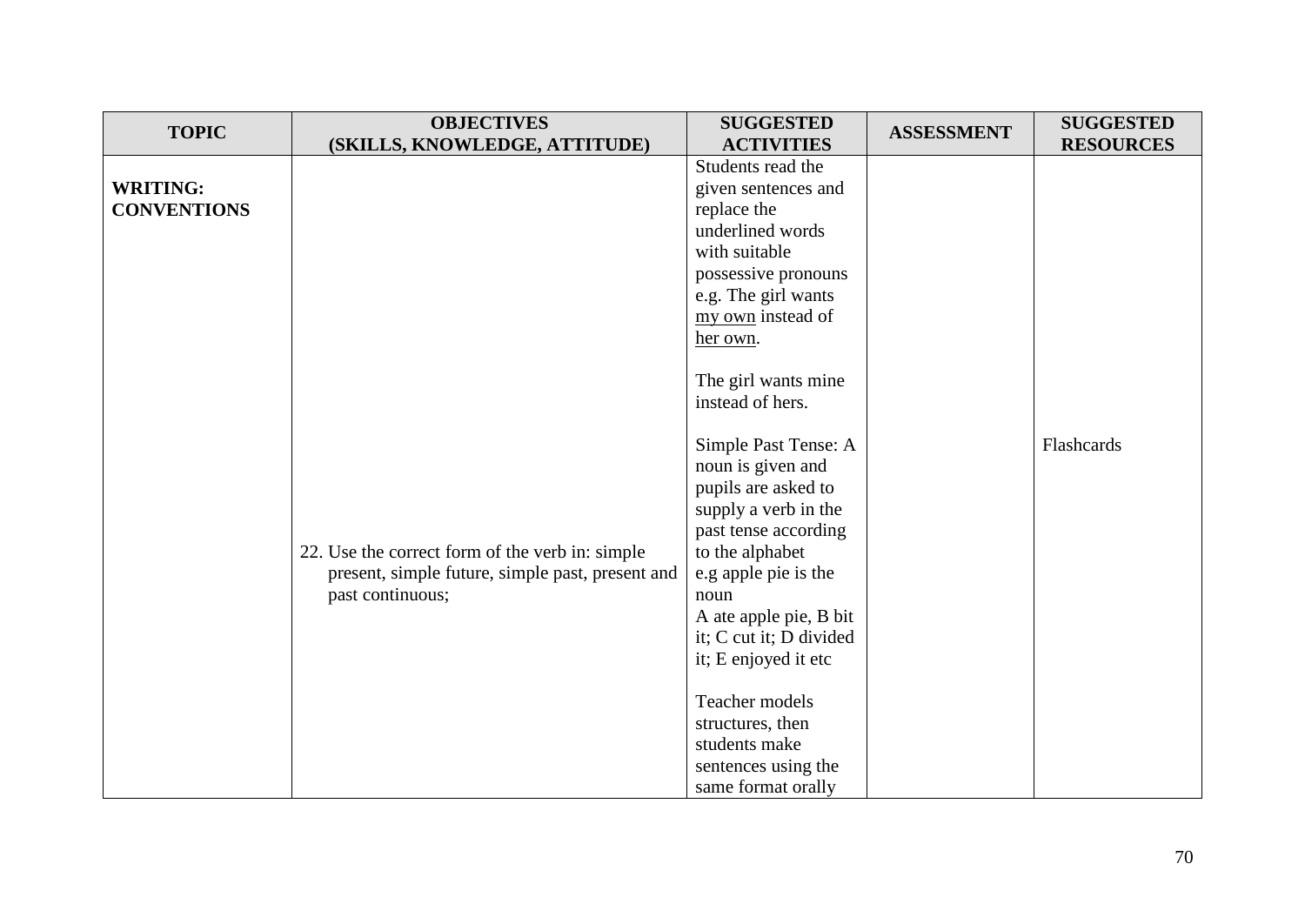| <b>TOPIC</b>                          | <b>OBJECTIVES</b><br>(SKILLS, KNOWLEDGE, ATTITUDE)                   | <b>SUGGESTED</b><br><b>ACTIVITIES</b>                                                                                                                                                                                                                    | <b>ASSESSMENT</b> | <b>SUGGESTED</b><br><b>RESOURCES</b> |
|---------------------------------------|----------------------------------------------------------------------|----------------------------------------------------------------------------------------------------------------------------------------------------------------------------------------------------------------------------------------------------------|-------------------|--------------------------------------|
| <b>WRITING:</b><br><b>CONVENTIONS</b> | 23. Use can, may, must, should, would, could and<br>might correctly; | Students examine<br>situations containing<br>the various forms of<br>can, may, must etc.<br>Students and teacher<br>generate sentences<br>incorporating the said<br>words. Students<br>evaluate each other's<br>sentences to ascertain<br>correct usage. | Shopping Scenario |                                      |
|                                       |                                                                      |                                                                                                                                                                                                                                                          |                   |                                      |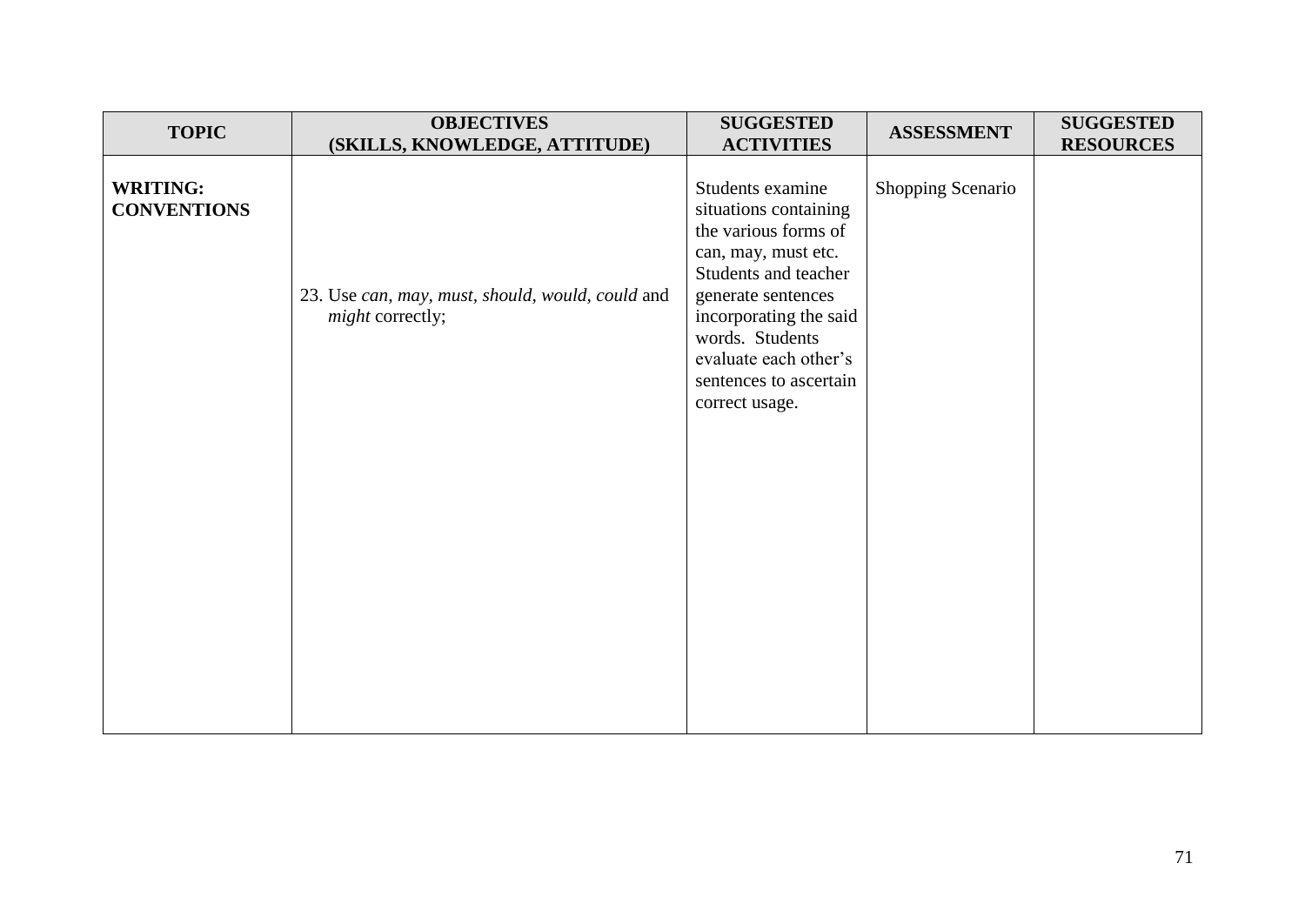| <b>TOPIC</b>                          | <b>OBJECTIVES</b><br>(SKILLS, KNOWLEDGE, ATTITUDE)                                                                                   | <b>SUGGESTED</b><br><b>ACTIVITIES</b>                                                                                                                                                                                                                                                                                                                                                                                                                                                  | <b>ASSESSMENT</b> | <b>SUGGESTED</b><br><b>RESOURCES</b>            |
|---------------------------------------|--------------------------------------------------------------------------------------------------------------------------------------|----------------------------------------------------------------------------------------------------------------------------------------------------------------------------------------------------------------------------------------------------------------------------------------------------------------------------------------------------------------------------------------------------------------------------------------------------------------------------------------|-------------------|-------------------------------------------------|
| <b>WRITING:</b><br><b>CONVENTIONS</b> | 24. Discriminate between dialect and standard<br>usage according to place and circumstance and<br>between formal and informal usage. | Selected students<br>create scenarios<br>when they are given<br>various roles to play.<br>Other students<br>evaluate their<br>language according<br>to the situation. Each<br>child is given a role.<br>Conversations<br>include:<br>-two neighbours<br>discussing cricket<br>teacher speaking to a<br>parent<br>you are greeting<br>$\overline{a}$<br>the Prime<br>Minister<br>discussion<br>$\blacksquare$<br>between two<br>friends<br>addressing an<br>audience at a<br>conference | Peer assessment   | Tape recorder<br>Video camera<br>Digital camera |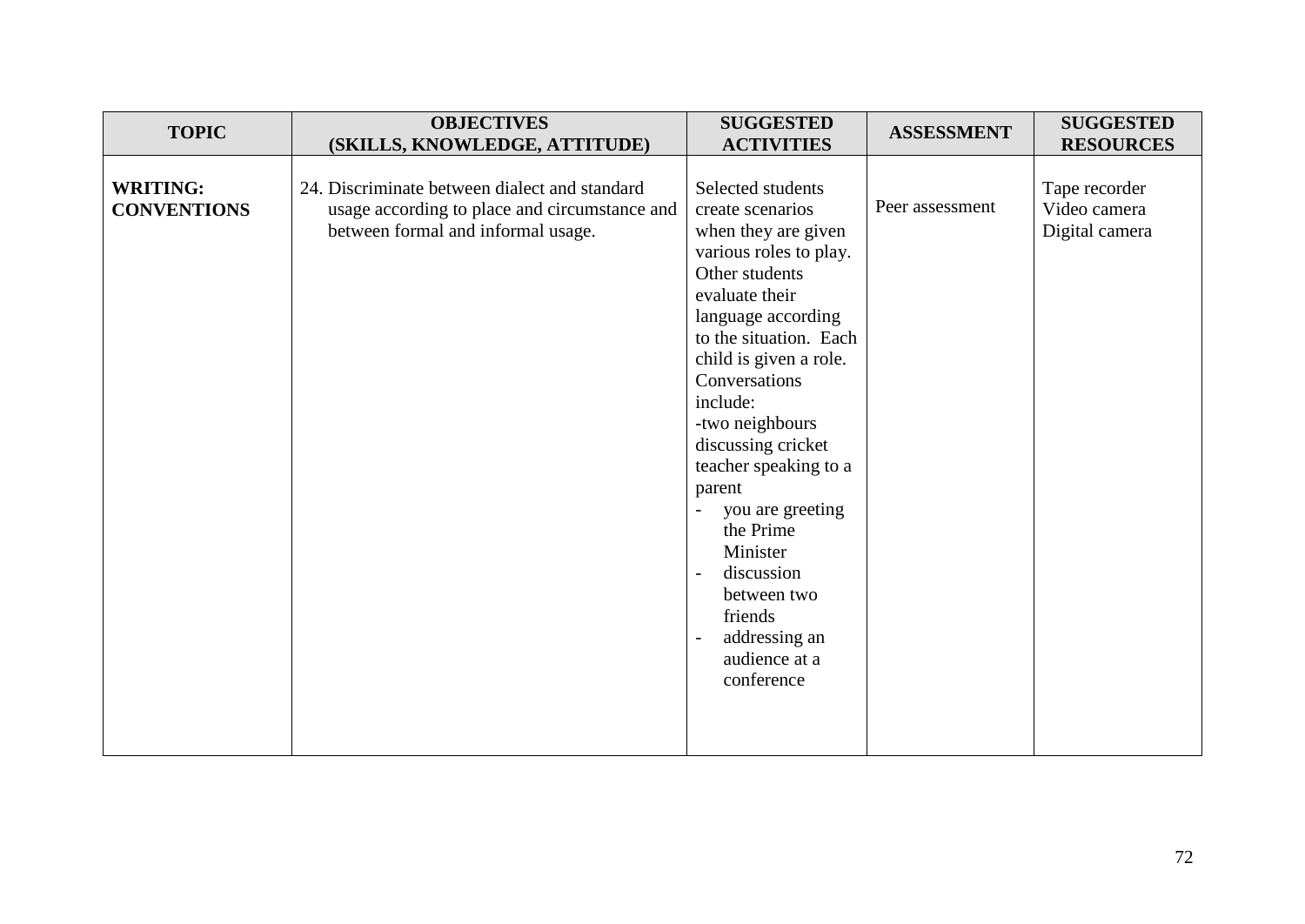#### **RECOMMENDED LITERATURE TEXTS**

The following list of recommended Literature texts, represents a cross-section of the different genres to be formally introduced at the primary level. The selection ranges from classics to contemporary and from prose to poetry. The classics, enduring pieces of literature, which explore the perennial themes of human existence, are indicators of the cultivated person and form an integral part of student interaction with Language Arts. It is through the study of fiction, poetry, drama and the arts that students gain self-understanding and appreciation of the minds of others. This aspect of Language Arts will stimulate student understanding of self and appreciation for the history, culture and human engagement of the region and beyond. Mortimer Adler, proponent of the systematic study of Great Books or works of Literature through the *Paideia* programme, states,

> " The fundamental ideas and concepts upon which education should be based are not merely the mores and beliefs which happen to be current in the  $20<sup>th</sup>$  century . . . . They are universal truths about what constitutes a good education for all men at all times and places simply because they are men."

Literature will be introduced, using an integrated approach, in the four Language Arts areas of listening, speaking, reading and writing and also infused into as many of the content areas as feasible, since this list is by no means exhaustive. Teachers should attempt to expose students to a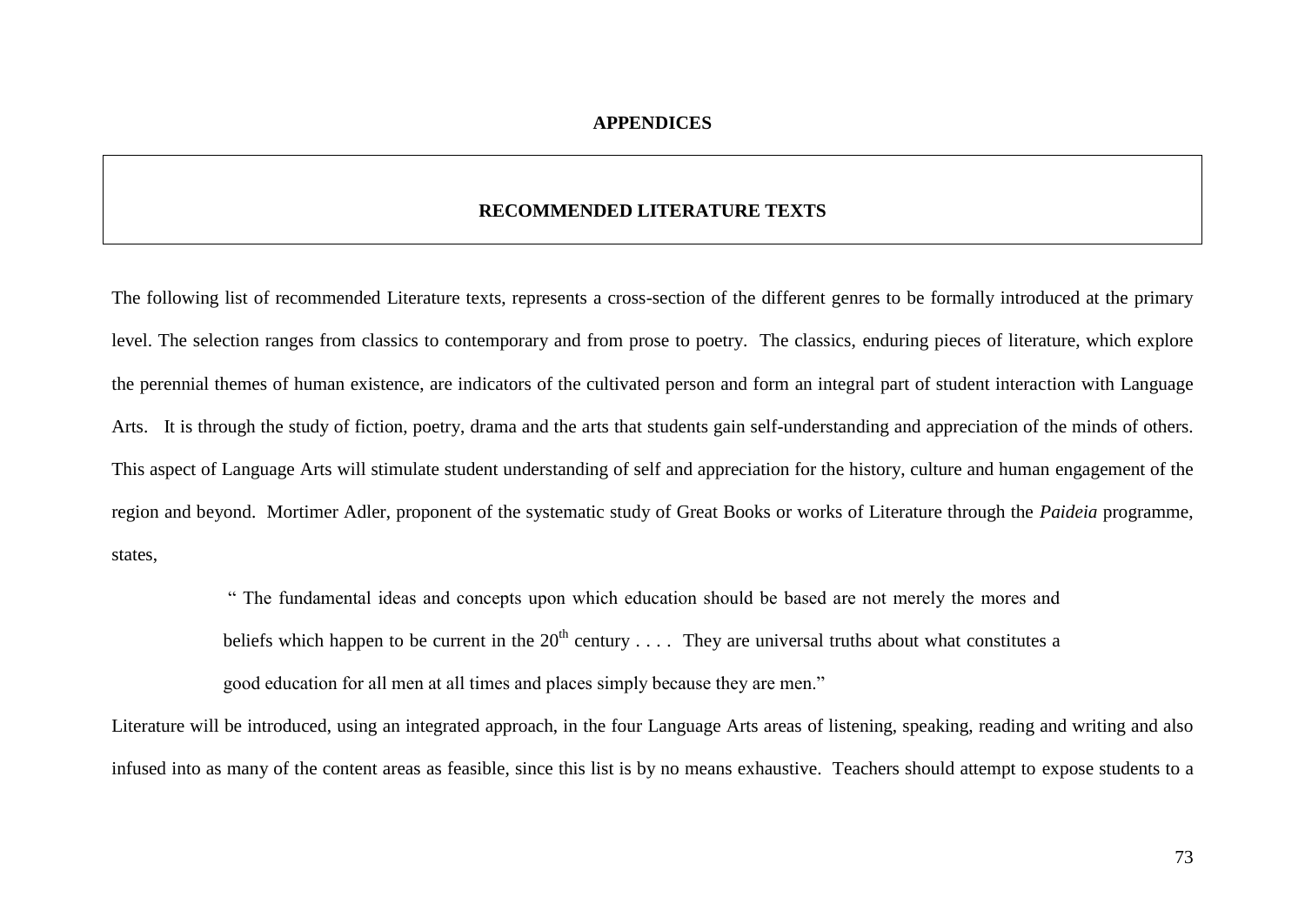selection of texts from as many of the genres as possible, in order to provide them with a broad encounter with the field of Literature. Indeed, instructors are encouraged to supplement students' experiences with suitable additional material. It should also be noted that the level of difficulty of texts and student ability, should be taken into consideration when making selections.

Drama and music will also play a key role in the development of student appreciation for creative expression. It is hoped that the study of Literature will be an interactive, enriching and exciting experience for both students and teachers.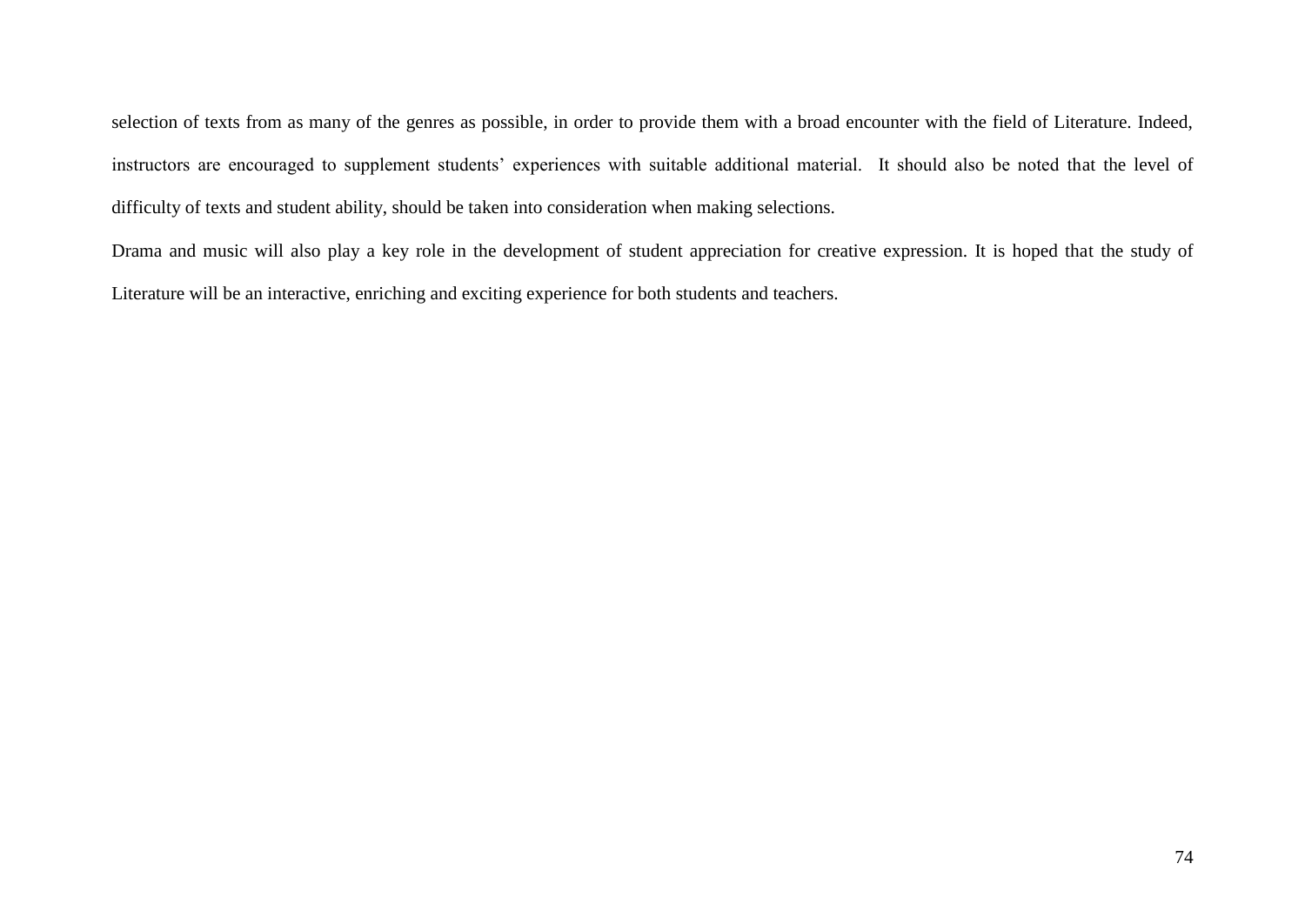| <b>Class Four</b>                                    |                                                                           |                                        |  |
|------------------------------------------------------|---------------------------------------------------------------------------|----------------------------------------|--|
| <b>Author</b>                                        | <b>Title</b>                                                              | <b>Publisher</b>                       |  |
| <b>West Indian</b>                                   |                                                                           |                                        |  |
| D'Costa, Jean<br>D'Costa, Jean $&$<br>Pollard, Velma | <b>Sprat Morrison</b><br>Over Our Way                                     | Longman Caribbean<br>Longman Caribbean |  |
|                                                      | The Wooing of Beppo Tate                                                  | MacMillan                              |  |
| Pollard, Velma                                       | Anansesem<br>A Collection of Folk Tales,<br>Legends and Poems for Juniors | Carlong                                |  |
| Reid V.S.                                            | The Young Warriors                                                        | Longman Caribbean                      |  |
| Salkey, Andrew                                       | Hurricane<br>Brother Anancy and other Stories                             | Penguin<br>Longman                     |  |
| Seaforth Sybil                                       | Voyage to Sandy Bay                                                       | Longman Caribbean                      |  |
| <b>Sherlock Philip</b>                               | Three Finger Jack's Treasure                                              | Jamaica Publishing House               |  |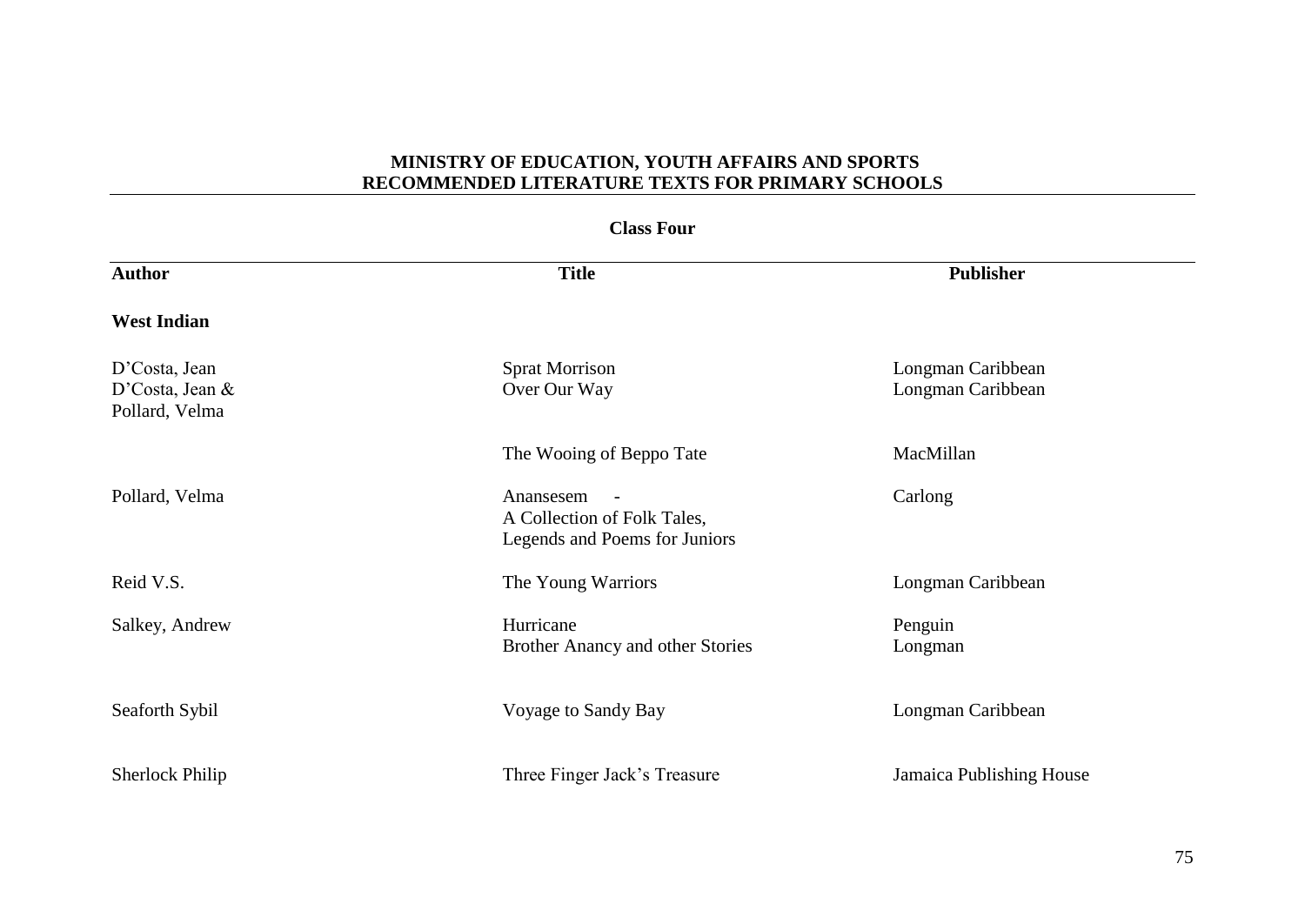#### **Class Four**

| <b>Author</b>                                | <b>Title</b>                                | Publisher                                    |
|----------------------------------------------|---------------------------------------------|----------------------------------------------|
|                                              | The Illustrated Anansi                      | MacMillan                                    |
| <b>Walmsley Anne</b>                         | The Sun's Eye                               | Longman Caribbean                            |
| <b>Non-West Indian</b>                       |                                             |                                              |
| <b>Barlow Steve</b><br><b>Skidmore Steve</b> | Romeo and Juliet                            | Heinemann                                    |
| Body Wendy                                   | <b>Fun Fables</b>                           | Longman                                      |
|                                              | Meet Mark Alleyne<br>Professional Cricketer | Longman                                      |
| Carroll, Lewis                               | Alice in Wonderland                         | Heinemann, MacMillan<br><b>Baronet Books</b> |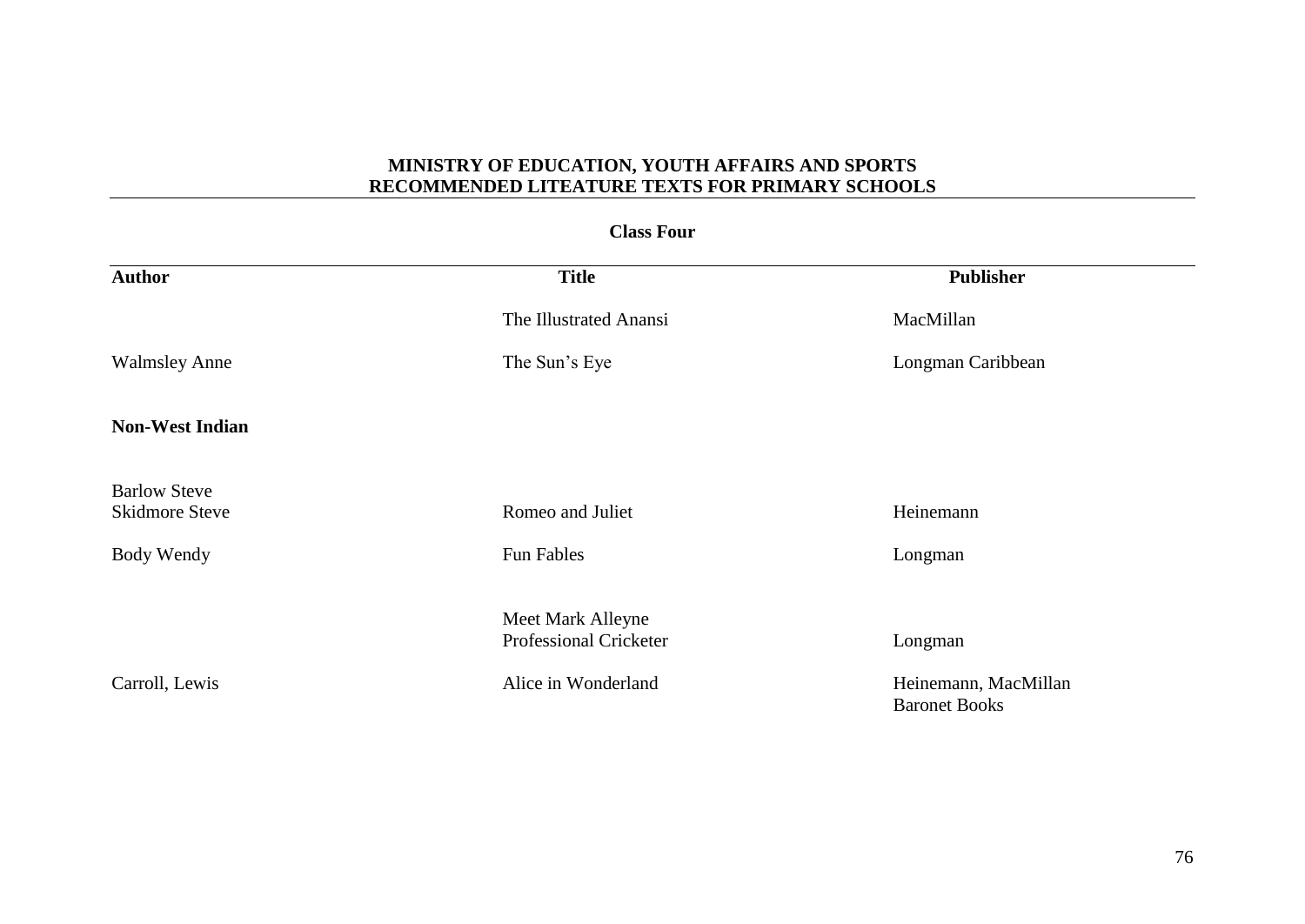**Class Four**

| <b>Author</b>          | <b>Title</b>                                                                                                                                                                                                                                                                   | <b>Publisher</b>                                                                     |
|------------------------|--------------------------------------------------------------------------------------------------------------------------------------------------------------------------------------------------------------------------------------------------------------------------------|--------------------------------------------------------------------------------------|
| Clayton David          | Crown of Blood (A Retelling of Macbeth)                                                                                                                                                                                                                                        | Heinemann                                                                            |
|                        | Aesop's Fables                                                                                                                                                                                                                                                                 | Longman,                                                                             |
| Dickens, Charles       | A Christmas Carol                                                                                                                                                                                                                                                              | Longman                                                                              |
| Garnett, Eve           | The Family from One End Street                                                                                                                                                                                                                                                 | Heinemann                                                                            |
| <b>Grahame Kenneth</b> | The Wind in the Willows                                                                                                                                                                                                                                                        | <b>Baronet Books</b>                                                                 |
| Lewis C.S.             | The Chronicles of Narnia<br>Book 1: The Lion the Witch and the<br>Wardrobe<br>Book 2: Prince Caspian<br>Book 3: The Voyage of the Dawn Treader<br>Book 4: The Silver Chair<br>Book 5: The Horse and His Boy<br>Book 6: The Magician's Nephew<br><b>Book 7: The Last Battle</b> | Longman<br>Longman<br>Longman<br>Longman<br>Longman<br>Longman<br>Longman<br>Longman |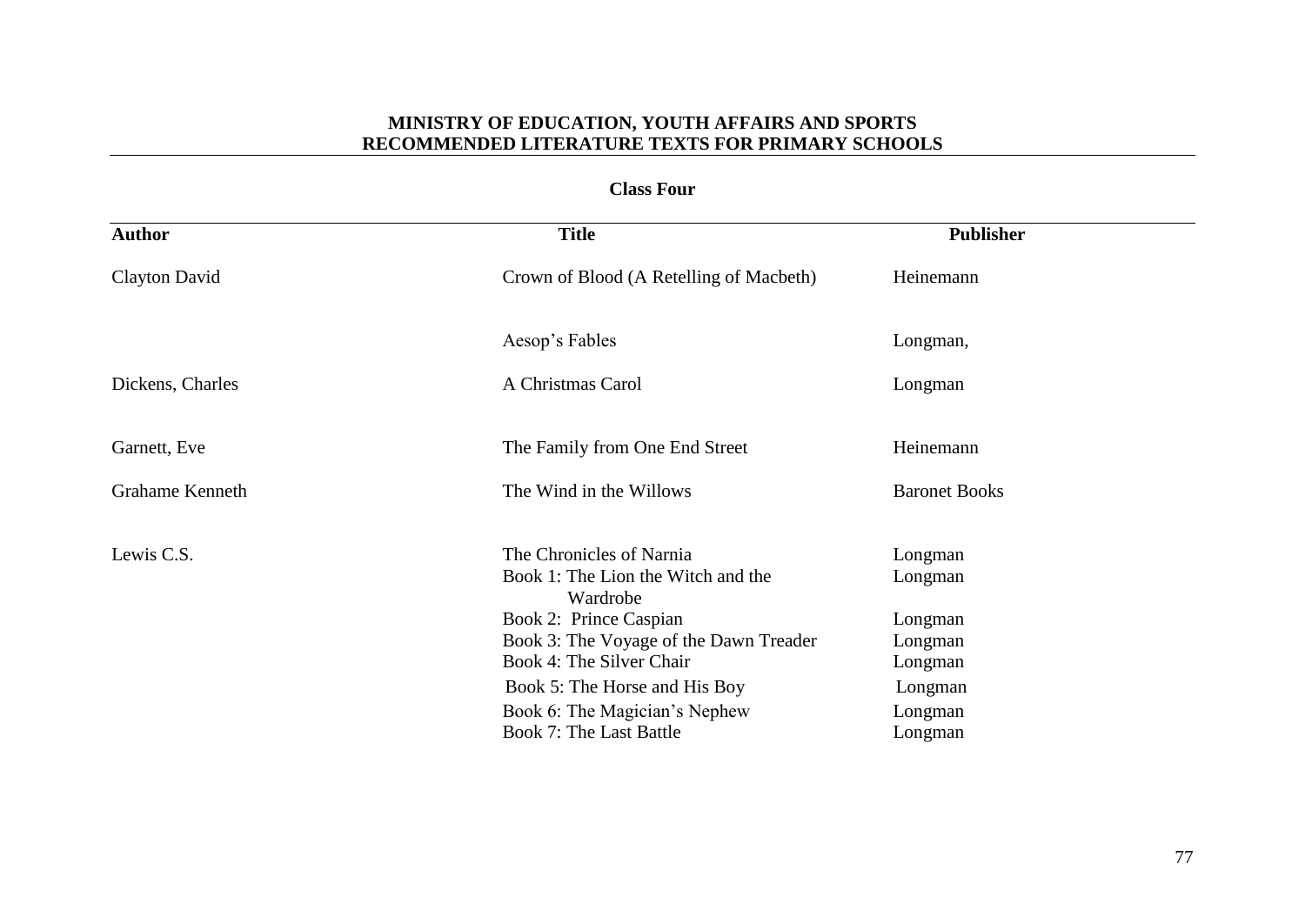## **Class Four**

| <b>Author</b>           | <b>Title</b>                                                            | <b>Publisher</b>     |
|-------------------------|-------------------------------------------------------------------------|----------------------|
| Donaldson Julia         | Hamlet                                                                  | Longman              |
|                         | <b>Midsummer Dream</b>                                                  | Longman              |
| London, Jack            | The Call of the Wild                                                    | Penguin              |
| Myers, Walter Dean      | At Her Majesty's Request<br>An African Princess in<br>Victorian England | Scholastic           |
| O'Dell Scott            | Island of the Blue Dolphins                                             | Puffin               |
| Orme, David             | Macbeth, Warlord of Space                                               | Longman              |
| Reeves, James           | Heroes and Monsters: Legends of<br><b>Ancient Greece</b>                | Pan MacMillan        |
| Stevenson, Robert Louis | <b>Treasure Island</b>                                                  | <b>Baronet Books</b> |
| Twain, Mark             | The Adventures of Tom Sawyer                                            | <b>Baronet Books</b> |
| Verne, Jules            | Journey to the Center of the Earth                                      | <b>Baronet Books</b> |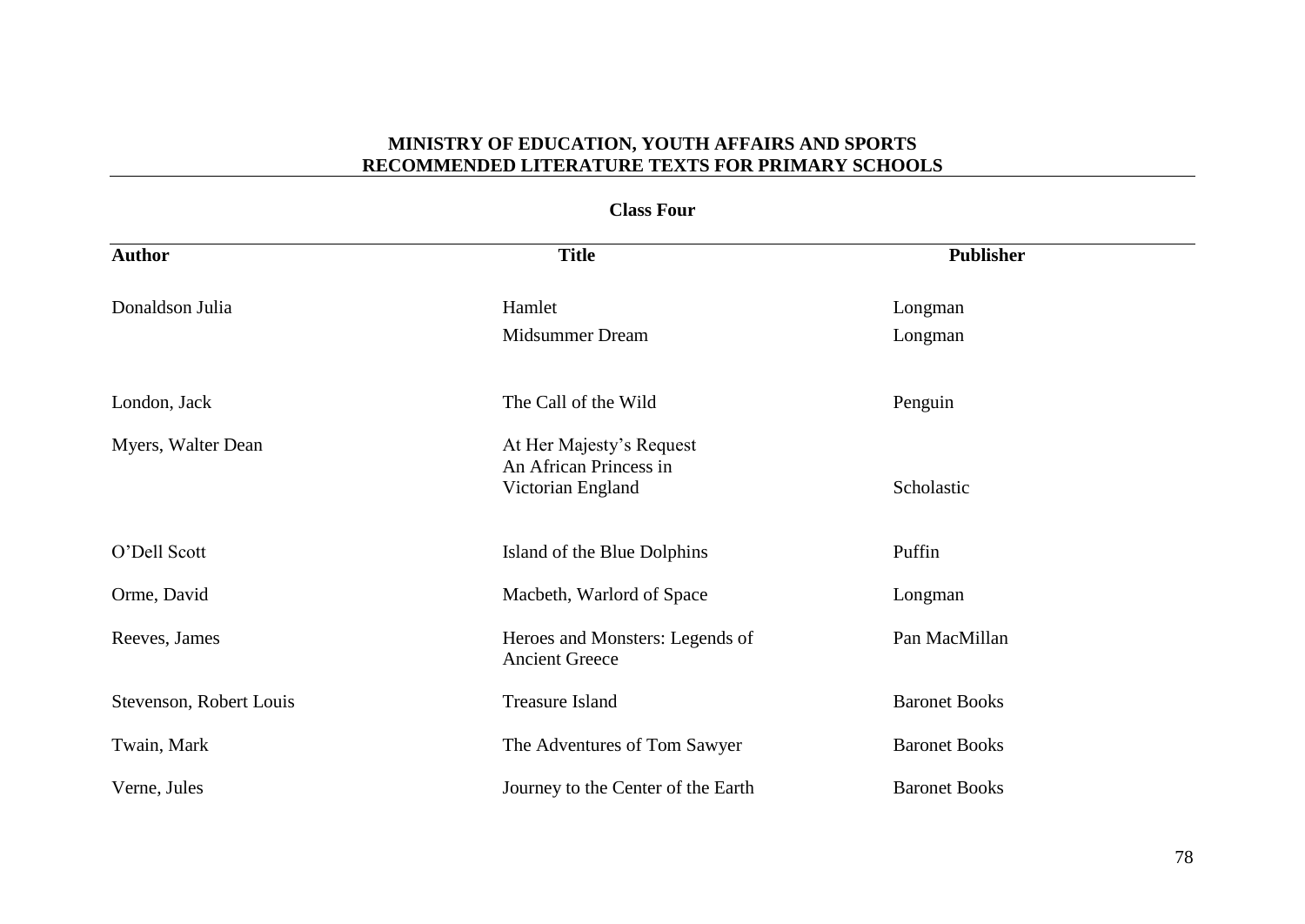## **Class Four**

| <b>Author</b>           | <b>Title</b>                         | <b>Publisher</b>              |
|-------------------------|--------------------------------------|-------------------------------|
| Verne, Jules            | 20,000 Leagues Under the Sea         | <b>Baronet Books</b>          |
| White, E. B.            | Charlotte's Web                      | Longman                       |
| <b>Music – Calypso</b>  |                                      |                               |
| <b>Performer</b>        | <b>Title</b>                         | Label                         |
| Carter, Anthony "Gabby" | Emmerton<br>Bridgetown<br>We Culture | <b>Blue Wave Records /ICE</b> |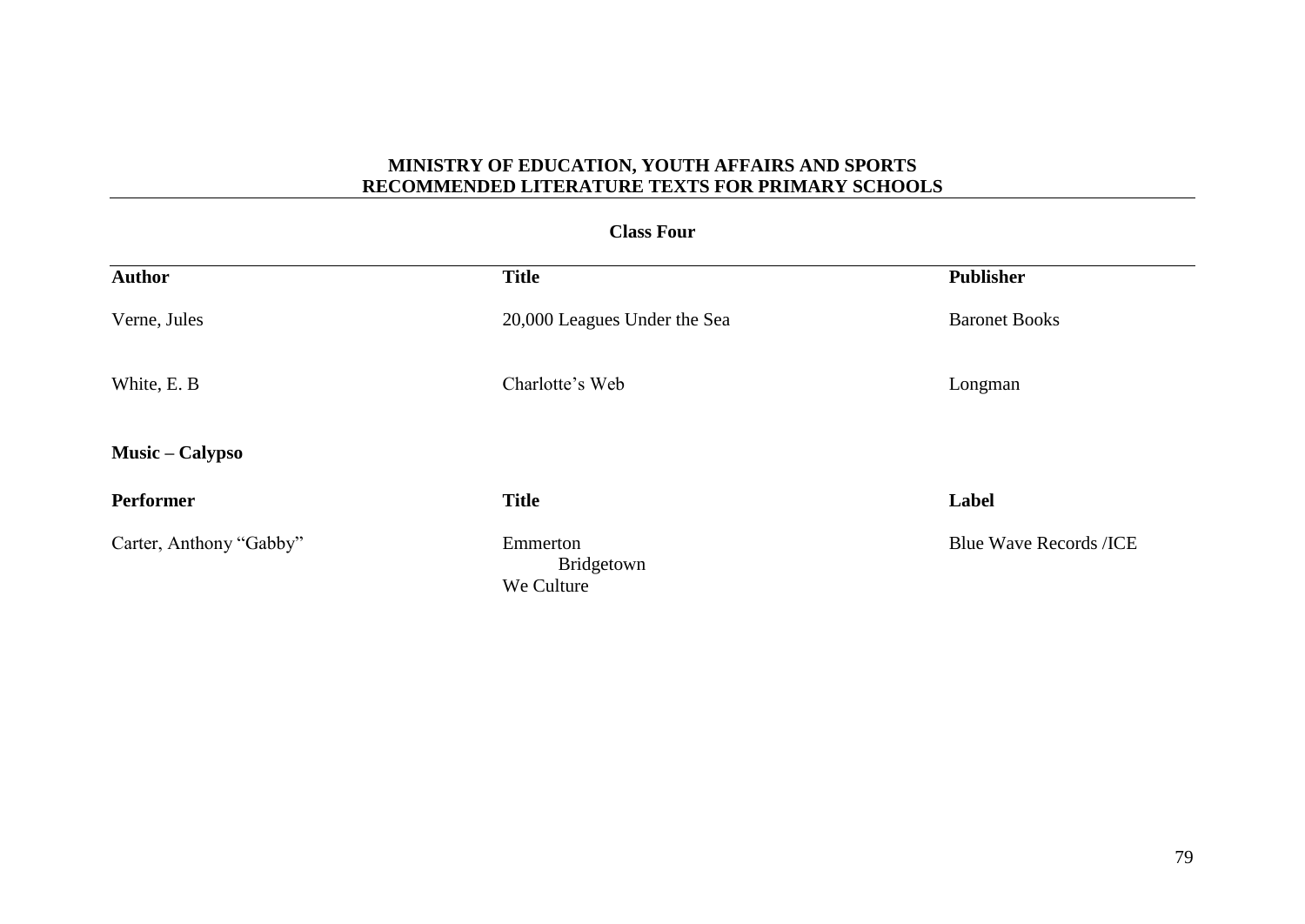## **MINISTRY OF EDUCATION, YOUTH AFFAIRS AND SPORTS SUGGESTED TEACHER RESOURCE MATERIALS FOR PRIMARY SCHOOLS**

**2003**

| <b>Author</b>                                         | <b>Title</b>                                                                                                                                 | <b>Level</b> | <b>Publisher</b>                 | <b>Recommended Year</b> |
|-------------------------------------------------------|----------------------------------------------------------------------------------------------------------------------------------------------|--------------|----------------------------------|-------------------------|
| Teacher's<br><b>Language Arts</b><br><b>Resources</b> |                                                                                                                                              |              |                                  |                         |
| <b>Buckton Chris</b>                                  |                                                                                                                                              |              |                                  |                         |
| <b>Sanderson Anne</b>                                 | <b>Models For Writing</b><br>Package containing Teacher's Book<br>Pupil's Book<br><b>Photocopy Masters</b><br><b>Overhead Transparencies</b> |              | <b>GINN</b>                      | $1, 2, 3$ and 4         |
| Dewsbury Alison<br><b>Bindon Ross</b>                 | Shared and Guided Reading and Writing<br>Key Stages 1 and 2                                                                                  |              | GINN & Heinemann $1, 2, 3$ and 4 |                         |
| Lindsay Sarah                                         |                                                                                                                                              |              |                                  |                         |
| <b>Painter Heather</b>                                | Comprehension and Writing Skills 4 - 6                                                                                                       |              | Longman                          | $1, 2, 3$ and 4         |
| <b>Frost Hilary</b>                                   | Sentence and Word Skills 4 - 6<br>Package containing Pupil's Book, Interactive Big<br>Book and Teacher's Resource Book                       |              | Longman                          | $1, 2, 3$ and 4         |
| Gray Cecil                                            | Primary Comprehension                                                                                                                        |              |                                  | 2, 3 and 4              |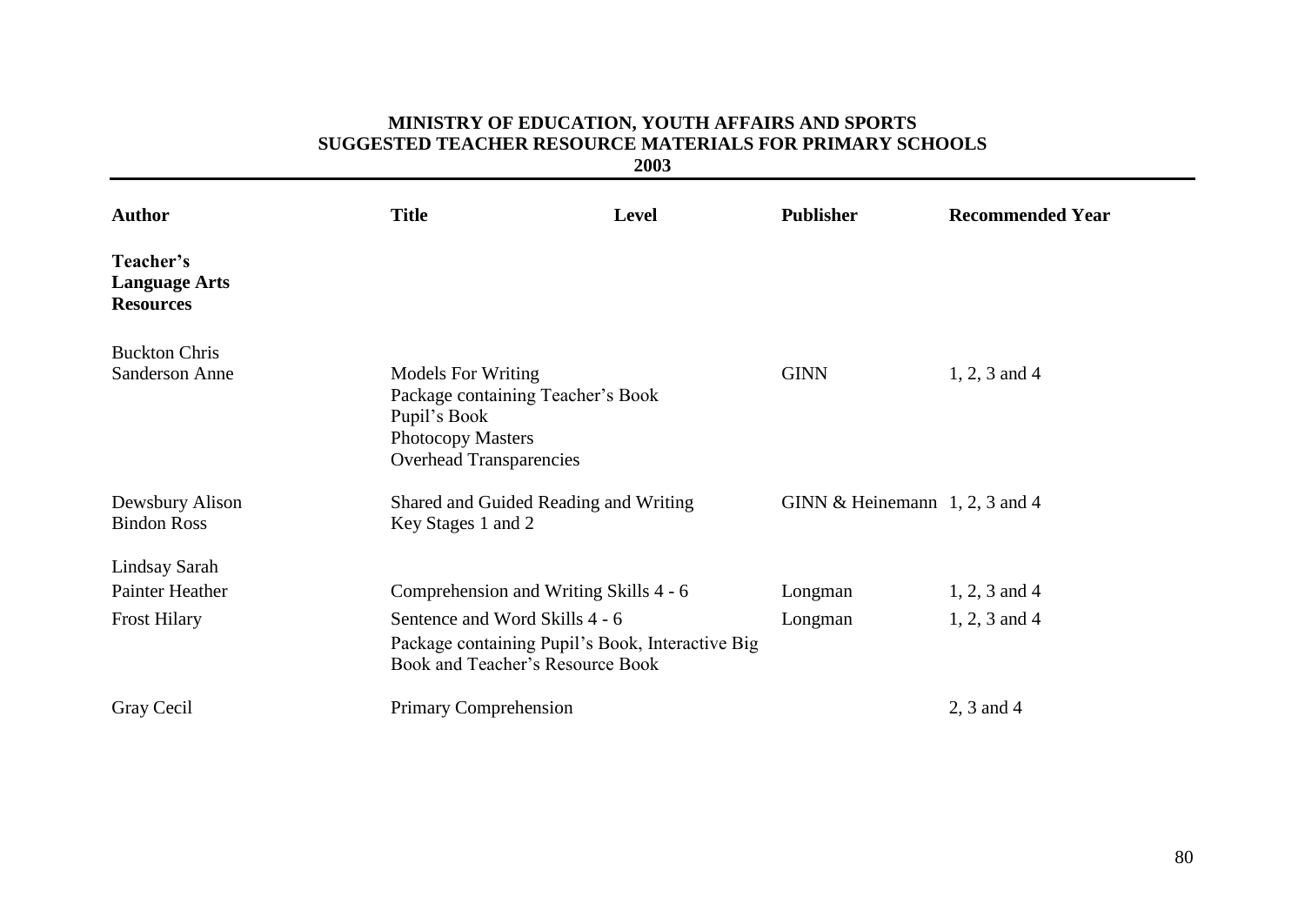#### **MINISTRY OF EDUCATION, YOUTH AFFAIRS AND SPORTS SUGGESTED TEACHER RESOURCE TEXTS FOR PRIMARY SCHOOLS 2003**

| <b><i>LUUJ</i></b>           |                                   |            |                        |
|------------------------------|-----------------------------------|------------|------------------------|
| Author                       | Title                             | Publisher  | Recommended Year Level |
| Hornsby Beve, Shear Frula    |                                   |            |                        |
| Pool Julie                   | Alpha to Omega                    |            |                        |
|                              | Teacher's Handbook<br>Flashcards  |            |                        |
|                              | <b>Activity Pack</b>              | Heinemann  | $1, 2, 3$ and 4        |
| Mc Carthy Tara               |                                   |            |                        |
|                              | <b>Descriptive Writing</b>        |            |                        |
|                              | <b>Expository Writing</b>         | Scholastic | $1, 2, 3$ and 4        |
| Noel, Dorothy<br>Noel, Keith |                                   |            |                        |
| Kellier Myrtle               | Carlong Revision Guide for Junior |            |                        |
|                              | English                           | Carlong    | $1, 2, 3$ and 4        |
| Ott Philomena                | How to Detect and Manage Dyslexia | Heinemann  | $1, 2, 3$ and 4        |
| <b>Watcyn-Jones Peter</b>    | <b>Top Class Activities</b>       | Penguin    | $1, 2, 3$ and 4        |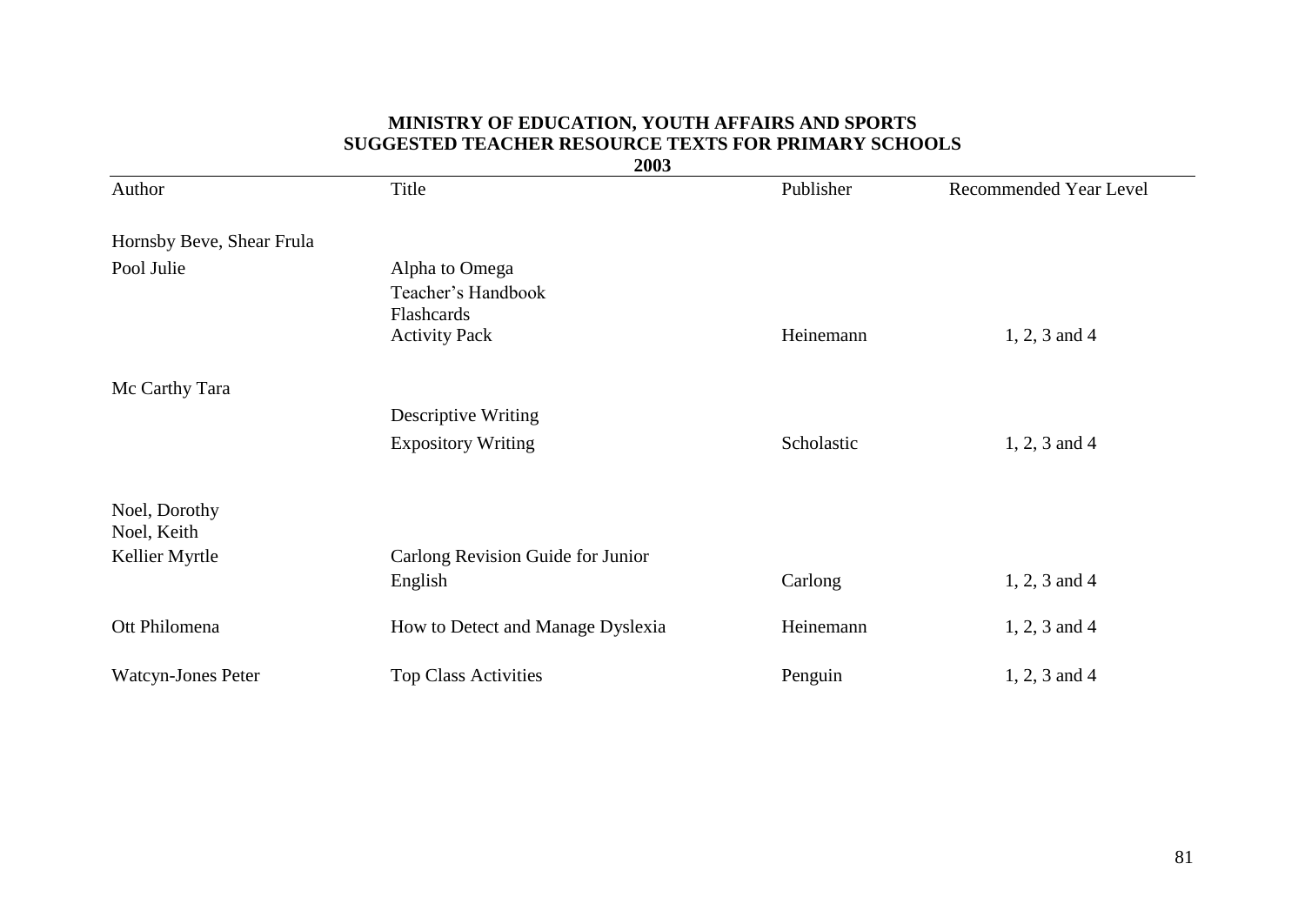#### **MINISTRY OF EDUCATION, YOUTH AFFAIRS AND SPORTS SUGGESTED TEACHER RESOURCE TEXTS FOR PRIMARY SCHOOLS**

| 2003                                |                                      |                                      |                               |
|-------------------------------------|--------------------------------------|--------------------------------------|-------------------------------|
| <b>Author</b>                       | <b>Title</b>                         | <b>Publisher</b>                     | <b>Recommended Year Level</b> |
| <b>Drama Texts for Teachers</b>     |                                      |                                      |                               |
| Adland, D. E.                       | Group Drama (Books 1-4)              | Longman                              | $1, 2, 3$ and 4               |
| Neelands, Jonothan &<br>Goode, Tony | <b>Structuring Drama Work</b>        |                                      | $1, 2, 3$ and 4               |
| Slade Peter                         | Child Drama                          | University of<br><b>London Press</b> | $1, 2, 3$ and $4$             |
| Slade Peter                         | Drama and the Middle School          | University of<br>Lancaster           | 3 and 4                       |
| Stewig John                         | Spontaneous Drama: A Language<br>Art | Merrill                              | 3 and 4                       |
| <b>Word Puzzles</b>                 |                                      |                                      |                               |
|                                     | <b>Super Book of Brain Teasers</b>   | Brown and Watson                     | $2,3$ and 4                   |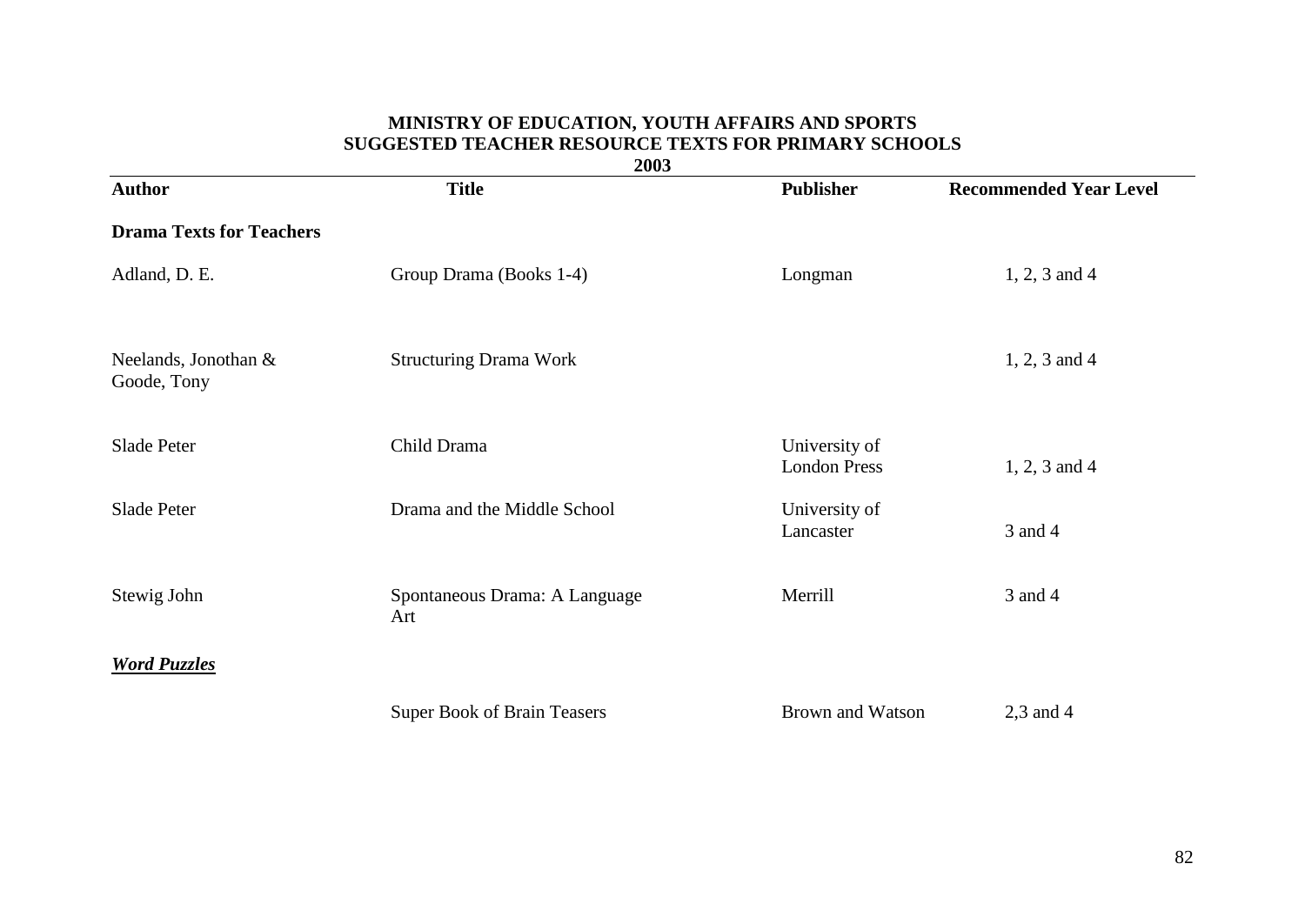## **MINISTRY OF EDUCATION, YOUTH AFFAIRS AND SPORTS TEACHER RESOURCE LANGUAGE ARTS TEXTS FOR PRIMARY SCHOOLS**

**2003**

| <b>Author</b>                  | <b>Title</b>                                                    | <b>Publisher</b>       | <b>Recommended Year Level</b> |
|--------------------------------|-----------------------------------------------------------------|------------------------|-------------------------------|
| Gray Cecil                     | Swing into English                                              | Nelson                 | $1,2,3$ and 4                 |
| Delapenha, Joan &<br>Rose Jean | 1001 Questions for Common<br>Entrance                           | Carib Publishing       | 3 and 4                       |
| Marshall, Eileen               | Live Language                                                   | Carlong                | $1, 2, 3$ and 4               |
| Narinesingh Roy                | <b>Comprehension Skills</b><br>For the Caribbean<br>Books $1-4$ | <b>GINN</b>            | $1, 2, 3$ and 4               |
| Narinesingh Roy                | Words and Meanings                                              | Royards<br>Educational | 3 and 4                       |
|                                | Keskidee                                                        | Longman                | $1, 2, 3$ and 4               |
|                                |                                                                 |                        |                               |
| Richards Haydn                 | Caribbean Junior English                                        | <b>GINN</b>            | 1,2, 3 and 4                  |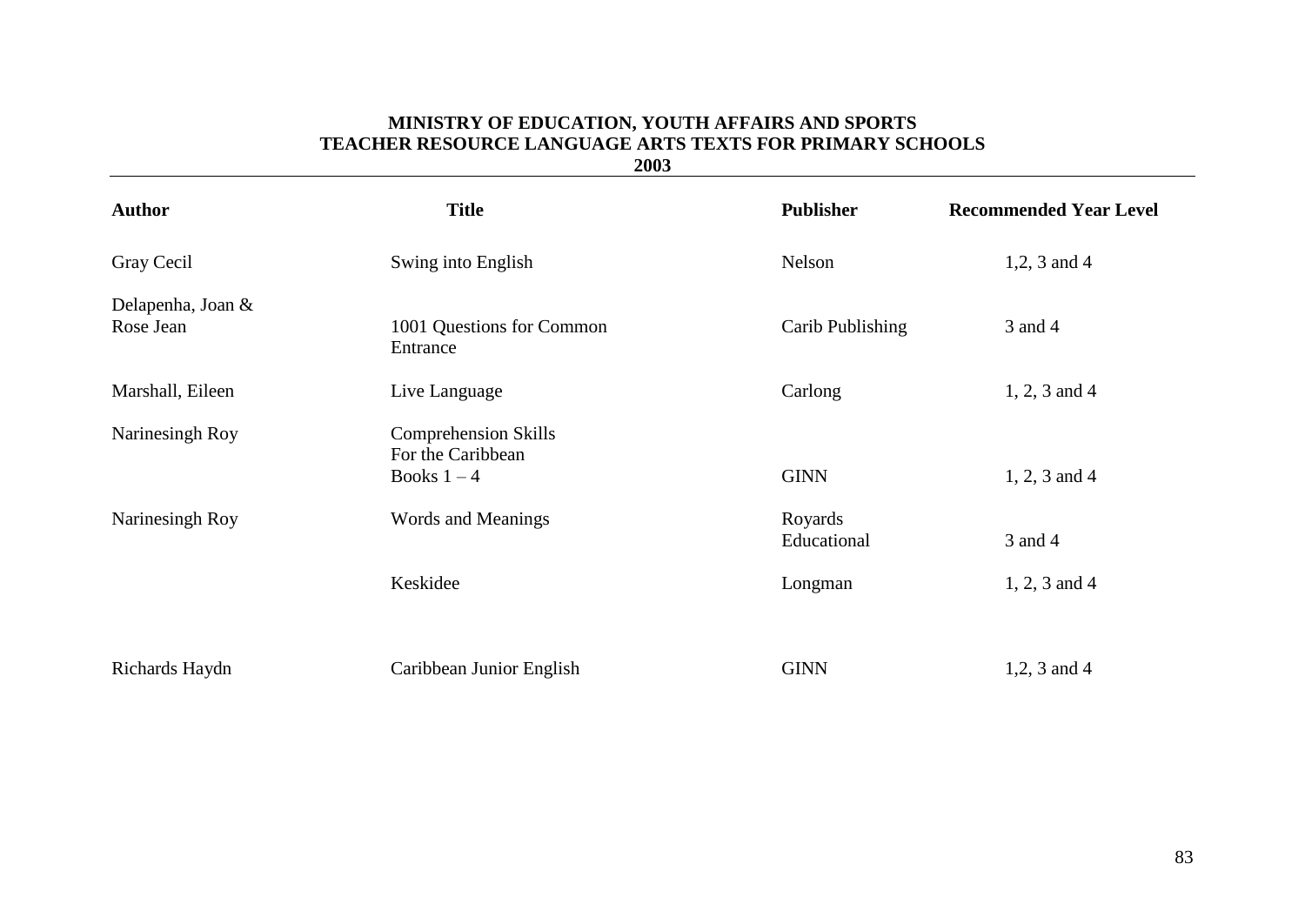## **MINISTRY OF EDUCATION, YOUTH AFFAIRS AND SPORTS SUGGESTED TEACHER RESOURCE TEXTS FOR PRIMARY SCHOOLS**

2003

| <b>Author</b>            | <b>Title</b>                                                   | <b>Publisher</b>                    | <b>Recommended Year Level</b> |
|--------------------------|----------------------------------------------------------------|-------------------------------------|-------------------------------|
| <b>Children's Bibles</b> |                                                                |                                     |                               |
|                          | The Picture Bible                                              | <b>Chariot Victor</b><br>Publishing | $1, 2, 3$ and 4               |
| <b>Dictionaries</b>      | The Treasure Study Bible                                       | Kirkbride                           | 3 and 4                       |
|                          | <b>Longman Active Study Dictionary</b><br>Complete with CD-ROM | Longman                             | $1, 2, 3$ and 4               |
|                          | Longman Basic English<br>Dictionary                            | Longman                             | $1, 2, 3$ and 4               |
|                          | <b>Oxford Junior Thesaurus</b>                                 | <b>Oxford University</b><br>Press   | 3 and 4                       |
|                          | The Junior School Dictionary                                   | Heineman, Rigby<br>Ginn             | $1, 2, 3$ and 4               |